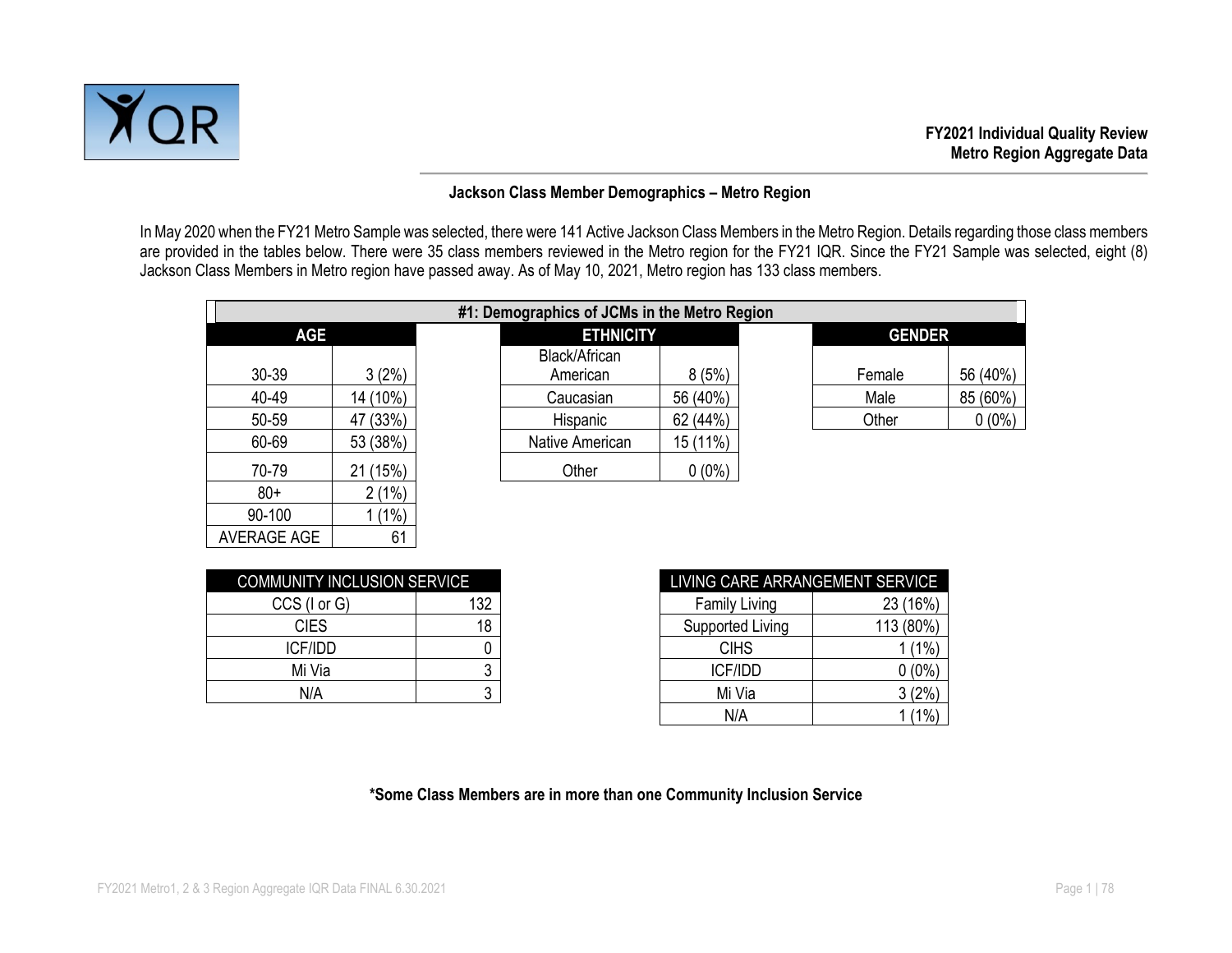### **Chart #2: Agencies and the Number of Jackson Class Members They Serve in the Metro Region**

| Case                                        | A New Vision (14)            | A Step Above (24)            | Amigo (8)                | Cariño (15)               | <b>NMQCM (12)</b>               | Peak (13)        | Unidas (38)                  |
|---------------------------------------------|------------------------------|------------------------------|--------------------------|---------------------------|---------------------------------|------------------|------------------------------|
| <b>Management</b>                           | Unique<br>Opportunities (5)  | PCCS(1)                      |                          |                           |                                 |                  | Mi Via $(3)$                 |
| <b>Residential</b>                          | A Better Way (1)             | LEL(1)                       | Adelante (30)            | ADID Care (1)             |                                 | Alegria (2)      | Alianza (1)                  |
|                                             | Alta Mira (1)                | <b>ARCA (12)</b>             | At Home<br>Advocacy (3)  | Bright Horizons (8)       | Community<br>Options (1)        | Cornucopia (2)   | Dungarvin (9)                |
|                                             | Expressions of<br>Life $(5)$ | Expressions<br>Unlimited (1) | La Vida<br>Felicidad (1) | Life Mission (1)          | <b>LLCP (27)</b>                | Mandy's Farm (1) | MaxCare (2)                  |
|                                             | Onyx $(5)$                   | Solana Care (3)              | Su Vida (2)              | The New<br>Beginnings (8) | TLC(1)                          | N/A(1)           | Mi Via $(3)$                 |
| <b>Community</b><br><b>Inclusion</b>        | A Better Way (5)             | Active<br>Solutions (3)      | Adelante (40)            | ADID Care (1)             | Advantage<br>Communications (1) | Alianza (1)      | Alta Mira (1)                |
| *Note some<br>JCMs have more<br>than one CI | ARCA (4)                     | Bright Horizons (5)          | CFC(9)                   | Community<br>Options (1)  | Cornucopia (2)                  | Dungarvin (6)    | Expressions<br>Unlimited (2) |
| provider                                    |                              | LifeRoots (5)                | LLCP(30)                 | Mandy's Farm (2)          | MaxCare (2)                     | NONE $(1)$       | Onyx $(4)$                   |
|                                             | Solana Care (3)              | Share Your<br>Care $(3)$     | Su Vida (1)              | The New<br>Beginnings (5) | La Vida Felicidad<br>(1)        | Mi Via (3)       |                              |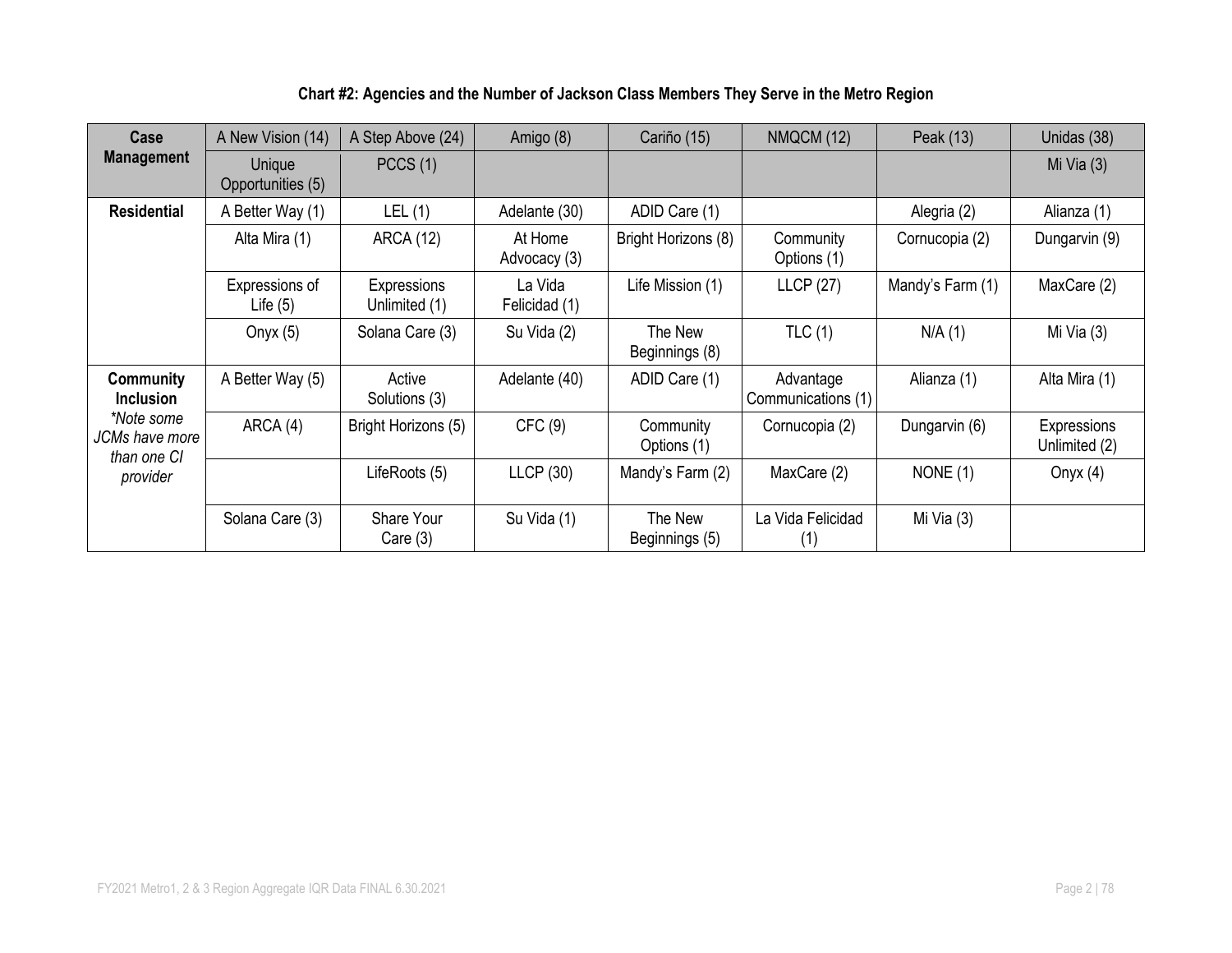#### **B. Most Frequently Identified Findings by Category**



During the FY21 Metro Region reviews, there were a total of 675 Standard Findings. The table below shows into what categories those findings fall.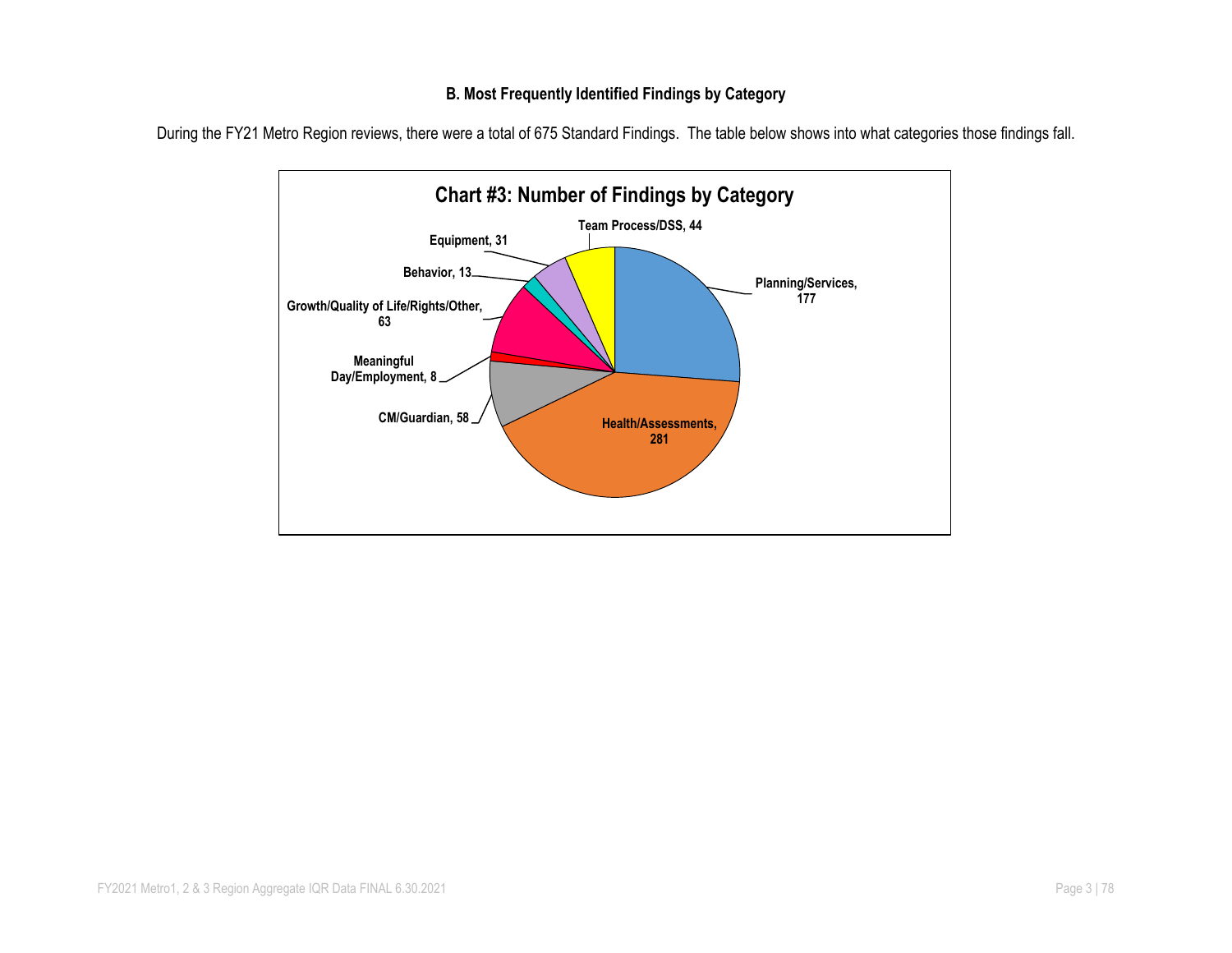#### **C. Most Frequently Repeated Findings by Category**

IQR Findings include the identification of good and exemplary as well as areas in need of improvement. Findings are developed by the Surveyor, reviewed by a Case Judge, the IQR Supervisor, Regional Office and State DDSD and DHI Staff to ensure accuracy before they become final. The expectation is that the identified issue will be resolved not only for the individual but, if applicable, for everyone in that agency to whom the finding is relevant.

Of the 675 Standard Findings in the FY21 Metro Regional Review, there were 185 (27.4%) identified as "repeat findings". Repeat findings are those which have been identified by the IQR within the last ten years. The category where 'repeat findings' are most frequently identified is in the area of Adequacy of Planning and Health. The charts below summarize, by agency, the number of repeat findings which were identified by topic area.

In the charts which follow, the number in parenthesis next to provider name represents the number of JCM in the FY2021 Metro Reviews.

|                           | <b>Chart #4: Repeat Findings by Area and Residential Provider</b> |                    |                                      |                        |                                          |                                                                   |               |                                       |                               |              |  |  |  |
|---------------------------|-------------------------------------------------------------------|--------------------|--------------------------------------|------------------------|------------------------------------------|-------------------------------------------------------------------|---------------|---------------------------------------|-------------------------------|--------------|--|--|--|
| <b>AREA</b>               | <b>ADEQUACY</b><br><b>OF</b><br><b>PLANNING</b>                   | <b>ASSESSMENTS</b> | <b>BEHAVIORAL</b><br><b>SUPPORTS</b> | CM&<br><b>GUARDIAN</b> | <b>COMM/ADAPTIVE</b><br><b>EQUIPMENT</b> | <b>GROWTH</b><br><b>QUALITY OF</b><br>LIFE<br><b>RIGHTS/OTHER</b> | <b>HEALTH</b> | <b>SUPPORTED</b><br><b>EMPLOYMENT</b> | <b>TEAM</b><br><b>PROCESS</b> | <b>TOTAL</b> |  |  |  |
| <b>PROVIDER</b>           |                                                                   |                    |                                      |                        |                                          |                                                                   |               |                                       |                               |              |  |  |  |
| Adelante (7)              | 12                                                                | 3                  | $\mathbf{0}$                         |                        |                                          |                                                                   | 10            | 0                                     | 3                             | 37           |  |  |  |
| Advantage Comm.(1)        |                                                                   |                    |                                      |                        | $\Omega$                                 |                                                                   | 0             |                                       | 0                             | 2            |  |  |  |
| ARCA(2)                   | 5                                                                 | ŋ                  |                                      |                        |                                          |                                                                   | 6             | 0                                     | 0                             | 16           |  |  |  |
| At Home Advocacy (1)      | 3                                                                 |                    |                                      | 2                      | $\Omega$                                 |                                                                   | 4             |                                       | 0                             | 10           |  |  |  |
| Bright Horizons (3)       | 8                                                                 | ◠                  |                                      | 4                      |                                          |                                                                   | 3             |                                       | ົ                             | 21           |  |  |  |
| Cornucopia (1)            | $\overline{2}$                                                    |                    |                                      | 0                      | 0                                        |                                                                   |               |                                       | 0                             | 3            |  |  |  |
| Dungarvin (3)             | 5                                                                 | c                  | C                                    | $\mathbf 0$            |                                          |                                                                   | 5             |                                       |                               | 17           |  |  |  |
| Expressions Unlimited (1) | $\overline{2}$                                                    |                    |                                      |                        | $\Omega$                                 |                                                                   |               |                                       |                               | 5            |  |  |  |
| <b>LLCP</b> (10)          | 14                                                                | 4                  |                                      | 9                      | ∩                                        |                                                                   |               |                                       | 4                             | 40           |  |  |  |
| Onyx $(2)$                | 8                                                                 |                    |                                      | ∩                      |                                          |                                                                   |               |                                       |                               | 20           |  |  |  |
| The New Beginnings (3)    |                                                                   |                    |                                      | ∩                      | 0                                        |                                                                   | ∩             |                                       | ∩                             | 14           |  |  |  |
| <b>TOTAL</b>              | 67                                                                | 14                 | 2                                    | 29                     |                                          |                                                                   | 46            | O                                     | 14                            | 185          |  |  |  |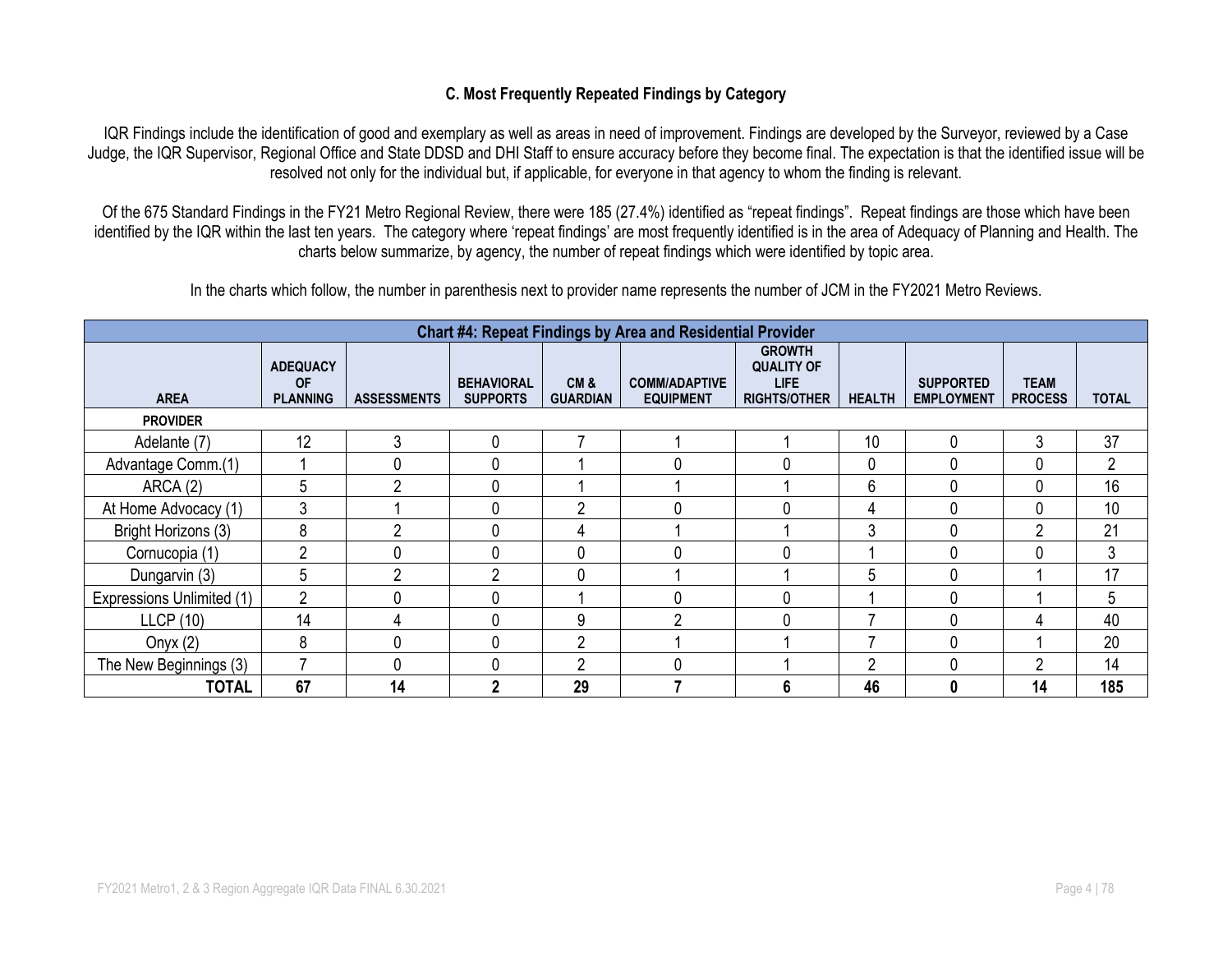|                            | <b>Chart #5: Repeat Findings by Area and Case Management Agency</b> |                    |                                      |                        |                                          |                                                                          |               |                                       |                               |                |  |  |  |
|----------------------------|---------------------------------------------------------------------|--------------------|--------------------------------------|------------------------|------------------------------------------|--------------------------------------------------------------------------|---------------|---------------------------------------|-------------------------------|----------------|--|--|--|
| <b>AREA</b>                | <b>ADEQUACY</b><br><b>OF</b><br><b>PLANNING</b>                     | <b>ASSESSMENTS</b> | <b>BEHAVIORAL</b><br><b>SUPPORTS</b> | CM&<br><b>GUARDIAN</b> | <b>COMM/ADAPTIVE</b><br><b>EQUIPMENT</b> | <b>GROWTH</b><br><b>QUALITY OF</b><br><b>LIFE</b><br><b>RIGHTS/OTHER</b> | <b>HEALTH</b> | <b>SUPPORTED</b><br><b>EMPLOYMENT</b> | <b>TEAM</b><br><b>PROCESS</b> | <b>TOTAL</b>   |  |  |  |
| <b>PROVIDER</b>            |                                                                     |                    |                                      |                        |                                          |                                                                          |               |                                       |                               |                |  |  |  |
| A New Vision (2)           | 3                                                                   |                    | 0                                    |                        |                                          |                                                                          | റ             |                                       |                               | 10             |  |  |  |
| A Step Above (6)           | 10                                                                  | ი                  |                                      | 6                      |                                          |                                                                          | 9             |                                       | 4                             | 32             |  |  |  |
| Amigo (1)                  |                                                                     | ∩                  |                                      |                        |                                          |                                                                          |               |                                       | 0                             |                |  |  |  |
| Cariño (7)                 | 14                                                                  | 3                  | 0                                    | ∩                      | Ω                                        |                                                                          | 11            |                                       |                               | 34             |  |  |  |
| Consumer Direct (Mi Via 2) |                                                                     |                    |                                      |                        |                                          |                                                                          |               |                                       | 0                             | $\overline{2}$ |  |  |  |
| NMQCM (3)                  | 6                                                                   |                    |                                      | 3                      |                                          |                                                                          | 3             |                                       | 2                             | 15             |  |  |  |
| Peak $(2)$                 | 5                                                                   | ŋ                  |                                      |                        |                                          |                                                                          | 3             |                                       |                               | 14             |  |  |  |
| Unidas (12)                | 24                                                                  | Д                  | റ                                    | 11                     |                                          | ◠                                                                        | 18            |                                       | 5                             | 71             |  |  |  |
| <b>TOTAL</b>               | 67                                                                  | 14                 |                                      | 29                     |                                          | n                                                                        | 46            | 0                                     | 14                            | 185            |  |  |  |

### **D. Immediate and Special Findings**

There were 35 Class Members reviewed in the FY21 Metro Region. Twenty-nine (29) individuals (83% of the sample) were found to have immediate and/or special findings. Eleven (11) individuals (31% of the sample) were found to have Immediate Findings. Eighteen (18) individuals were found to need special attention. Details of the issues of these findings are identified in the table below.

Class Members identified as **"***needing immediate attention***"** are persons for whom urgent health, safety, environment and/or abuse/neglect/exploitation issues were identified which the team is not successfully and actively in the process of addressing in a timely fashion.

Class Members identified as **"***needing special attention***"** are individuals for whom issues have been identified that, if not addressed, are likely to become an urgent health and safety concern.

#### **Chart #6: Immediate/Special Identified Individual Issues – FY2021 IQR Metro Region**

|     | Immediate/Special Identified Individual Issues - FY2021 Metro #1 IQR |            |          |             |             |            |                                                                                                                                                                                                                                                                                                                                                                                                  |  |  |  |  |  |  |
|-----|----------------------------------------------------------------------|------------|----------|-------------|-------------|------------|--------------------------------------------------------------------------------------------------------------------------------------------------------------------------------------------------------------------------------------------------------------------------------------------------------------------------------------------------------------------------------------------------|--|--|--|--|--|--|
| Reg | <b>CM</b>                                                            | <b>Res</b> | Dav      | <b>Immd</b> | <b>Spec</b> | <b>ANE</b> | <b>Issue</b>                                                                                                                                                                                                                                                                                                                                                                                     |  |  |  |  |  |  |
|     | <b>Case Management/Guardianship</b>                                  |            |          |             |             |            |                                                                                                                                                                                                                                                                                                                                                                                                  |  |  |  |  |  |  |
| M1  | Cariño                                                               | Adelante   | Adelante |             | ∧           |            | Based on interviews with the guardian and Case Manager, the guardian has been trying to surrender<br>guardianship for three years and has not been successful.<br>Per Case Manager interview and review of records, the Case Manager reached out in October 2019 to<br>DDSD to obtain the updated "paperwork" for the guardian to fill out; CM stated she has not heard back<br>from DDSD since. |  |  |  |  |  |  |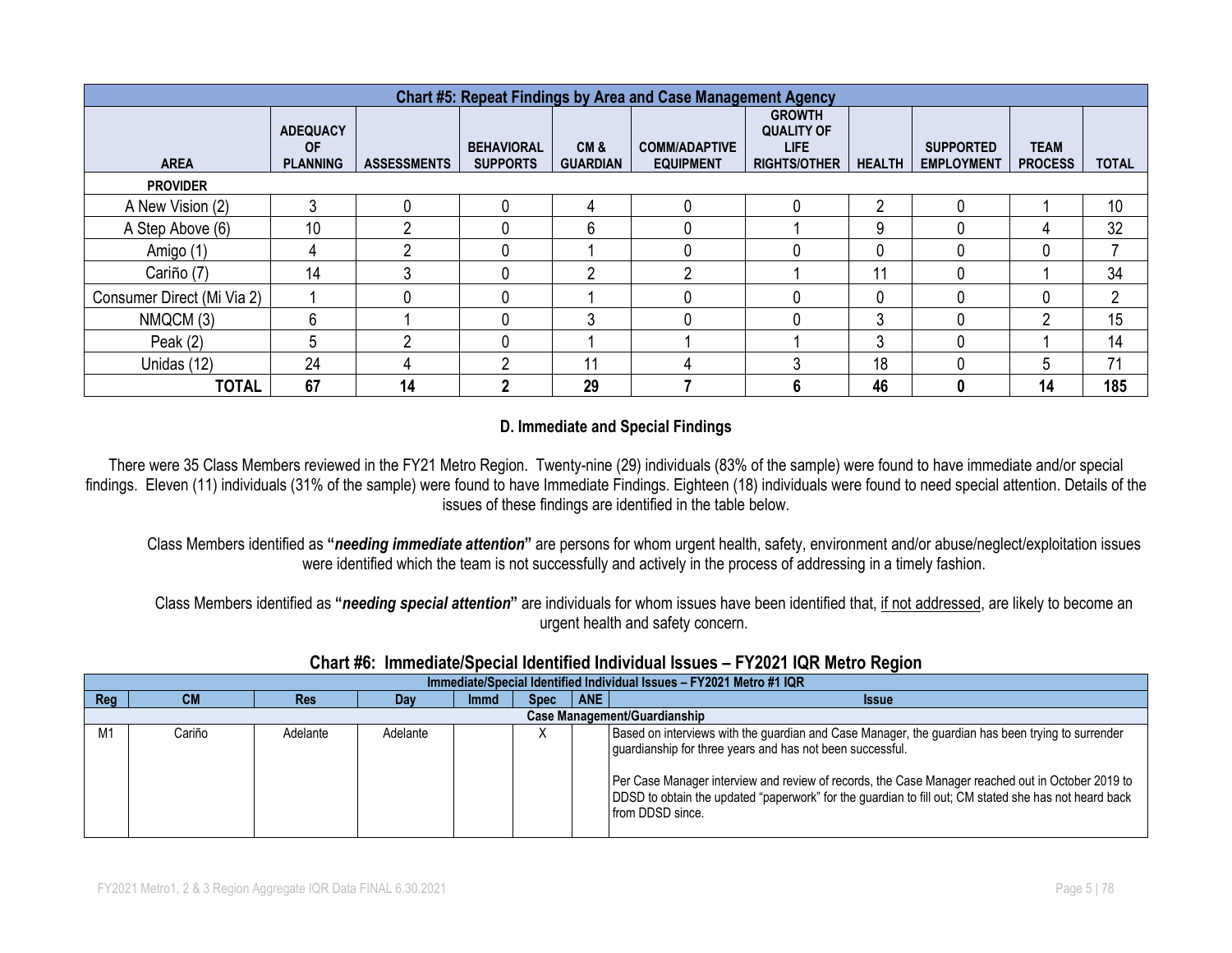|                |              |                          |                          |             |             |            | Immediate/Special Identified Individual Issues - FY2021 Metro #1 IQR                                                                                                                                                                                                                                                                                                                                                                                                                                                                                                                                                                                                                                                                                                                                                                                                                                                                                                                                                                 |
|----------------|--------------|--------------------------|--------------------------|-------------|-------------|------------|--------------------------------------------------------------------------------------------------------------------------------------------------------------------------------------------------------------------------------------------------------------------------------------------------------------------------------------------------------------------------------------------------------------------------------------------------------------------------------------------------------------------------------------------------------------------------------------------------------------------------------------------------------------------------------------------------------------------------------------------------------------------------------------------------------------------------------------------------------------------------------------------------------------------------------------------------------------------------------------------------------------------------------------|
| Reg            | <b>CM</b>    | <b>Res</b>               | Day                      | <b>Immd</b> | <b>Spec</b> | <b>ANE</b> | <b>Issue</b>                                                                                                                                                                                                                                                                                                                                                                                                                                                                                                                                                                                                                                                                                                                                                                                                                                                                                                                                                                                                                         |
|                |              |                          |                          |             |             |            | JCM's guardian has not physically attended, nor has he called in, for the last two annual ISP meetings.<br>Per CM interview she mails the guardian the annual materials and he reads, signs, and sends back the<br>needed paperwork.<br>Per guardian interview, he had not seen JCM in three years, which was to sign papers at the hospital,<br>and prior to that he could not recall the last time he had seen JCM.                                                                                                                                                                                                                                                                                                                                                                                                                                                                                                                                                                                                                |
|                |              |                          |                          |             |             |            | The guardian requesting assistance in getting a Corporate guardian is a partial repeat finding of from the<br>2017 IQR (#26)                                                                                                                                                                                                                                                                                                                                                                                                                                                                                                                                                                                                                                                                                                                                                                                                                                                                                                         |
| M <sub>1</sub> | Cariño       | Adelante                 | Adelante                 |             | X           |            | 20/21 ISP was not submitted for review or available to DSPs (Requested on initial document request,<br>additional document request, and during interview with CM)                                                                                                                                                                                                                                                                                                                                                                                                                                                                                                                                                                                                                                                                                                                                                                                                                                                                    |
|                |              |                          |                          |             |             |            | <b>Communication and Adaptive Equipment</b>                                                                                                                                                                                                                                                                                                                                                                                                                                                                                                                                                                                                                                                                                                                                                                                                                                                                                                                                                                                          |
| M1             | Cariño       | <b>ARCA</b>              | Adelante                 | Χ           |             |            | Based on observation and document review: Residential DSP that showers JCM showed surveyor his<br>shower chair and stated a gait belt was used to transfer JCM into the chair, but that the chair did not<br>have any type of seat belt. DSP reported JCM does well and stays in the chair. However, JCM can<br>have a seizure at any time. PT assessments states that JCM should have a shower chair with seatbelt<br>and HRC approval for "shower chair with seatbelt" for safety was found in the record.                                                                                                                                                                                                                                                                                                                                                                                                                                                                                                                         |
| M1             | Cariño       | <b>ARCA</b>              | Adelante                 | X           |             |            | Based on document review and interviews JCM is suspected of having a seizure in April 2020 which<br>resulted in him tipping over in his wheelchair and breaking his clavicle. The incident was not witnessed<br>by staff. JCM tipping his wheelchair during a seizure is something that was reported to have happened<br>in the past as well. JCM is still using the 2011 wheelchair, which OT and PT report needs a new cushion<br>and back due to not being supportive enough for JCM, however report not being able to measure JCM<br>because of COVID-19 restrictions. Per JCM's team, he is not eligible for a new wheelchair because of<br>one being received in 2017. The 2017 wheelchair is currently not used because it is reported to not fit<br>JCM properly, JCM needs a wheelchair that will not tip over when a seizure occurs and that provides<br>proper support and positioning.<br>JCM's need to be monitored closely due to risk of injury as evidenced by past injuries is a Repeat<br>Finding from 2008 CPR #6 |
| M <sub>2</sub> | Cariño       | Bright Horizons,<br>Inc. | Bright Horizons,<br>Inc. |             | X           |            | Based on document review, interviews, and on-site observation, the following concerns were noted<br>regarding JCM's adaptive equipment and assistive technology:<br>a. JCM does not have functioning hearing aids. Per residential interview and document review, JCM has<br>not had hearing aids for over a year.<br>b. Per CM interview Q#66, JCM received her bed and chair alarms that were purchased. Per onsite<br>observation, Residential DSP reported they were still waiting on them. Wireless alarm with chair and<br>bed sensors reported in CM interview as received.                                                                                                                                                                                                                                                                                                                                                                                                                                                   |
|                |              |                          |                          |             |             |            | <b>Health/Wellness/Oversight Issues</b>                                                                                                                                                                                                                                                                                                                                                                                                                                                                                                                                                                                                                                                                                                                                                                                                                                                                                                                                                                                              |
| M1             | Unidas       | Adelante                 | Adelante                 | X           |             |            | JCM is on a Pain Management program which includes the use of Tramadol. She also has a<br>prescription for Naloxene in case of drug overdose. Based on Res DSP interview, the Res DSP was<br>not aware that JCM had a prescription for Naloxene. It is unknown if specific training was provided to<br>staff on the use of Naloxene and no MERP was developed to guide staff.                                                                                                                                                                                                                                                                                                                                                                                                                                                                                                                                                                                                                                                        |
| M <sub>1</sub> | <b>NMQCM</b> | Adelante                 | Adelante                 |             | X           |            | Based on review of documentation in the record, food texture is not listed consistently in the CARMP<br>1/9/20 and the eCHAT 12/19/19.                                                                                                                                                                                                                                                                                                                                                                                                                                                                                                                                                                                                                                                                                                                                                                                                                                                                                               |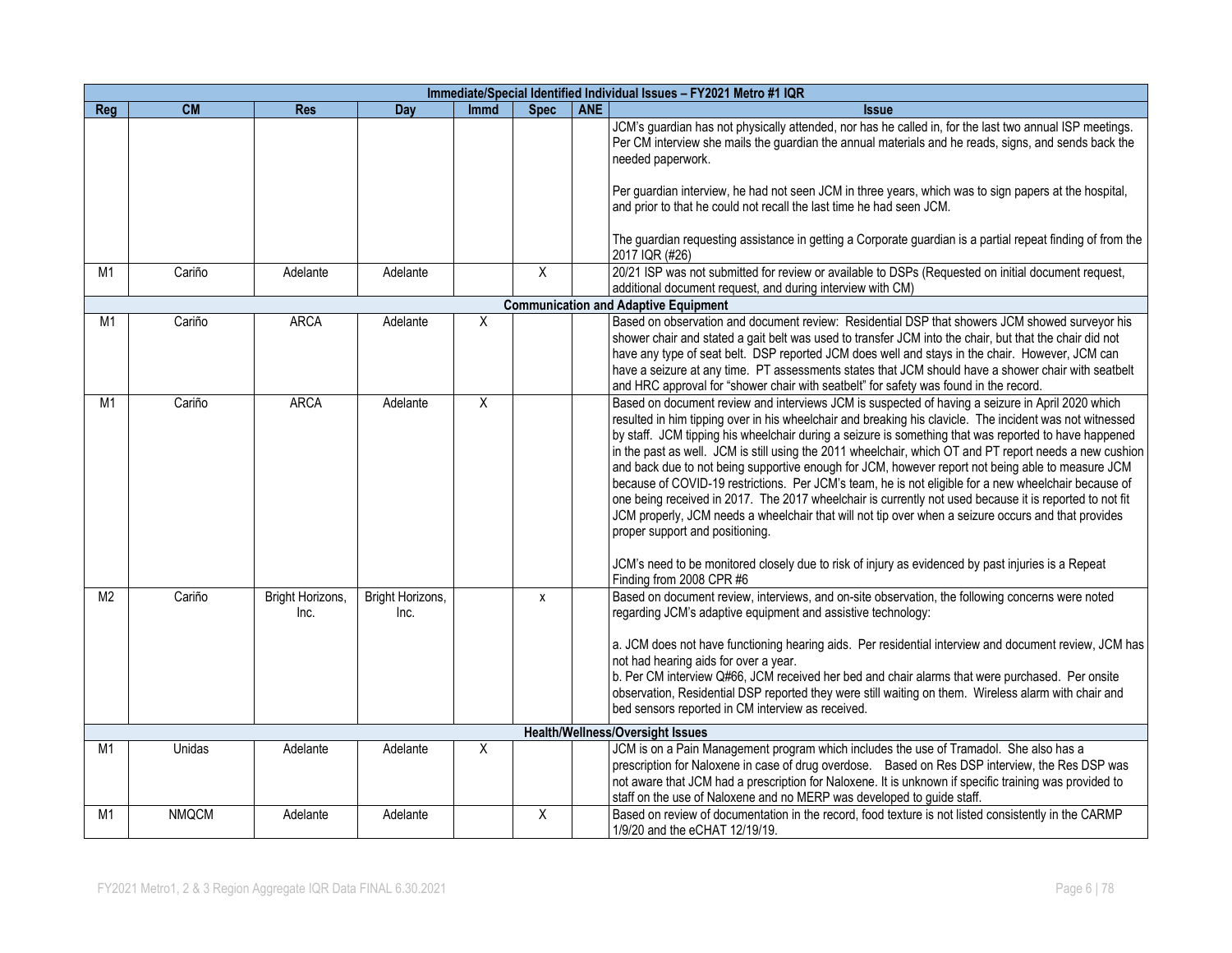|                |              |                     |                          |             |                |            | Immediate/Special Identified Individual Issues - FY2021 Metro #1 IQR                                                                                                                                                                                                                                                                                                                                                                                                                                                                                                                                                                                                                                                                                                                                                                                                                                                  |
|----------------|--------------|---------------------|--------------------------|-------------|----------------|------------|-----------------------------------------------------------------------------------------------------------------------------------------------------------------------------------------------------------------------------------------------------------------------------------------------------------------------------------------------------------------------------------------------------------------------------------------------------------------------------------------------------------------------------------------------------------------------------------------------------------------------------------------------------------------------------------------------------------------------------------------------------------------------------------------------------------------------------------------------------------------------------------------------------------------------|
| Req            | <b>CM</b>    | <b>Res</b>          | Day                      | <b>Immd</b> | <b>Spec</b>    | <b>ANE</b> | <b>Issue</b>                                                                                                                                                                                                                                                                                                                                                                                                                                                                                                                                                                                                                                                                                                                                                                                                                                                                                                          |
|                |              |                     |                          |             |                |            | a. e-CHAT lists, "Chopped Mechanical soft", "Mechanical chopped diet, no larger than nickel size" and<br>Regular/thin liquids.<br>b. CARMP states diet order is "Diabetic, No caffeine, No spicy food due to reflux". Diet texture (p.2, 3)<br>"Pureed pudding texture", "Minced 1/8 inch similar in size to sesame seeds", "Groundor diced into 1/4<br>inch pieces similar in size to ricevery moist and cohesive"<br>"Chopped1/2" pieces similar in size to uncooked macaroni very moist pea sized or smaller"<br>Liquids: thin, or nectar, "JCM has had carbonated drinks in the past. Please double check with nursing<br>and nutritionist if still appropriate."                                                                                                                                                                                                                                                 |
| M1             | A Step Above | At Home<br>Advocacy | Mandy's Farm             |             | X              |            | Based on record review, the Nutrition Annual 2/7/2020 Diet order states, "chopped to nickel size pieces",<br>however, CARMP 3/12/2020 Diet Texture states, "size of a quarter" and "if food type is tough (steak,<br>chicken, pork chop, etc.) cut intosize of nickel". Inconsistencies with the CARMP is a Partial Repeat<br>Finding from CPR 2014 (#4) and CPR 2017 (Special)                                                                                                                                                                                                                                                                                                                                                                                                                                                                                                                                       |
| M1             | A Step Above | Adelante            | <b>CFC</b>               |             | $\overline{X}$ |            | Based on interview with Supported Living Nurse, the following is noted regarding nursing supports and<br>monitoring:<br>a. Residential nurse indicated that she was unwilling/unable to obtain routine health screening results<br>from providers as part of the primary healthcare record (e.g., bone density, bloodwork, x-rays, pap,<br>mammogram, colorectal, etc.) in order to plan appropriately for JCM's healthcare needs.<br>b. When asked during interview about an Aspirin allergy noted on PCP documents, nurse stated " It is<br>not my job to discuss that with the PCP. He can note things however he'd like." JCM had a GI bleed and<br>should not take Aspirin. The eCHAT and other nursing documents do not reflect that JCM should not<br>have Aspirin.<br>Lack of nursing documentation to discourage use of Aspirin due to GI bleed is a repeat finding from CPR<br>2012 #4.                     |
| M <sub>1</sub> | Cariño       | <b>ARCA</b>         | Adelante                 |             | X              |            | Based on the interview with the Residential DSP:<br>a) DSP reported JCM has no HCPs or MERPs beyond the CARMP. JCM has HCPs for Skin Integrity,<br>Constipation, Falls/Injury/Pain, Seizure/VNS and MERPs for Aspiration, Constipation, Fall/Injuries, and<br>Seizure/VNS<br>b) DSP was not aware of any possible side effects of JCM's medications.<br>c) DSP was not aware JCM was diagnosed with constipation two weeks prior during an ER visit on<br>7/17/2020. Only dehydration was mentioned.<br>d) DSP identified JCM's diet as "Bite size, enough so it's not a choking hazard." Per CARMP 4/18/2020<br>provided for review, JCM's food is to be cut to dime size and moistened with sauces and gravy.<br>Staff not knowing diet order is a Repeat Finding from 2008 CPR #4 & a Partial Repeat Finding from<br>2013 CPR #2<br>Staff not identifying HCPs/MERPs is a Partial Repeat Finding from 2008 CPR #5. |
| M1             | Cariño       | <b>ARCA</b>         | Adelante                 |             | $\overline{X}$ |            | Based on observation and document review: JCM's lunch was not prepared in accordance with the<br>4/18/2020 CARMP. JCM's food is to be cut to dime size and moistened with sauces and gravy per the<br>CARMP. JCM's lunch that was observed appeared to have been cut into pieces that were larger than<br>dime sized, and no sauce/gravy was observed or reported to be on the food.  While aspiration issues<br>were not reported for the review period, aspiration issues could arise very quickly if the proper diet order<br>is not followed. Repeat Finding from 2008 CPR #4                                                                                                                                                                                                                                                                                                                                     |
| M1             | Unidas       | <b>ARCA</b>         | ARCA; Share<br>Your Care |             | $\overline{X}$ |            | Based on record review, the following is noted about healthcare tracking:<br>a) Nutrition Annual recommends monthly weight checks. Weight not recorded for 8/2019, 4/2020, or<br>5/20. It is not clear how nutritionist has weight information in 5/2020 as it is not in the record and nurse<br>stated during interviewing that weights have not been taken/recorded since the COVID-19 Public Health<br>Order began.                                                                                                                                                                                                                                                                                                                                                                                                                                                                                                |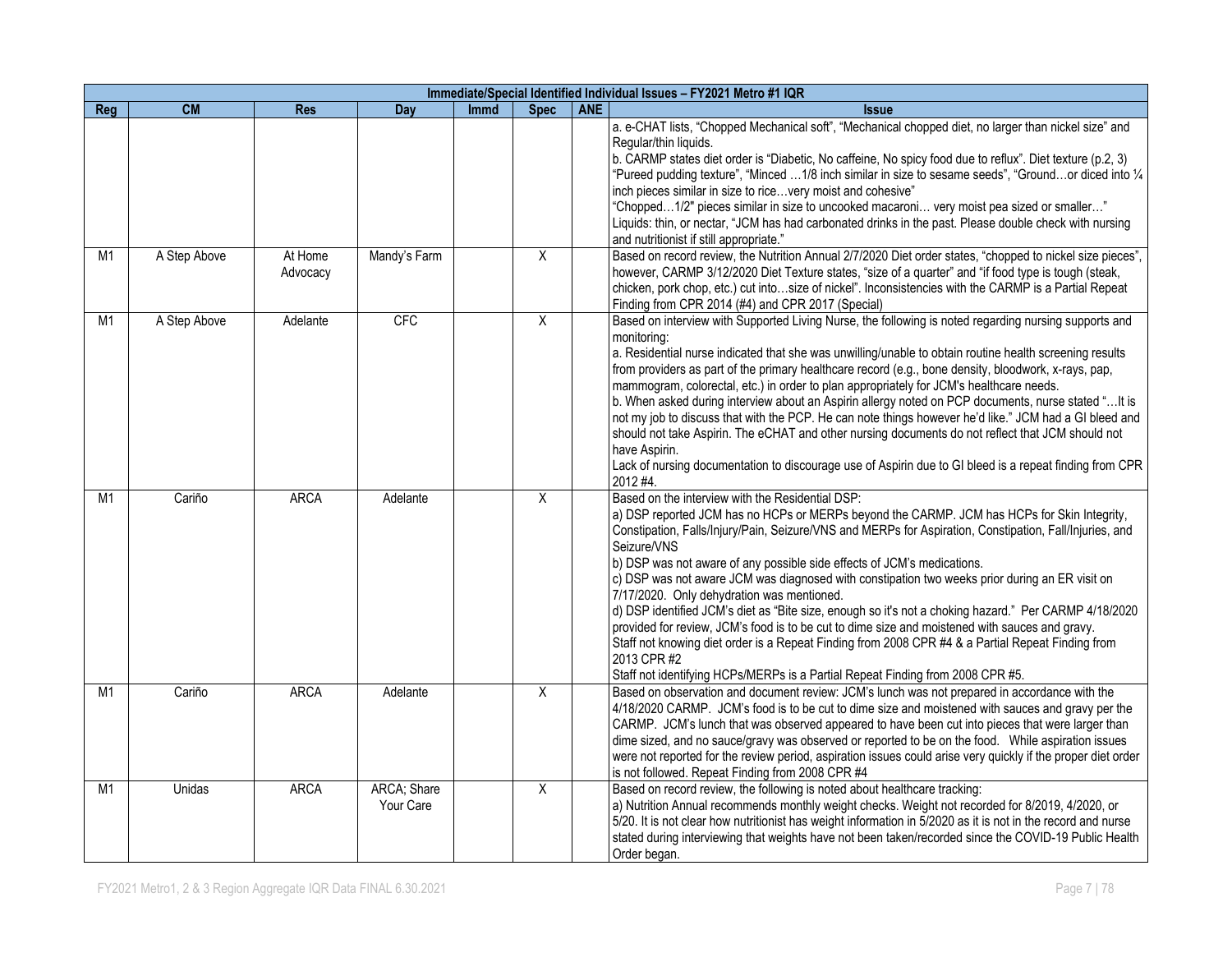|                | Immediate/Special Identified Individual Issues - FY2021 Metro #1 IQR |            |          |                |                |            |                                                                                                                                                                                                                                                                                                                                                                                                                                                                                                                                                                                                                                                                                                                                                                                                                                                                                                                                                                                                                                                                                                                                                                                                                                                                                                                                                                                                                                                                                       |  |  |  |  |  |
|----------------|----------------------------------------------------------------------|------------|----------|----------------|----------------|------------|---------------------------------------------------------------------------------------------------------------------------------------------------------------------------------------------------------------------------------------------------------------------------------------------------------------------------------------------------------------------------------------------------------------------------------------------------------------------------------------------------------------------------------------------------------------------------------------------------------------------------------------------------------------------------------------------------------------------------------------------------------------------------------------------------------------------------------------------------------------------------------------------------------------------------------------------------------------------------------------------------------------------------------------------------------------------------------------------------------------------------------------------------------------------------------------------------------------------------------------------------------------------------------------------------------------------------------------------------------------------------------------------------------------------------------------------------------------------------------------|--|--|--|--|--|
| Reg            | <b>CM</b>                                                            | <b>Res</b> | Day      | <b>Immd</b>    | <b>Spec</b>    | <b>ANE</b> | <b>Issue</b>                                                                                                                                                                                                                                                                                                                                                                                                                                                                                                                                                                                                                                                                                                                                                                                                                                                                                                                                                                                                                                                                                                                                                                                                                                                                                                                                                                                                                                                                          |  |  |  |  |  |
|                |                                                                      |            |          |                |                |            | b) ARCA Nursing Annual Health Care Report 12/24/19 states in comments JCM's weight has been<br>stable. The Height/Weight Table indicates he has lost 20 lbs. in 9 months. (Decrease from 102.0 on<br>3/22/19 to 82.0 on 12/19/19-20% decrease in weight)                                                                                                                                                                                                                                                                                                                                                                                                                                                                                                                                                                                                                                                                                                                                                                                                                                                                                                                                                                                                                                                                                                                                                                                                                              |  |  |  |  |  |
| M1             | Cariño                                                               | Adelante   | Adelante |                | $\overline{X}$ |            | Based on document review, observations and interviews the following was noted regarding JCM's bed<br>positioning. JCM's PT stated that the hospital bed was to be elevated to 30 degrees and left unplugged.<br>DSP during virtual onsite observation was noted to use the bed while plugged in. DSP stated the PT<br>had provided training on determination of Head of Bed elevation.  DSP used her hand as a measuring<br>tool to determine elevation which is not a standard of measure.                                                                                                                                                                                                                                                                                                                                                                                                                                                                                                                                                                                                                                                                                                                                                                                                                                                                                                                                                                                           |  |  |  |  |  |
| M1             | Cariño                                                               | Adelante   | Adelante |                | $\overline{X}$ |            | Based on review of the current CARMP 5/28/20, the following was noted.<br>a) Page 3 does not state liquid consistency of oral liquids. JCM is not NPO and may have pleasure<br>foods/drink. It does not state how drinks, at this time, are to be presented, and no AT (page 4) for<br>drinking/offering liquids is listed. Assisted eating techniques (p.4) states "N/A at this time."<br>b) Page 6 under Strategies (#1) indicates fluids from all sources at least 50 fl. ounces/day.<br>c) Page 6 (#7) states fluid needs are "1500fl ounces= 30 ml/kg" (Actual amounts would be 30 ounces=<br>887 ml as 1500 ounces would = 44360. ml) Total amount in #1, and #7 do not match.<br>d) Page 3 under Strategies, states JCM "may eat PO if she wishes" Per onsite video observation at the<br>Residence, fluids are not given orally. Per the CCS interview JCM does not receive oral intake. DSP<br>stated only the CMA offers oral intake, which is not listed in the CARMP, 5/28/20.                                                                                                                                                                                                                                                                                                                                                                                                                                                                                            |  |  |  |  |  |
| M1             | Cariño                                                               | Adelante   | Adelante | $\overline{X}$ |                |            | 2 Based on document review and Nursing interview, JCM receives "Vivonex" as nutrition for her g-tube<br>feedings. Per interviews, Nursing and residential DSPs work together to ensure she has food that is<br>good for her. Per the CARMP 5/28/20, the Nutritionist is the lead contact for Nutritional<br>Recommendations, and the Nutritional Content of Tube Feeding. It is unclear through document review<br>and interviews who is monitoring the food/nutrition JCM receives.<br>Vivonex ingredients shows Maltodextrin, cornstarch and soybean oil in the top 6 ingredients. A Google<br>search shows that Maltodextrin is "a white powder made from corn, rice, potato starch, or wheat."<br>Per Allergy testing on 1/22/20 CST is allergic to Avocado, Banana, Orange, Soybean, Strawberry,<br>Wheat, Corn, OAT, Potato, Rice, Shrimp, Grapefruit, Lemon, Lime.                                                                                                                                                                                                                                                                                                                                                                                                                                                                                                                                                                                                             |  |  |  |  |  |
| M <sub>1</sub> | Cariño                                                               | Adelante   | Adelante |                | X              |            | Based on document review and interviews the following was noted regarding CST's seizure activity and<br>charting.<br>From seizure tracking records obtained from Therap from 9/6/19 to 3/9/20, there were 13 instances<br>where more than 1 seizure was noted within a 24-hour period. There were 5 instances where 3 or more<br>seizures were noted on the same day. Per the MERP 3/23/20, "if 2 or more seizures in a 24-hour<br>period give Lorazepam 1mg. Lorazepam 1mg dose may be repeated once if seizure activity continues in<br>a 24-hour period. NTE 2 doses in a 24-hour period."<br>a) There are 9 out of the 13 instances where Lorazepam was not noted as being given in the tracking.<br>b) Tracking consistently notes, "Staff wrote about seizure in her communication book", which was<br>requested, and not received.<br>Instances of more than 1 seizure within a 24-hour period:<br>• 3/9/20 5 seizures: @ 11:40, 10:01, 9:51, 8:36, 12:49pm Lorazepam given10am, 1:20pm<br>· 2/25/20 3 seizures: 9:03am, 8:57am, 12:13 pm, no indication medication given.<br>· 2/10/20 2 seizures: 10:47, 10:56am, no indication medication given,<br>. 1/29/20 2 seizures 8:46, 8:54am Lorazepam given, documented after the 8:46 seizure.<br>· 1/21/20 2 seizures 9:14am, 12:24pm. no indication medication given<br>· 1/11/20 2 seizures 11:12 am, 12:04pm, no indication medication given<br>· 1/6/20 3 seizures 8:19am, 12:22pm, 12:53pm, no indication medication given |  |  |  |  |  |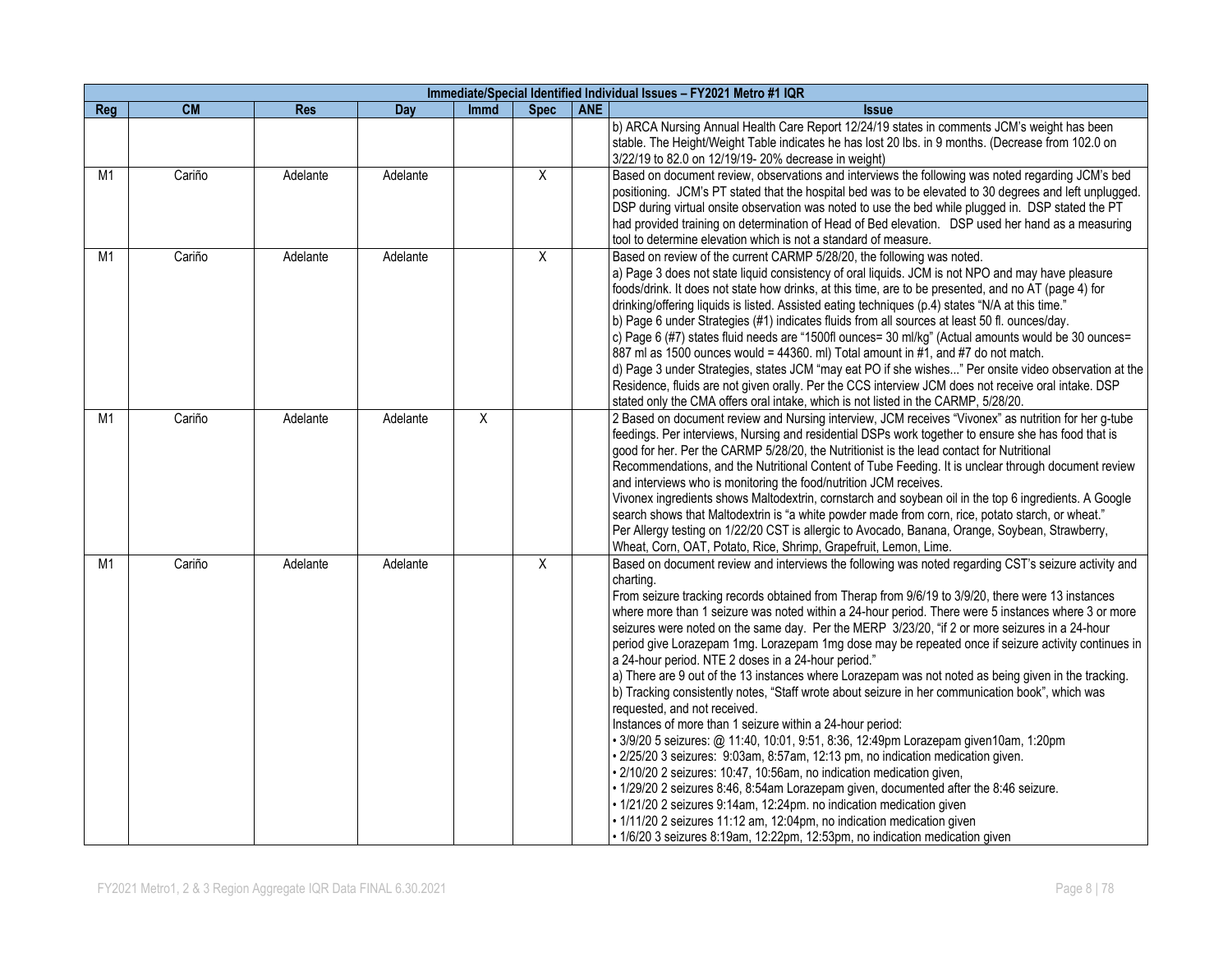|                |        |                          |                          |             |             |            | Immediate/Special Identified Individual Issues - FY2021 Metro #1 IQR                                                                                                                                                                                                                                                                                                                                                                                                                                                                                                                                                                                                                                                                                                                                                                                                                                                                                                                                                                                                                                                                                                                                                                                                                                                                                                                                                                                                                                             |
|----------------|--------|--------------------------|--------------------------|-------------|-------------|------------|------------------------------------------------------------------------------------------------------------------------------------------------------------------------------------------------------------------------------------------------------------------------------------------------------------------------------------------------------------------------------------------------------------------------------------------------------------------------------------------------------------------------------------------------------------------------------------------------------------------------------------------------------------------------------------------------------------------------------------------------------------------------------------------------------------------------------------------------------------------------------------------------------------------------------------------------------------------------------------------------------------------------------------------------------------------------------------------------------------------------------------------------------------------------------------------------------------------------------------------------------------------------------------------------------------------------------------------------------------------------------------------------------------------------------------------------------------------------------------------------------------------|
| Reg            | CM     | <b>Res</b>               | Day                      | <b>Immd</b> | <b>Spec</b> | <b>ANE</b> | <b>Issue</b>                                                                                                                                                                                                                                                                                                                                                                                                                                                                                                                                                                                                                                                                                                                                                                                                                                                                                                                                                                                                                                                                                                                                                                                                                                                                                                                                                                                                                                                                                                     |
|                |        |                          |                          |             |             |            | . 12/11/19 2 seizures, 1:35pm had 2 cluster seizures within a 50 second period, no indication medication<br>given<br>. 11/25/19 series of 5 cluster seizure within a 25- minute period, given 1 mg Lorazepam per her seizure<br>protocol.<br>· 11/14/19 2 seizures: 9:25, 11:01am, given Lorazepam after 11:01 seizure.<br>· 11/11/19 5 seizures each lasting for 5 seconds within a 35-minute period. Seizure information entered<br>into client communication book. Per nursing discretion PRN Lorazepam was not given due to the short<br>length of the (5) seizures.<br>· 10/15/19 2 seizures 12:50, 1:38pm, no indication medication given<br>· 9/6/19 2 seizures 12:31pm, 12:53pm, no indication medication given                                                                                                                                                                                                                                                                                                                                                                                                                                                                                                                                                                                                                                                                                                                                                                                          |
| M <sub>2</sub> | Peak   | Bright Horizons,<br>Inc. | Bright Horizons,<br>Inc. |             | X           |            | Based on document review and on-site observation, the following concerns were noted surrounding<br>medication administration/record keeping:<br>a. Per JCM's CARMP, all medications are to be crushed, 1 pill/tablet at a time, and placed in pureed<br>food. This is not reflected on all medications listed on the 11/2020 MAR provided for review.<br>b. 11/2020 MAR provided for review does not identify target symptoms of Letrozole.<br>c. 11/2020 MAR provided for review does not identify target symptoms of Zinc.<br>d. 11/2020 MAR provided for review does not identify target symptoms of Vitamin C.<br>11/2020 MAR provided for review does not identify target symptoms of Albuterol Aer.<br>e. 11/6/2020 doctor's order provided for review does not state Pantoprazole must be swallowed whole<br>and not chewed or crushed as the 11/2020 MAR states. JCM requires all medications to be crushed<br>and mixed with pureed food per CARMP 5/14/2020 provided for review.<br>f. Baclofen 10mg listed on 11/2020 MAR provided for review is not on any doctor's orders provided for<br>review.<br>g. Polyethylene Glyc 3350 Powder is listed as both a scheduled medication and a PRN medication on<br>the 11/2020 MAR provided for review.<br>h. Albuterol found on 11/2020 MAR reviewed and 12/2020 MAR reviewed during virtual onsite does not<br>match 2/20/2020 doctor's order provided for review. Order states every 4-6 hours as needed, not every 6<br>hours as needed as per the MARs. |
| M <sub>2</sub> | Cariño | Cornucopia               | Cornucopia               | x           |             | X          | Based on FLP interview when observation of CARMP was being implemented FLP did provide JCM with<br>her coated spoon to eat with; however, JCM was not using her scoop bowl or plate. JCM ate a<br>sliced/chopped up (approx. nickel size) apple. FLP did not place a clothing protector on JCM when she<br>ate her snack. There were no items added to make the apples soft/moisten them (i.e. gravies/ sauces).<br>FLP did not sit with JCM the entire time she was eating she got up five times. There was not adequate<br>prompting when JCM would take another bite without finishing what was already in her mouth. CARMP<br>states to only give JCM 1/3 of the meal and approx. 2oz of liquid at a time. FLP gave JCM the whole<br>apple at once and her whole drink at the same time. there was no prompting or re-direction from SC or<br>FLP when JCM was putting more food in her mouth before she had finished chewing and swallowed<br>food. An ANE was called in on 11/9/2020 by IQR surveyor for not implementing the CARMP correctly.                                                                                                                                                                                                                                                                                                                                                                                                                                                             |
| M <sub>2</sub> | Cariño | <b>LLCP</b>              | <b>LLCP</b>              | x           |             |            | Based on record review, it is not clear if JCM is receiving medication as ordered for seizures.<br>a. 7/5/2020 Seizure tracking log indicates a seizure lasting 8 minutes, Seizure MERP states "for 5-<br>minute seizure: PRN nasal Midazolam 5mg, half dose in each nostril." MAR for July 2020 does not<br>indicate medication was given.<br>b. 8/24/2020 Seizure tracking log indicates, JCM had a cluster of seizures on 8/24/2020, three of which<br>occurred within 15 minutes (2:43 am, 2:50, and 3am). Seizure MERP states "FOR 3 SEIZURES IN 15<br>MINUTES: swipe magnet over VNS for 1 second every minute while seizures last and give PRN                                                                                                                                                                                                                                                                                                                                                                                                                                                                                                                                                                                                                                                                                                                                                                                                                                                            |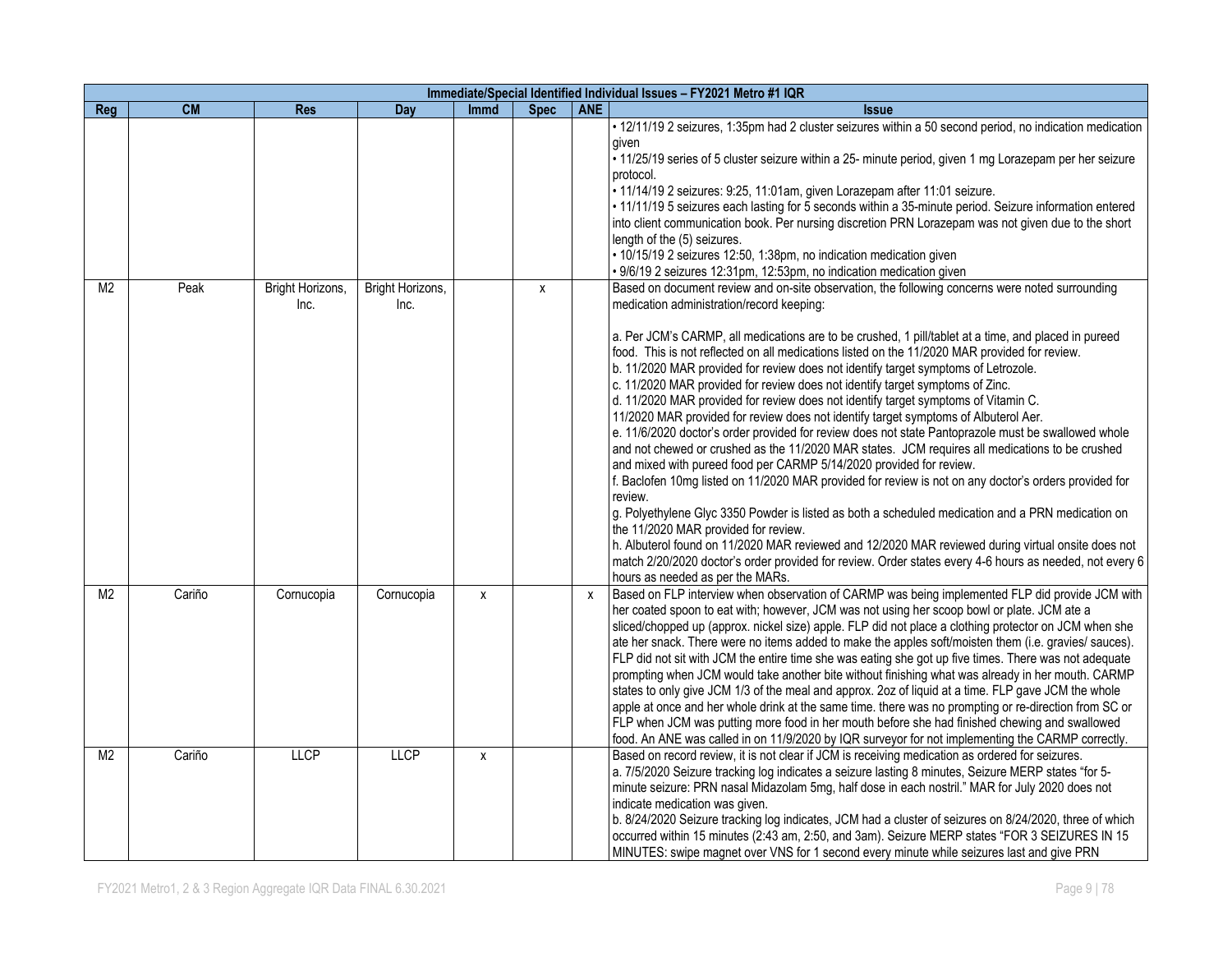|                |           |                          |                          |             |             |            | Immediate/Special Identified Individual Issues - FY2021 Metro #1 IQR                                                                                                                                                                                                                                                                                                                                                                                                                                                                                                                                                                                                                                                                                                                                                                                                                                                                                                                                                                                                                                                                                                                                                                                                                                                                                                                                                                                                                                                                                                                                                                                                                                                                                                                                                                                                                                                                                                                                                                                                                                                                                                                                                                                                                                                                                                                                                                                                                                                                                                                                             |
|----------------|-----------|--------------------------|--------------------------|-------------|-------------|------------|------------------------------------------------------------------------------------------------------------------------------------------------------------------------------------------------------------------------------------------------------------------------------------------------------------------------------------------------------------------------------------------------------------------------------------------------------------------------------------------------------------------------------------------------------------------------------------------------------------------------------------------------------------------------------------------------------------------------------------------------------------------------------------------------------------------------------------------------------------------------------------------------------------------------------------------------------------------------------------------------------------------------------------------------------------------------------------------------------------------------------------------------------------------------------------------------------------------------------------------------------------------------------------------------------------------------------------------------------------------------------------------------------------------------------------------------------------------------------------------------------------------------------------------------------------------------------------------------------------------------------------------------------------------------------------------------------------------------------------------------------------------------------------------------------------------------------------------------------------------------------------------------------------------------------------------------------------------------------------------------------------------------------------------------------------------------------------------------------------------------------------------------------------------------------------------------------------------------------------------------------------------------------------------------------------------------------------------------------------------------------------------------------------------------------------------------------------------------------------------------------------------------------------------------------------------------------------------------------------------|
| Reg            | <b>CM</b> | <b>Res</b>               | Day                      | <b>Immd</b> | <b>Spec</b> | <b>ANE</b> | <b>Issue</b>                                                                                                                                                                                                                                                                                                                                                                                                                                                                                                                                                                                                                                                                                                                                                                                                                                                                                                                                                                                                                                                                                                                                                                                                                                                                                                                                                                                                                                                                                                                                                                                                                                                                                                                                                                                                                                                                                                                                                                                                                                                                                                                                                                                                                                                                                                                                                                                                                                                                                                                                                                                                     |
|                |           |                          |                          |             |             |            | Midazolam 5mg half dose each nostril. Repeat dose in 10 minutes if seizure continues. If seizures<br>continue 15 minutes after 2nd dose, call 911 unless seizures are decreasing/slowing. If slowing, may<br>wait 15 minutes more but if seizures continue after this then call 911." MAR for August 2020 does not<br>indicate medication was given.<br>c. Instructions found in the Seizure and Neuro MERPs does not match the instructions in the MAR and<br>provider orders<br>d. It is not clear if the DSP are able to assist with administration of PRN emergency Midazolam without<br>prior nurse approval                                                                                                                                                                                                                                                                                                                                                                                                                                                                                                                                                                                                                                                                                                                                                                                                                                                                                                                                                                                                                                                                                                                                                                                                                                                                                                                                                                                                                                                                                                                                                                                                                                                                                                                                                                                                                                                                                                                                                                                                |
| M <sub>2</sub> | Unidas    | <b>LLCP</b>              | <b>LLCP</b>              | X           |             |            | Based on record review, there are 2 CARMPS provided for review with the same date. CARMP<br>6/17/20/Revised 6/30/20 and CARMP 6/17/20/Revised 6/30/20 reportedly Nurse updated 7/22/20.<br>However, the nurse updated CARMP continues to have the 6/30/20 date. There is confusion regarding<br>the liquid consistency as the earlier CARMP states "Honey" consistency and the updated CARMP states<br>"Nectar" consistency.                                                                                                                                                                                                                                                                                                                                                                                                                                                                                                                                                                                                                                                                                                                                                                                                                                                                                                                                                                                                                                                                                                                                                                                                                                                                                                                                                                                                                                                                                                                                                                                                                                                                                                                                                                                                                                                                                                                                                                                                                                                                                                                                                                                     |
| M <sub>2</sub> | Cariño    | Bright Horizons,<br>Inc. | Bright Horizons,<br>Inc. |             | X           |            | Based on document review and on-site observation, the following concerns were noted surrounding<br>medication administration/record keeping:<br>a. Oct. 2020 MAR provided for review does not specify what H-Lamotrigine is used for.<br>b. No physician's order for Lamotrigine provided for review.<br>c. Oct. 2020 MAR provided for review does not specify what Donepezil is used for.<br>d. No physician's order for Donepezil provided for review.<br>e. Oct. 2020 MAR provided for review does not specify what Quetiapine is used for.<br>f. No physician's order for Quetiapine provided for review.<br>g. 3/5/2019 doctor's order for Preplus 27-1 MG tablet & calcium + D3 provided for review states only<br>valid for 1 year.<br>h. 3/14/2019 doctor's order provided for review for Smartmouth Clinical DDS Rinse states swish with 15<br>ML and not to rinse mouth for 30 minutes. Oct. MAR states 10 ML and does not reflect 30 minutes no<br>rinse.<br>i. 3/14/2019 doctor's order for Smartmouth Clinical DDS Rinse provided for review states only valid for 1<br>year.<br>i. 2/24/2020 doctor's order for Lorazepam provided for review states 0.5 mg tablet by mouth daily at<br>3pm. No current order for Lorazepam 1 MG stating "Take 1 tablet by mouth daily at noon and at<br>bedtime" as per November 2020 MAR observed during virtual onsite. Current order requested from<br>house manager during virtual onsite, and RN by phone the next day, not received.<br>k. Oct. 2020 MAR provided for review does not specify what Memantine HCL is used for.<br>I. No physician's order for Memantine provided for review.<br>m. 2/24/2020 doctor's order provided for review for Benztropine states 1 mg tablet by mouth daily at<br>8pm. No current order for Benztropine 1 MG stating "Take 1 tablet by mouth every morning and at<br>bedtime" as per November 2020 MAR observed during virtual onsite. Current order requested from<br>house manager during virtual onsite, and RN by phone the next day, not received.<br>n. No physician's order for Fluocanonide Cream provided for review. Cream is on November 2020 MAR<br>observed during virtual onsite.<br>o. 7/01/2019 Physician's order provided for review states "RISPERIDONE 1 MG TAB Take 1 tablet by<br>mouth at 8AM and 1 tablet by mouth at 8PM". No current order for Risperidone 0.5 MG stating "Take 1<br>tablet by mouth every morning" as per November 2020 MAR observed during virtual onsite. Current<br>order requested from house manager during virtual onsite, and RN by phone the next day, not received. |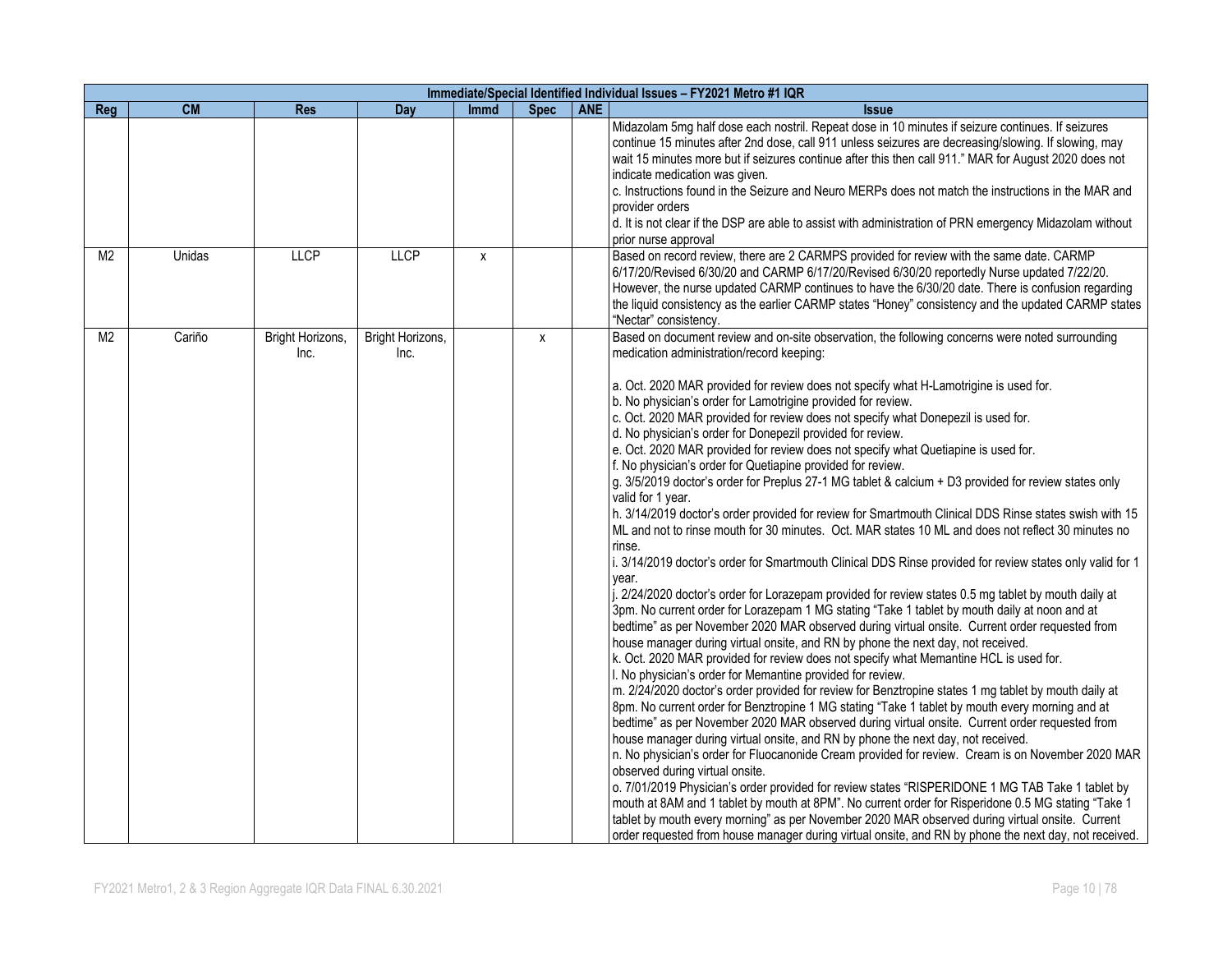| Immediate/Special Identified Individual Issues - FY2021 Metro #1 IQR |           |            |           |             |             |            |                                                                                                                                                                                                                  |  |  |  |
|----------------------------------------------------------------------|-----------|------------|-----------|-------------|-------------|------------|------------------------------------------------------------------------------------------------------------------------------------------------------------------------------------------------------------------|--|--|--|
| Reg                                                                  | <b>CM</b> | <b>Res</b> | Day       | <b>Immd</b> | <b>Spec</b> | <b>ANE</b> | <b>Issue</b>                                                                                                                                                                                                     |  |  |  |
|                                                                      |           |            |           |             |             |            | p. No physician's order for Naproxen provided for review. Naproxen is on November 2020 MAR                                                                                                                       |  |  |  |
|                                                                      |           |            |           |             |             |            | observed during virtual onsite.                                                                                                                                                                                  |  |  |  |
| M <sub>2</sub>                                                       | Peak      | Dungarvin  | Dungarvin |             | X           |            | Based on record review and interviews the following incidents occurred and the guardian has intervened                                                                                                           |  |  |  |
|                                                                      |           |            |           |             |             |            | with medical treatment:                                                                                                                                                                                          |  |  |  |
|                                                                      |           |            |           |             |             |            |                                                                                                                                                                                                                  |  |  |  |
|                                                                      |           |            |           |             |             |            | a) Per interviews it is reported JCM's mother met with the PCP and had concern about the amount of                                                                                                               |  |  |  |
|                                                                      |           |            |           |             |             |            | medications JCM was taking for constipation. She requested JCM be taken off his current iron                                                                                                                     |  |  |  |
|                                                                      |           |            |           |             |             |            | supplement due to the constipation it was causing. The PCP informed the guardian there were many                                                                                                                 |  |  |  |
|                                                                      |           |            |           |             |             |            | other factors as to why JCM has constipation. The guardian informed the PCP she had talked to an                                                                                                                 |  |  |  |
|                                                                      |           |            |           |             |             |            | employee at Whole Foods and they recommended an Iron Supplement she wanted JCM to be taken off                                                                                                                   |  |  |  |
|                                                                      |           |            |           |             |             |            | the Iron JCM was currently taking and be placed on the supplement she bought. (Floradix) Since JCM                                                                                                               |  |  |  |
|                                                                      |           |            |           |             |             |            | has started taking Floradix JCM has had low iron levels.                                                                                                                                                         |  |  |  |
|                                                                      |           |            |           |             |             |            | b) 8/28/2020 PCP contacted staff regarding JCM's low iron levels. PCP directed staff to take JCM to the                                                                                                          |  |  |  |
|                                                                      |           |            |           |             |             |            | Emergency Room for a blood transfusion. Guardian refused JCM be taken in due to COVID and Flu                                                                                                                    |  |  |  |
|                                                                      |           |            |           |             |             |            | season. During IQR the guardian stated, "Why couldn't the doctor just send him a prescription if it was<br>really that bad why does he need to be seen?" JCM has not been seen or treated for iron levels since. |  |  |  |
|                                                                      |           |            |           |             |             |            | c) Per interviews it was reported JCM's guardian refused PCP to prescribe a daily pain medication to                                                                                                             |  |  |  |
|                                                                      |           |            |           |             |             |            | assist with muscle spasms and spasticity due to spinal stenosis diagnosis. It was reported the guardian                                                                                                          |  |  |  |
|                                                                      |           |            |           |             |             |            | requested JCM only take Baclofen on an as needed basis like she does.                                                                                                                                            |  |  |  |
|                                                                      |           |            |           |             |             |            | Guardian refusing medical treatment is a partial immediate repeat finding from the 2010 CPR (1)                                                                                                                  |  |  |  |
|                                                                      |           |            |           |             |             |            |                                                                                                                                                                                                                  |  |  |  |
| M <sub>2</sub>                                                       | Unidas    | Dungarvin  | Dungarvin |             | X           |            | Based on record review and virtual onsite, the following discrepancies are noted regarding JCM's                                                                                                                 |  |  |  |
|                                                                      |           |            |           |             |             |            | medications:                                                                                                                                                                                                     |  |  |  |
|                                                                      |           |            |           |             |             |            | a. During interview with nurse, Depakote entry in 11/2020 MAR was updated because it initially stated                                                                                                            |  |  |  |
|                                                                      |           |            |           |             |             |            | "Take 8 capsules by mouth twice a day. Open the capsules and "SPRINKLE" on yogurt or pudding."                                                                                                                   |  |  |  |
|                                                                      |           |            |           |             |             |            | Nurse updated to remove "sprinkle on yogurt or pudding."                                                                                                                                                         |  |  |  |
|                                                                      |           |            |           |             |             |            | b. Levothyroxine 50 MCG Tablet medication label indicates "on an empty stomach." MAR 11/2020 states                                                                                                              |  |  |  |
|                                                                      |           |            |           |             |             |            | "Take one tablet every morning at 6 am."                                                                                                                                                                         |  |  |  |
|                                                                      |           |            |           |             |             |            | c. Lorazepam 1 mg Tablet MAR 11/2020 states medication is taken for "Antianxiety." Physician's order                                                                                                             |  |  |  |
|                                                                      |           |            |           |             |             |            | and medication label state medication is taken for "intermittent explosive disorder."                                                                                                                            |  |  |  |
|                                                                      |           |            |           |             |             |            | d. MAR 11/2020 for Olanzapine 10 mg Tablet target symptoms state "For relief of psychosis."                                                                                                                      |  |  |  |
|                                                                      |           |            |           |             |             |            | Physician's Order states it is for "schizophrenia."                                                                                                                                                              |  |  |  |
|                                                                      |           |            |           |             |             |            | e. Olanzapine 20 mg Tablet MAR 11/2020 states, "Take 1 tablets (20 mg) by mouth daily after dinner for<br>psychosis relief" and Dr.'s Order and medication label says, "Take 1 tablet by mouth nightly for       |  |  |  |
|                                                                      |           |            |           |             |             |            | schizophrenia"                                                                                                                                                                                                   |  |  |  |
|                                                                      |           |            |           |             |             |            | f. Omeprazole (Prilosec OTC) 20 mg Capsule MAR 11/2020 states medication is given for "Proton Pump                                                                                                               |  |  |  |
|                                                                      |           |            |           |             |             |            | Ihibitor (sic)." Physician's Order and medication label indicate it is given for "GERD".                                                                                                                         |  |  |  |
|                                                                      |           |            |           |             |             |            | g. Omeprazole is taken at 8am and per the food and drug interaction section of the nutritional                                                                                                                   |  |  |  |
|                                                                      |           |            |           |             |             |            | assessment, should be given 30-60 mins before meals                                                                                                                                                              |  |  |  |
|                                                                      |           |            |           |             |             |            | h. Oxybutynin CL ER 5 mg Tablet Physician's Order states the medication is given for "prostate." MAR                                                                                                             |  |  |  |
|                                                                      |           |            |           |             |             |            | 11/2020 indicates it is given for "Urinary retention."                                                                                                                                                           |  |  |  |
|                                                                      |           |            |           |             |             |            | i. Oxybutynin CL ER 5 mg Tablet Physician's Order and MAR 11/2020 state "Take three tablets by                                                                                                                   |  |  |  |
|                                                                      |           |            |           |             |             |            | mouth once a day." Medication label indicates 15mg 1 tablet by mouth at bedtime.                                                                                                                                 |  |  |  |
|                                                                      |           |            |           |             |             |            | j. Propranolol 60 mg Tablet MAR 11/2020 states medication is given for "Antianxiety." Physician's Order                                                                                                          |  |  |  |
|                                                                      |           |            |           |             |             |            | and medication label state it is given for "Intermittent Explosive Disorder."                                                                                                                                    |  |  |  |
|                                                                      |           |            |           |             |             |            | k. Physician's Order for Tamsulosin HCL 0.4 states "Take 1 capsule by mouth daily for prostate." MAR                                                                                                             |  |  |  |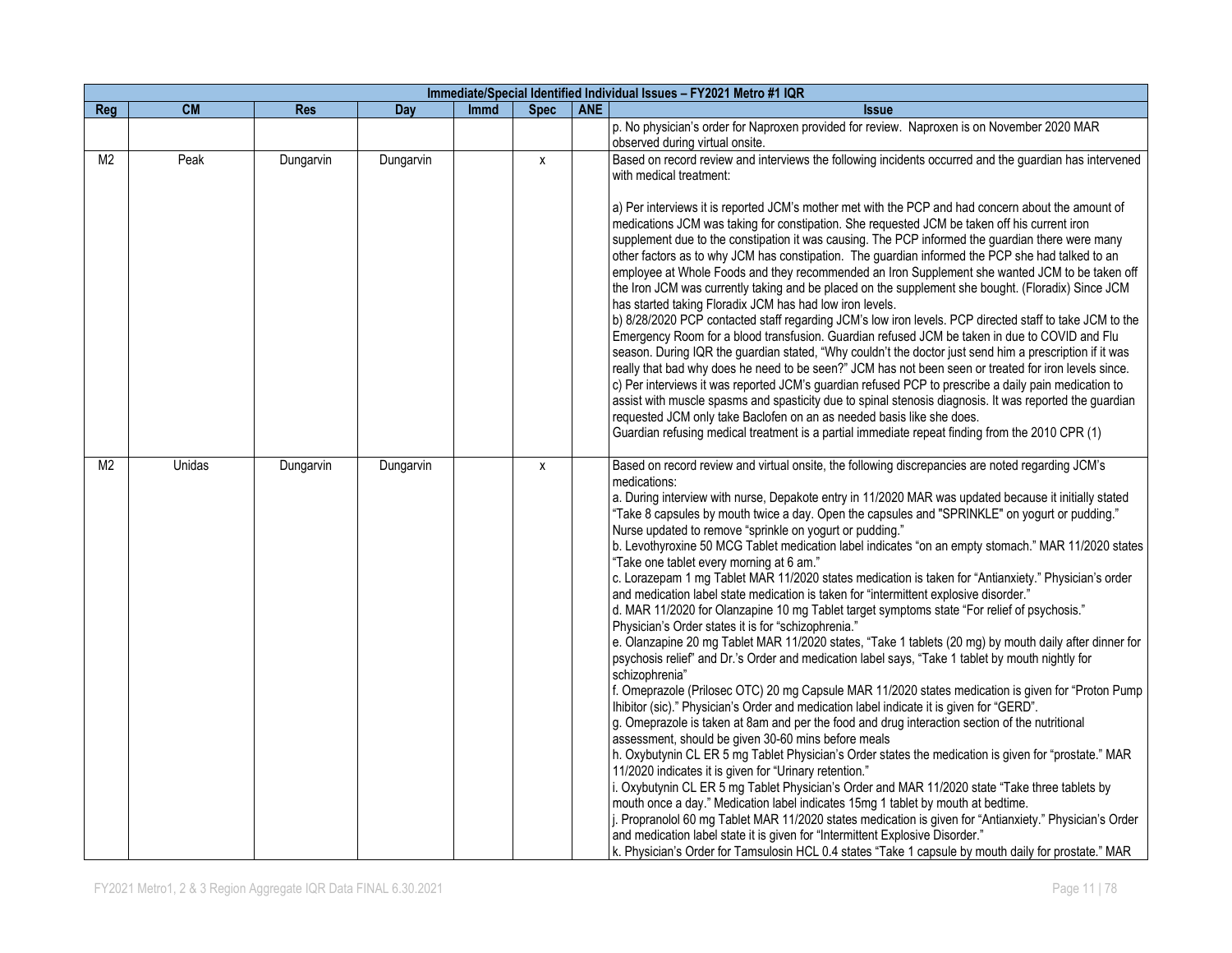|                | Immediate/Special Identified Individual Issues - FY2021 Metro #1 IQR |             |             |             |             |            |                                                                                                                                                                                                                                                                                                                                                                                                                                                                                                                                                                                                                                                                                                                                                                                                                                                                                                                                                                                                                                                                                                                                                                                                                                                                                                                                                                                                                                                                                                                                                                                                                                                                                                                                                                                                                                                                                                                                                                                                                                                                                                                                                                                                                                                                                                                                                                                                                                                                                                                                                                                                                                              |  |  |  |  |
|----------------|----------------------------------------------------------------------|-------------|-------------|-------------|-------------|------------|----------------------------------------------------------------------------------------------------------------------------------------------------------------------------------------------------------------------------------------------------------------------------------------------------------------------------------------------------------------------------------------------------------------------------------------------------------------------------------------------------------------------------------------------------------------------------------------------------------------------------------------------------------------------------------------------------------------------------------------------------------------------------------------------------------------------------------------------------------------------------------------------------------------------------------------------------------------------------------------------------------------------------------------------------------------------------------------------------------------------------------------------------------------------------------------------------------------------------------------------------------------------------------------------------------------------------------------------------------------------------------------------------------------------------------------------------------------------------------------------------------------------------------------------------------------------------------------------------------------------------------------------------------------------------------------------------------------------------------------------------------------------------------------------------------------------------------------------------------------------------------------------------------------------------------------------------------------------------------------------------------------------------------------------------------------------------------------------------------------------------------------------------------------------------------------------------------------------------------------------------------------------------------------------------------------------------------------------------------------------------------------------------------------------------------------------------------------------------------------------------------------------------------------------------------------------------------------------------------------------------------------------|--|--|--|--|
| Reg            | <b>CM</b>                                                            | <b>Res</b>  | Day         | <b>Immd</b> | <b>Spec</b> | <b>ANE</b> | <b>Issue</b>                                                                                                                                                                                                                                                                                                                                                                                                                                                                                                                                                                                                                                                                                                                                                                                                                                                                                                                                                                                                                                                                                                                                                                                                                                                                                                                                                                                                                                                                                                                                                                                                                                                                                                                                                                                                                                                                                                                                                                                                                                                                                                                                                                                                                                                                                                                                                                                                                                                                                                                                                                                                                                 |  |  |  |  |
|                |                                                                      |             |             |             |             |            | 11/2020 indicates it is given for urinary retention.<br>I. MAR 11/2020 for Tamsulosin HCL 0.4 mg Capsule states "Give one capsule by mouth 30 minutes<br>after breakfast." This medication is given at 8 am with Ferrous Sulfate which indicates it is to be taken<br>with breakfast. It is not clear if JCM takes this medication during breakfast or 30 minutes after.<br>m. Physician's order for Milk of Magnesia states "Order states "Give 30 mL by mouth PRN for<br>constipation. Not to exceed 2 dose (sic) in 24 hours." MAR 11/2020 states "Give 30 ml by mouth at<br>bedtime as needed. Max daily dose= 30 mL"<br>n. Physician's Order for Triple Antibiotic Ointment states "Not to exceed 3 applications in 24 hours." MAR<br>11/2020 does not have "Not to exceed limits"                                                                                                                                                                                                                                                                                                                                                                                                                                                                                                                                                                                                                                                                                                                                                                                                                                                                                                                                                                                                                                                                                                                                                                                                                                                                                                                                                                                                                                                                                                                                                                                                                                                                                                                                                                                                                                                      |  |  |  |  |
| M <sub>2</sub> | Unidas                                                               | <b>LLCP</b> | <b>LLCP</b> |             | X           |            | Document review and interviews revealed multiple issues that could potentially contribute to JCM's<br>recurrent skin breakdown<br>a. ICP Bowel & Bladder Function/Incontinence 9/29/2020 is inconsistent with ICP Impaired Skin Integrity;<br>ICP Bowel & Bladder indicates to change attends/briefs at least every two hours and ICP Skin Integrity<br>indicates both every 1 hour and every 2 hours.<br>b. ICP Skin integrity 9/29/20 provides contradictory/confusing information: States: "Avoid pressure on<br>bony prominences. Use pillows or towels to bridge the body parts" later states (from wc eval)" Minimize<br>use of layers over the seat cushion. Limit to 1 if absolutely necessary. Nu Motion should be providing an<br>incontinent liner to maintain cushion hygiene" This indicates that staff should not be using pillows or<br>towels.<br>c. CCS/CIE DSP reported during interview (q 54. How often is JCM to be repositioned) that JCM is<br>"repositioned every 2 hours or every hour tilt her chair when she is in the chair". Per PT WDSI, objective<br>2, and per HCP for skin integrity, JCM's wheelchair is to be tilted to 45 degrees to relieve pressure every<br>30 minutes<br>d. 1st Semiannual nursing report 8/10/2020 includes no discussion of the fact that JCM experienced<br>"new wound on left thigh (per nursing monthly 3/2/20) and later experienced "open wound on left gluteal<br>fold, little improvement w/ plan in place" (per nursing monthly 6/1/20). No evidence of analysis of factors<br>contributing to recurrent skin breakdown or consideration of changes /corrections that might be needed<br>in HCP for skin integrity due to recurrent skin breakdown during this report period<br>e. 2nd Semi Annual Nursing Report 9/28/2020 states that HCPs were "reviewed" but provides no<br>discussion of progress/efficacy of HCPs. No discussion of effectiveness of HCP for skin integrity despite<br>at least two incidents of skin breakdown in past year.<br>f. No GER documenting incidents of skin breakdown provided for this review. Documents indicate at<br>least three incidents of skin breakdown in the past year. Nursing notes indicate that "new wound on left<br>thigh (per nursing monthly 3/2/20), experienced "open wound on left gluteal fold" (per nursing monthly<br>6/1/20), developed open area R gluteal area (per nursing monthly 10/2/20.<br>Inconsistency with frequency of repositioning is a Partial Repeat Finding from CPR 2013 (#1).<br>Need to revise HCP for skin integrity to ensure appropriate repositioning instructions is a partial repeat |  |  |  |  |
| M <sub>2</sub> | Amigo                                                                | LLCP        | Adelante    |             | X           |            | finding from CPR 2013 (#1)<br>Based on document review and interviews, there are inconsistencies regarding multiple documents<br>related to the overall care of JCM's tube and administration of medications.<br>1. AWMD documents. MAAT 11/22/2019 indicates administration by certified or licensed personnel and<br>does not clearly describe which medications DSP can administer. See below for inconsistencies and<br>issues with AWMD:<br>a. eCHAT 11/21/2019 3a. states "AWMD by staff AND by Licensed or Certified Personnel"                                                                                                                                                                                                                                                                                                                                                                                                                                                                                                                                                                                                                                                                                                                                                                                                                                                                                                                                                                                                                                                                                                                                                                                                                                                                                                                                                                                                                                                                                                                                                                                                                                                                                                                                                                                                                                                                                                                                                                                                                                                                                                       |  |  |  |  |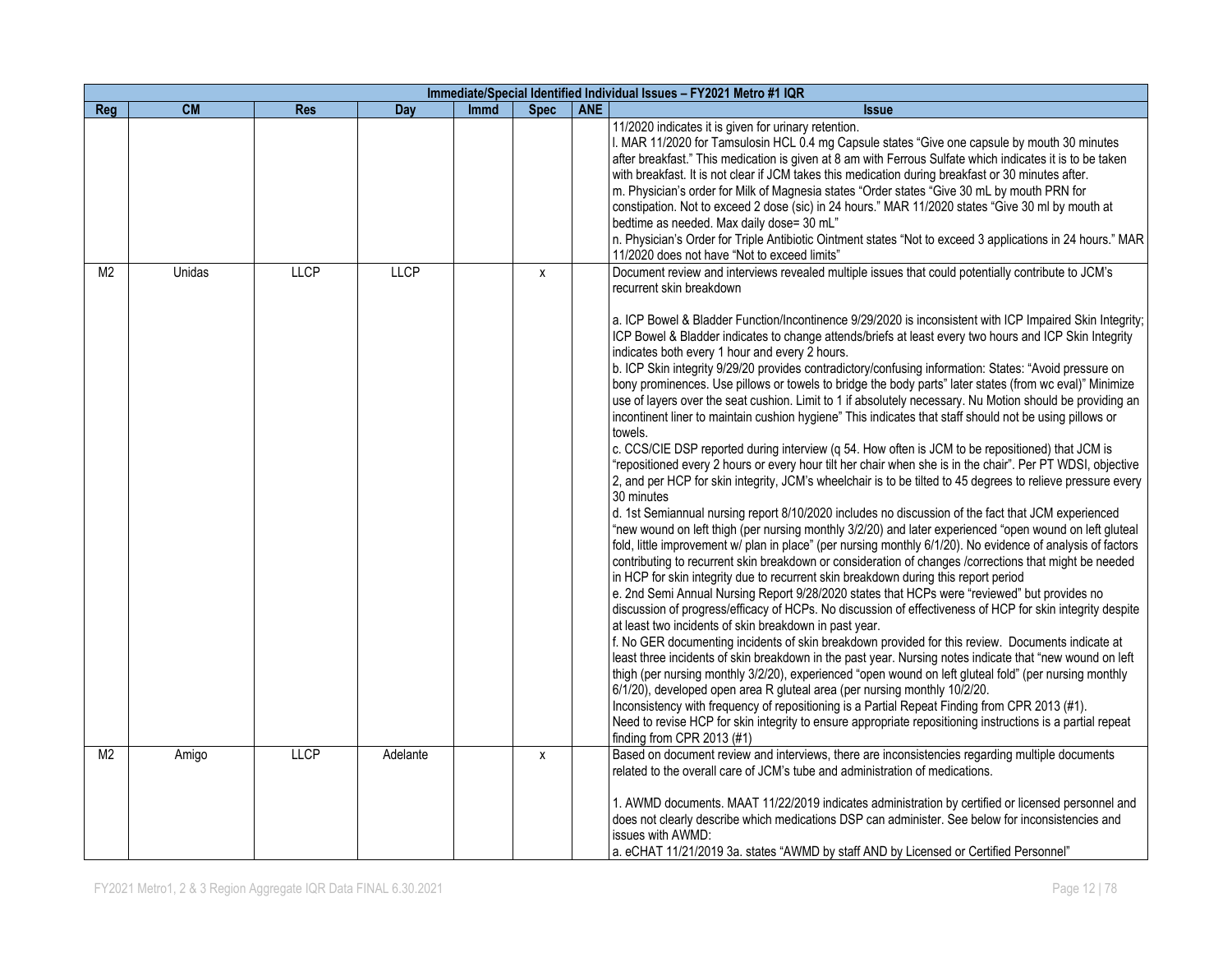|                |           |            |            |             |             |            | Immediate/Special Identified Individual Issues - FY2021 Metro #1 IQR                                                                                                                                                                                                                                                                                                                                                                                                                                                                                                                                                                                                                                                                                                                                                                                                                                                                                                                                                                                                                                                                                                                                                                                                                                                                                                                                                                                                                                                                                                                                                                                                                                                                                                                                                                                                                                                                                                                                                                                                                                                                                                                                                                                                                                                                                                                                                                                                                                                                                                                                                                                                                                                                                                                                                                                                                                                                                                                                                                                                     |
|----------------|-----------|------------|------------|-------------|-------------|------------|--------------------------------------------------------------------------------------------------------------------------------------------------------------------------------------------------------------------------------------------------------------------------------------------------------------------------------------------------------------------------------------------------------------------------------------------------------------------------------------------------------------------------------------------------------------------------------------------------------------------------------------------------------------------------------------------------------------------------------------------------------------------------------------------------------------------------------------------------------------------------------------------------------------------------------------------------------------------------------------------------------------------------------------------------------------------------------------------------------------------------------------------------------------------------------------------------------------------------------------------------------------------------------------------------------------------------------------------------------------------------------------------------------------------------------------------------------------------------------------------------------------------------------------------------------------------------------------------------------------------------------------------------------------------------------------------------------------------------------------------------------------------------------------------------------------------------------------------------------------------------------------------------------------------------------------------------------------------------------------------------------------------------------------------------------------------------------------------------------------------------------------------------------------------------------------------------------------------------------------------------------------------------------------------------------------------------------------------------------------------------------------------------------------------------------------------------------------------------------------------------------------------------------------------------------------------------------------------------------------------------------------------------------------------------------------------------------------------------------------------------------------------------------------------------------------------------------------------------------------------------------------------------------------------------------------------------------------------------------------------------------------------------------------------------------------------------|
| Reg            | <b>CM</b> | <b>Res</b> | <b>Day</b> | <b>Immd</b> | <b>Spec</b> | <b>ANE</b> | <b>Issue</b>                                                                                                                                                                                                                                                                                                                                                                                                                                                                                                                                                                                                                                                                                                                                                                                                                                                                                                                                                                                                                                                                                                                                                                                                                                                                                                                                                                                                                                                                                                                                                                                                                                                                                                                                                                                                                                                                                                                                                                                                                                                                                                                                                                                                                                                                                                                                                                                                                                                                                                                                                                                                                                                                                                                                                                                                                                                                                                                                                                                                                                                             |
|                |           |            |            |             |             |            | b. Monthly Nursing Assessment 8/27/2020 indicate nurse ordered PRN Tylenol suppository for DSP to<br>administer.<br>c. CARMP 3/31/2020 states on the bottom of page 5 "Staff may administer topicals, ear drops, eye<br>drops, pre-mixed inhalants and suppositories. Medications administered through g-tube are administered<br>by CMA's and Nurses only."<br>d. LLCP Consent for Assisting with Medication Delivery signed by JCM's primary care physician on<br>9/30/2020 indicates Level IV- Medication Administration by licensed (RN/LPN) or Certified (CMA)<br>Personnel. The AWMD form does not indicate medication administered by DSP as written in the CARMP<br>3/31/2020 and eCHAT 11/21/2019.<br>e. When asked about what medications are administered by DSP and what medications are<br>administered by licensed or certified personnel, the nurse stated "Some are given by DSPs. They can<br>give nebulizer treatment and suppositories."<br>2. Inconsistencies regarding JCM's water flushes:<br>a. Res and CCS DSP indicated during interviews that DSP do water flushes. MAR indicates CMA will do<br>med and noon time water flushes.<br>b. Hydration and Dehydration Risk HCP is not clearly written. An approach states "Administer water flush<br>as ordered. Currently receives 240 mls three times a day with medication pass." And indicates the<br>Responsible Party as "DCS." Direct Care Staff (or DSP) do not administer medications so it is not clear<br>why DSP are listed as the Responsible Party.<br>3. Inconsistencies in CARMP implementation:<br>a. CARMP 3/31/2020 Pg. 4 states "Continuous: 1200 cc total, to be hung by CMA at 0800 to run at 92<br>cc/hr and started by DSP at 3:00 PM via kangaroo pump." During virtual onsite observations for CCS<br>and Res, the CMA came to start JCM's feeding. DSP reported they do not start the feeding themselves<br>but can stop it when JCM needs to use the restroom. (Res and CCS DSP indicated during interviews<br>that DSP do water flushes. MAR indicates CMA will do med and noon time water flushes.)<br>b. CARMP 3/31/2020 Pg. 4 states "Continuous: 1200 cc total, to be hung by CMA at 0800 to run at 92<br>cc/hr and started by DSP at 3:00 PM via kangaroo pump." Shift notes indicate that he starts his feeding<br>when shift begins at 4:00 pm and on 7/2/2020 DSP shift note indicates JCM is "finishing g-tube feeding"<br>at 8:00 am. The pump is continuous for 13 hours which indicates JCM began his feeding at 7:00 pm, 4<br>hours after the scheduled time.<br>c. CARMP 3/31/2020 does not indicate hydration flushes as written in nutrition orders and MAR.<br>d. CARMP 3/31/2020 Pg. 4 states, "To relieve symptoms, JCM must be burped (Let air escape through<br>G-tube 3 times per shift or more often if he seems fussy or irritable." Res DSP stated during interview<br>"we burp him three times a day at 6 am, 2 pm, and 10 pm." MAR states JCM should be burped three<br>times per shift and as needed and to document once for each shift. |
| M <sub>3</sub> | Unidas    | Onyx       | Onyx       |             | X           |            | Based on document review, health tracking from 1/1/2020-1/1/2021 is not adequate:<br>a. per MAR blood pressure to be checked daily, no tracking found in Therap<br>b. Weights are not consistently tracked Monthly per CARMP 9/29/2020.<br>c. BM tracking reviewed from 1/2020-1/2021 is not consistently documented. It is not clear if the<br>Constipation HCP is being followed.<br>d. No evidence Nursing is tracking vital signs.                                                                                                                                                                                                                                                                                                                                                                                                                                                                                                                                                                                                                                                                                                                                                                                                                                                                                                                                                                                                                                                                                                                                                                                                                                                                                                                                                                                                                                                                                                                                                                                                                                                                                                                                                                                                                                                                                                                                                                                                                                                                                                                                                                                                                                                                                                                                                                                                                                                                                                                                                                                                                                   |
| M <sub>3</sub> | Unidas    | Onyx       | Onyx       |             | X           |            | Based on document review there is a lack of evidence that some medical recommendations have been<br>completed.<br>a. 2020 Hearing exam not received for review and not found in Therap<br>b. 10/2020 Vision not received for review and not found in Therap.<br>c. 8/4/2020 6-month dental follow up not completed. And not found in Therap                                                                                                                                                                                                                                                                                                                                                                                                                                                                                                                                                                                                                                                                                                                                                                                                                                                                                                                                                                                                                                                                                                                                                                                                                                                                                                                                                                                                                                                                                                                                                                                                                                                                                                                                                                                                                                                                                                                                                                                                                                                                                                                                                                                                                                                                                                                                                                                                                                                                                                                                                                                                                                                                                                                              |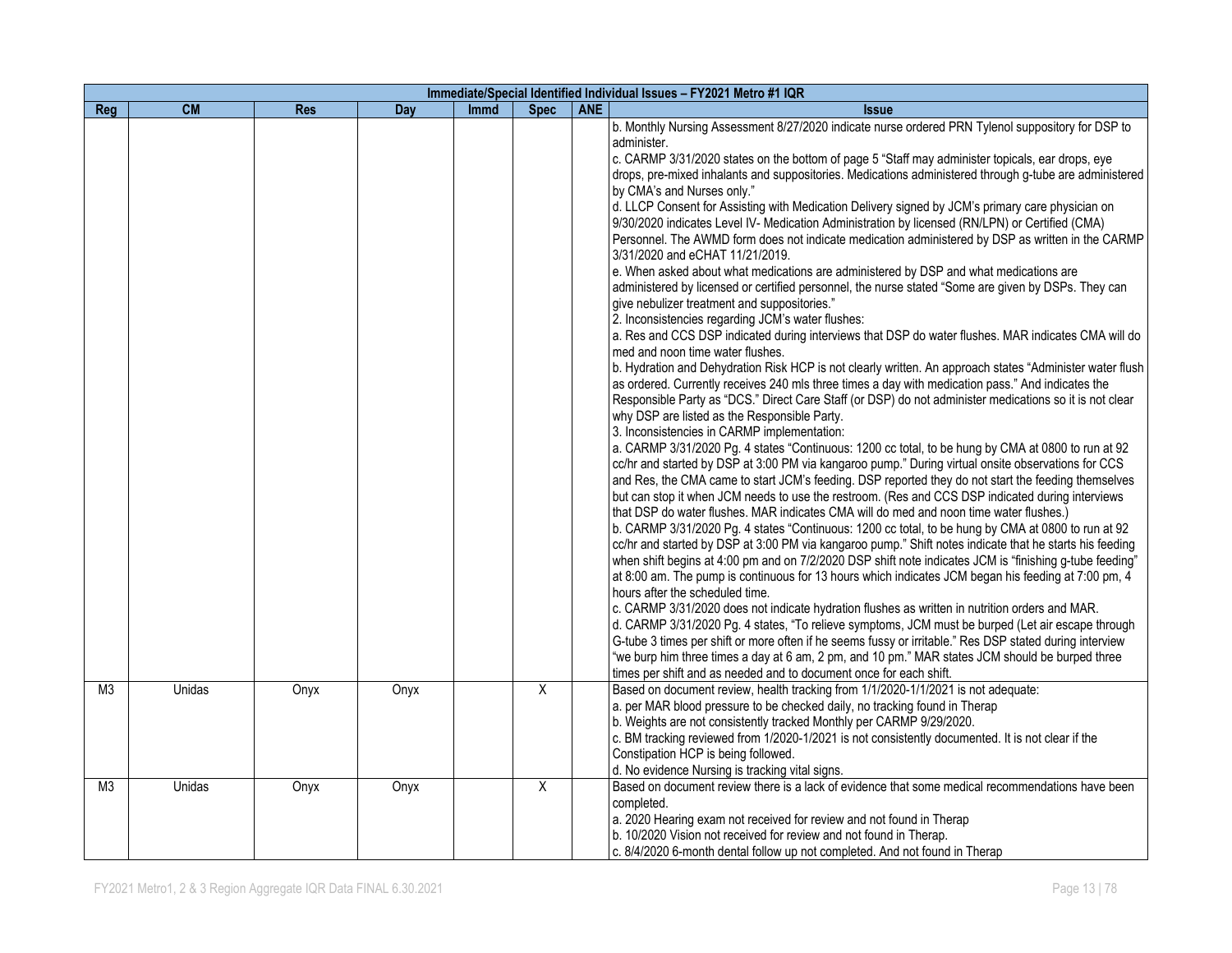|                | Immediate/Special Identified Individual Issues - FY2021 Metro #1 IQR |                 |                   |                |                |            |                                                                                                                                                                                                                                                                                                                                                                                                                                                                                                                                                                                                                                                                                                                                                                                                                                                                                                                                                                                                                                                                                                                                                                                                                                                                                                                                                                                     |  |  |  |  |
|----------------|----------------------------------------------------------------------|-----------------|-------------------|----------------|----------------|------------|-------------------------------------------------------------------------------------------------------------------------------------------------------------------------------------------------------------------------------------------------------------------------------------------------------------------------------------------------------------------------------------------------------------------------------------------------------------------------------------------------------------------------------------------------------------------------------------------------------------------------------------------------------------------------------------------------------------------------------------------------------------------------------------------------------------------------------------------------------------------------------------------------------------------------------------------------------------------------------------------------------------------------------------------------------------------------------------------------------------------------------------------------------------------------------------------------------------------------------------------------------------------------------------------------------------------------------------------------------------------------------------|--|--|--|--|
| Reg            | <b>CM</b>                                                            | <b>Res</b>      | Day               | <b>Immd</b>    | <b>Spec</b>    | <b>ANE</b> | <b>Issue</b>                                                                                                                                                                                                                                                                                                                                                                                                                                                                                                                                                                                                                                                                                                                                                                                                                                                                                                                                                                                                                                                                                                                                                                                                                                                                                                                                                                        |  |  |  |  |
|                |                                                                      |                 |                   |                |                |            | d. No evidence 4/1/2020 Neurology follow up lab work was completed<br>e. AIMS not found in Therap.<br>f. BP check follow up not completed per PCP recommendations<br>g. 4/17/2020 PCP vitals were not documented or received for review per PCP follow up request on<br>2/28/2020 PCP ER follow-up.<br>h. 4/17/2020 PCP Overnight oximetry test results not found in Therap.<br>i. 6/30/2020 Bone Density Scan results not received for review and not found in Therap.<br>j. follow up Podiatry not completed timely due 1/2021 per 11/16/2020 appointment.<br>k. 9/1/2020 Ultrasound Study not found in Therap.<br>Lack of Medical Follow-up is a repeat partial finding from CPR 2013 #5                                                                                                                                                                                                                                                                                                                                                                                                                                                                                                                                                                                                                                                                                         |  |  |  |  |
| M <sub>3</sub> | Unidas                                                               | Onyx            | Onyx              |                | $\overline{X}$ |            | Based on Virtual Onsite Observation with Residential DSP, the following is noted:<br>a. RES DSP did not describe how DK communicated pain, DSP indicated DK had a high tolerance and<br>did not express pain.<br>b. RES DSP indicated DK had a "DNA" when asked about Advanced Medical Directives, DK is a full<br>code<br>c. RES DSP could not describe DK's MERPS and indicated DK did not have MERPs<br>DSP unable to describe MERPs is a Repeat Finding from CPR 13 #3                                                                                                                                                                                                                                                                                                                                                                                                                                                                                                                                                                                                                                                                                                                                                                                                                                                                                                          |  |  |  |  |
| M <sub>3</sub> | Unidas                                                               | Onyx            | Onyx              |                | $\overline{X}$ |            | Based on document review Nursing Reports were not received for review nor found in Therap:<br>a. No evidence of Nursing face to face visits occurring as indicated by eChat acuity rating and Aspiration<br><b>Risk level</b>                                                                                                                                                                                                                                                                                                                                                                                                                                                                                                                                                                                                                                                                                                                                                                                                                                                                                                                                                                                                                                                                                                                                                       |  |  |  |  |
| M <sub>3</sub> | Carino                                                               | <b>TNB</b>      | Su Vida           |                | $\overline{X}$ |            | Based on record review and interviews, there is no evidence that TT is up-to-date with necessary<br>medical appointments and there is no evidence that the IDT has agreed on a plan to get TT up to date<br>with necessary medical appointments.<br>Necessary appointments not being completed is a repeat finding from CPR 2011 #8, 2016 #5                                                                                                                                                                                                                                                                                                                                                                                                                                                                                                                                                                                                                                                                                                                                                                                                                                                                                                                                                                                                                                        |  |  |  |  |
| M <sub>3</sub> | Carino                                                               | <b>TNB</b>      | Su Vida           |                | $\overline{X}$ |            | Based on record review and interviews, the CARMP dated for 12/14/2019 was provided for the review<br>and the case manager indicated during the interview that the IDT has not completed an update on the<br>CARMP.                                                                                                                                                                                                                                                                                                                                                                                                                                                                                                                                                                                                                                                                                                                                                                                                                                                                                                                                                                                                                                                                                                                                                                  |  |  |  |  |
| M <sub>3</sub> | <b>Consumer Direct</b>                                               | Advantage Comm. | Advantage<br>Comm | $\overline{X}$ |                |            | Based on document review and the interviews with the In-Home Living Supports Provider (JRW's<br>brother-in-law), JRW's sister/POA, and JRW's CDS/N and PT providers, information gathered indicates<br>that JRW has needs related to SLP services that are not currently being addressed:<br>a) JRW's sister reported JRW had a swallow study done in 2019 and that he is at moderate risk for<br>aspiration.<br>b) According to JRW's sister, an SLP has not worked with JRW since 2017 and there is no current<br>CARMP or alternative mealtime plan for JRW. JRW's sister was unsure if she even had a copy of the<br>CARMP from the SLP that stopped working with JRW in 2017.<br>c) JRW was hospitalized in March 2020 for pneumonia. Consultant notes report JRW had viral<br>pneumonia, but his sister reported he had "double pneumonia" which she described as "aspiration and<br>other part was just pneumonia".<br>d) JRW's IHLS reported that he thinks JRW may be aspirating at night when he sleeps due to excess<br>saliva. He reported he has a monitor and can hear JRW sleeping.<br>e) JRW's IHLS reported the SLP was helpful when JRW had one but was under the impression JRW<br>couldn't have an SLP on the Mi Via Waiver.<br>f) JRW's CDS/N providers did not know JRW's level of risk for aspiration, just that he needs his food cut<br>into small pieces. |  |  |  |  |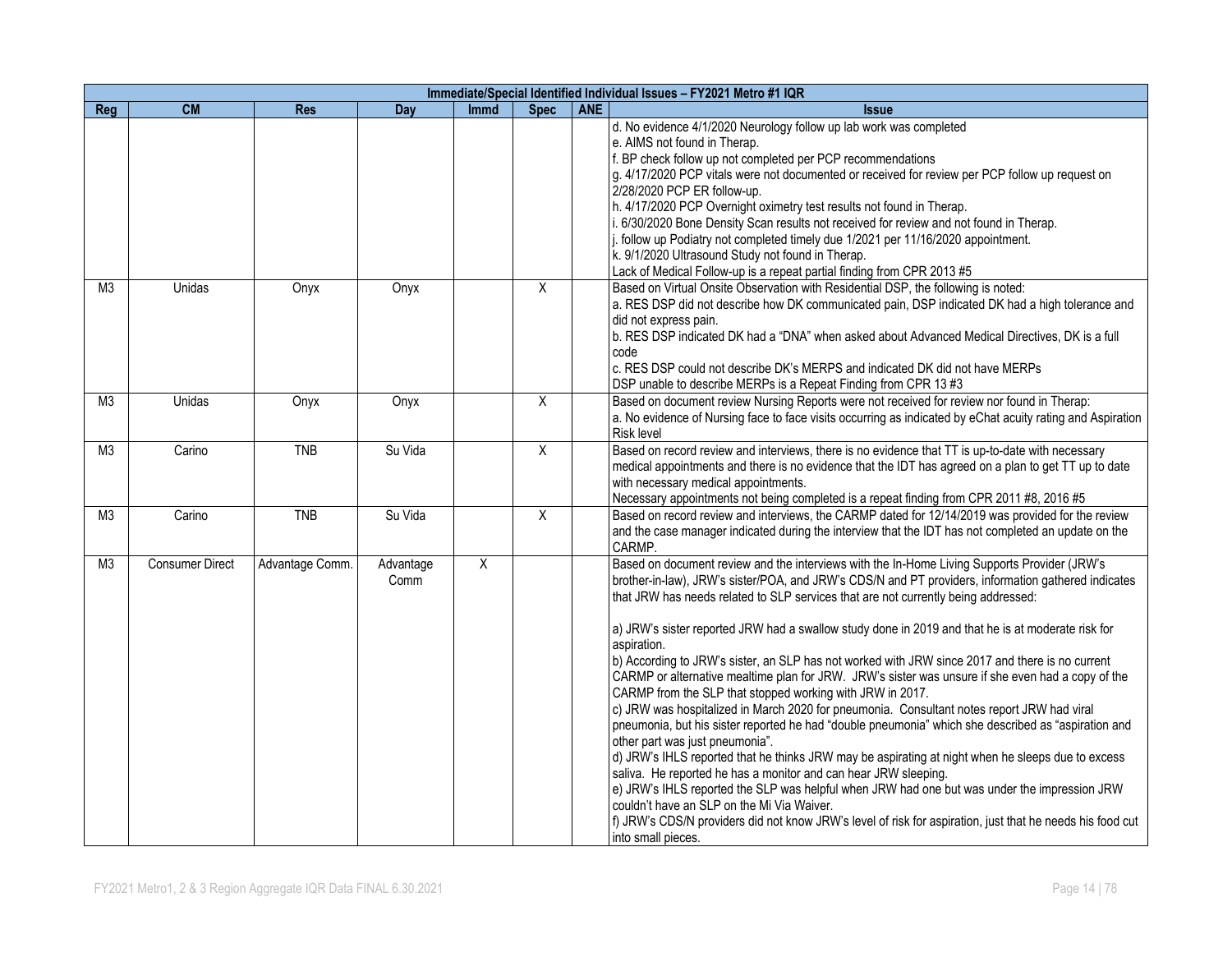|                | Immediate/Special Identified Individual Issues - FY2021 Metro #1 IQR |                  |                  |                    |             |                           |                                                                                                                                                                                                                                                                                                                                                                                                                                                                                                                                                                                                                                                                                                                                                                                                                                                                                                                                                                                                                                                                                                                                                          |  |  |  |  |  |
|----------------|----------------------------------------------------------------------|------------------|------------------|--------------------|-------------|---------------------------|----------------------------------------------------------------------------------------------------------------------------------------------------------------------------------------------------------------------------------------------------------------------------------------------------------------------------------------------------------------------------------------------------------------------------------------------------------------------------------------------------------------------------------------------------------------------------------------------------------------------------------------------------------------------------------------------------------------------------------------------------------------------------------------------------------------------------------------------------------------------------------------------------------------------------------------------------------------------------------------------------------------------------------------------------------------------------------------------------------------------------------------------------------|--|--|--|--|--|
| Reg            | <b>CM</b>                                                            | <b>Res</b>       | Day              | <b>Immd</b>        | <b>Spec</b> | <b>ANE</b>                | <b>Issue</b>                                                                                                                                                                                                                                                                                                                                                                                                                                                                                                                                                                                                                                                                                                                                                                                                                                                                                                                                                                                                                                                                                                                                             |  |  |  |  |  |
|                |                                                                      |                  |                  |                    |             |                           | g) JRW's PT reported JRW has no "anatomical problem like paralysis or cranial nerves, swallowing<br>mechanism works well".<br>h) According to the most recent SLP Evaluation of 2/9/2017, "A Modified Barium Swallow Study<br>completed at Presbyterian hospital 4/25/06 revealed delayed swallow trigger and pooling in the<br>valleculae. Another Modified Barium Swallow study was completed on March 22, 2011 at UNMH DD<br>swallow clinic. This revealed mild anterior spillage of liquids, mild premature spillage of liquids into the<br>pharynx before swallowing and trace aspiration with large consecutive drinks from a cup. Aspiration was<br>eliminated with smaller bolus size. A Modified barium swallow study was performed February 17, 2013<br>while JRW was an inpatient at Presbyterian hospital. He was found to have a normal swallow with some<br>pooling. A dry swallow was recommended after each bite and drink."<br>SLP therapist could assess accurate aspiration risk and ensure dining procedures, oral hygiene, and<br>sleeping positions are safe and adequate to prevent aspiration, as well as provide training on an |  |  |  |  |  |
|                |                                                                      |                  |                  |                    |             |                           | updated CARMP or alternative mealtime plan for JRW and his providers.                                                                                                                                                                                                                                                                                                                                                                                                                                                                                                                                                                                                                                                                                                                                                                                                                                                                                                                                                                                                                                                                                    |  |  |  |  |  |
|                |                                                                      |                  |                  |                    |             |                           | <b>Rights/Other Issues</b>                                                                                                                                                                                                                                                                                                                                                                                                                                                                                                                                                                                                                                                                                                                                                                                                                                                                                                                                                                                                                                                                                                                               |  |  |  |  |  |
| M <sub>1</sub> | Unidas                                                               | Adelante         | Adelante         | X                  |             |                           | Per CM and guardian interview it was mentioned D has advanced medical directives and they were filled<br>out at the 19/20 ISP meeting. Per CCS, Res, and nursing interviews it was reported D does not have any<br>advanced medical directives. No evidence in record of advanced directives.                                                                                                                                                                                                                                                                                                                                                                                                                                                                                                                                                                                                                                                                                                                                                                                                                                                            |  |  |  |  |  |
| M1             | Unidas                                                               | Adelante         | Adelante         | X                  |             |                           | Based on document review and interviews, the team is unclear about whether  has Advanced<br>Directives:<br>a. Adelante staff interviewed (RN, Day DSP, Residential DSP) reported that  does not have advanced<br>directives or end of life directions. CM Q #9 reported  has "end of life directions" and Corporate<br>Guardian Q #33 reported  has "advanced directives".<br>b. All current MERPs report that  has no advanced directives. Per Corporate guardian,  does have<br>advanced directives.                                                                                                                                                                                                                                                                                                                                                                                                                                                                                                                                                                                                                                                   |  |  |  |  |  |
| M <sub>2</sub> | Peak                                                                 | Bright Horizons, | Bright Horizons, | $\pmb{\mathsf{X}}$ |             |                           | Based on interviews, both the Residential DSP and the CCS DSP reported JCM has a DNR Order. JCM                                                                                                                                                                                                                                                                                                                                                                                                                                                                                                                                                                                                                                                                                                                                                                                                                                                                                                                                                                                                                                                          |  |  |  |  |  |
|                |                                                                      | Inc.             | Inc.             |                    |             |                           | is currently Full Code.                                                                                                                                                                                                                                                                                                                                                                                                                                                                                                                                                                                                                                                                                                                                                                                                                                                                                                                                                                                                                                                                                                                                  |  |  |  |  |  |
| M <sub>2</sub> | Unidas                                                               | <b>LLCP</b>      | <b>LLCP</b>      | X                  |             |                           | Based on the interview, the agency nurse was not aware that LJ has Advanced Directives. JCM and her<br>guardian completed "My Choices My Advanced Directives" on 10/08/2020                                                                                                                                                                                                                                                                                                                                                                                                                                                                                                                                                                                                                                                                                                                                                                                                                                                                                                                                                                              |  |  |  |  |  |
| M <sub>2</sub> | Amigo                                                                | <b>LLCP</b>      | Adelante         | X                  |             | $\boldsymbol{\mathsf{x}}$ | Based on Virtual Onsite Observation with Residential DSP, the following is noted:<br>a. During Residential DSP Virtual onsite, DSP were heard in the background yelling and cursing loudly.<br>b. JCM was not observed during Residential Virtual Onsite. Surveyor requested to greet JCM at least<br>three times during the 3-hour observation and was told he was in the restroom every time. Surveyor was<br>not able to observe CARMP implementation during this observation. Surveyor could not determine if<br>Residential DSP and JCM get along or physical state of JCM.                                                                                                                                                                                                                                                                                                                                                                                                                                                                                                                                                                         |  |  |  |  |  |
| M <sub>2</sub> | Cariño                                                               | LLCP             | LLCP             |                    | X           |                           | JCM has been screened for illicit/illegal substances for at least the past 10 years before and after home<br>visits. When asked during interviews, the team had mixed responses about the appropriateness of the<br>ongoing screenings. There is no evidence that the team has discussed the need for ongoing drug<br>screenings when there has not been a positive result since 2011. When asked during interview, the<br>guardian said she does not feel they are appropriate and there is no reason to continue the drug<br>screenings. The nurse indicated that they call the doctor for the order, which he provides, so testing is<br>completed. The CM indicated that HRC is not needed because the nurse reviews the results.<br>"Pre and post home visit" drug screenings are not considered in HRC reviews provided for survey. There<br>is no evidence that the team has considered "pre and post home visit" drug screenings an event that<br>should be reviewed by the HRC. There is no fading plan for the drug screenings.                                                                                                                |  |  |  |  |  |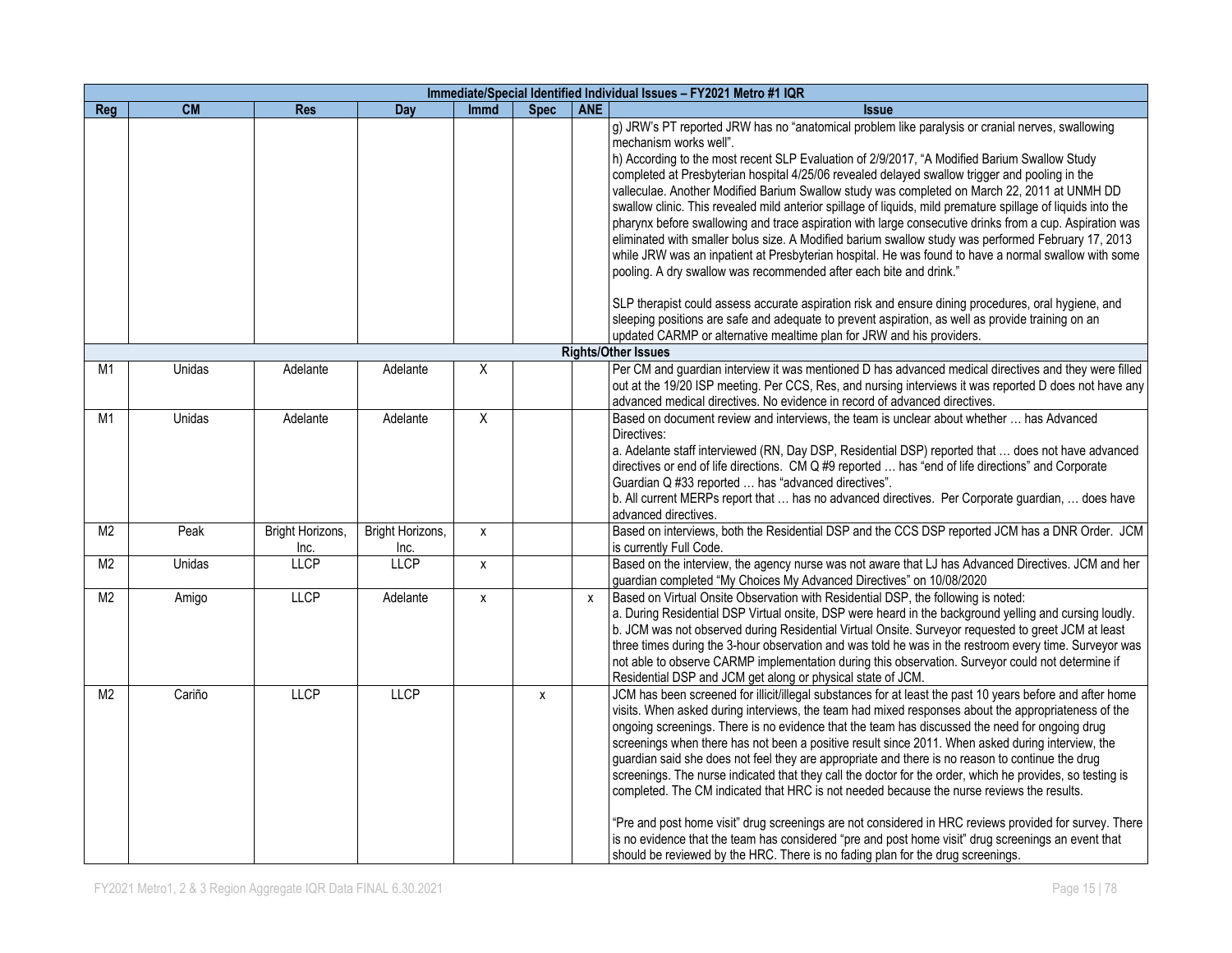|                | Immediate/Special Identified Individual Issues - FY2021 Metro #1 IQR |                               |                               |             |             |            |                                                                                                                                                                                                                                                                                                                                                                                                                                                                                                                                                                                                                                                                                                                                                                                                                                                                                                                                                                                                                                                                                                                                                                                                                                                                                           |  |  |  |  |  |
|----------------|----------------------------------------------------------------------|-------------------------------|-------------------------------|-------------|-------------|------------|-------------------------------------------------------------------------------------------------------------------------------------------------------------------------------------------------------------------------------------------------------------------------------------------------------------------------------------------------------------------------------------------------------------------------------------------------------------------------------------------------------------------------------------------------------------------------------------------------------------------------------------------------------------------------------------------------------------------------------------------------------------------------------------------------------------------------------------------------------------------------------------------------------------------------------------------------------------------------------------------------------------------------------------------------------------------------------------------------------------------------------------------------------------------------------------------------------------------------------------------------------------------------------------------|--|--|--|--|--|
| Reg            | <b>CM</b>                                                            | <b>Res</b>                    | Day                           | <b>Immd</b> | <b>Spec</b> | <b>ANE</b> | <b>Issue</b>                                                                                                                                                                                                                                                                                                                                                                                                                                                                                                                                                                                                                                                                                                                                                                                                                                                                                                                                                                                                                                                                                                                                                                                                                                                                              |  |  |  |  |  |
|                |                                                                      |                               |                               |             |             |            | <b>Team Process</b>                                                                                                                                                                                                                                                                                                                                                                                                                                                                                                                                                                                                                                                                                                                                                                                                                                                                                                                                                                                                                                                                                                                                                                                                                                                                       |  |  |  |  |  |
| M1             | A Step Above                                                         | Adelante                      | CFC                           |             | X           |            | Based on interviews, Adelante is including JCM in CCS activities at home during the COVID-19 Stay at<br>Home Order. Due to lack of documentation and refusal to provide a CCS DSP for interview, it is not<br>clear how JCM has been spending her days during the past 5 months.                                                                                                                                                                                                                                                                                                                                                                                                                                                                                                                                                                                                                                                                                                                                                                                                                                                                                                                                                                                                          |  |  |  |  |  |
| M <sub>1</sub> | A Step Above                                                         | Adelante                      | <b>CFC</b>                    |             | X           |            | Based on interviews, there is a lack of team communication regarding therapy plans and training,<br>specifically a lack of floor time at home:<br>PT reported during interview that she has been trying to find a resolution to lack of floor time JCM is<br>being afforded at home. PT reports that the residential agency "isn't supportive of it" and the guardian<br>and PT have sent several emails requesting resolution. (Guardian emailed on 5/7/20 and 5/11/20, PT<br>emailed on 5/13/20) The Adelante Service Coordinator replied to the PT "on 5/13/20 that she would<br>move this forward and we haven't heard anything since then."                                                                                                                                                                                                                                                                                                                                                                                                                                                                                                                                                                                                                                          |  |  |  |  |  |
| M1             | Cariño                                                               | Adelante                      | Adelante                      |             | X           |            | The Document Request Form was not responded to timely, therefor inhibiting the surveyor's ability to<br>complete a thorough review of JCM's services and supports. Items requested on the Document<br>Request Form sent 7/17/20 and not received include: (Please refer to DRF in record.)<br>a) IDT meeting minutes for June and July 2020<br>b) MAR July 2020<br>c) Lab results 8/7/19 (for neurology)<br>d) Labs 7/2020 as per PCP order 6/29/20<br>e) TEASC Nov 2017 report<br>f) Evidence of Tdap/Td and Pneumococcal vaccine.<br>g) Seizure tracking in JCM'S communication book from 7/1/19-7/1/2020<br>h) Swallow study results 5/2020.<br>i) Physician orders, updated after 12/18/19 for any medications that JCM takes.<br>j) PCP follow-up 5/28/20 as noted on appointment 5/27/20                                                                                                                                                                                                                                                                                                                                                                                                                                                                                            |  |  |  |  |  |
| M <sub>2</sub> | Unidas                                                               | Expressions<br>Unlimited, Co. | Expressions<br>Unlimited, Co. |             | х           |            | Based on document review and interviews there has not been a team meeting to discuss JCM's needs.<br>a. DDSD COVID-19 Response Memo #27, 7/31/2020, that states nurses and therapists can see<br>individuals in their homes. The DDSD Memo dated 10/1/2020 Response Status Update, outlines<br>planning meeting requirements, and that IDTs are expected to meet remotely to plan and discuss<br>activities that do not violate the DDSD's guidance or the Public Health Order. No planning meeting has<br>been set and the PT and SLP have each seen JCM 1x since the start of COVID-19.<br>b. Per documentation in record, there was not a team meeting to discuss implementing CCS in other<br>agency homes. There were no IDT member emails submitted regarding a team discussion. Per the Case<br>Manager interview, he did not know if the guardian was consulted before this occurred or when the<br>activities began. The Case manager in interview reported the CCS activities at another agency home<br>was implemented before he knew it was occurring. Per the Guardian interview, the Guardians did not<br>agree to this and was not asked for input.<br>The Guardian and the IDT having issues and concerns communicating is a Partial Repeat Finding CPR<br>$2013 \# 15$ . |  |  |  |  |  |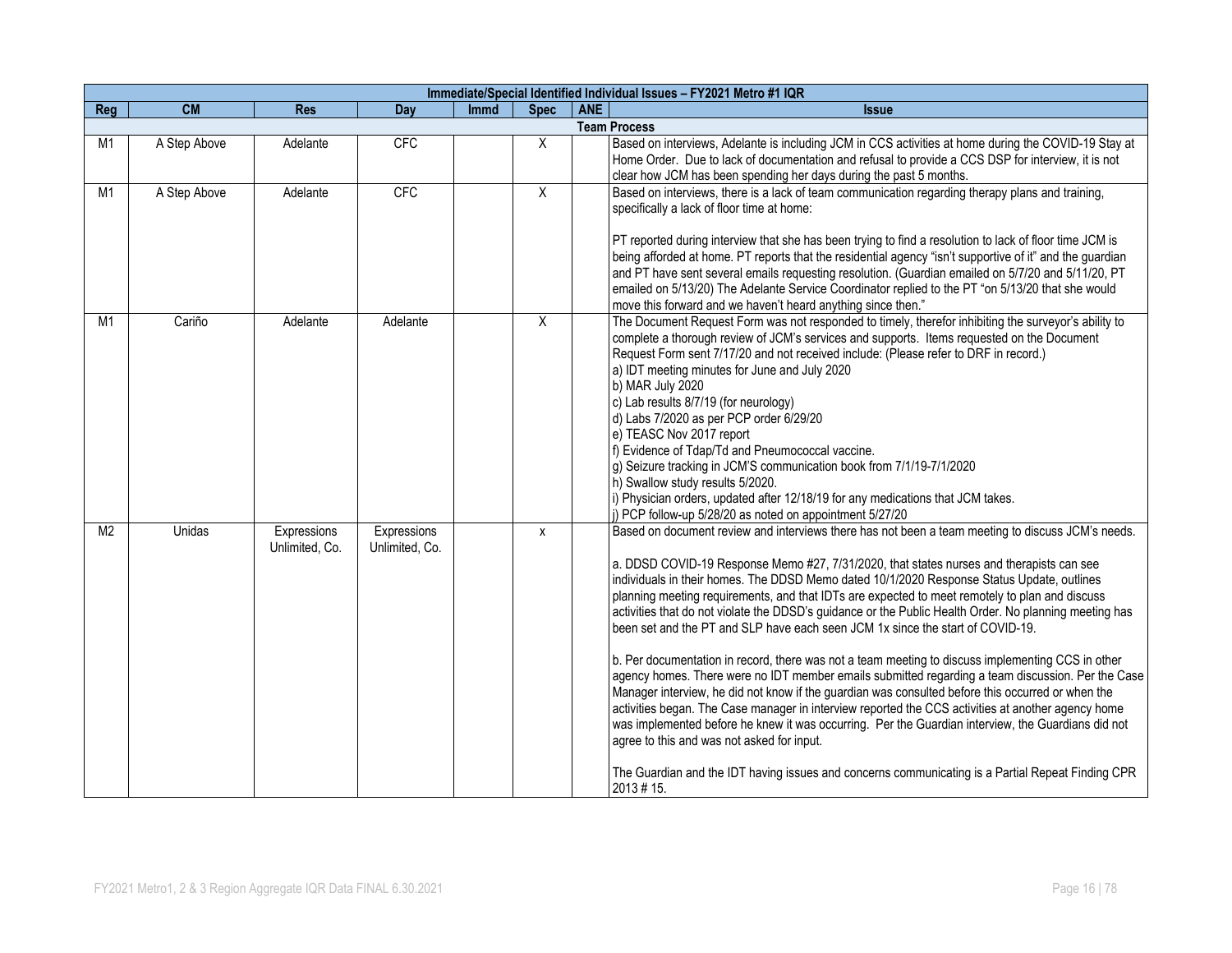#### **E. Health, Assessments and Overall Wellness**

There is a series of scored questions in the IQR protocol that specifically relate to the medical attention received by class members. The charts which follow detail the findings based on the specific questions asked, those questions are listed prior to each chart.

Question #51. Are all of the individual's needed medical treatments, including routine, scheduled and chronic needs, timely received? Question #52. Has the individual received ... appropriate health screening/immunizations in accordance with national best practice and/or as recommended Question #53: Does the individual receive medication as prescribed?

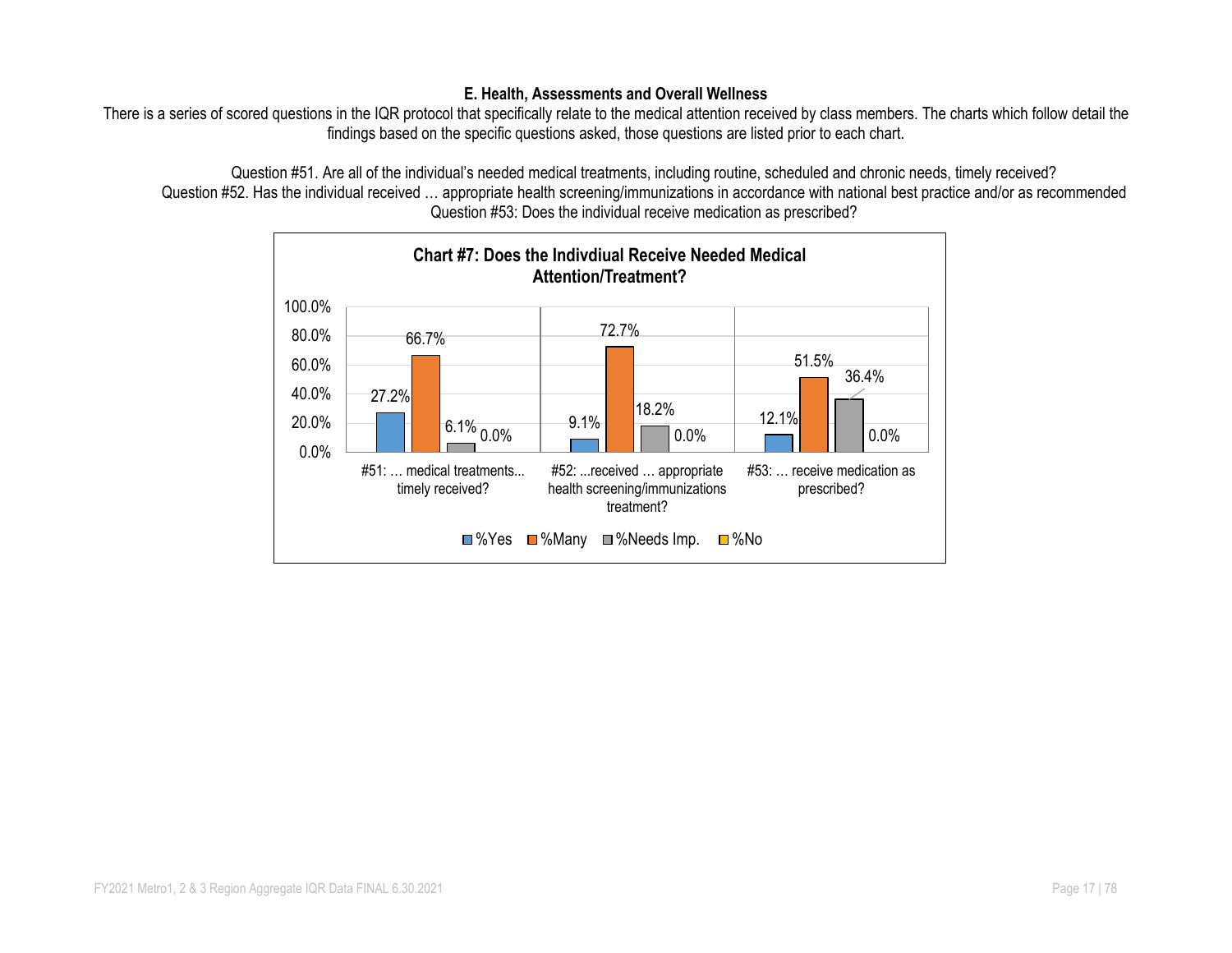Ensuring individuals have the medical treatment they require includes scheduling and obtaining needed assessments and using information from those assessments to influence treatment and inform future planning. The IQR also evaluates the assessments needed by the individual and whether or not those assessments are obtained by the teams as summarized below.

> Question #58: Did the team arrange for and obtain the needed, relevant assessments? Question #59: Are the assessments adequate for planning? Question #60: Were the recommendation from assessments used in planning?

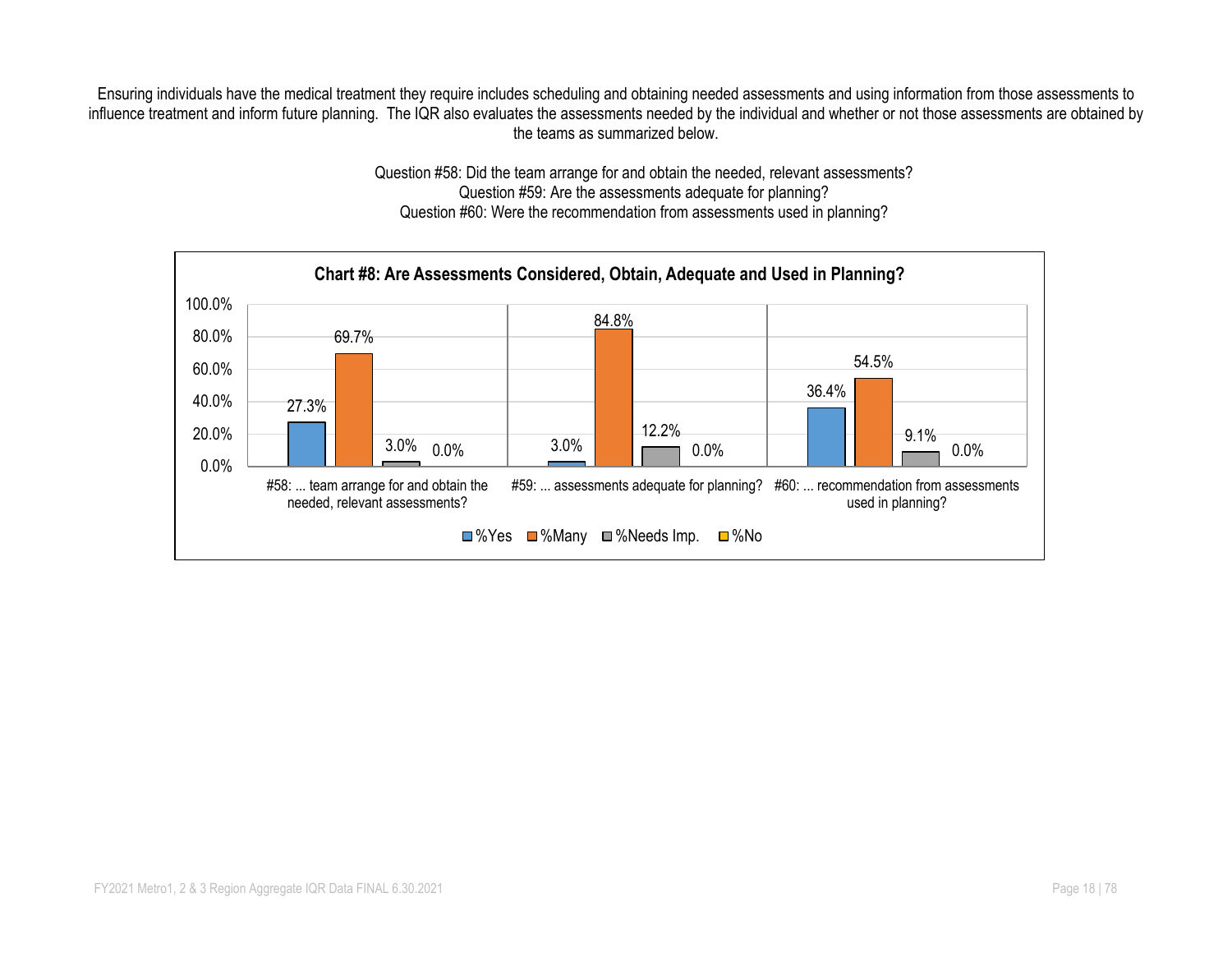To further illustrate the ways in which assessments were not adequate the next chart includes the responses to the following questions:

Question #59a: Were assessments provided timely? Question #59b: Did assessments contain accurate information? Question #59c: Did assessments contain information accurate to guide planning? Question #59d.: Did assessments contain recommendations?



Beyond the protocol questions, a letter of Findings is issued for each class member. This letter is developed by the Surveyor, reviewed by the Case Judge, IQR Supervisor Regional and State DDSD and DHI staff prior to becoming final. The table below summarizes some of the issues which were identified. It is important to note that the information below identifies the number of issues found; not the number of findings. For example, if one individual was found to have a Medication Administration Record (MAR) which called for the administration of a medication for which a doctors order was not found AND was also found to have been given a medication twice a day when the doctor's order called for one time a day, that might be ONE finding regarding medication but TWO different issues.

As the numbers in the following chart show, the following issues were identified most frequently:

- 1. The Medication Administration Record (MAR), the Medication label and the Doctor's orders do not match;
- 2. Per health.gov/myhealthfinder, individuals have not received or consulted with their PCPs to determine the need for the nationally recommended screenings/vaccination;
	- 3. Meds not administered / given as required.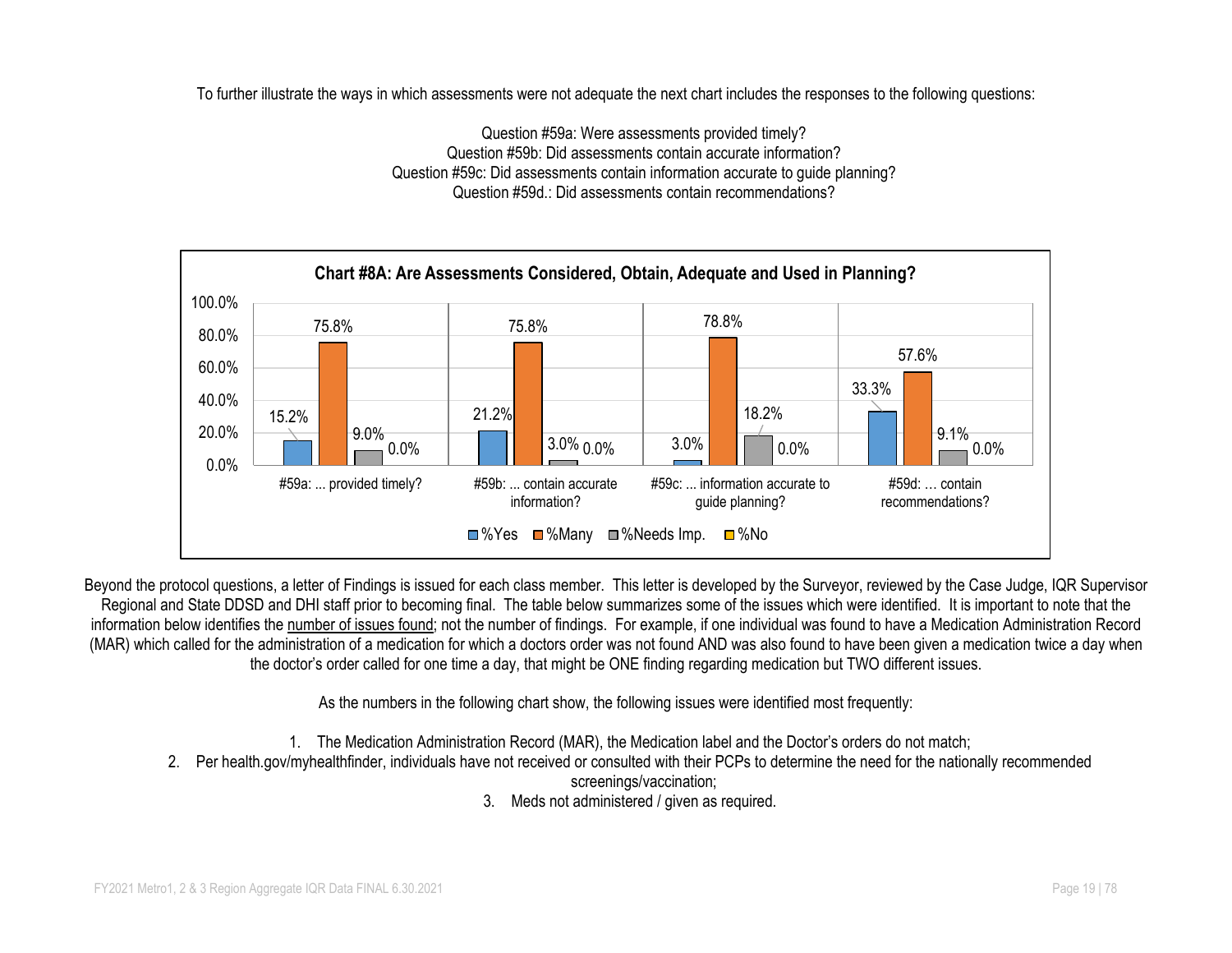This information also helps identify agencies which may need the most support in a particular area. Please note, the number in the parenthesis next to the agencies name represents the number of individuals that agency had in this review. These counts include instances versus individuals. For example, Adelante had 30 instances of MAR/Medication/Dr. Orders which do not match and have 7 individuals in the sample.

| Chart #9: Type of Issues identified by Residential Agency                                    |                        |                    |                                          |                                         |                        |                  |                                 |                     |                |                |                |  |  |
|----------------------------------------------------------------------------------------------|------------------------|--------------------|------------------------------------------|-----------------------------------------|------------------------|------------------|---------------------------------|---------------------|----------------|----------------|----------------|--|--|
| <b>PROVIDER (# IN</b><br><b>SAMPLE)</b>                                                      | <b>Adelante</b><br>(7) | <b>ARCA</b><br>(2) | <b>At Home</b><br><b>Advocacy</b><br>(1) | <b>Bright</b><br><b>Horizons</b><br>(3) | Cornucopia<br>(1)      | Dungarvin<br>(3) | Exp.<br><b>Unlimited</b><br>(1) | <b>LLCP</b><br>(10) | Onyx (2)       | TNB(3)         | <b>TOTAL</b>   |  |  |
| <b>ISSUE</b>                                                                                 |                        |                    |                                          |                                         |                        |                  |                                 |                     |                |                |                |  |  |
|                                                                                              |                        |                    |                                          |                                         | <b>APPOINTMENTS</b>    |                  |                                 |                     |                |                |                |  |  |
| Audiology: not completed                                                                     | 0                      | $\pmb{0}$          | $\pmb{0}$                                | $\pmb{0}$                               | $\overline{1}$         | $\overline{2}$   | 0                               | $\overline{2}$      | $\mathbf{1}$   | $\mathbf{1}$   | $\overline{7}$ |  |  |
| Dental: follow up not completed /<br>not timely                                              | $\overline{2}$         | $\mathbf{1}$       | 0                                        | $\mathbf{1}$                            | $\mathbf{0}$           | $\mathbf{1}$     | 0                               | $\pmb{0}$           | $\mathbf{0}$   | 0              | 5              |  |  |
| Neurology: follow up not<br>completed / not timely                                           | $\pmb{0}$              | $\mathbf{1}$       | 0                                        | $\pmb{0}$                               | $\pmb{0}$              | $\pmb{0}$        | 0                               | $\pmb{0}$           | $\pmb{0}$      | 0              | 1              |  |  |
| PCP: follow up not completed /<br>not timely                                                 | $\mathbf{1}$           | $\mathbf{1}$       | 1                                        | 4                                       | $\overline{1}$         | 0                | 0                               | $\pmb{0}$           | 6              | 5              | 19             |  |  |
| Psych: follow up not<br>completed/not timely                                                 | $\mathbf{0}$           | 0                  | $\mathbf{0}$                             | 3                                       | $\mathbf{0}$           | $\mathbf{0}$     | 0                               | $\mathbf{0}$        | $\overline{1}$ | $\mathbf{1}$   | 5              |  |  |
| Specialists: follow up not<br>completed / not timely                                         | 3                      | $\mathfrak{Z}$     | 0                                        | $\overline{4}$                          | $\pmb{0}$              | 0                | 0                               | 3                   | 6              | $\mathfrak{Z}$ | 22             |  |  |
| Specialists: report not provided<br>for review                                               | $\mathbf 0$            | $\pmb{0}$          | 0                                        | $\mathbf{1}$                            | $\pmb{0}$              | $\mathbf{1}$     | 0                               | $\mathbf{1}$        | $\mathbf{0}$   | 0              | 3              |  |  |
| Vision: not completed / not<br>current                                                       | $\pmb{0}$              | $\pmb{0}$          | 0                                        | $\pmb{0}$                               | $\pmb{0}$              | $\overline{2}$   | 0                               | $\overline{2}$      | $\overline{2}$ | $\pmb{0}$      | 6              |  |  |
|                                                                                              |                        |                    |                                          |                                         | <b>MAR/MEDICATIONS</b> |                  |                                 |                     |                |                |                |  |  |
| MAR/Medication/Dr. Orders do<br>not match (med strength, delivery<br>method, purpose of med) | 30                     | $\sqrt{3}$         | $\overline{1}$                           | 12                                      | $\sqrt{3}$             | 11               | 3                               | 27                  | $\overline{1}$ | $\pmb{0}$      | 91             |  |  |
| MAR needs updating                                                                           | 0                      | 0                  | 0                                        | $\overline{2}$                          | $\mathbf 0$            | $\pmb{0}$        | 0                               | 0                   | 0              | 0              | $\mathbf 2$    |  |  |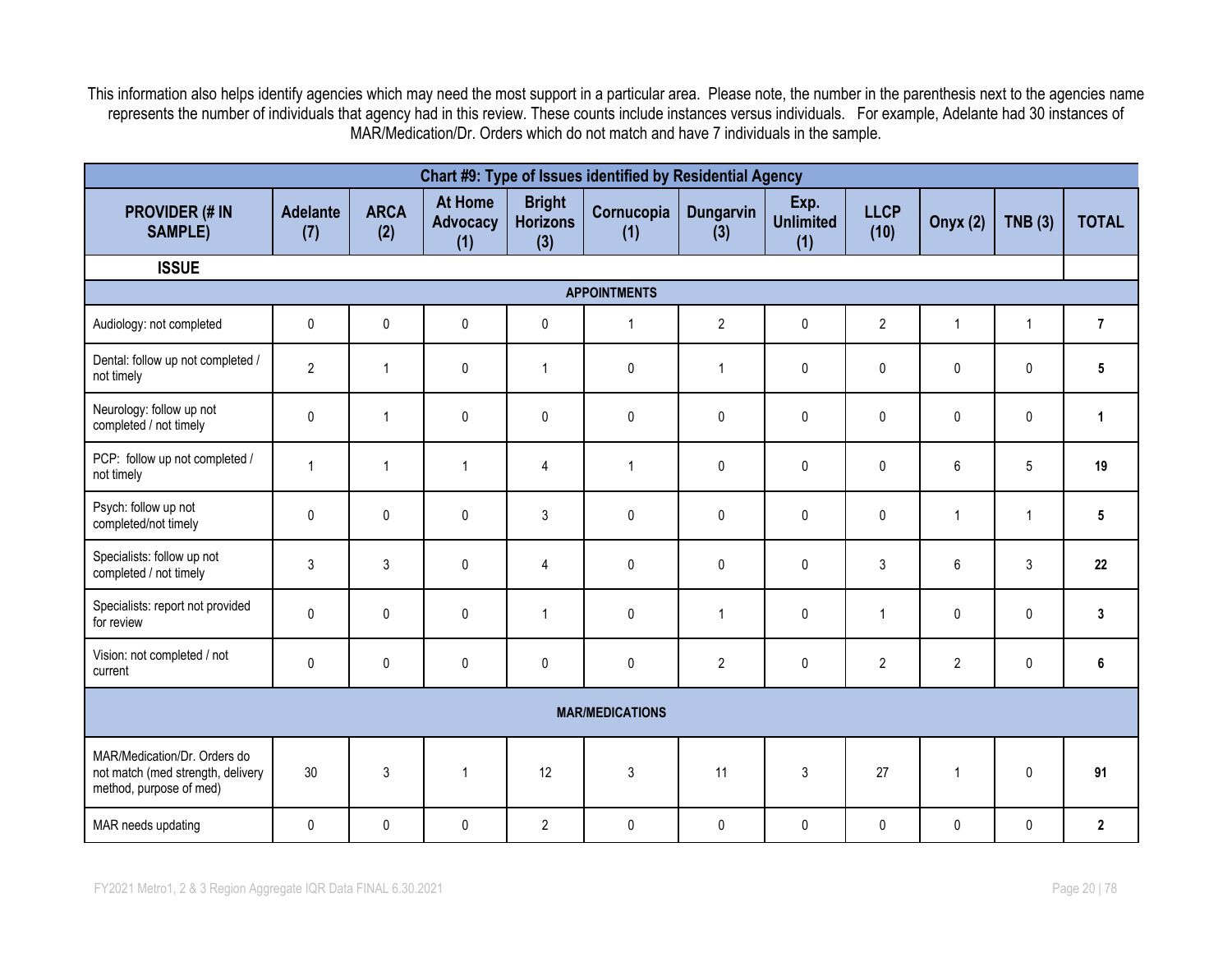| Chart #9: Type of Issues identified by Residential Agency                        |                        |                    |                                          |                                         |                   |                         |                                 |                     |                 |                |                |  |  |
|----------------------------------------------------------------------------------|------------------------|--------------------|------------------------------------------|-----------------------------------------|-------------------|-------------------------|---------------------------------|---------------------|-----------------|----------------|----------------|--|--|
| <b>PROVIDER (# IN</b><br><b>SAMPLE)</b>                                          | <b>Adelante</b><br>(7) | <b>ARCA</b><br>(2) | <b>At Home</b><br><b>Advocacy</b><br>(1) | <b>Bright</b><br><b>Horizons</b><br>(3) | Cornucopia<br>(1) | <b>Dungarvin</b><br>(3) | Exp.<br><b>Unlimited</b><br>(1) | <b>LLCP</b><br>(10) | <b>Onyx (2)</b> | <b>TNB (3)</b> | <b>TOTAL</b>   |  |  |
| Meds not administered / given as<br>required                                     | 10                     | $\overline{2}$     | $\mathbf 0$                              | $\mathbf 0$                             | $\pmb{0}$         | 3                       | 0                               | 10                  | $\overline{1}$  | $\mathbf{0}$   | 26             |  |  |
| Med review needed                                                                | 0                      | 0                  | $\pmb{0}$                                | $\mathbf 0$                             | $\mathbf 0$       | $\overline{2}$          | 0                               | $5\phantom{.0}$     | $\overline{1}$  | $\mathbf{1}$   | 9              |  |  |
| Expired med in home                                                              | 0                      | 0                  | $\pmb{0}$                                | $\pmb{0}$                               | $\pmb{0}$         | $\pmb{0}$               | 0                               | $\mathbf{1}$        | $\pmb{0}$       | $\mathsf{O}$   | $\mathbf{1}$   |  |  |
| Med orders not received                                                          | $\mathbf{0}$           | $\mathbf 0$        | $\mathbf 0$                              | $\overline{7}$                          | $\mathbf{1}$      | $\mathbf 0$             | $\mathbf{0}$                    | $\mathbf{0}$        | $\mathbf{0}$    | $\mathbf 0$    | 8              |  |  |
| Expired prescriptions found /<br>orders not current                              | $\mathbf{1}$           | $\mathbf{1}$       | 0                                        | 4                                       | $\pmb{0}$         | $\mathbf{1}$            | 0                               | 3                   | $\mathbf 0$     | 0              | 10             |  |  |
|                                                                                  |                        |                    |                                          |                                         | <b>Screenings</b> |                         |                                 |                     |                 |                |                |  |  |
| <b>Total number of</b><br>myhealthfinder issues by<br>agency based on a-h below: | 12                     | $\bf 6$            | $\mathbf{3}$                             | 13                                      | $\overline{4}$    | 12                      | 4                               | 14                  | 11              | $\overline{7}$ | 86             |  |  |
| a. No evidence of Hep B/HepC<br>screening or team discussion<br>thereof          | 3                      | $\overline{2}$     | $\mathbf{1}$                             | 3                                       | $\overline{2}$    | 3                       | $\mathbf{1}$                    | 6                   | $\overline{2}$  | $\overline{2}$ | 25             |  |  |
| b. No evidence of shingles<br>vaccine or team discussion<br>thereof              | 3                      | $\overline{2}$     | $\Omega$                                 | 3                                       | $\mathbf{0}$      | 3                       | $\mathbf{1}$                    | $\mathbf{1}$        | $\overline{2}$  | $\mathbf{1}$   | 16             |  |  |
| c. No evidence of HIV screening<br>or team discussion thereof                    | $\mathbf{0}$           | 0                  | $\mathbf{1}$                             | $\overline{2}$                          | $\mathbf{1}$      | $\overline{2}$          | 0                               | 3                   | $\overline{2}$  | $\mathbf{1}$   | 12             |  |  |
| d. No evidence of TD/Tdap<br>immunizations or team<br>discussion thereof         | 3                      | $\mathbf{1}$       | $\mathbf{0}$                             | $\overline{2}$                          | $\pmb{0}$         | $\overline{2}$          | $\mathbf{1}$                    | $\mathbf{1}$        | $\overline{2}$  | $\overline{1}$ | 13             |  |  |
| e. No evidence of colorectal<br>screening or team discussion<br>thereof          | $\mathbf{1}$           | 0                  | $\mathbf{0}$                             | $\overline{2}$                          | $\mathbf{0}$      | $\mathbf{0}$            | $\mathbf{0}$                    | $\mathbf{1}$        | $\overline{1}$  | $\overline{2}$ | $\overline{7}$ |  |  |
| f. No evidence of flu or<br>pneumonia vaccine or team<br>discussion thereof      | $\overline{2}$         | $\mathbf{1}$       | $\mathbf{1}$                             | $\mathbf 0$                             | $\mathbf 0$       | $\overline{2}$          | $\mathbf{1}$                    | $\overline{2}$      | $\overline{2}$  | 0              | 11             |  |  |
| g. No evidence of mammogram<br>or team discussion thereof                        | 0                      | $\pmb{0}$          | $\mathbf 0$                              | $\mathbf{1}$                            | $\pmb{0}$         | $\pmb{0}$               | 0                               | $\mathbf 0$         | $\mathbf{0}$    | 0              | $\mathbf{1}$   |  |  |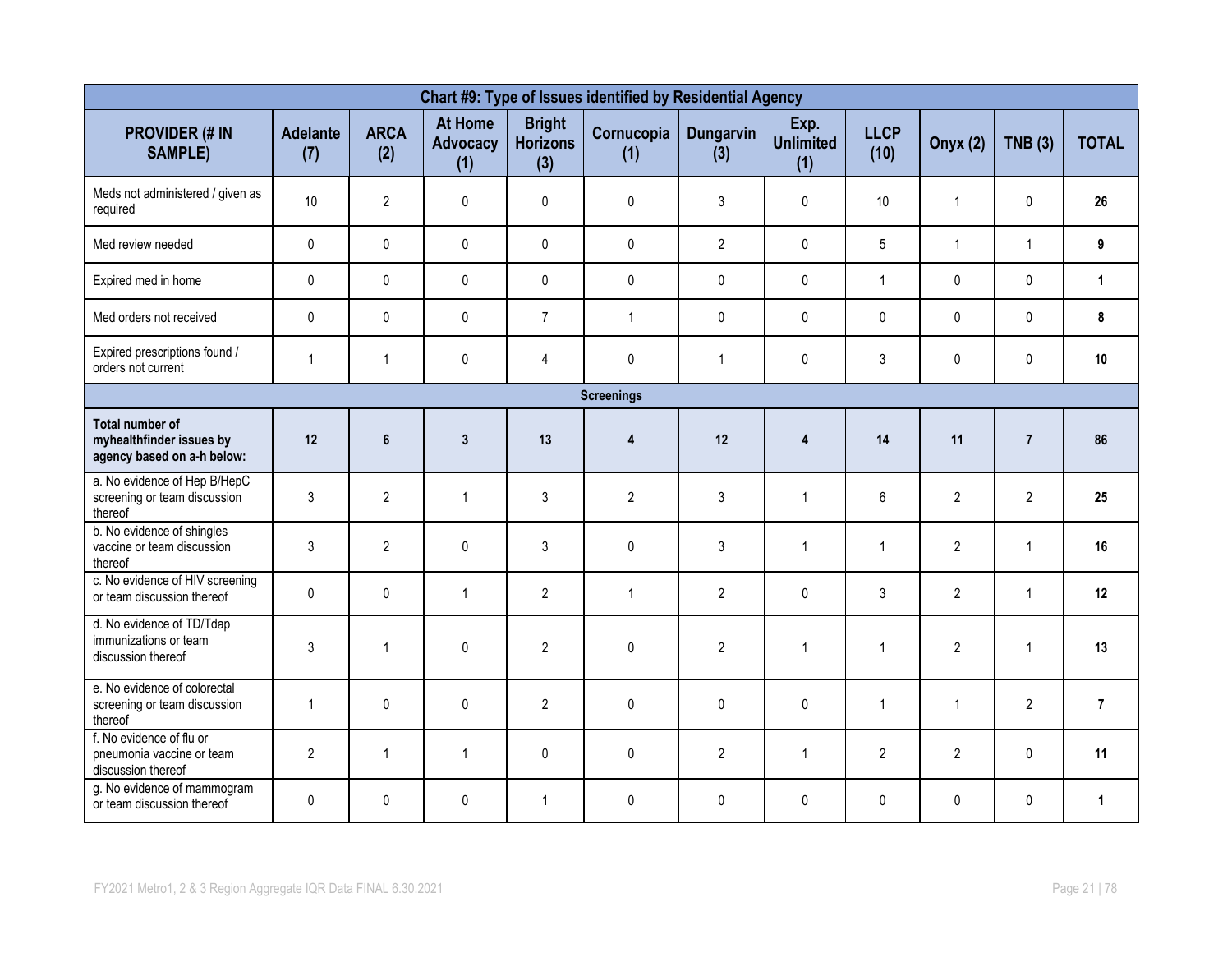| Chart #9: Type of Issues identified by Residential Agency                    |                        |                    |                                          |                                         |                   |                         |                                 |                     |                 |              |              |  |  |
|------------------------------------------------------------------------------|------------------------|--------------------|------------------------------------------|-----------------------------------------|-------------------|-------------------------|---------------------------------|---------------------|-----------------|--------------|--------------|--|--|
| <b>PROVIDER (# IN</b><br><b>SAMPLE)</b>                                      | <b>Adelante</b><br>(7) | <b>ARCA</b><br>(2) | <b>At Home</b><br><b>Advocacy</b><br>(1) | <b>Bright</b><br><b>Horizons</b><br>(3) | Cornucopia<br>(1) | <b>Dungarvin</b><br>(3) | Exp.<br><b>Unlimited</b><br>(1) | <b>LLCP</b><br>(10) | <b>Onyx (2)</b> | TNB(3)       | <b>TOTAL</b> |  |  |
| h. No evidence of cervical cancer<br>screening or team discussion<br>thereof | 0                      | 0                  | 0                                        | $\mathbf{0}$                            |                   | $\Omega$                | 0                               | 0                   | $\mathbf{0}$    | $\Omega$     |              |  |  |
| AIMS or other TD screening                                                   | $\Omega$               | $\Omega$           |                                          | 3                                       | $\mathbf{0}$      | 4                       | 0                               |                     |                 |              | 10           |  |  |
| No evidence of test / lab<br>screening or alt. option<br>discussed.          | 5                      |                    | 0                                        | $\mathbf 0$                             | 0                 | 5                       | 0                               |                     | 0               |              | 13           |  |  |
| No evidence of recommended<br>bone density scan (not<br>healthfinder).       |                        | $\mathbf 0$        | $\mathbf{0}$                             | $\mathbf 0$                             | $\mathbf 0$       |                         | 0                               |                     |                 | 0            |              |  |  |
|                                                                              |                        |                    |                                          |                                         | <b>Other</b>      |                         |                                 |                     |                 |              |              |  |  |
| DNR: confusion about status                                                  | $\mathfrak{p}$         | $\Omega$           | 0                                        |                                         | $\mathbf{0}$      | O                       | 0                               |                     | $\Omega$        | <sup>0</sup> | 4            |  |  |
| <b>Totals</b>                                                                | 67                     | 19                 | 6                                        | 55                                      | 10                | 45                      | 7                               | 72                  | 13              | 8            | 302          |  |  |
| Average                                                                      | 9.6                    | 9.5                | 6                                        | 18.3                                    | 10                | 15                      | 7                               | 7.2                 | 6.5             | 2.6          | 9.15         |  |  |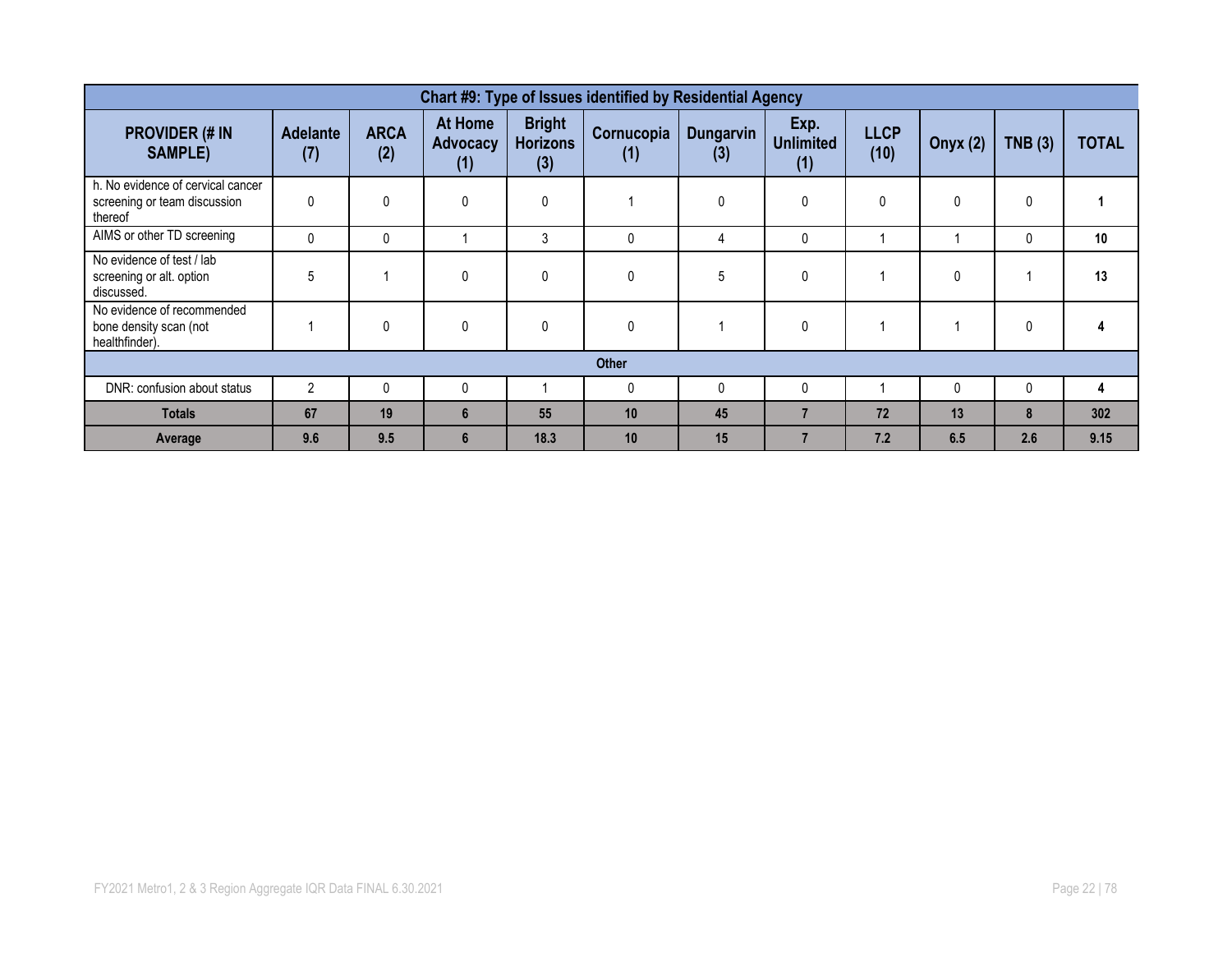For health care coordination, oversight and monitoring, I/DD services rely heavily on nurses, primary care physicians and referrals to needed specialists. Nurses and the supports they can provide are essential for the protection and healthy living of class members. Relevant scored protocol questions related directly to nursing include:

> Question #50a: Was the eCHAT updated timely? Question #50b: Is the eCHAT complete? Question #50c: Is the eCHAT accurate? Question #54: Are nursing services provided as needed by the individual? Question #55: Is the CARMP consistent with recommendations in other healthcare documents? Question #56: Is the CARMP consistently implemented as intended?

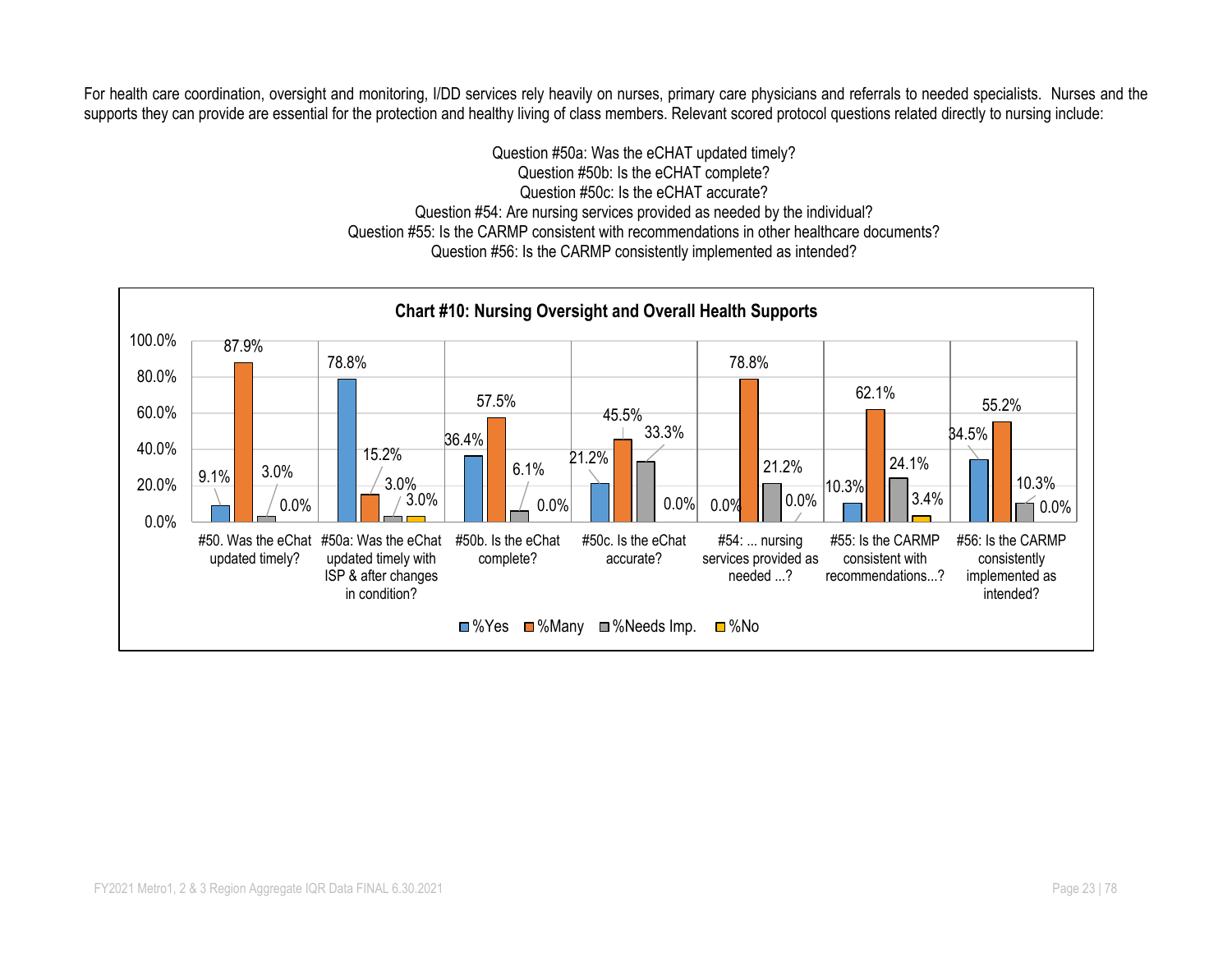Oversight provided by nurses is a critical safeguard for Jackson Class Members, direct support personnel and their supervisors. The table below provides specific details, by Residential provider, of nursing related issues identified during the FY2021 Metro 1, 2 and 3 IQR. Again, this represents the number of issues found; not the number of findings.

As the numbers in the following chart show, the following issues were identified most frequently:

- 1. Nursing reports not accurate / missing information / inadequate;
	- 2. Inconsistencies between plans;
	- 3. CARMP inaccurate / incomplete / not current.

This information also helps identify agencies and issues within those agencies which may need the most support in a particular area. Please note, these counts include instances versus individuals. The number in the parenthesis next to the agencies name represents the number of individuals that agency had in this review.

| Chart #11: Type of Nursing Related Issues Identified by Residential Provider |                        |                    |                                          |                                         |                            |                         |                                 |                     |                 |                |                 |  |
|------------------------------------------------------------------------------|------------------------|--------------------|------------------------------------------|-----------------------------------------|----------------------------|-------------------------|---------------------------------|---------------------|-----------------|----------------|-----------------|--|
| <b>PROVIDER (# IN</b><br><b>SAMPLE)</b>                                      | <b>Adelante</b><br>(7) | <b>ARCA</b><br>(2) | <b>At Home</b><br><b>Advocacy</b><br>(1) | <b>Bright</b><br><b>Horizons</b><br>(3) | Cornucopia<br>(1)          | <b>Dungarvin</b><br>(3) | Exp.<br><b>Unlimited</b><br>(1) | <b>LLCP</b><br>(10) | <b>Onyx (2)</b> | TNB(3)         | <b>TOTAL</b>    |  |
| <b>ISSUE</b>                                                                 |                        |                    |                                          |                                         |                            |                         |                                 |                     |                 |                |                 |  |
|                                                                              |                        |                    |                                          |                                         | <b>Nursing Assessments</b> |                         |                                 |                     |                 |                |                 |  |
| ARST contains conflicting<br>information/not timely/not<br>accurate          | $\overline{2}$         | $\overline{2}$     | $\mathbf{0}$                             | $\overline{2}$                          | $\mathbf{0}$               | 1                       | $\mathbf{0}$                    |                     | $\overline{2}$  | 0              | 10              |  |
| Aspiration: documents conflicts                                              |                        |                    | 0                                        | 6                                       | $\mathbf 0$                | 0                       | 3                               | $\mathbf 0$         | $\overline{1}$  | 0              | 12              |  |
| CARMP inaccurate/<br>incomplete/not current                                  | $\overline{7}$         | $\mathbf{2}$       | 4                                        | $\overline{2}$                          | $\mathbf{0}$               | 3                       | 3                               | 13                  | 9               | $\overline{2}$ | 45              |  |
| CARMP not implemented<br>properly                                            | 0                      | 1                  | $\mathbf{0}$                             | 1                                       | -1                         | 0                       | $\mathbf{0}$                    | $\mathbf 0$         | $\mathbf{0}$    | 0              | 3               |  |
| <b>CARMP</b> conflicts with dental<br>recommendations                        | 0                      | 0                  | $\mathbf{0}$                             | 1                                       | $\mathbf{0}$               | 1                       | $\mathbf{0}$                    | $\overline{2}$      | $\mathbf{0}$    | $\mathbf{0}$   |                 |  |
| e-CHAT incorrect/inconsistent<br>/not updated timely                         | 10                     | 6                  | 3                                        | 1                                       | $\mathbf{0}$               | 0                       | 0                               |                     |                 | 3              | 25              |  |
| e-CHAT inconsistencies with<br>diagnoses/conditions in other<br>documents    | 5                      | 3                  | $\mathbf{0}$                             | 1                                       | $\mathbf{0}$               | $\overline{2}$          |                                 |                     |                 | $\mathbf{0}$   | 14              |  |
| HCPs inaccurate/incomplete                                                   | 0                      | 0                  | $\mathbf{0}$                             | 8                                       | $\mathbf{0}$               | 3                       | $\overline{7}$                  | 10                  | 3               | $\overline{2}$ | 33 <sup>2</sup> |  |
| HCPs need<br>review/updating/more detail                                     | 17                     | $\mathbf{2}$       |                                          | 0                                       | $\mathbf 0$                | 0                       | 0                               | $\mathbf 0$         | $\mathbf 0$     | $\mathbf{0}$   | 20              |  |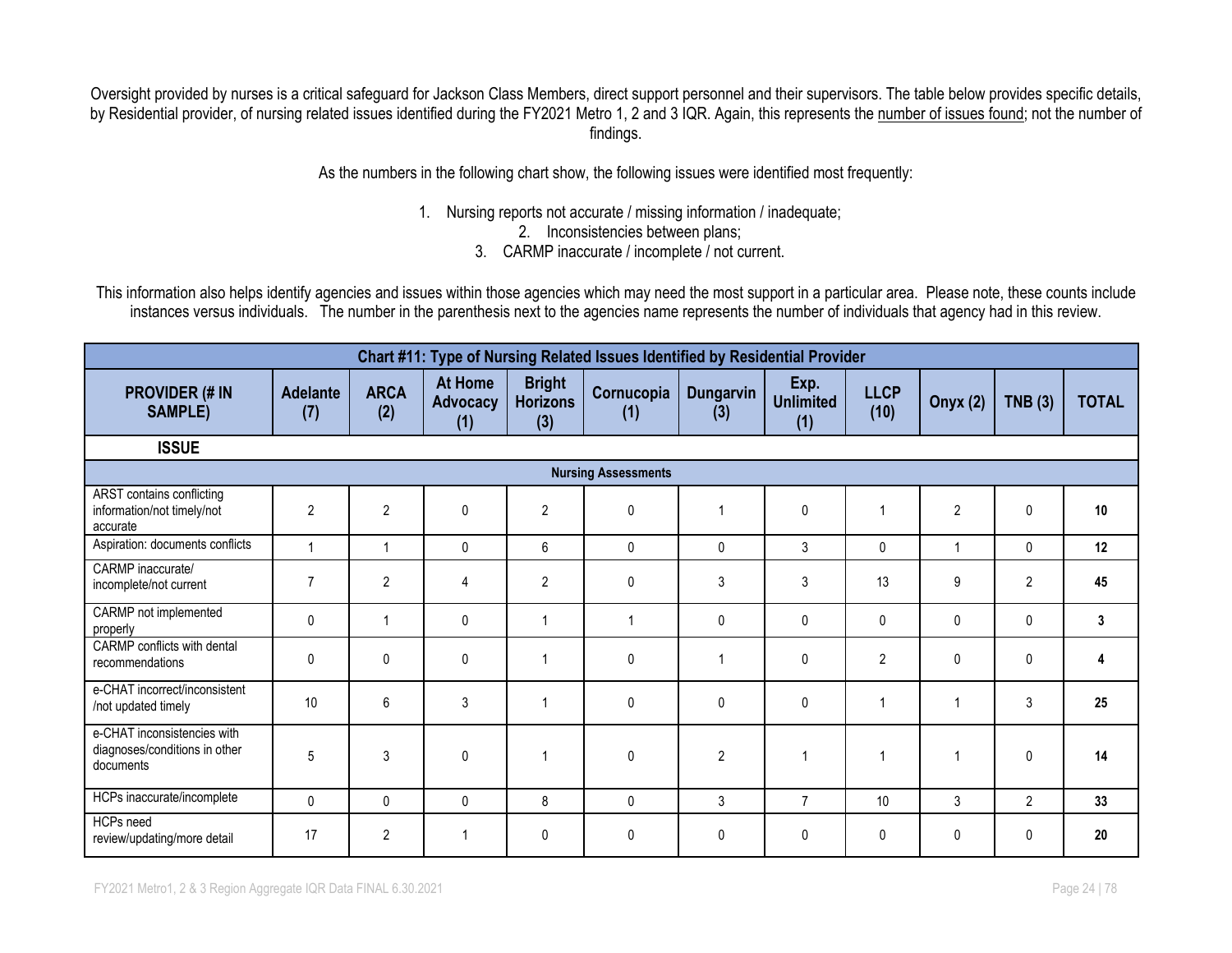| Chart #11: Type of Nursing Related Issues Identified by Residential Provider            |                        |                    |                                          |                                         |                              |                  |                                 |                     |                 |              |                 |  |  |
|-----------------------------------------------------------------------------------------|------------------------|--------------------|------------------------------------------|-----------------------------------------|------------------------------|------------------|---------------------------------|---------------------|-----------------|--------------|-----------------|--|--|
| <b>PROVIDER (# IN</b><br><b>SAMPLE)</b>                                                 | <b>Adelante</b><br>(7) | <b>ARCA</b><br>(2) | <b>At Home</b><br><b>Advocacy</b><br>(1) | <b>Bright</b><br><b>Horizons</b><br>(3) | Cornucopia<br>(1)            | Dungarvin<br>(3) | Exp.<br><b>Unlimited</b><br>(1) | <b>LLCP</b><br>(10) | <b>Onyx (2)</b> | TNB(3)       | <b>TOTAL</b>    |  |  |
| HCPs not found                                                                          | $\overline{2}$         | $\mathbf{1}$       | 0                                        | $\mathbf{1}$                            | $\mathbf 0$                  | $\pmb{0}$        | $\mathbf 0$                     | $\mathbf{1}$        | $\mathbf{0}$    | $\mathbf 0$  | 5               |  |  |
| HCP for Aspiration and CARMP                                                            | $\mathbf{1}$           | $\pmb{0}$          | $\mathbf 0$                              | $\pmb{0}$                               | $\pmb{0}$                    | $\pmb{0}$        | $\mathsf{O}$                    | $\pmb{0}$           | 0               | $\pmb{0}$    | $\mathbf{1}$    |  |  |
| MAAT: incorrect/inconsistent<br>information                                             | $\mathbf 0$            | $\mathbf{1}$       | 0                                        | $\pmb{0}$                               | $\mathbf{0}$                 | $\mathbf{0}$     | 0                               | $\overline{2}$      | $\mathbf{0}$    | $\mathbf{1}$ | 4               |  |  |
| MAAT not timely                                                                         | $\pmb{0}$              | $\mathbf 0$        | $\mathbf 0$                              | $\overline{2}$                          | $\pmb{0}$                    | $\pmb{0}$        | 0                               | $\pmb{0}$           | $\mathbf 0$     | $\mathbf 0$  | $\mathbf 2$     |  |  |
| MERPs inaccurate/incomplete                                                             | $\mathbf 0$            | $\mathbf 0$        | $\mathbf 0$                              | $\overline{4}$                          | $\overline{2}$               | 6                | 5                               | 3                   | $\mathbf 0$     | $\mathbf{1}$ | 21              |  |  |
| MERPs need review, updating,<br>more detail                                             | $\overline{2}$         | 8                  | 4                                        | $\pmb{0}$                               | $\pmb{0}$                    | $\pmb{0}$        | $\mathbf{1}$                    | 5                   | $\mathbf{0}$    | 0            | 20              |  |  |
| Inconsistency between HCP/<br>CARMP/MERP/e-<br>CHAT/MARS/Plans                          | 6                      | $\mathfrak{Z}$     | 3                                        | 9                                       | $\overline{2}$               | $\mathbf{3}$     | 0                               | 17                  | $\mathbf{0}$    | 8            | 51              |  |  |
|                                                                                         |                        |                    |                                          |                                         | <b>Nursing Documentation</b> |                  |                                 |                     |                 |              |                 |  |  |
| Nursing reports not timely<br>completed                                                 | 3                      | $\mathbf{1}$       | 4                                        | 4                                       | $\mathbf{0}$                 | $\overline{4}$   | 0                               | 3                   | $\mathbf{0}$    | 5            | 24              |  |  |
| Nursing reports not provided for<br>review                                              | $\mathbf{0}$           | $\overline{2}$     | $\mathbf{0}$                             | 5                                       | $\overline{2}$               | $\mathbf{0}$     | 0                               | $\mathbf{0}$        | $\mathbf{1}$    | $\mathbf{0}$ | 10 <sup>°</sup> |  |  |
| Nursing reports not<br>accurate/missing<br>information/inadequate                       | 5                      | 13                 | 4                                        | 9                                       | $\pmb{0}$                    | $\overline{7}$   | 0                               | 6                   | $\mathbf{0}$    | $\mathbf{1}$ | 45              |  |  |
| No evidence of nursing face-to-<br>face visits as required                              | 12                     | $\mathbf{1}$       | 0                                        | $\pmb{0}$                               | $\mathbf{0}$                 | $\overline{2}$   | 0                               | 3                   | $\overline{1}$  | $\mathbf{1}$ | 20              |  |  |
| Nurse not attending ISP meeting                                                         | $5\overline{)}$        | $\mathbf{1}$       | $\mathbf{1}$                             | $\pmb{0}$                               | $\pmb{0}$                    | $\pmb{0}$        | 0                               | $\pmb{0}$           | $\mathbf 0$     | $\mathbf 0$  | $\overline{7}$  |  |  |
| Nurse not familiar with health-<br>related needs/recommendations                        | $\overline{2}$         | $\mathfrak{Z}$     | 0                                        | $\mathsf{O}$                            | $\mathbf 0$                  | $\pmb{0}$        | 0                               | $\mathbf{1}$        | 0               | $\mathbf{1}$ | $\overline{7}$  |  |  |
| Staff needs more training on<br>health-related needs                                    | 0                      | $\mathbf 0$        | 0                                        | 6                                       | 8                            | $\mathbf{0}$     | $\mathbf{0}$                    | 17                  | $\Omega$        | $\mathbf{0}$ | 31              |  |  |
| Nurse not monitoring as required,<br>e.g., tracking, plans, meds,<br>appointments, etc. | 8                      | $\overline{2}$     | 0                                        | $\pmb{0}$                               | $\mathbf{0}$                 | $\mathbf{0}$     | 0                               | $\mathbf{1}$        | $\mathbf{0}$    | $\Omega$     | 11              |  |  |
| <b>Totals</b>                                                                           | 88                     | 53                 | 24                                       | 62                                      | 15                           | 32               | 20                              | 87                  | 19              | 25           | 425             |  |  |
| Average                                                                                 | 12.6                   | 26.5               | 24                                       | 20.7                                    | 15                           | 10.7             | 20                              | 8.7                 | 9.5             | 8.3          | 12.87           |  |  |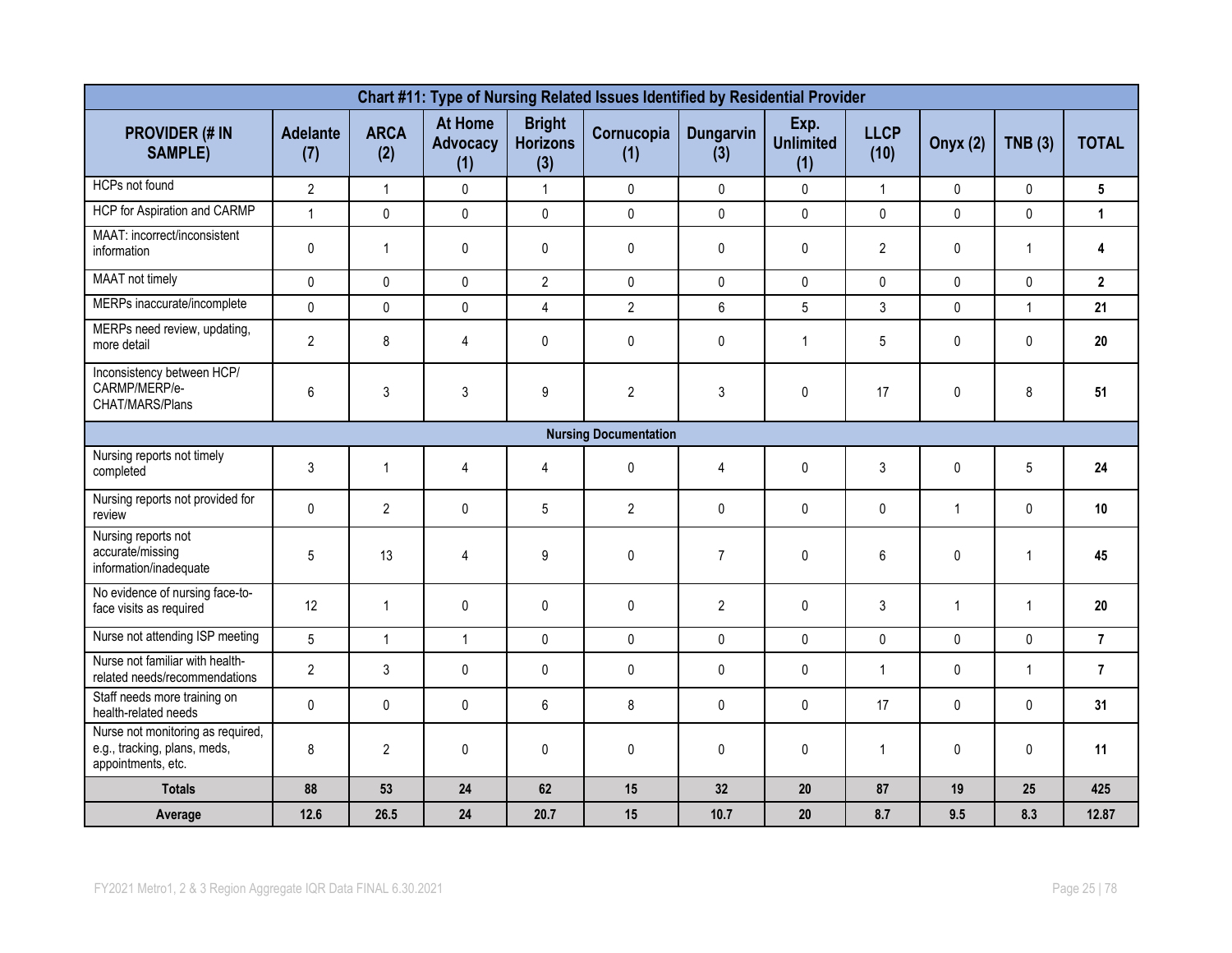In addition to the issues and questions noted above, the individual's nurse is responsible, with the assistance of the rest of the Team, to assure that the documents presented and created for planning, such as the ISP, are accurate and thorough and contain the needed plans and information required. The protocol questions related to ensuring this is done include:

> Question #80: If needed, does the ISP contain a specific MERP? Question #81: Does the ISP contain information regarding primary health (medical) care? Question #81a: Does the ISP face sheet contain contact information listed in the ISP? Question #81b: Is the Health Care Coordinator's name and contact information listed in the ISP?

Overall, 85% of the ISP's in the sample did contain correct contact information on the face sheet, 82% of the ISP's in the sample contained information regarding primary health care and 91% had the individuals Health Care Coordinator's name and contact information listed in the ISP.

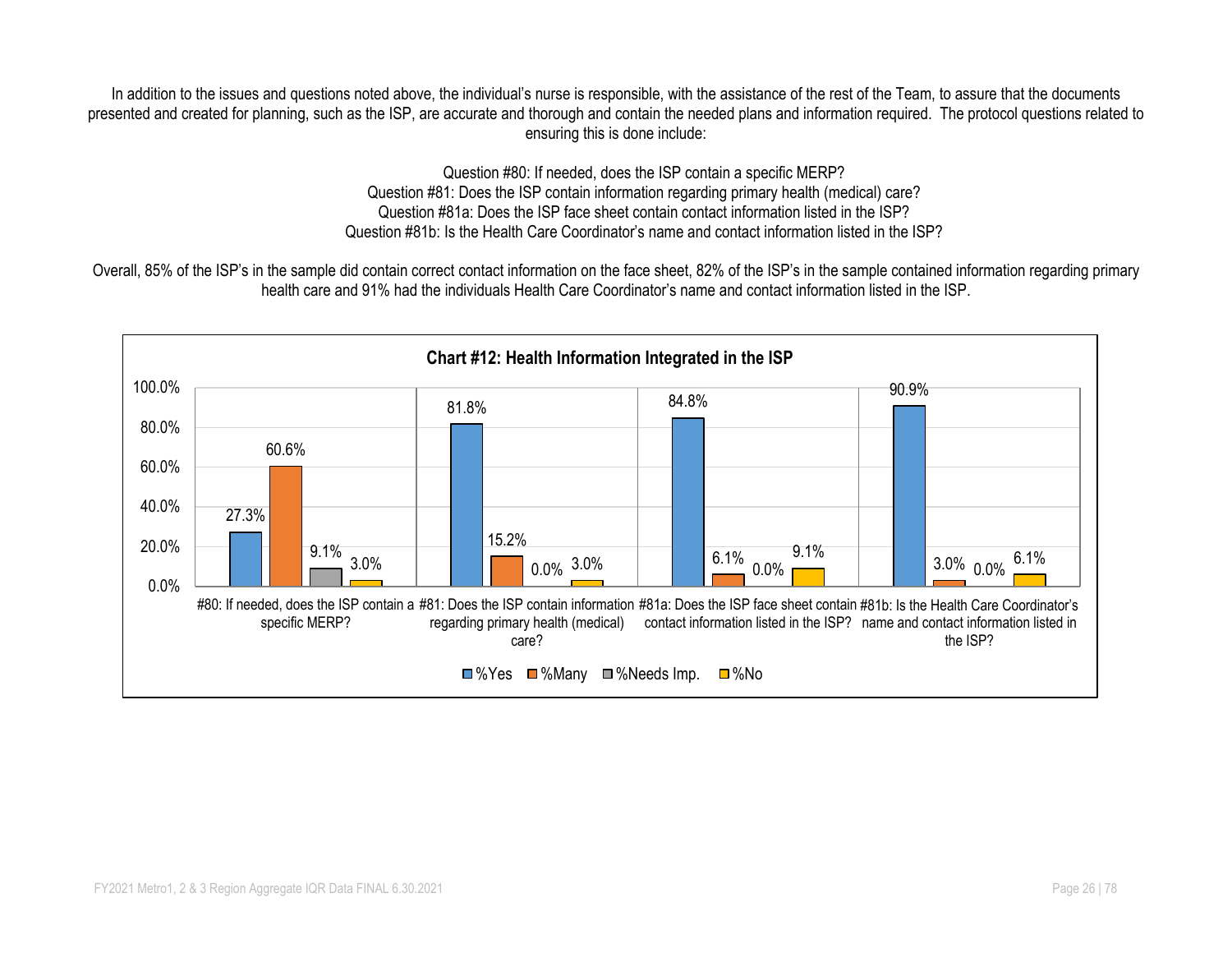While the scored protocol questions cannot encompass each and every issue, it does allow for a general score that measures the adequacy of response to the individual's overall health needs. That question is: #57: Are the person's health supports/needs being adequately addressed?

As noted in the chart below, for the 33 people scored in Metro Round 1, 2 and 3 reviews, overall, four individuals had their health supports/needs adequately addressed (12.2% Yes). There were 28 people who had many of their needs addressed (84.8%) and one individual who is receiving supports that needs improvement (3%).

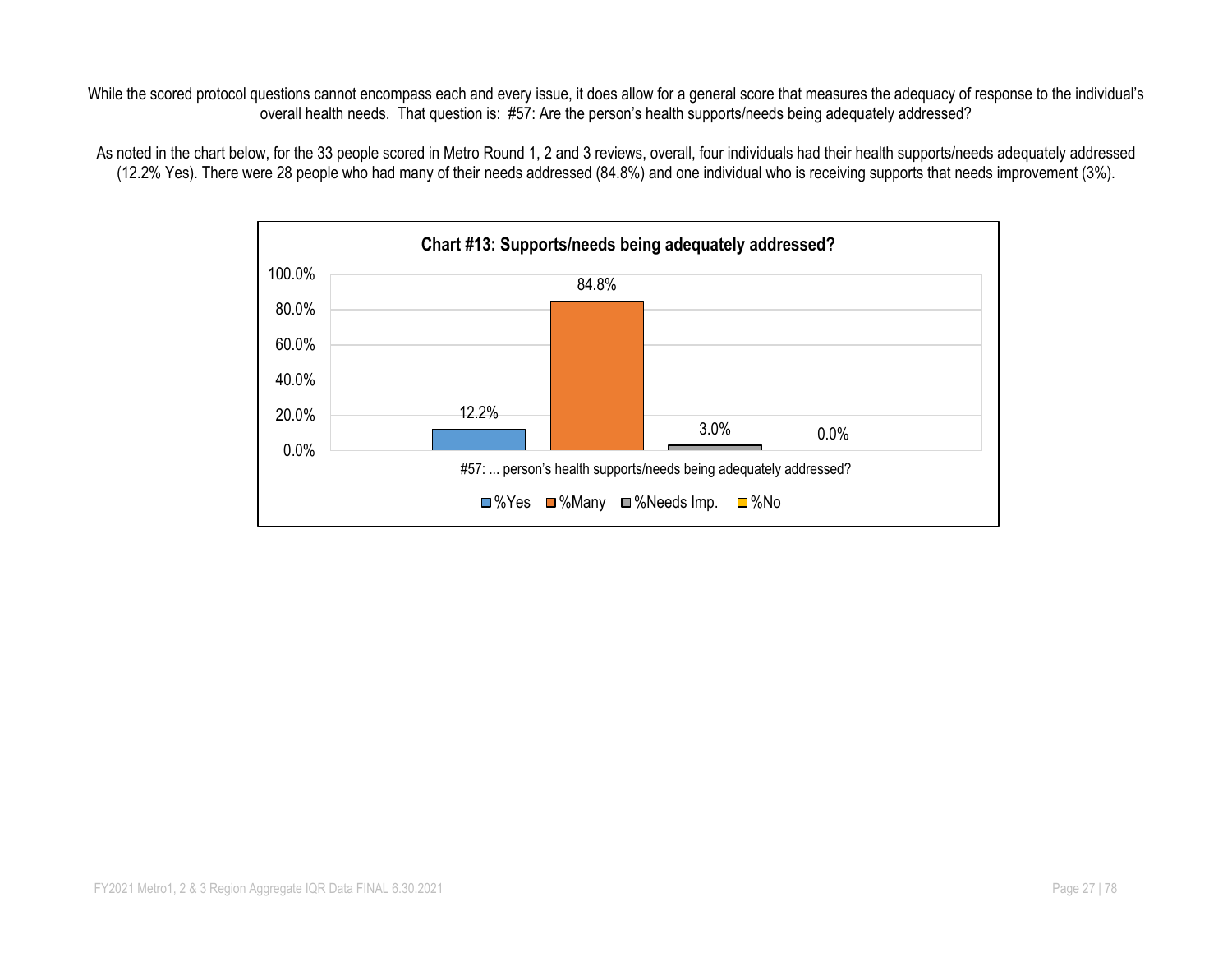As noted earlier, beyond the scored protocol questions, the Findings Letters issued for each class member in a review provides person-specific detail about the issues which impact the answer to protocol question #57. This includes the adequacy and incorporation of needed tracking, ancillary support services, and other areas to ensure the health and safety of the individual being reviewed. Again, it is important to note that the indications are number of issues found; not the number of findings in the Findings letters. For example, if one individual had a finding that noted four different inconsistencies in that person's seizure tracking, that would be counted as a "4", for the number of issues, not just a "1" for the individual to whom the findings apply.

> As the numbers in the following chart show, the following issues were identified most frequently: 1. Fluid input / urine output / bowel movement tracking (42 instances, and 17 are with Adelante, 13 with LLCP) 2. PT Reports inadequate (32 instances) 3. Behavior reports inaccurate/inadequate (30 instances).

| Chart #14: Issues Found Which Affect the Adequacy of Health Care Provision, by Residential Provider |                        |                    |                                          |                                  |                            |                         |                                 |                     |                 |              |                |  |
|-----------------------------------------------------------------------------------------------------|------------------------|--------------------|------------------------------------------|----------------------------------|----------------------------|-------------------------|---------------------------------|---------------------|-----------------|--------------|----------------|--|
| <b>PROVIDER (# IN SAMPLE)</b>                                                                       | <b>Adelant</b><br>e(7) | <b>ARCA</b><br>(2) | <b>At Home</b><br><b>Advocac</b><br>y(1) | <b>Bright</b><br>Horizon<br>s(3) | Cornucopi<br>a(1)          | <b>Dungarvi</b><br>n(3) | Exp.<br><b>Unlimite</b><br>d(1) | <b>LLCP</b><br>(10) | <b>Onyx (2)</b> | TNB(3)       | <b>TOTAL</b>   |  |
| <b>ISSUE</b>                                                                                        |                        |                    |                                          |                                  |                            |                         |                                 |                     |                 |              |                |  |
|                                                                                                     |                        |                    |                                          |                                  | <b>Healthcare Tracking</b> |                         |                                 |                     |                 |              |                |  |
| Blood Pressure /Blood Glucose<br>Tracking issues                                                    | $\Omega$               | 12                 | 0                                        | $\mathbf{0}$                     | $\mathbf{0}$               | $\pmb{0}$               | 0                               |                     | $\overline{2}$  | $\mathbf{0}$ | 15             |  |
| Fluid Input/Urine Output/Bowel<br>Movement Tracking issues                                          | 17                     | 3                  | 0                                        | 9                                | 0                          | $\overline{2}$          | 0                               | 15                  |                 |              | 48             |  |
| Repositioning Tracking issues                                                                       | $\mathbf{0}$           | 0                  | $\mathbf{0}$                             | $\overline{2}$                   | $\mathbf 0$                | $\mathbf 0$             | $\mathbf{0}$                    | $\mathbf{0}$        | $\Omega$        | $\mathbf{0}$ | $\overline{2}$ |  |
| Seizure Tracking issues                                                                             | $\mathbf{0}$           | $\mathbf{0}$       | 0                                        | $\mathbf{0}$                     | $\mathbf{0}$               |                         | 0                               | $\mathbf{0}$        | $\mathbf{0}$    | $\Omega$     | $\overline{1}$ |  |
| Skin & Wound Tracking issues                                                                        | $\mathbf{0}$           | 0                  | $\mathbf{0}$                             | $\overline{1}$                   | $\mathbf{0}$               | $\mathbf{0}$            | 0                               | $\mathbf{0}$        | $\mathbf{0}$    | $\mathbf{0}$ | $\mathbf{1}$   |  |
| Tracking requested, not provided for<br>review                                                      | 1                      | 0                  | $\mathbf{0}$                             | $\mathbf{0}$                     | $\mathbf{0}$               | $\mathbf 0$             | 0                               | $\mathbf{0}$        | $\overline{2}$  | $\Omega$     | 3              |  |
| Weight Tracking issues                                                                              | 1                      | 0                  | 0                                        | 5                                | 0                          | $\overline{1}$          | 0                               | $\overline{2}$      |                 | 0            | 10             |  |
|                                                                                                     |                        |                    |                                          |                                  | <b>Nutrition</b>           |                         |                                 |                     |                 |              |                |  |
| Nutrition: Inadequate/inconsistent                                                                  | 6                      | 1                  | 0                                        |                                  | $\mathbf{0}$               | $\mathbf 0$             | 0                               | 0                   | $\mathbf{0}$    | 1            | 9              |  |
| Nutrition: Not timely                                                                               | 5                      | 0                  | $\mathbf{0}$                             |                                  | $\Omega$                   | $\overline{2}$          | 0                               |                     | $\overline{2}$  |              | 12             |  |
|                                                                                                     |                        |                    |                                          |                                  | <b>Physical Therapy</b>    |                         |                                 |                     |                 |              |                |  |
| PT Report/Eval not available/timely<br>for planning/use                                             | $\Omega$               | 1                  | $\mathbf{0}$                             |                                  | $\mathbf{0}$               |                         | 0                               | $\overline{2}$      | 0               | 0            | 5              |  |
| PT Report/Eval not adequate                                                                         | 10                     | 3                  | $\mathbf{0}$                             | 3                                | $\mathbf{0}$               | $5\phantom{.0}$         | 0                               | 11                  | $\mathbf{0}$    | $\Omega$     | 32             |  |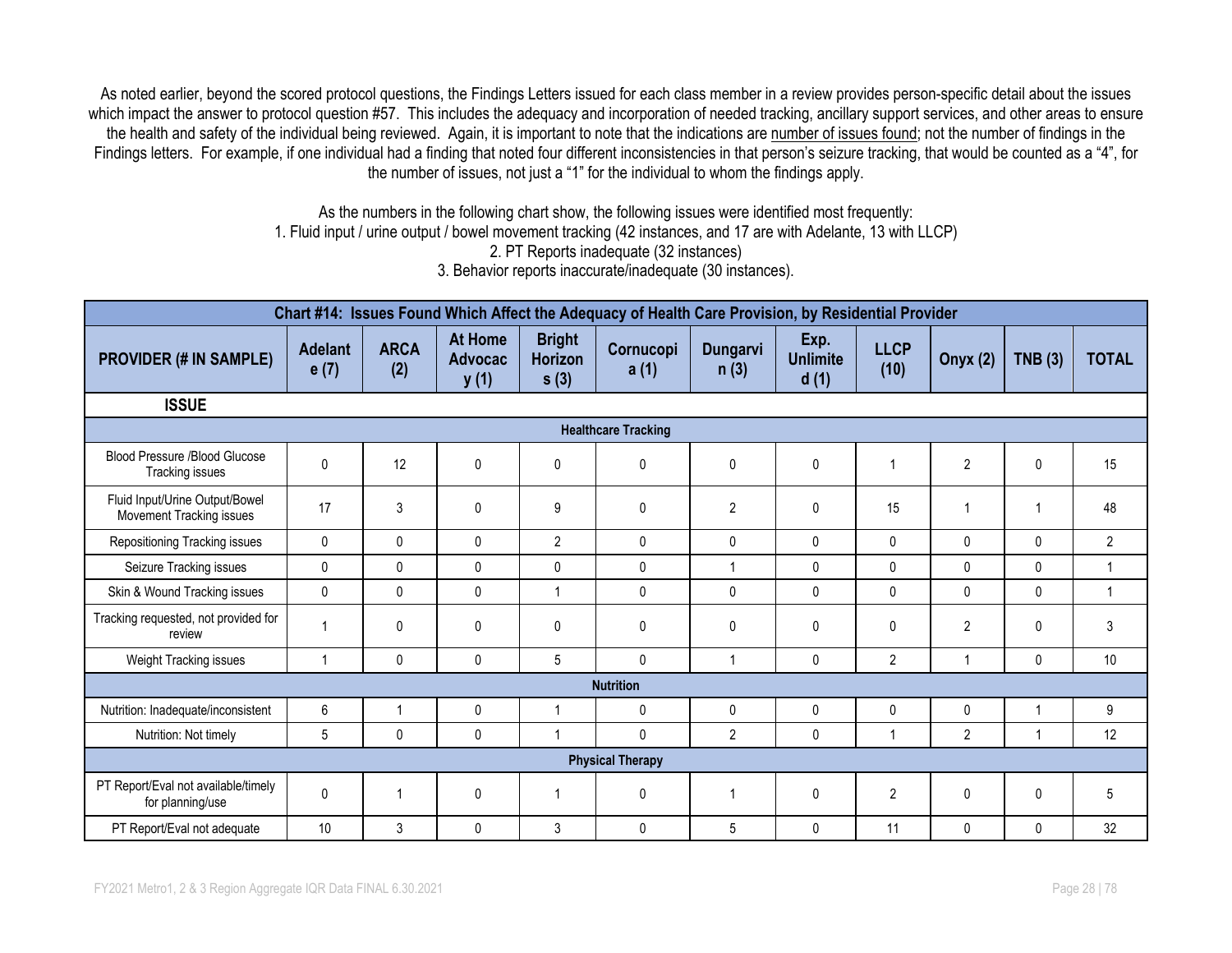| Chart #14: Issues Found Which Affect the Adequacy of Health Care Provision, by Residential Provider |                        |                    |                                          |                                         |                             |                  |                                 |                         |                 |                |                |
|-----------------------------------------------------------------------------------------------------|------------------------|--------------------|------------------------------------------|-----------------------------------------|-----------------------------|------------------|---------------------------------|-------------------------|-----------------|----------------|----------------|
| <b>PROVIDER (# IN SAMPLE)</b>                                                                       | <b>Adelant</b><br>e(7) | <b>ARCA</b><br>(2) | <b>At Home</b><br><b>Advocac</b><br>y(1) | <b>Bright</b><br><b>Horizon</b><br>s(3) | Cornucopi<br>a(1)           | Dungarvi<br>n(3) | Exp.<br><b>Unlimite</b><br>d(1) | <b>LLCP</b><br>(10)     | <b>Onyx (2)</b> | TNB(3)         | <b>TOTAL</b>   |
| PT Report/Eval/WDSI not provided<br>for review                                                      | 4                      | 0                  | $\mathbf{0}$                             | 0                                       | $\mathbf 0$                 | $\overline{2}$   | $\mathsf{O}$                    | $\mathbf{0}$            | $\mathbf{0}$    | 0              | 6              |
|                                                                                                     |                        |                    |                                          |                                         | <b>Occupational Therapy</b> |                  |                                 |                         |                 |                |                |
| OT Report/Eval not available/timely<br>for planning/use                                             | $\Omega$               | $\overline{2}$     | $\mathbf{0}$                             | $\mathbf{1}$                            | 0                           | $\mathbf{0}$     | $\pmb{0}$                       | $\overline{\mathbf{1}}$ | 0               | 0              | 4              |
| OT Report/Eval not adequate                                                                         | $\overline{2}$         | $5\overline{)}$    | $\mathbf 0$                              | $\mathbf{1}$                            | $\mathbf 0$                 | $\mathbf{1}$     | $\mathbf 0$                     | 6                       | $\pmb{0}$       | 0              | 15             |
| OT WDSI not specific                                                                                | $\overline{2}$         | $\pmb{0}$          | $\pmb{0}$                                | $\pmb{0}$                               | $\mathsf{0}$                | $\pmb{0}$        | 0                               | 0                       | $\pmb{0}$       | $\pmb{0}$      | $\overline{2}$ |
| OT Report/Eval/WDSI not provided<br>for review                                                      | $\overline{2}$         | $\overline{2}$     | $\pmb{0}$                                | $\overline{2}$                          | $\mathsf{0}$                | $\pmb{0}$        | 0                               | 0                       | 0               | 0              | 6              |
| <b>Speech Language Pathology</b>                                                                    |                        |                    |                                          |                                         |                             |                  |                                 |                         |                 |                |                |
| SLP Report/Eval not<br>available/timely for planning/use                                            | $\mathbf{1}$           | $\mathbf{1}$       | $\pmb{0}$                                | $\overline{2}$                          | $\mathsf{0}$                | $\mathbf{1}$     | $\pmb{0}$                       | $\overline{2}$          | 0               | 0              | $\overline{7}$ |
| SLP Report/Eval not adequate                                                                        | $\overline{4}$         | 3                  | 3                                        | $\overline{2}$                          | $\mathbf{1}$                | $\overline{2}$   | $\mathbf 0$                     | $\Omega$                | 3               | $\overline{2}$ | 20             |
| SLP Report/Eval inaccurate                                                                          | $\mathbf{1}$           | 0                  | $\mathbf{1}$                             | $\mathbf 0$                             | $\mathbf{1}$                | 0                | $\pmb{0}$                       | 0                       | $\mathbf{1}$    | 1              | 5              |
| SLP Report/Eval not provided for<br>review                                                          | $\overline{2}$         | $\pmb{0}$          | $\pmb{0}$                                | $\pmb{0}$                               | $\pmb{0}$                   | $\mathbf{1}$     | $\pmb{0}$                       | $\overline{1}$          | 0               | $\mathbf{1}$   | 5              |
| SLP WDSI not specific/timely                                                                        | $\overline{2}$         | $\pmb{0}$          | 0                                        | $\pmb{0}$                               | $\mathsf{0}$                | $\mathbf 0$      | $\pmb{0}$                       | $\mathbf 0$             | 0               | $\pmb{0}$      | $\overline{2}$ |
| OT/PT/SLP/BSC needs assessment                                                                      | $\pmb{0}$              | $\pmb{0}$          | $\pmb{0}$                                | $\mathbf 0$                             | $\mathbf 0$                 | $\mathbf 0$      | $\pmb{0}$                       | 0                       | $\mathbf{1}$    | 0              | $\mathbf{1}$   |
| <b>Behavior Support Consultation</b>                                                                |                        |                    |                                          |                                         |                             |                  |                                 |                         |                 |                |                |
| <b>BSC Report/Eval not</b><br>available/timely for planning/use                                     | $\mathbf{0}$           | $\mathbf{0}$       | $\overline{2}$                           | $\mathbf{1}$                            | 0                           | $\mathbf{0}$     | 0                               | 4                       | $\mathbf 1$     | 1              | 9              |
| <b>Behavior Report</b><br>inaccurate/inadequate                                                     | 4                      | $\mathbf{0}$       | 5                                        | 11                                      | $\mathbf{0}$                | 11               | 0                               | 8                       | 6               | $\overline{2}$ | 47             |
| BSC Report/Eval not provided for<br>review                                                          | $\overline{1}$         | 0                  | $\pmb{0}$                                | $\mathbf{1}$                            | 0                           | $\mathbf{1}$     | $\pmb{0}$                       | 0                       | 0               | $\mathbf{0}$   | 3              |
| <b>Totals</b>                                                                                       | 65                     | 33                 | 11                                       | 44                                      | $2^{\circ}$                 | 31               | $\mathbf{0}$                    | 54                      | 20              | 10             | 270            |
| Average                                                                                             | 9.3                    | 16.5               | 11                                       | 14.7                                    | $\overline{2}$              | 10.3             | $\mathbf{0}$                    | 5.4                     | 10              | 3.3            | 8.2            |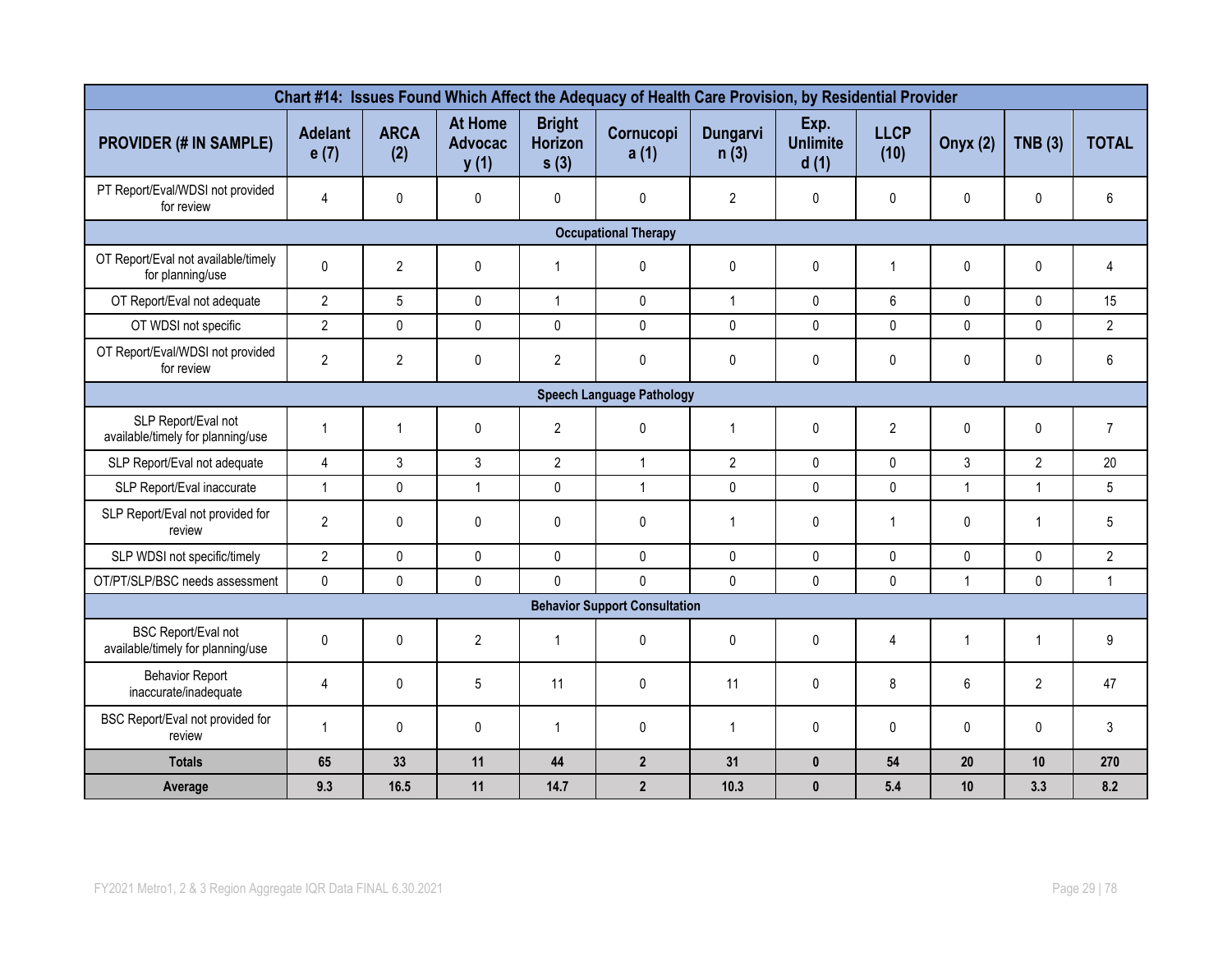#### **F. Adequacy of Planning, Adequacy of Services, Individual Service Plan**

The ISP provides details regarding the individuals' visions and outcomes and are developed by an Interdisciplinary Team that includes the Individual and those who know and provide supports to that person. This includes the Class Member, Case Manager, Guardian, the Direct Support Staff, Therapists, Nurse, any additional person invited by the class member and persons who are needed to ensure the implementation of the Plan. The FY2021 IQR protocol specifically asks questions regarding many of the aspects of the planning process, including detail of who participates in plan creation. The chart below lists answers to related questions in the FY2021 Metro 1, 2 and 3 reviews.

Question #63: Was the ISP developed by an appropriately constituted IDT?

Question #64: For any team members not physically present at the IDT meeting, is there evidence of their participation in the development of the ISP?

Question #32: Did the [day/employment] direct service staff have input into the person's ISP?

Question #40: Did the [residential] staff have input into the person's ISP?

Question #92: Was the person provided the assistance and support needed to participate meaningfully in the planning process?

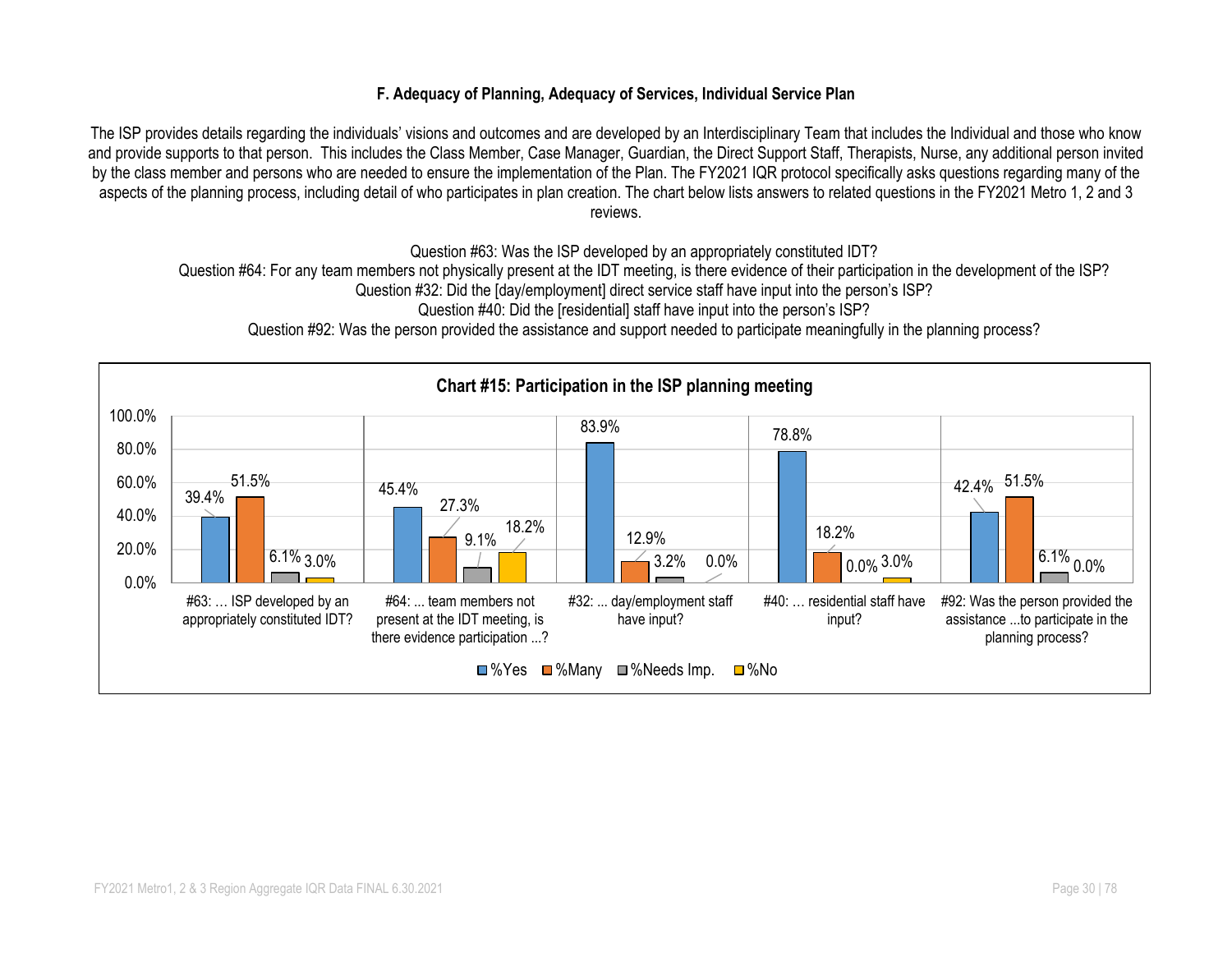### **Chart #16: ISP Development Participation, by Residential Provider**

|                           | Question             |                      |                    |                |                    |  |  |
|---------------------------|----------------------|----------------------|--------------------|----------------|--------------------|--|--|
| <b>Res. Agency</b>        |                      |                      |                    |                |                    |  |  |
| (# in sample)             | #63                  | #64                  | #32                | #40            | #92                |  |  |
| Adelante (7)              | 14.3% Yes (1)        | 33.3% Yes (2)        | 71.4% Yes (5)      | 71.4% Yes (5)  | 42.9% Yes (3)      |  |  |
|                           | 71.4% Many (5)       | 50% Many (3)         | 28.6% Many (2)     | 28.6% Many (2) | 57.1% Many (4)     |  |  |
|                           | 14.3% No (1)         | 16.7% No (1)         |                    |                |                    |  |  |
|                           |                      | (1 N/A)              |                    |                |                    |  |  |
| ARCA (2)                  | 0% Yes               | 50% Yes (1)          | 100% Yes (2)       | 50% Yes (1)    | 50% Yes (1)        |  |  |
|                           | 100% Many (2)        | 50% Many (1)         |                    | 50% Many (1)   | 50% Many (1)       |  |  |
|                           |                      |                      |                    |                |                    |  |  |
| At Home Advocacy (1)      | 0% Yes               | 0% Yes               | 0% Yes             | 0% Yes         | 0% Yes             |  |  |
|                           | 100% Many (1)        | 100% Needs Impv (1)  | 100% Many (1)      | 100% Many (1)  | 100% Many (1)      |  |  |
| Bright Horizons (3)       | 33.3% Yes (1)        | 0% Yes               | 66.7% Yes (2)      | 33.3% Yes (1)  | 33.3% Yes (1)      |  |  |
|                           | 33.3% Many (1)       | 50% Many (1)         | 33.3% Many (1)     | 33.3% Many (1) | 66.7% Many (2)     |  |  |
|                           | 33.3% Needs Impv (1) | 50% No (1)           |                    | 33.3% No (1)   |                    |  |  |
|                           |                      | (1 N/A)              |                    |                |                    |  |  |
| Cornucopia (1)            | 100% Yes (1)         | (1 N/A)              | 100% Yes (1)       | 100% Yes (1)   | 100% Yes (1)       |  |  |
| Dungarvin (3)             | 66.7% Yes (2)        | 50% Yes (1)          | 100% Yes (3)       | 100% Yes (3)   | 33.3% Yes (1)      |  |  |
|                           | 33.3% Many (1)       | 50% Many (1)         |                    |                | 66.7% Many (2)     |  |  |
|                           |                      | (1 N/A)              |                    |                |                    |  |  |
| Expressions Unlimited (1) | 0% Yes               | 100% Yes (1)         | 100% Yes (1)       | 0% Yes         | 0% Yes             |  |  |
|                           | 100% Many (1)        |                      |                    | 100% Many (1)  | 100% Many (1)      |  |  |
| <b>LLCP</b> (10)          | 40% Yes (4)          | 57.1% Yes (4)        | 90% Yes (9)        | 100% Yes (10)  | 30% Yes (3)        |  |  |
|                           | 50% Many (5)         | 14.3% Needs Impv (1) | 10% Needs Impv (1) |                | 50% Many (5)       |  |  |
|                           | 10% Needs Impv (1)   | 28.6% No (2)         |                    |                | 20% Needs Impv (2) |  |  |
|                           |                      | (3 N/A)              |                    |                |                    |  |  |
| Onyx $(2)$                | 50% Yes (1)          | 100% Yes (1)         | 100% Yes (1)       | 100% Yes (2)   | 100% Yes (2)       |  |  |
|                           | 50% Many (1)         | (1 N/A)              | (1 N/A)            |                |                    |  |  |
| The New Beginnings (3)    | 100% Yes (3)         | (3 N/A)              | 100% Yes (2)       | 100% Yes (3)   | 66.7% Yes (2)      |  |  |
|                           |                      |                      | (1 N/A)            |                | 33.3% Many (1)     |  |  |

The number in the parenthesis next to the agencies name represents the total number of individuals that agency had in the Metro reviews.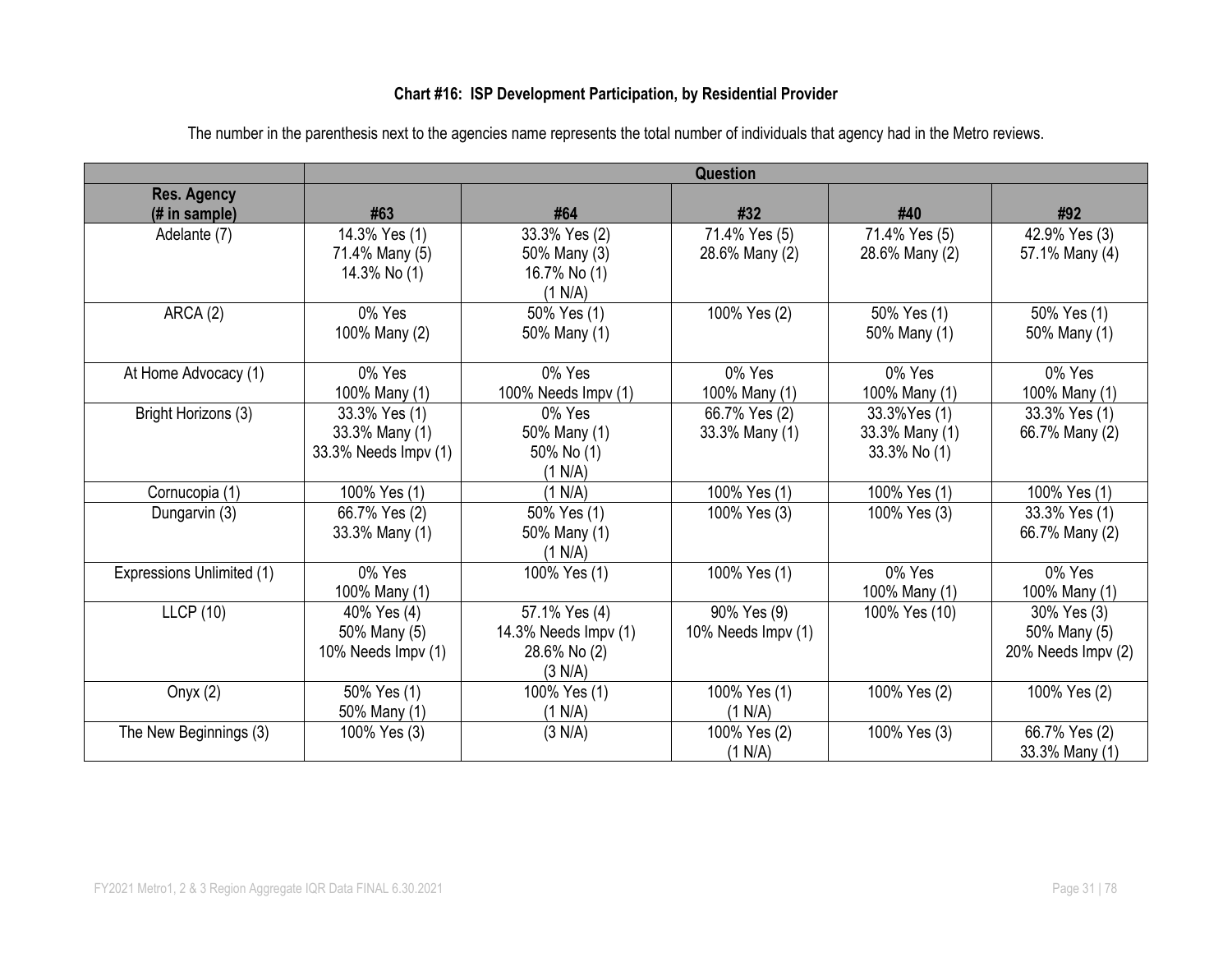|                                    | Question                                              |                                                              |                                                                  |                                 |                                                       |  |  |
|------------------------------------|-------------------------------------------------------|--------------------------------------------------------------|------------------------------------------------------------------|---------------------------------|-------------------------------------------------------|--|--|
| <b>CM Agency</b><br>$#$ in sample) | #63                                                   | #64                                                          | #32                                                              | #40                             | #92                                                   |  |  |
| A New Vision (2)                   | 0% Yes<br>100% Many (2)                               | 50% Yes (1)<br>50% Many (1)                                  | 100% Yes (2)                                                     | 50% Yes (1)<br>50% Many (1)     | 0% Yes<br>100% Many (2)                               |  |  |
| A Step Above (6)                   | 33.3% Yes (2)<br>50% Many (3)<br>16.7% Needs Impv (1) | 25% Yes (1)<br>25% Many (1)<br>50% Needs Impv (2)<br>(2 N/A) | 80% Yes (4)<br>20% Many (1)<br>(1 N/A)                           | 66.7% Yes (4)<br>33.3% Many (2) | 33.3% Yes (2)<br>50% Many (3)<br>16.7% Needs Impv (1) |  |  |
| Amigo (1)                          | 0% Yes<br>100% Many (1)                               | 0% Yes<br>100% No (1)                                        | 100% Yes (1)                                                     | 100% Yes (1)                    | 0% Yes<br>100% Needs $Impv(1)$                        |  |  |
| Cariño (7)                         | 85.7% Yes (6)<br>14.3% No (1)                         | 0% Yes<br>100% No (1)<br>(6 N/A)                             | 85.7% Yes (6)<br>14.3% Many (1)                                  | 71.4% Yes (5)<br>28.6% Many (2) | 57.1% Yes (4)<br>42.9% Many (3)                       |  |  |
| NMQCM (3)                          | 0% Yes<br>100% Many (3)                               | 33.3% Yes (1)<br>66.7% Many (2)                              | 100% Yes (3)                                                     | 100% Yes (3)                    | 66.7% Yes (2)<br>33.3% Many (1)                       |  |  |
| Peak $(2)$                         | 0% Yes<br>50% Many (1)<br>50% Needs Impv (1)          | 0% Yes<br>50% Many (1)<br>50% No (1)                         | 50% Yes (1)<br>50% Many (1)                                      | 50% Yes (1)<br>50% No (1)       | 0% Yes<br>100% Many (2)                               |  |  |
| Unidas (12)                        | 41.7% Yes (5)<br>58.3% Many (7)                       | 77.8% Yes (7)<br>11.1% Many (1)<br>11.1% No $(1)$<br>(3 N/A) | 81.8% Yes (9)<br>9.1% Many (1)<br>9.1% Needs Impv (1)<br>(1 N/A) | 91.7% Yes (11)<br>8.3% Many (1) | 50% Yes (6)<br>50% Many (6)                           |  |  |

# **Chart #17: ISP Development Participation, by Case Management Agency**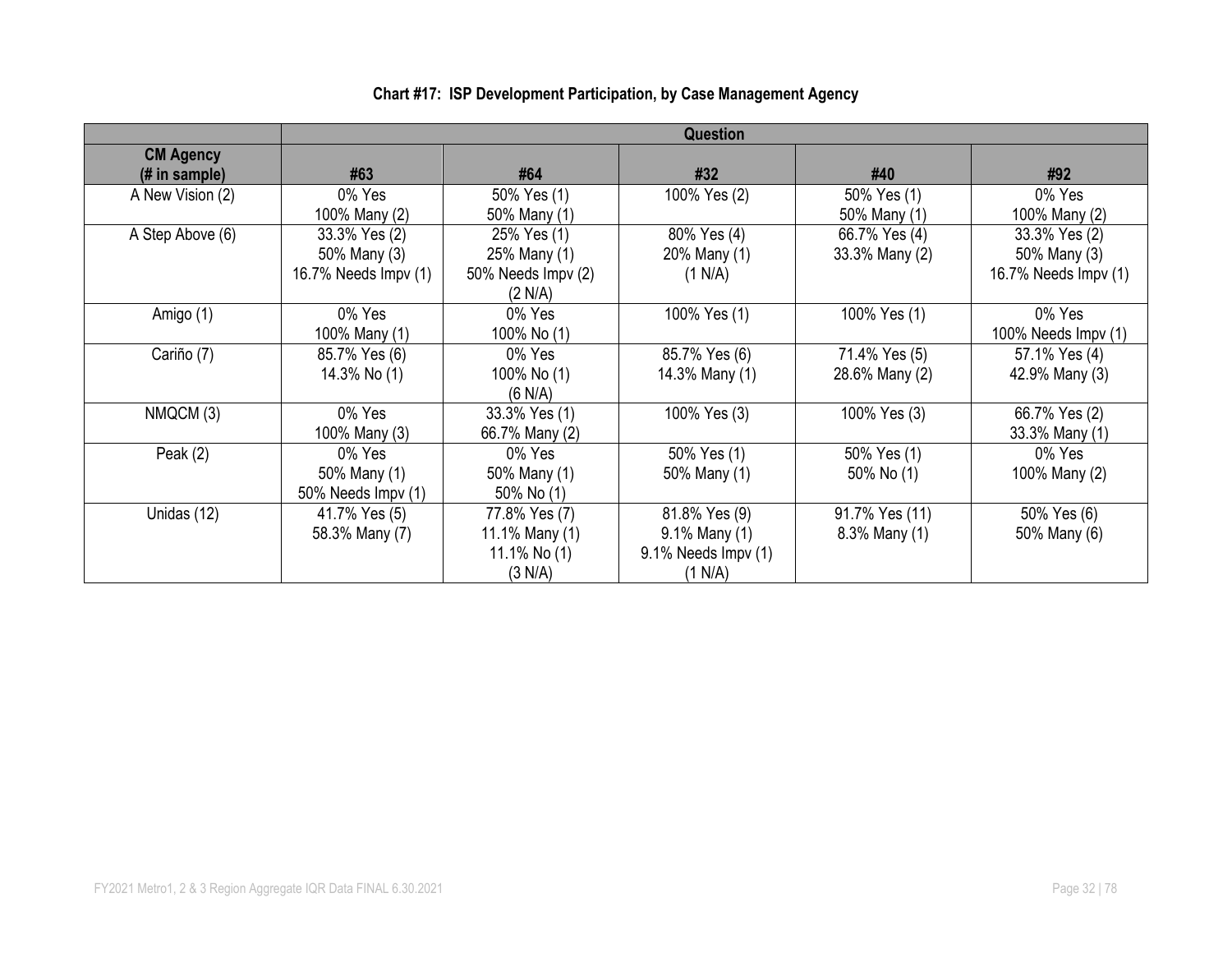The individual's ISP must contain the Long-Term Vision, which summarizes what the individual wants to accomplish in the near future (3 to 5 years) in each life area. Then outcomes are to be developed by the Team to create a path to accomplish their vision. The FY2021 IQR protocol specifically asks the content of identified visions as well as the content and clarity of related outcomes. The chart below details the findings related to the following identified questions related to class members ISP in the FY2021 Metro1,2 and 3 reviews.

> Question #66: Overall, does the long-term vision show expectations for growth and skill building? Question #160: Does the person have an ISP that contains a complete Vision Section that is based on a long term view? Question #67: Overall, does the ISP give adequate guidance to achieving the person's long-term vision? Question #75: Overall, are the ISP outcomes related to achieving the person's long-term vision? Question #76: Overall, do the ISP outcomes, action plans and T&SS address the person's major needs? Question #74: Overall, do the outcomes in the ISP include criteria by which the team can determine when the outcomes have been achieved?

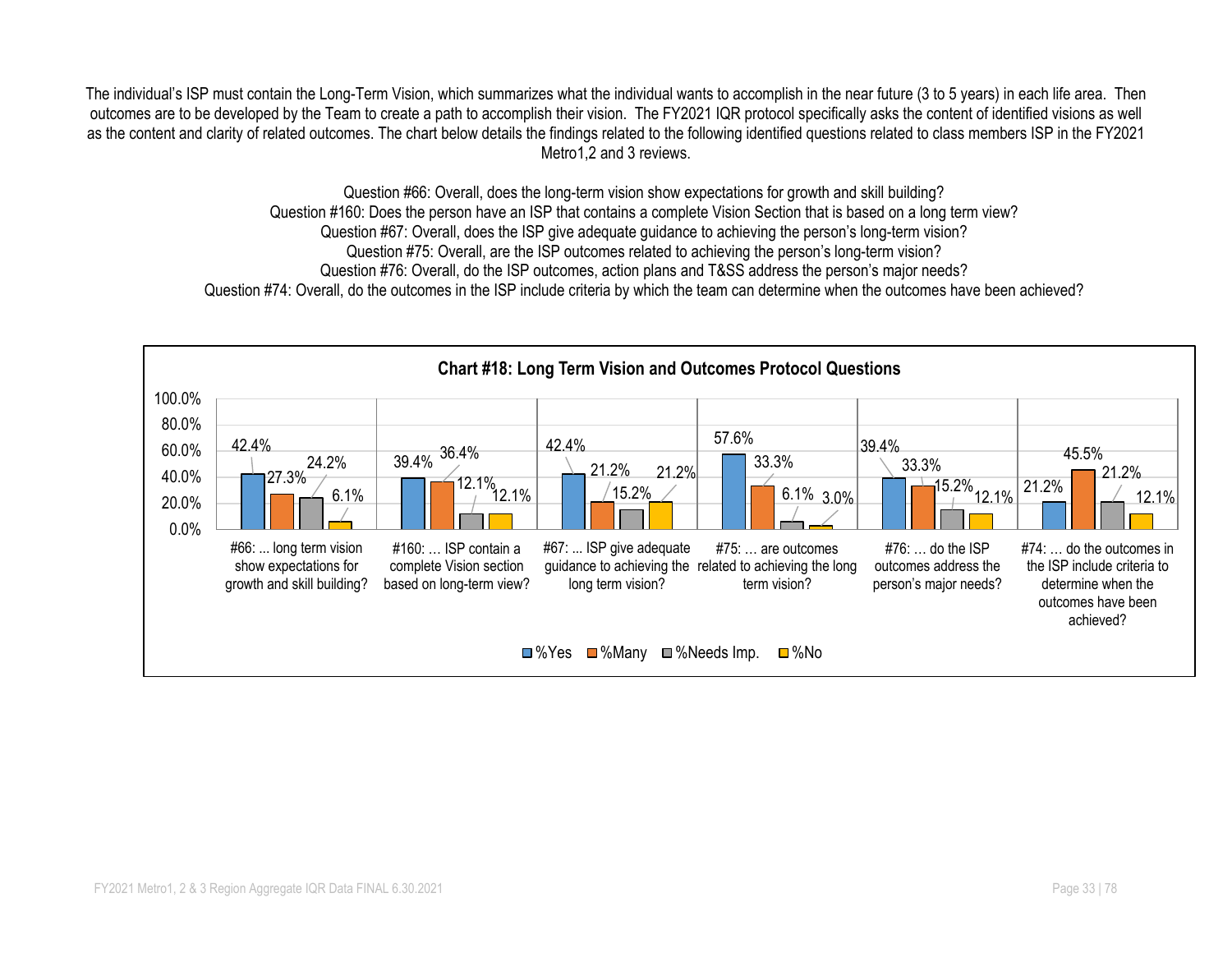# **Chart #19: Vision and Outcome Scores, by Residential Agency**

|                                    | <b>Question</b>                                                  |                                                                         |                                                                           |                                                                         |                                                          |                                                                  |  |  |
|------------------------------------|------------------------------------------------------------------|-------------------------------------------------------------------------|---------------------------------------------------------------------------|-------------------------------------------------------------------------|----------------------------------------------------------|------------------------------------------------------------------|--|--|
| <b>Res Agency</b><br>(# in sample) | #66                                                              | #160                                                                    | #67                                                                       | #75                                                                     | #76                                                      | #74                                                              |  |  |
| Adelante (7)                       | 0% Yes<br>28.6% Many (2)<br>42.9% Needs Impv (3)<br>28.6% No (2) | 14.3% Yes (1)<br>28.6% Many (2)<br>28.6% Needs Impv (2)<br>28.6% No (2) | $28.6%$ Yes (2)<br>14.3% Many (1)<br>14.3% Needs Impv (1)<br>42.9% No (3) | 57.1% Yes (4)<br>14.3% Many (1)<br>14.3% Needs Impv (1)<br>14.3% No (1) | 14.3% Yes (1)<br>57.1% Many (4)<br>28.6% No (2)          | 0% Yes<br>42.9% Many (3)<br>28.6% Needs Impv (2)<br>28.6% No (2) |  |  |
| ARCA(2)                            | 0% Yes<br>100% Many (2)                                          | 0% Yes<br>100% Many (2)                                                 | 50% Yes (1)<br>50% Many (1)                                               | 0% Yes<br>100% Many (2)                                                 | $\sqrt{50\% \text{ Yes}}$ (1)<br>50% Many (1)            | 0%Yes<br>50% Many (1)<br>50% No (1)                              |  |  |
| At Home Advocacy<br>(1)            | 100% Yes (1)                                                     | 0% Yes<br>100% Many (1)                                                 | 0% Yes<br>100% Many (1)                                                   | 100% Yes (1)                                                            | 0% Yes<br>100% Many (1)                                  | 0% Yes<br>100% Needs Impv (1)                                    |  |  |
| Bright Horizons (3)                | $33.3%$ Yes (1)<br>66.7% Many (2)                                | 66.7% Yes (2)<br>33.3% No (1)                                           | 66.7% Yes (2)<br>33.3% No (1)                                             | 33.3% Yes (1)<br>33.3% Many (1)<br>33.3% Needs Impv (1)                 | 0% Yes<br>33.3% Many (1)<br>66.7% Needs Impv<br>(2)      | 0% Yes<br>100% Many (3)                                          |  |  |
| Cornucopia (1)                     | 100% Yes (1)                                                     | 100% Yes (1)                                                            | $\sqrt{100\% \text{ Yes}}$ (1)                                            | 100% Yes (1)                                                            | 100% Yes (1)                                             | 100% Yes (1)                                                     |  |  |
| Dungarvin (3)                      | 66.7% Yes (2)<br>33.3% Needs Impv (1)                            | 33.3% Yes (1)<br>33.3% Many (1)<br>33.3% Needs Impv (1)                 | 66.7% Yes (2)<br>33.3% Needs Impv (1)                                     | 0% Yes<br>100% Many (3)                                                 | 33.3% Yes (1)<br>33.3% Needs Impv<br>(1)<br>33.3% No (1) | 0% Yes<br>33.3% Many (1)<br>66.7% Needs Impv (2)                 |  |  |
| Expressions<br>Unlimited (1)       | 100% Yes (1)                                                     | 0% Yes<br>100% Many (1)                                                 | 0% Yes<br>100% No (1)                                                     | 100% Yes (1)                                                            | 0% Yes<br>100% No (1)                                    | 100% Yes (1)                                                     |  |  |
| <b>LLCP</b> (10)                   | 40% Yes (4)<br>20% Many (2)<br>40% Needs Impv (4)                | 60% Yes (6)<br>30% Many (3)<br>10% Needs Impv (1)                       | 50% Yes (5)<br>20% Many (2)<br>20% Needs Impv (2)<br>10% No (1)           | 70% Yes (7)<br>30% Many (3)                                             | 70% Yes (7)<br>30% Many (3)                              | 20% Yes (2)<br>60% Many (6)<br>10% Needs Impv (1)<br>10% No (1)  |  |  |
| Onyx $(2)$                         | $\sqrt{50\%}$ Yes (1)<br>50% Many (1)                            | 50% Yes (1)<br>50% No (1)                                               | 0% Yes<br>50% Many (1)<br>50% No (1)                                      | $\sqrt{50\% \text{ Yes}}$ (1)<br>50% Many (1)                           | 50% Yes (1)<br>50% Needs Impv<br>(1)                     | 0% Yes<br>50% Many (1)<br>50% Needs Impv (1)                     |  |  |
| The New Beginnings<br>(3)          | 100% Yes (3)                                                     | 33.3% Yes (1)<br>66.7% Many (2)                                         | 33.3% Yes (1)<br>33.3% Many (1)<br>33.3% Needs Impv (1)                   | 100% Yes (3)                                                            | 33.3% Yes (1)<br>33.3% Many (1)<br>33.3% Needs Impv      | 100% Yes (3)                                                     |  |  |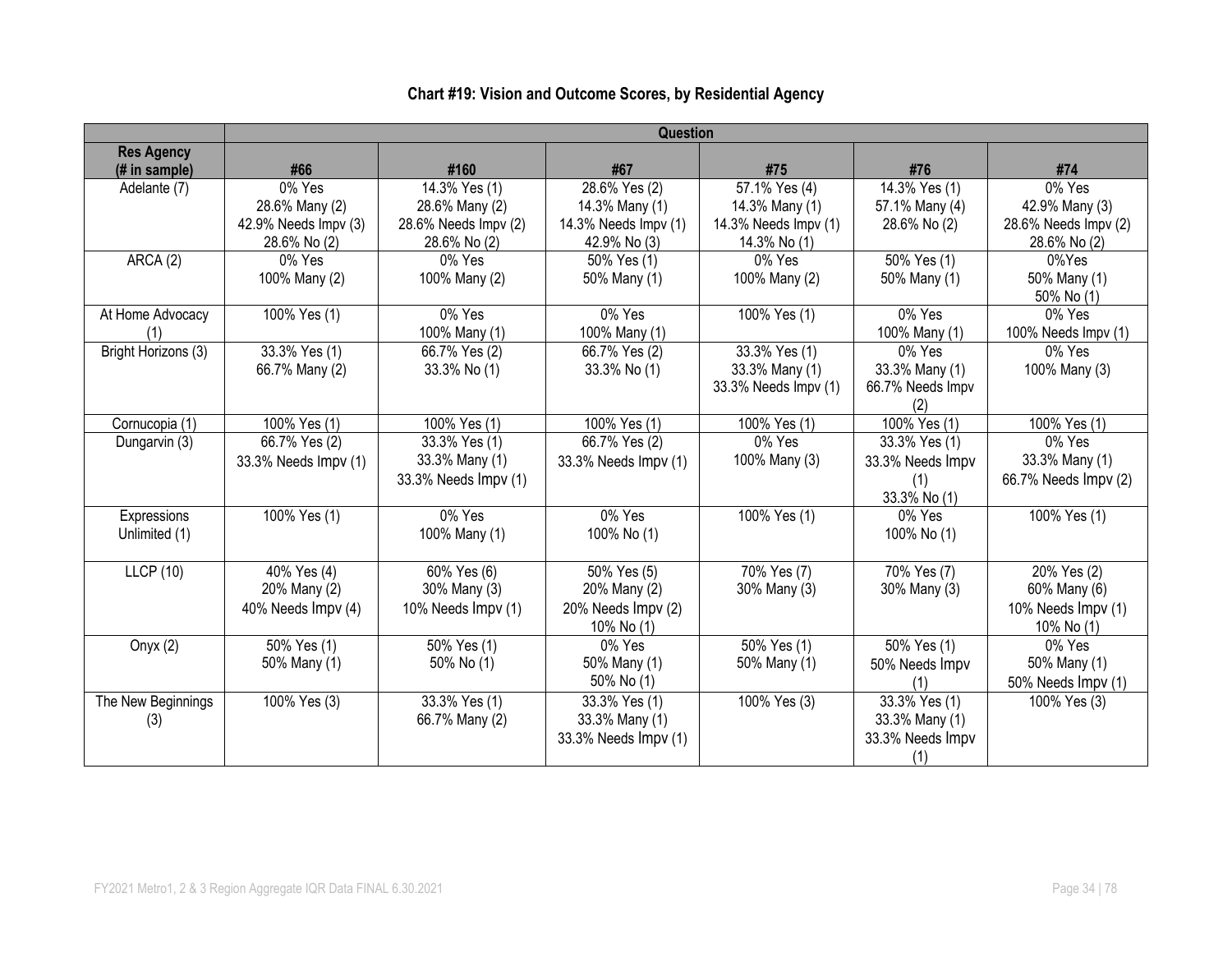|                  | Question             |                      |                      |                      |                      |                      |  |  |  |
|------------------|----------------------|----------------------|----------------------|----------------------|----------------------|----------------------|--|--|--|
| <b>CM Agency</b> |                      |                      |                      |                      |                      |                      |  |  |  |
| (# in sample)    | #66                  | #160                 | #67                  | #75                  | #76                  | #74                  |  |  |  |
| A New Vision (2) | 50% Yes (1)          | 100% Yes (2)         | 100% Yes (2)         | 50% Yes (1)          | 50% Yes (1)          | 50% Yes (1)          |  |  |  |
|                  | 50% Many (1)         |                      |                      | 50% Many (1)         | 50% Needs Impv (1)   | 50% Many (1)         |  |  |  |
|                  |                      |                      |                      |                      |                      |                      |  |  |  |
| A Step Above (6) | 50% Yes (3)          | 33.3% Yes (2)        | 50% Yes (3)          | 66.7% Yes (4)        | 33.3% Yes (2)        | 16.7% Yes (1)        |  |  |  |
|                  | 33.3% Many (2)       | 50% Many (3)         | 33.3% Many (2)       | 33.3% Many (2)       | 50% Many (3)         | 50% Many (3)         |  |  |  |
|                  | 16.7% Needs Impv (1) | 16.7% No (1)         | 16.7% Needs Impv (1) |                      | 16.7% No (1)         | 16.7% Needs Impv (1) |  |  |  |
|                  |                      |                      |                      |                      |                      | 16.7% No (1)         |  |  |  |
| Amigo (1)        | 100% Yes (1)         | 0% Yes               | 0% Yes               | 100% Yes (1)         | 100% Yes (1)         | 0% Yes               |  |  |  |
|                  |                      | 100% Many (1)        | 100% Needs $Impv(1)$ |                      |                      | 100% Needs Impv (1)  |  |  |  |
| Cariño (7)       | 57.1% Yes (4)        | 71.4% Yes (5)        | 57.1% Yes (4)        | 57.1% Yes (4)        | 42.8% Yes (3)        | 42.8% Yes (3)        |  |  |  |
|                  | 28.6% Needs Impv (2) | 14.3% Many (1)       | 14.3% Needs Impv (1) | 14.3% Many (1)       | 28.6% Many (2)       | 14.3% Many (1)       |  |  |  |
|                  | 14.3% No (1)         | 14.3% No (1)         | 28.6% No (2)         | 14.3% Needs Impv (1) | 14.3% Needs Impv (1) | 14.3% Needs Impv (1) |  |  |  |
|                  |                      |                      |                      | 14.3% No (1)         | 14.3% No (1)         | 28.6% No (2)         |  |  |  |
| NMQCM (3)        | 0% Yes               | 0% Yes               | 0% Yes               | 66.7% Yes (2)        | 33.3% Yes (1)        | 0% Yes               |  |  |  |
|                  | 66.7% Many (2)       | 33.3% Many (1)       | 33.3% Many (1)       | 33.3% Many (1)       | 66.7% Many (2)       | 100% Many (3)        |  |  |  |
|                  | 33.3% Needs Impv (1) | 66.7% Needs Impv (2) | 33.3% Needs Impv (1) |                      |                      |                      |  |  |  |
|                  |                      |                      | 33.3% No (1)         |                      |                      |                      |  |  |  |
| Peak $(2)$       | 50% Yes (1)          | 0% Yes               | 50% Yes (1)          | 0% Yes               | 0% Yes               | 0% Yes               |  |  |  |
|                  | 50% Many (1)         | 50% Many (1)         | 50% No (1)           | 50% Many (1)         | 100% Needs Impv (2)  | 50% Many (1)         |  |  |  |
|                  |                      | 50% No (1)           |                      | 50% Needs Impv (1)   |                      | 50% Needs Impv (1)   |  |  |  |
| Unidas (12)      | 33.3% Yes (4)        | 33.3% Yes (4)        | 33.3% Yes (4)        | 58.3% Yes (7)        | 41.7% Yes (5)        | 16.7% Yes (2)        |  |  |  |
|                  | 25.1% Many (3)       | 41.7% Many (5)       | 33.3% Many (4)       | 41.7% Many (5)       | 33.3% Many (4)       | 50% Many (6)         |  |  |  |
|                  | 33.3% Needs Impv (4) | 16.7% Needs Impv (2) | 8.3% Needs Impv (1)  |                      | 8.3% Needs Impv (1)  | 25% Needs Impv (3)   |  |  |  |
|                  | $8.3\%$ No (1)       | $8.3\%$ No $(1)$     | 25.1% No (3)         |                      | 16.7% No (2)         | $8.3\%$ No $(1)$     |  |  |  |

# **Chart #20: Vision and Outcome Scores by Case Management Agency**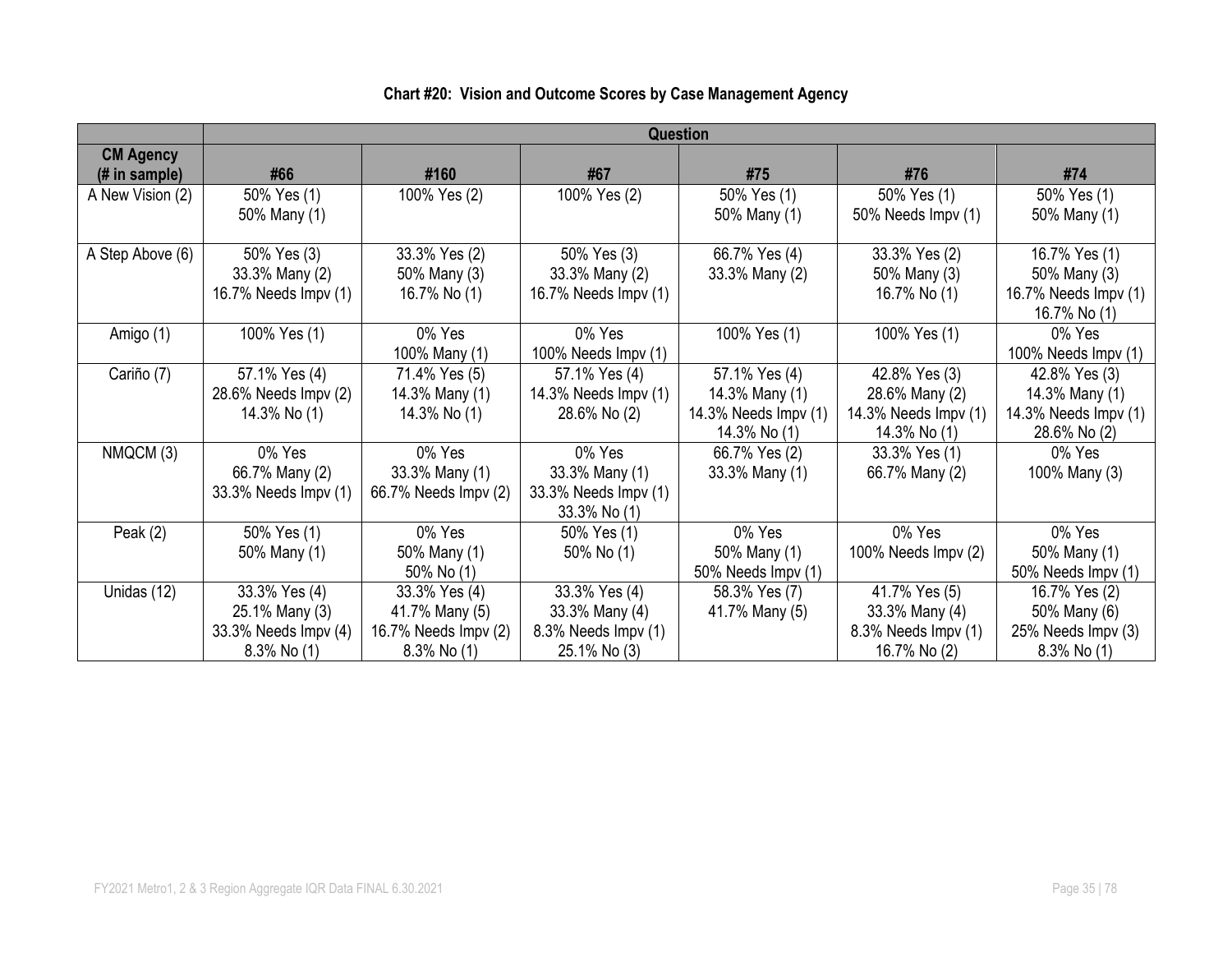The individual's ISP also contains Action Steps, which should be written in measurable terms, and in a way which leads to the achievement of the related outcome. The data gathered during the implementation of the Action Steps should also be written in measurable terms, so team members can review them and determine if measurable progress toward the outcome is being made. The chart below details the findings related to specific questions which asks about the action steps and data collection intended to verify progress and opportunity for class members.

Question #68: Is measurable data kept which verifies the consistent implementation of each of the action steps? Question #69: Does the data kept identify what the person does so a determination can be made regarding the progress/lack of progress? Question #70: Is each action step in the ISP implemented at a frequency that enables the person to learn new skills? Question #71: If the person is not successful in achieving action steps, has the team tried to determine why, and change their approach as needed? Question #72: If the person achieves action steps, does the team move to the next in a progress of steps or develops a new one? Question #73: Has the person made measurable progress on action steps during the past year?

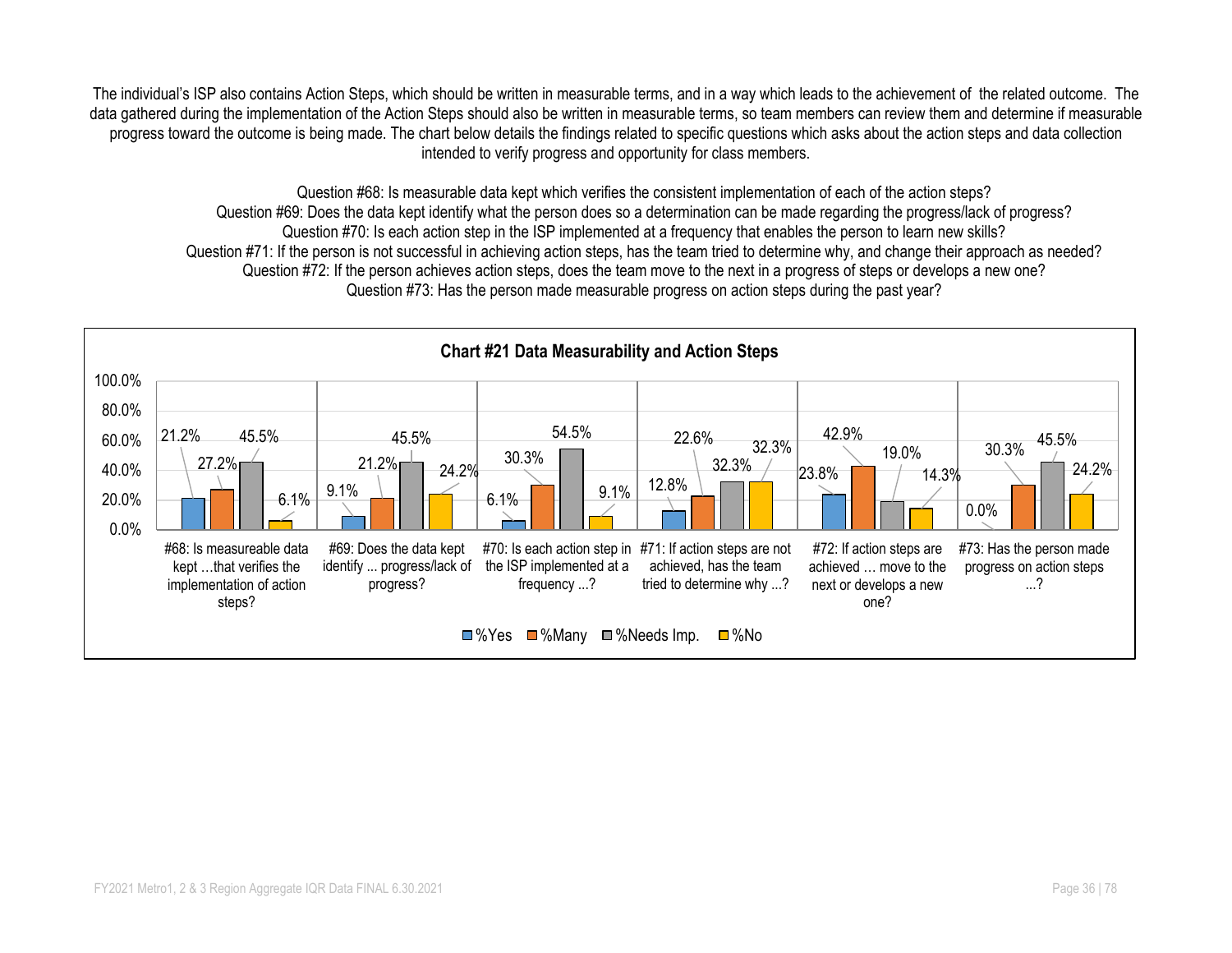The charts below identify scores related to the data tracking of the ISP outcomes and action steps (See specific questions above):

|                        | <b>Question</b>      |                      |                      |                      |                      |                      |
|------------------------|----------------------|----------------------|----------------------|----------------------|----------------------|----------------------|
| <b>Res Agency</b>      |                      |                      |                      |                      |                      |                      |
| (# in sample)          | #68                  | #69                  | #70                  | #71                  | #72                  | #73                  |
| Adelante (7)           | 0% Yes               | 0% Yes               | 0% Yes               | 14.3% Yes (1)        | 0% Yes               | 0% Yes               |
|                        | 28.6% Many (2)       | 71.4% Needs Impv (5) | 71.4% Needs Impv (5) | 28.6% Many (2)       | 33.3% Many (2)       | 71.4% Needs Impv (5) |
|                        | 57.1% Needs Impv (4) | 28.6% No (2)         | 28.6% No (2)         | 42.9% Needs Impv (3) | 33.3% Needs Impv (2) | 28.6% No (2)         |
|                        | 14.3% No (1)         |                      |                      | 14.3% No (1)         | 33.3% No (2)         |                      |
|                        |                      |                      |                      |                      | (1 NA)               |                      |
| ARCA (2)               | 0% Yes               | 0% Yes               | 0% Yes               | 0% Yes               | (2 N/A)              | 0% Yes               |
|                        | 50% Many (1)         | 50% Needs Impv (1)   | 50% Many (1)         | 50% Many (1)         |                      | 50% Many (1)         |
|                        | 50% Needs Impv (1)   | 50% No (1)           | 50% Needs Impv (1)   | 50% No (1)           |                      | 50% No (1)           |
| At Home                | 0% Yes               | 0% Yes               | 0% Yes               | 0% Yes               | 0% Yes               | 0% Yes               |
| Advocacy (1)           | 100% Needs Impv (1)  | 100% No (1)          | 100% Many (1)        | 100% No (1)          | 100% Needs Impv (1)  | 100% Needs Impv (1)  |
| <b>Bright Horizons</b> | 0% Yes               | 0% Yes               | 0% Yes               | 0% Yes               | 0% Yes               | 0% Yes               |
| (3)                    | 66.7% Needs Impv (2) | 100% Needs Impv (3)  | 33.3% Many (1)       | 50% Many (1)         | 100% Many (1)        | 33.3% Needs Impv (1) |
|                        | 33.3% No (1)         |                      | 66.7 % Needs Impv    | 50% No (1)           | (2 N/A)              | 66.7% No (2)         |
|                        |                      |                      | (2)                  | (1 N/A)              |                      |                      |
| Cornucopia (1)         | 100% Yes (1)         | 0% Yes               | $0\%$ Yes            | 0% Yes               | 0% Yes               | 0% Yes               |
|                        |                      | 100% Needs Impv (1)  | 100% Many (1)        | 100% Needs Impv (1)  | 100% Many (1)        | 100% Many (1)        |
| Dungarvin (3)          | 0% Yes               | 33.3% Yes (1)        | 0% Yes               | 33.3% Yes (1)        | 33.3% Yes (1)        | 0% Yes               |
|                        | 33.3% Many (1)       | 66.7% No (2)         | 66.7% Needs Impv (2) | 33.3% Needs Impv     | 33.3% Many (1)       | 33.3% Many (1)       |
|                        | 66.7% Needs Impv (2) |                      | 33.3% No (1)         | (1)                  | $33.3\%$ No $(1)$    | 33.3% Needs Impv (1) |
|                        |                      |                      |                      | 33.3% No (1)         |                      | 33.3% No (1)         |
| Expressions            | 0% Yes               | 0% Yes               | 0% Yes               | 0% Yes               | (1 N/A)              | 0% Yes               |
| Unlimited (1)          | 100% Needs Impv (1)  | 100% Needs Impv (1)  | 100% Needs Impv (1)  | 100% Needs Impv (1)  |                      | 100% Needs Impv (1)  |
| <b>LLCP</b> (10)       | 40% Yes (4)          | 20% Yes (2)          | 10% Yes (1)          | 20% Yes (2)          | 50% Yes (3)          | 0% Yes               |
|                        | 20% Many (2)         | 40% Many (4)         | 40% Many (4)         | 30% Many (3)         | 50% Many (3)         | 60% Many (6)         |
|                        | 40% Needs Impv (4)   | 20% Needs Impv (2)   | 50% Needs Impv (5)   | 20% Needs Impv (2)   | (4 N/A)              | 20% Needs Impv (2)   |
|                        |                      | 20% No (2)           |                      | 30% No (3)           |                      | 20% No (2)           |
| Onyx $(2)$             | 0% Yes               | 0% Yes               | 50% Yes (1)          | 0% Yes               | 50% Yes (1)          | 0% Yes               |
|                        | 100% Many (2)        | 50% Many (1)         | 50% Many (1)         | 100% Needs Impv (2)  | 50% Needs Impv (1)   | 50% Many (1)         |
|                        |                      | 50% Needs Impv (1)   |                      |                      |                      | 50% Needs Impv (1)   |
| The New                | 66.7% Yes (2)        | 0% Yes               | 0% Yes               | 0% Yes               | 0% Yes               | 0% Yes               |
| Beginnings (3)         | 33.3% Many (1)       | 66.7% Many (2)       | 33.3% Many (1)       | 100% No (2)          | 100% Many (1)        | 100% Needs Impv (3)  |
|                        |                      | 33.3% Needs Impv (1) | 66.7% Needs Impv (2) |                      |                      |                      |

### **Chart #22: Data and Related ISP Action Step Scores by Residential Agency**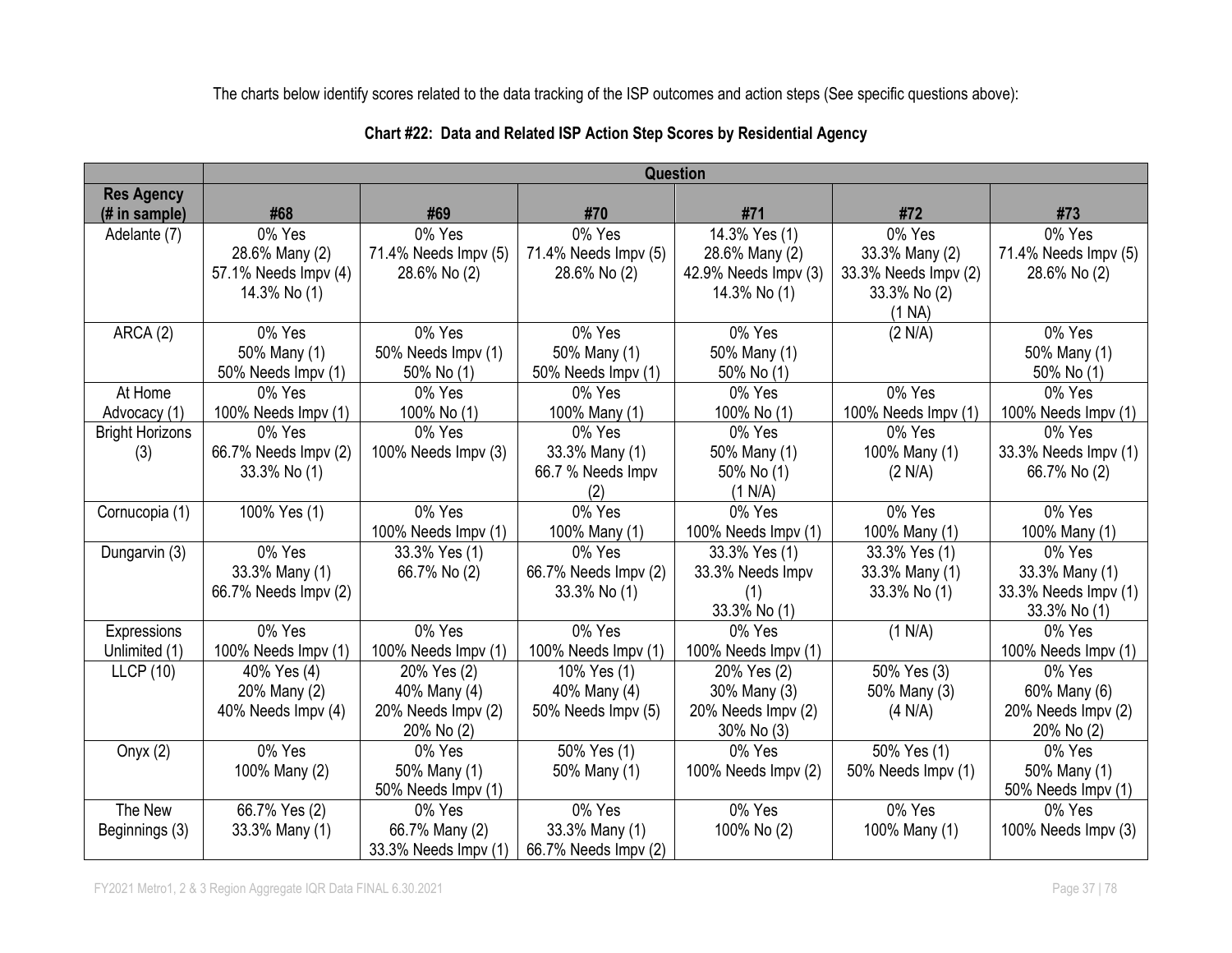|                  | Question             |                      |                      |                      |                      |                      |  |
|------------------|----------------------|----------------------|----------------------|----------------------|----------------------|----------------------|--|
| <b>CM Agency</b> |                      |                      |                      |                      |                      |                      |  |
| $#$ in sample)   | #68                  | #69                  | #70                  | #71                  | #72                  | #73                  |  |
| A New Vision     | 50% Yes (1)          | 0% Yes               | 0% Yes               | 0% Yes               | 0% Yes               | 0% Yes               |  |
| (2)              | 50% Needs Impv (1)   | 50% Many (1)         | 100% Needs Impv (2)  | 100% Many (2)        | 100% Many (2)        | 50% Many (1)         |  |
|                  |                      | 50% Needs Impv (1)   |                      |                      |                      | 50% Needs Impv (1)   |  |
|                  |                      |                      |                      |                      |                      |                      |  |
| A Step Above     | 16.7% Yes (1)        | 0% Yes               | 0% Yes               | 0% Yes               | 25% Yes (1)          | 0% Yes               |  |
| (6)              | 50% Many (3)         | 50% Many (3)         | 50% Many (3)         | 16.7% Many (1)       | 25% Many (1)         | 33.3% Many (2)       |  |
|                  | 33.3% Needs Impv (2) | 16.7% Needs Impv (1) | 33.3% Needs Impv (2) | 33.3% Needs Impv (2) | 25% Needs Impv (1)   | 50% Needs Impv (3)   |  |
|                  |                      | 33.3% No (2)         | 16.7% No (1)         | 50% No (3)           | 25% No (1)           | 16.7% No (1)         |  |
|                  |                      |                      |                      |                      | (2 N/A)              |                      |  |
| Amigo (1)        | 0% Yes               | 0% Yes               | 0% Yes               | 0% Yes               | (1 N/A)              | 0% Yes               |  |
|                  | 100% Needs Impv (1)  | 100% No (1)          | 100% Needs Impv (1)  | 100% Many (1)        |                      | 100% No (1)          |  |
|                  |                      |                      |                      |                      |                      |                      |  |
| Cariño (7)       | 42.8% Yes (3)        | 0% Yes               | 0% Yes               | 40% Yes (2)          | 20% Yes (1)          | 0% Yes               |  |
|                  | 14.3% Many (1)       | 14.3% Many (1)       | 42.9% Many (3)       | 20% Needs Impv (1)   | 60% Many (3)         | 14.2% Many (1)       |  |
|                  | 14.3% Needs Impv (1) | 57.1% Needs Impv (4) | 42.9% Needs Impv (3) | 40% No (2)           | 20% No (1)           | 42.9% Needs Impv (3) |  |
|                  | 28.6% No (2)         | 28.6% No (2)         | 14.2% No (1)         | (2 N/A)              | (2 N/A)              | 42.9% No (3)         |  |
| NMQCM (3)        | 0% Yes               | 0% Yes               | 0% Yes               | 0% Yes               | 0% Yes               | 0% Yes               |  |
|                  | 33.3% Many (1)       | 33.3% Many (1)       | 33.3% Many (1)       | 66.7% Needs Impv (2) | 100% Needs Impv (2)  | 33.3% Many (1)       |  |
|                  | 66.7% Needs Impv (2) | 66.7% Needs Impv (2) | 66.7% Needs Impv (2) | 33.3% No (1)         | (1 N/A)              | 66.7% Needs Impv (2) |  |
| Peak $(2)$       | 0% Yes               | 50% Yes (1)          | $0\%$ Yes            | 0% Yes               | 0% Yes               | 0% Yes               |  |
|                  | 50% Many (1)         | 50% Needs Impv (1)   | 100% Needs Impv (2)  | 100% No (2)          | 100% Many (1)        | 50% Many (1)         |  |
|                  | 50% Needs Impv (1)   |                      |                      |                      | (1 N/A)              | 50% No (1)           |  |
| Unidas (12)      | 16.7% Yes (2)        | 16.7% Yes (2)        | 16.7% Yes (2)        | 16.7% Yes (2)        | 42.9% Yes (3)        | 0% Yes               |  |
|                  | 25% Many (3)         | 8.3% Many (1)        | 25% Many (3)         | 25% Many (3)         | 28.6% Many (2)       | 33.3% Many (4)       |  |
|                  | 58.3% Needs Impv (7) | 50% Needs Impv (6)   | 50% Needs Impv 6)    | 41.7% Needs Impv (5) | 14.3% Needs Impv (1) | 50% Needs Impv (6)   |  |
|                  |                      | 25% No (3)           | $8.3\%$ No $(1)$     | 16.7% No (2)         | 14.3% No (1)         | 16.7% No (2)         |  |
|                  |                      |                      |                      |                      | (5 N/A)              |                      |  |

## **Chart #23: Data and Related Action Step Scores by Case Management Agency**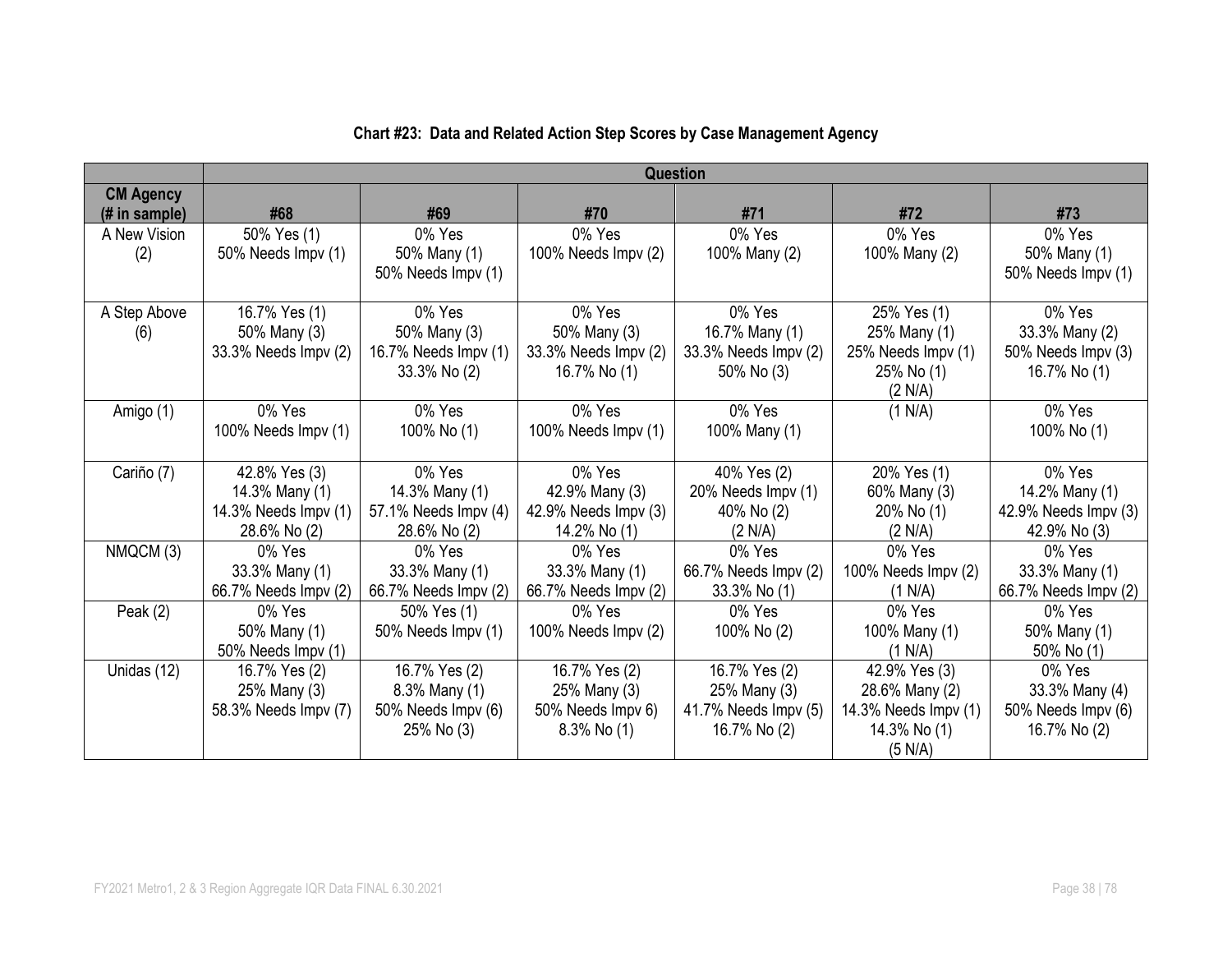Another component of the ISP is Teaching and Support Strategies (T&SS). While not always required, the T&SS is additional guidance developed by the residential and/or day provider responsible for implementing the outcome. WDSIs are developed by therapists as a complement to the T&SS. The following protocol questions in the FY2021 IQR relate to the T&SS and implementation of the ISP.

> Question #77: Are the T&SS sufficient to ensure consistent implementation of the services planned? Question #78: Are the recommendations and/or objectives/strategies of ancillary provider integrated into the ISP? Question #89: Were the direct service staff able to describe their responsibilities in providing daily care/supports to the person? Question #88: Was the direct service staff trained on the implementation of this person's ISP? Question #86/87a: Is the ISP being implemented?

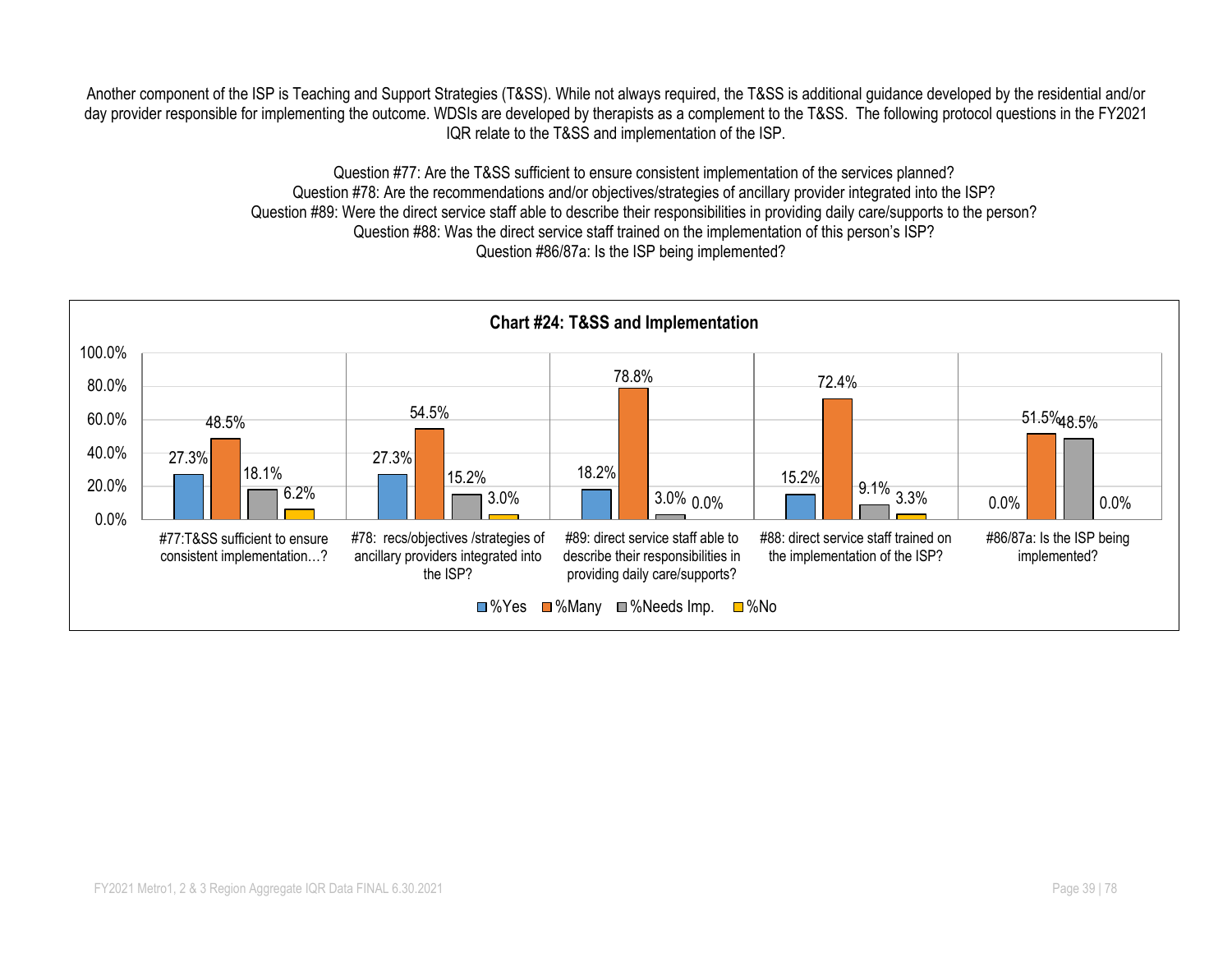|                                     | <b>Question</b>      |                          |                      |                      |                      |  |  |  |
|-------------------------------------|----------------------|--------------------------|----------------------|----------------------|----------------------|--|--|--|
| <b>Res. Agency</b><br>(# in sample) | #77                  | #78                      | #89                  | #88                  | #87a                 |  |  |  |
| Adelante (7)                        | 14.3% Yes (1)        | 0% Yes                   | 0% Yes               | 0% Yes               | 0% Yes               |  |  |  |
|                                     | 42.9% Many (3)       | 85.7% Many (6)           | 100% Many (7)        | 85.7% Many (6)       | 57.1% Many (4)       |  |  |  |
|                                     | 28.5% Needs Impv (2) | 14.3% No (1)             |                      | 14.3% Needs Impv (1) | 42.9% Needs Impv (3) |  |  |  |
|                                     | 14.3% No (1)         |                          |                      |                      |                      |  |  |  |
| ARCA(2)                             | 0% Yes               | $\frac{1}{50\%}$ Yes (1) | $\overline{0}$ % Yes | 0% Yes               | 0% Yes               |  |  |  |
|                                     | 100% Many (2)        | 50% Many (1)             | 100% Many (2)        | 100% Many (2)        | 100% Needs Impv (2)  |  |  |  |
|                                     |                      |                          |                      |                      |                      |  |  |  |
| At Home Advocacy                    | 0% Yes               | 0% Yes                   | 0% Yes               | 0% Yes               | 0% Yes               |  |  |  |
| (1)                                 | 100% Needs Impv (1)  | 100% Many (1)            | 100% Many (1)        | 100% Many (1)        | 100% Many (1)        |  |  |  |
| Bright Horizons (3)                 | 33.3% Yes (1)        | 0% Yes                   | 0% Yes               | 0% Yes               | 0% Yes               |  |  |  |
|                                     | 66.7% Many (2)       | 66.7% Many (2)           | 66.7% Many (2)       | 33.3% Many (1)       | 100% Needs Impv (3)  |  |  |  |
|                                     |                      | 33.3% Needs Impv (1)     | 33.3% Needs Impv (1) | 66.7% Needs Impv (2) |                      |  |  |  |
| Cornucopia (1)                      | 0% Yes               | 0% Yes                   | 100% Yes (1)         | 0% Yes               | 0% Yes               |  |  |  |
|                                     | 100% Many (1)        | 100% Needs Impv (1)      |                      | 100% Many (1)        | 100% Many (1)        |  |  |  |
| Dungarvin (3)                       | 33.3% Yes (1)        | 66.7% Yes (2)            | 0% Yes               | 66.7% Yes (2)        | 0% Yes               |  |  |  |
|                                     | 33.3% Many (1)       | 33.3% Many (1)           | 100% Many (3)        | 33.3% Many (1)       | 33.3% Many (1)       |  |  |  |
|                                     | 33.3% Needs Impv (1) |                          |                      |                      | 66.7% Needs Impv (2) |  |  |  |
| Expressions                         | 0% Yes               | 0% Yes                   | 0% Yes               | 0% Yes               | 0% Yes               |  |  |  |
| Unlimited (1)                       | 100% Needs Impv (1)  | 100% Many (1)            | 100% Many (1)        | 100% Many (1)        | 100% Many (1)        |  |  |  |
| LLCP(10)                            | 40% Yes (4)          | 40% Yes (4)              | 30% Yes (3)          | 20% Yes (2)          | 0% Yes               |  |  |  |
|                                     | 60% Many (6)         | 50% Many (5)             | 70% Many (7)         | 80% Many (8)         | 60% Many (6)         |  |  |  |
|                                     |                      | 10% Needs Impv (1)       |                      |                      | 40% Needs Impv (4)   |  |  |  |
| Onyx $(2)$                          | 0% Yes               | 0% Yes                   | 0% Yes               | 0% Yes               | 0 % Yes              |  |  |  |
|                                     | 50% Many (1)         | 50% Many (1)             | 100% Many (2)        | 50% Many (1)         | 50% Many (1)         |  |  |  |
|                                     | 50% No (1)           | 50% Needs Impv (1)       |                      | 50% No (1)           | 50% Needs Impv (1)   |  |  |  |
| The New Beginnings                  | 66.7% Yes (2)        | 66.7% Yes (2)            | 66.7% Yes (2)        | 33.3% Yes (1)        | 0% Yes               |  |  |  |
| (3)                                 | 33.3% Needs Impv (1) | 33.3% Needs Impv (1)     | 33.3% Many (1)       | 66.7% Many (2)       | 66.7% Many (2)       |  |  |  |
|                                     |                      |                          |                      |                      | 33.3% Needs Impv (1) |  |  |  |

### **Chart #25: T&SS and ISP Implementation Scores by Residential Agency**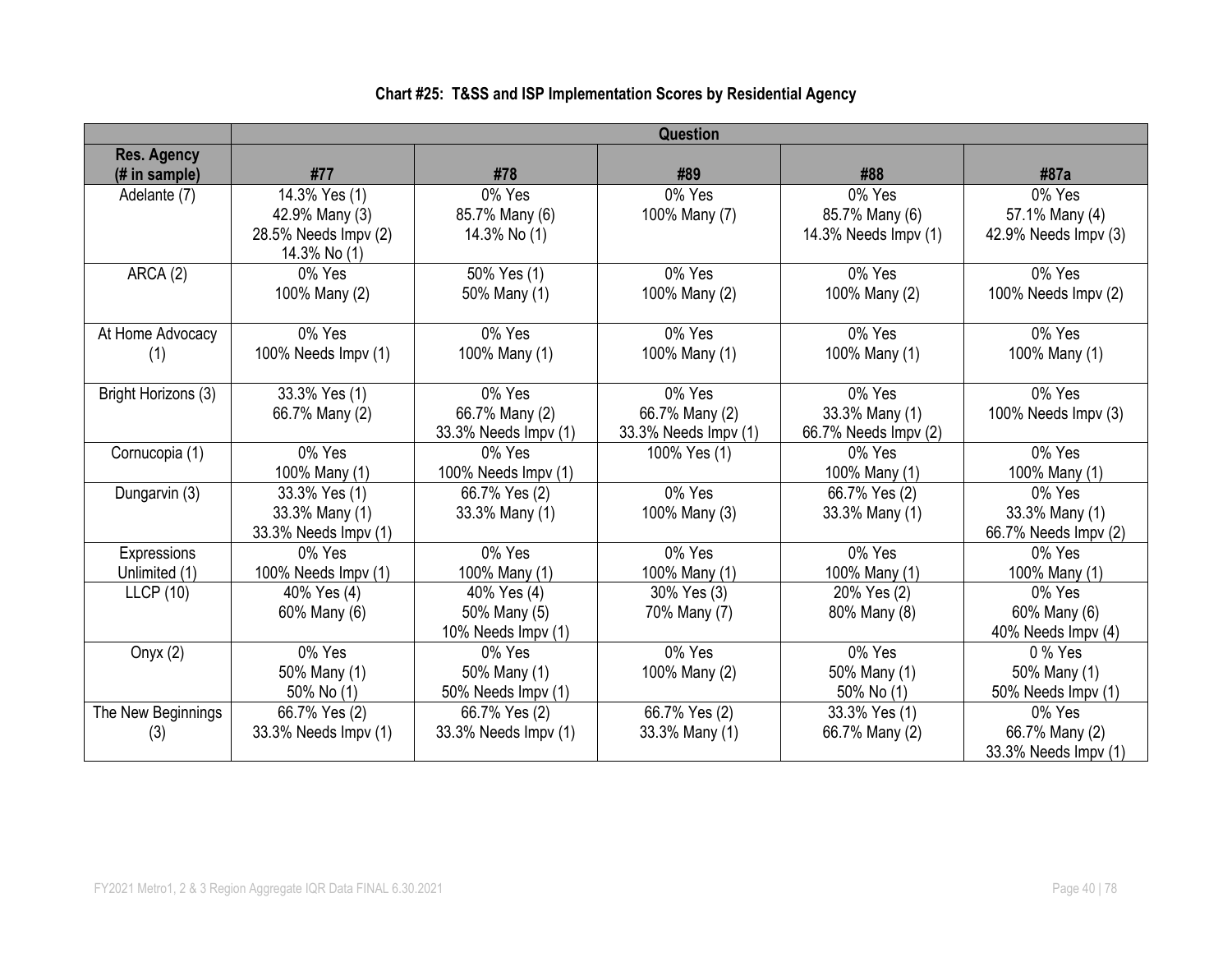#### **Question CM Agency (# in sample) #77 #78 #89 #88 #87a** A New Vision (2) 50% Yes (1) 50% Many (1) 0% Yes 100% Many (2) 0% Yes 100% Many (2) 0% Yes 50% Many (1) 50% Needs Impv (1) 0% Yes 50% Many (1) 50% Needs Impv (1) A Step Above (6) 16.7% Yes (1) 66.6% Many (4) 16.7% Needs Impv (1) 66.7% Yes (4) 33.3% Many (2) 33.3% Yes (2) 66.7% Many (4) 16.7% Yes (1) 83.3% Many (5) 0% Yes 66.7% Many (4) 33.3% Needs Impv (2) Amigo (1) 0% Yes 100% Many (1) 0% Yes 100% Many (1) 100% Yes (1) 100% Yes (1) 0% Yes 100% Many (1) Cariño (7) 28.6% Yes (2) 28.6% Many (2) 28.6% Needs Impv (2) 14.2% No (1) 14.3% Yes (1) 28.6% Many (2) 42.8% Needs Impv (3) 14.3% No (1) 28.6% Yes (2) 71.4% Many (5) 0% Yes 100% Many (7) 0% Yes 42.9% Many (3) 57.1% Needs Impv (4)  $NMQCM(3)$   $\qquad$  0% Yes 66.7% Many (2) 33.3% Needs Impv (1) 33.3% Yes (1) 66.7% Many (2) 0% Yes 100% Many (3) 0% Yes 66.7% Many (2) 33.3% Needs Impv (1) 0% Yes 66.7% Many (2) 33.3% Needs Impv (1) Peak  $(2)$  50% Yes  $(1)$ 50% Many (1) 50% Yes (1) 50% Needs Impv (1) 0% Yes 50% Many (1) 50% Needs Impv (1) 50% Yes (1) 50% Needs Impv (1) 0% Yes 50% Many (1) 50% Needs Impv (1) Unidas (12)  $\vert$  33.3% Yes (4) 41.7% Many (5) 16.7% Needs Impv (2) 8.3% No (1) 16.7% Yes (2) 75% Many (9) 8.3% Needs Impv (1) 8.3% Yes (1) 91.7% Many (11) 16.7% Yes (2) 75% Many (9) 8.3% No (1) 0% Yes 41.7% Many (5) 58.3% Needs Impv (7)

#### **Chart #26: T&SS and ISP Implementation Scores by Case Management Agency**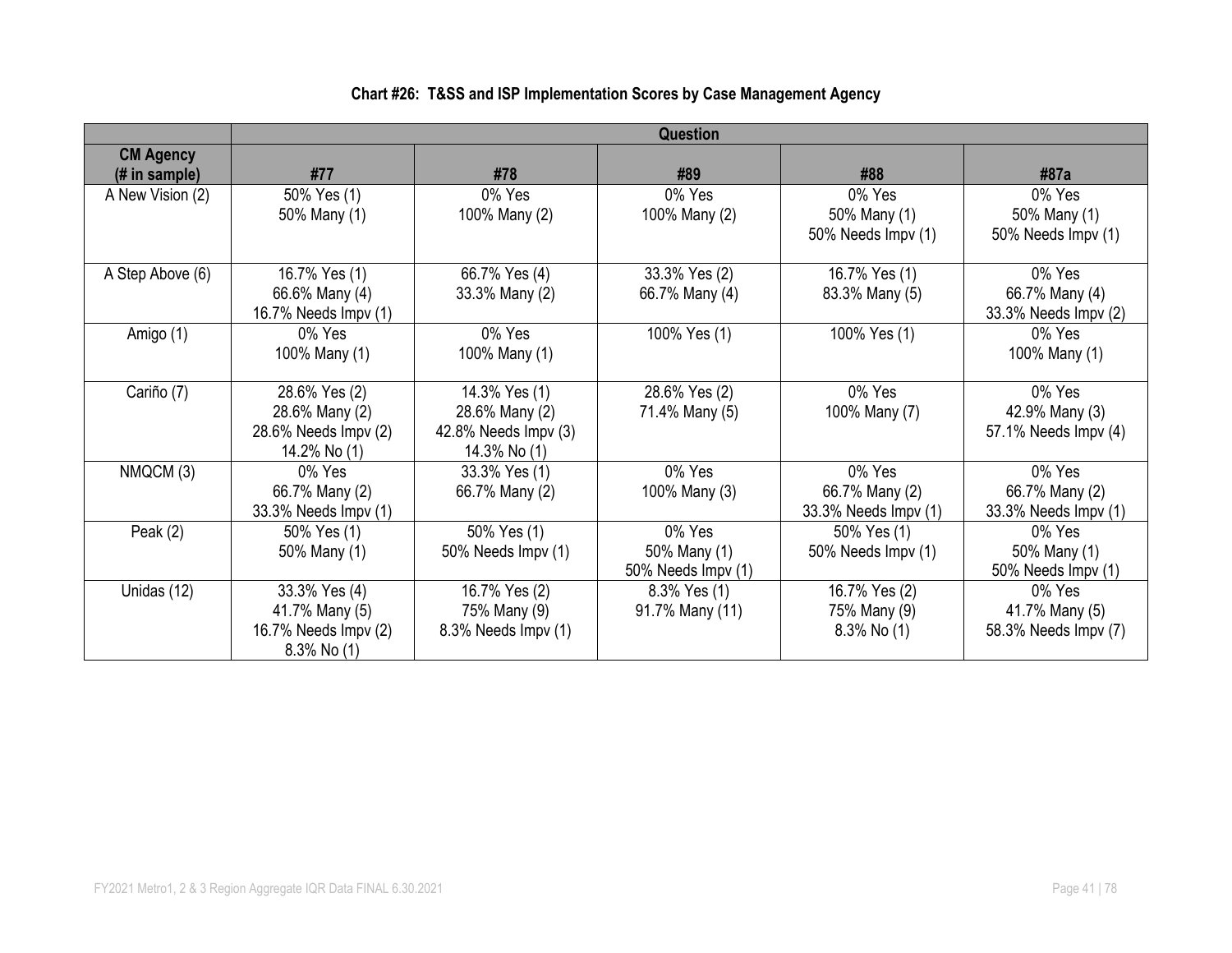An overview of the adequacy of ISP content as well as implementation and effectiveness of the ISP is evaluated by the IQR. There are multiple areas in the FY2021 IQR protocol that ask these questions, and the level of intensity of services that individuals in the review receive.

Question #65: Does my ISP contain current and accurate information?

Question #124: Overall, has the IDT process been adequate for assessing, planning, implementing and monitoring of services for this person?

Question #85: Overall, is the ISP adequate to meet the person's needs?

Question #161: Does the person receive services and supports recommended in the ISP?

Question #87b: Are current services adequate to meet the person's needs?

Question #164: Is the total program of the level of intensity adequate to meet this person's needs?

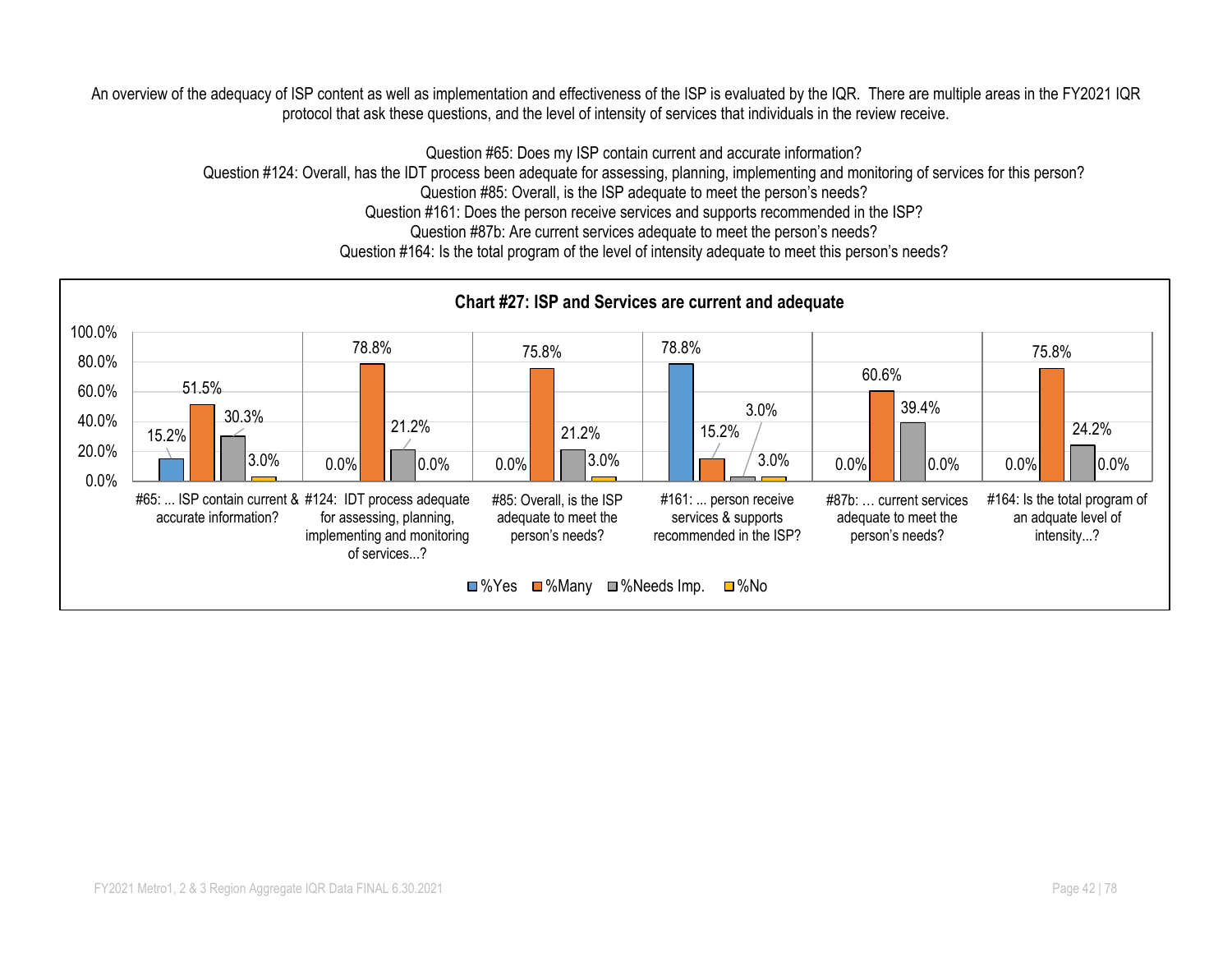|                                     | <b>Question</b>      |                      |                      |                     |                      |                      |
|-------------------------------------|----------------------|----------------------|----------------------|---------------------|----------------------|----------------------|
| <b>Res. Agency</b><br>(# in sample) | #65                  | #124                 | #85                  | #161                | #87b                 | #164                 |
| Adelante (7)                        | 0% Yes               | 0% Yes               | 0% Yes               | 71.4% Yes (5)       | 0% Yes               | 0% Yes               |
|                                     | 57.1% Many (4)       | 71.4% Many (5)       | 57.1% Many (4)       | 14.3% Many (1)      | 85.7% Many (6)       | 71.4% Many (5)       |
|                                     | 28.6% Needs Impv (2) | 28.6% Needs Impv (2) | 28.6% Needs Impv (2) | 14.3% No (1)        | 14.3% Needs Impv (1) | 28.6% Needs Impv (2) |
|                                     | 14.3% No (1)         |                      | 14.3% No (1)         |                     |                      |                      |
| ARCA (2)                            | 50% Yes (1)          | 0% Yes               | 0% Yes               | 100% Yes (2)        | $\overline{0}$ % Yes | 0% Yes               |
|                                     | 50% Many (1)         | 100% Many (2)        | 100% Many (2)        |                     | 100% Many (2)        | 100% Many (2)        |
| At Home                             | 0% Yes               | 0% Yes               | 0% Yes               | 100% Yes (1)        | 0% Yes               | 0% Yes               |
| Advocacy (1)                        | 100% Many (1)        | 100% Many (1)        | 100% Many (1)        |                     | 100% Needs Impv (1)  | 100% Many (1)        |
| <b>Bright</b>                       | 0% Yes               | 0% Yes               | 0% Yes               | 100% Yes (3)        | 0% Yes               | 0% Yes               |
| Horizons (3)                        | 66.7% Many (2)       | 33.3% Many (1)       | 66.7% Many (2)       |                     | 33.3% Many (1)       | 33.3% Many (1)       |
|                                     | 33.3% Needs Impv (1) | 66.7% Needs Impv (2) | 33.3% Needs Impv (1) |                     | 66.7% Needs Impv (2) | 66.7% Needs Impv (2) |
| Cornucopia (1)                      | 100% Yes (1)         | 0% Yes               | 0% Yes               | 100% Yes (1)        | 0% Yes               | 0% Yes               |
|                                     |                      | 100% Many (1)        | 100% Many (1)        |                     | 100% Many (1)        | 100% Many (1)        |
| Dungarvin (3)                       | 0% Yes               | 0% Yes               | 0% Yes               | 100% Yes (3)        | 0% Yes               | 0% Yes               |
|                                     | 66.7% Many (2)       | 100% Many (3)        | 66.7% Many (2)       |                     | 66.7% Many (2)       | 66.7% Many (2)       |
|                                     | 33.3% Needs Impv (1) |                      | 33.3% Needs Imprv    |                     | 33.3% Needs Imprv    | 33.3% Needs Imprv    |
|                                     |                      |                      | (1)                  | 0% Yes              | (1)                  | (1)                  |
| Expressions                         | 0% Yes               | 0% Yes               | 0% Yes               |                     | 0% Yes               | 0% Yes               |
| Unlimited (1)                       | 100% Many (1)        | 100% Needs Impv (1)  | 100% Many (1)        | 100% Needs Impv (1) | 100% Many (1)        | 100% Many (1)        |
| LLCP(10)                            | 10% Yes (1)          | 0% Yes               | 0% Yes               | 70% Yes (7)         | 0% Yes               | 0% Yes               |
|                                     | 40% Many (4)         | 80% Many (8)         | 80% Many (8)         | 30% Many (3)        | 50% Many (5)         | 80% Many (8)         |
|                                     | 50% Needs Imprv (5)  | 20% Needs Imprv (2)  | 20% Needs Imprv (2)  |                     | 50% Needs Imprv (5)  | 20% Needs Imprv (2)  |
| Onyx $(2)$                          | 50% Yes (1)          | $\overline{0}$ % Yes | 0% Yes               | 50% Yes (1)         | 0% Yes               | 0% Yes               |
|                                     | 50% Needs Imprv (1)  | 100% Many (2)        | 50% Many (1)         | 50% Many (1)        | 100% Needs Imprv (2) | 50% Many (1)         |
|                                     |                      |                      | 50% Needs Imprv (1)  |                     |                      | 50% Needs Imprv (1)  |
| The New                             | 33.3% Yes (1)        | 0% Yes               | 0% Yes               | 100% Yes (3)        | 0% Yes               | 0% Yes               |
| Beginnings (3)                      | 66.7% Many (2)       | 100% Many (3)        | 100% Many (3)        |                     | 66.7% Many (2)       | 100% Many (3)        |
|                                     |                      |                      |                      |                     | 33.3% Needs Imprv    |                      |
|                                     |                      |                      |                      |                     | (1)                  |                      |

|  | Chart #28: ISP Content and Adequacy Scores, by Residential Agency |  |  |
|--|-------------------------------------------------------------------|--|--|
|--|-------------------------------------------------------------------|--|--|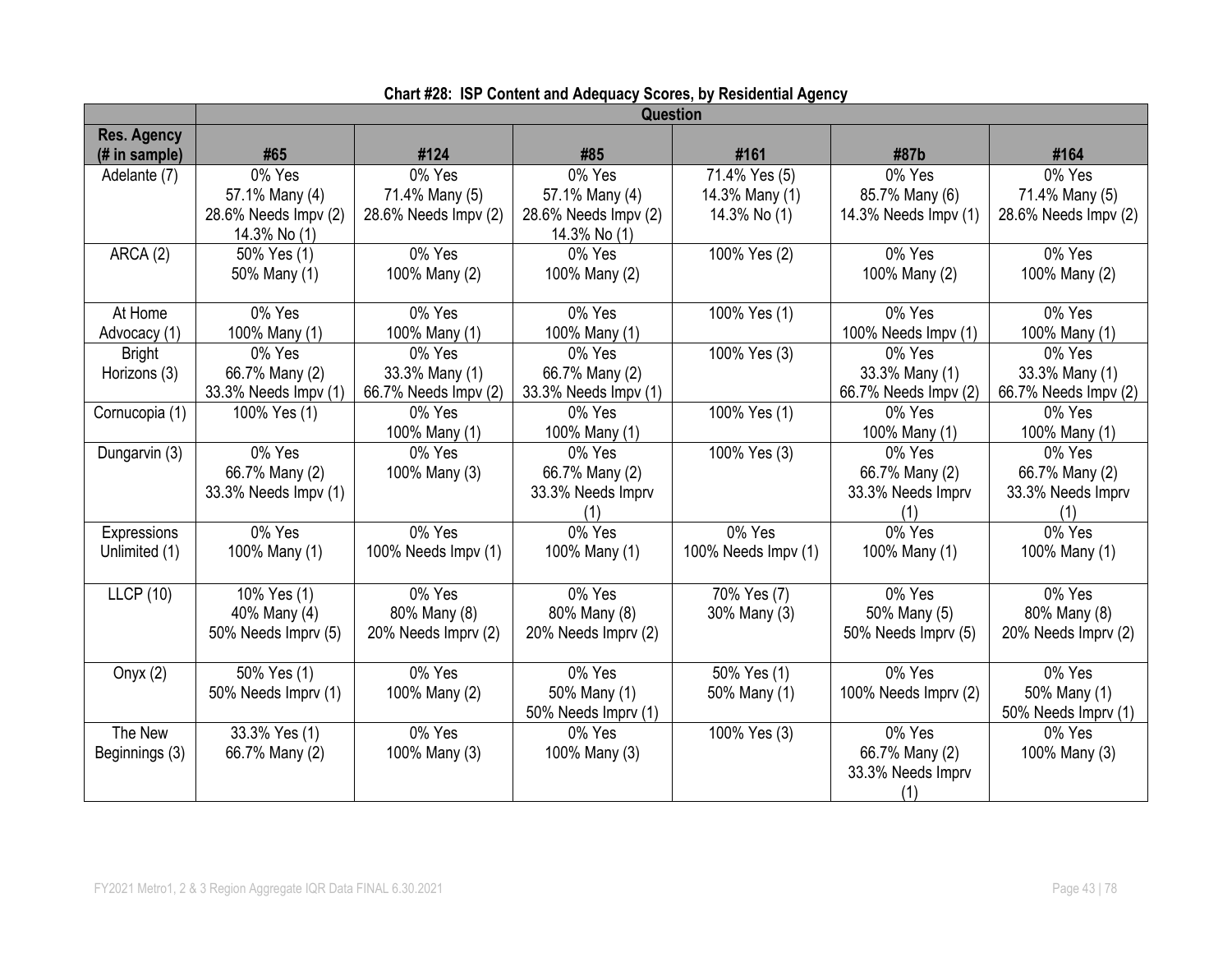|                  | Question             |                      |                      |                      |                      |                      |  |  |  |
|------------------|----------------------|----------------------|----------------------|----------------------|----------------------|----------------------|--|--|--|
|                  |                      |                      |                      |                      |                      |                      |  |  |  |
| <b>CM Agency</b> |                      |                      |                      |                      |                      |                      |  |  |  |
| (# in sample)    | #65                  | #124                 | #85                  | #161                 | #87b                 | #164                 |  |  |  |
| A New Vision     | 0% Yes               | 0% Yes               | 0% Yes               | 100% Yes (2)         | 0% Yes               | 0% Yes               |  |  |  |
| (2)              | 100% Many (2)        | 100% Many (2)        | 100% Many (2)        |                      | 50% Many (1)         | 50% Many (1)         |  |  |  |
|                  |                      |                      |                      |                      | 50% Needs Impv (1)   | 50% Needs Impv (1)   |  |  |  |
|                  |                      |                      |                      |                      |                      |                      |  |  |  |
| A Step Above     | 0% Yes               | 0% Yes               | 0% Yes               | 66.7% Yes (4)        | 0% Yes               | 0% Yes               |  |  |  |
| (6)              | 83.3% Many (5)       | 83.3% Many (5)       | 83.3% Many (5)       | 33.3% Many (2)       | 50% Many (3)         | 83.3% Many (5)       |  |  |  |
|                  | 16.7% Needs Impv (1) | 16.7% Needs Impv (1) | 16.7% Needs Impv (1) |                      | 50% Needs Impv (3)   | 16.5% Needs Impv (1) |  |  |  |
|                  |                      |                      |                      |                      |                      |                      |  |  |  |
| Amigo (1)        | 0% Yes               | 0% Yes               | 0% Yes               | 100% Yes (1)         | 0% Yes               | 0% Yes               |  |  |  |
|                  | 100% Needs Impv (1)  | 100% Many (1)        | 100% Many (1)        |                      | 100% Needs Impv (1)  | 100% Many (1)        |  |  |  |
|                  |                      |                      |                      |                      |                      |                      |  |  |  |
| Cariño (7)       | 28.6% Yes (2)        | 0% Yes               | 0% Yes               | 85.7% Yes (6)        | 0% Yes               | 0% Yes               |  |  |  |
|                  | 42.8% Many (3)       | 85.7% Many (6)       | 71.4% Many (5)       | 14.3% No (1)         | 57.1% Many (4)       | 85.7% Many (6)       |  |  |  |
|                  | 14.3% Needs Impv (1) | 14.3% Needs Impv (1) | 14.3% Needs Impv (1) |                      | 42.9% Needs Impv (3) | 14.3% Needs Impv (1) |  |  |  |
|                  | 14.3% No (1)         |                      | 14.3% No (1)         |                      |                      |                      |  |  |  |
| NMQCM (3)        | 0% Yes               | 0% Yes               | 0% Yes               | 66.7% Yes (2)        | 0% Yes               | 0%Yes                |  |  |  |
|                  | 66.7% Many (2)       | 66.7% Many (2)       | 66.7% Many (2)       | 33.3% Many (1)       | 66.7% Many (2)       | 100% Many (3)        |  |  |  |
|                  | 33.3% Needs Imprv    | 33.3% Needs Imprv    | 33.3% Needs Imprv    |                      | 33.3% Needs Imprv    |                      |  |  |  |
|                  |                      |                      |                      |                      |                      |                      |  |  |  |
| Peak $(2)$       | 0% Yes               | 0% Yes               | 0% Yes               | 100% Yes (2)         | 0%Yes                | 0% Yes               |  |  |  |
|                  | 50% Many (1)         | 50% Many (1)         | 50% Many (1)         |                      | 100% Many (2)        | 50% Many (1)         |  |  |  |
|                  | 50% Needs Impv (1)   | 50% Needs Impv (1)   | 50% Needs Impv (1)   |                      |                      | 50% Needs Impv (1)   |  |  |  |
| Unidas (12)      | 25% Yes (3)          | 0% Yes               | 0% Yes               | 75% Yes (9)          | 0% Yes               | 0% Yes               |  |  |  |
|                  | 33.3% Many (4)       | 75% Many (9)         | 75% Many (9)         | 16.7% Many (2)       | 66.7% Many (8)       | 66.7% Many (8)       |  |  |  |
|                  | 41.7% Needs Imprv    | 25% Needs Imprv (3)  | 25% Needs Imprv (3)  | 8.3% Needs Imprv (1) | 33.3% Needs Imprv    | 33.3% Needs Imprv    |  |  |  |
|                  | (5)                  |                      |                      |                      | (4)                  |                      |  |  |  |

# **Chart #29: ISP Content and Adequacy Scores, by Case Management Agency**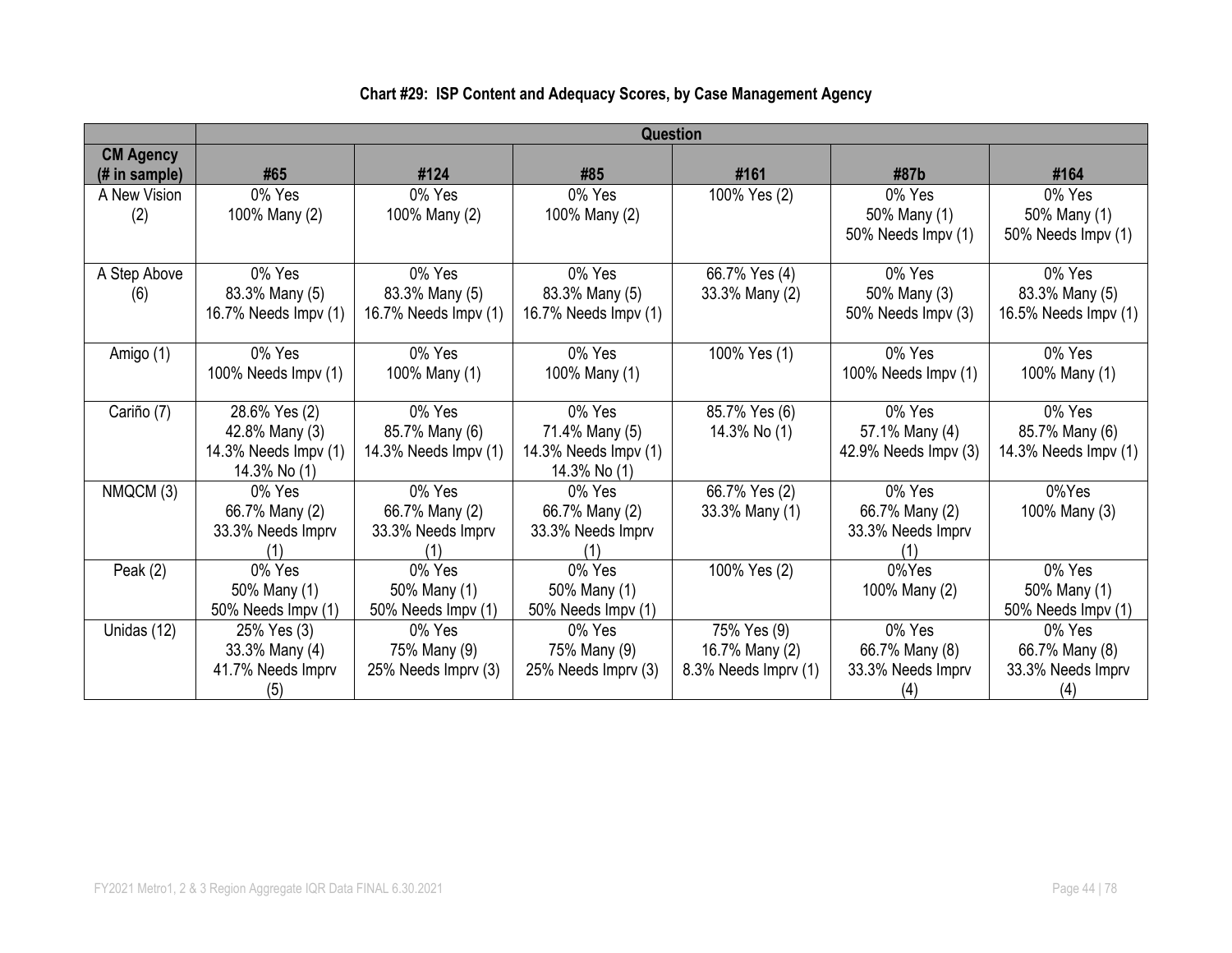#### **G. Case Management**

Case Management services are intended to be person-centered and enable the individual to pursue their desired life outcomes while gaining greater independence and access to needed services and supports. The number of findings in the FY2021 Metro Region for all rounds in the Case Management area are the third highest of the findings categories. The charts below detail the related findings.

> Question #24: Does the case manager "know" the person? Question #25: Does the case manager understand his/her role/job? Question #26: Is the case manager available to the person?% Question #27: Was the case manager able to describe the person's health related needs?

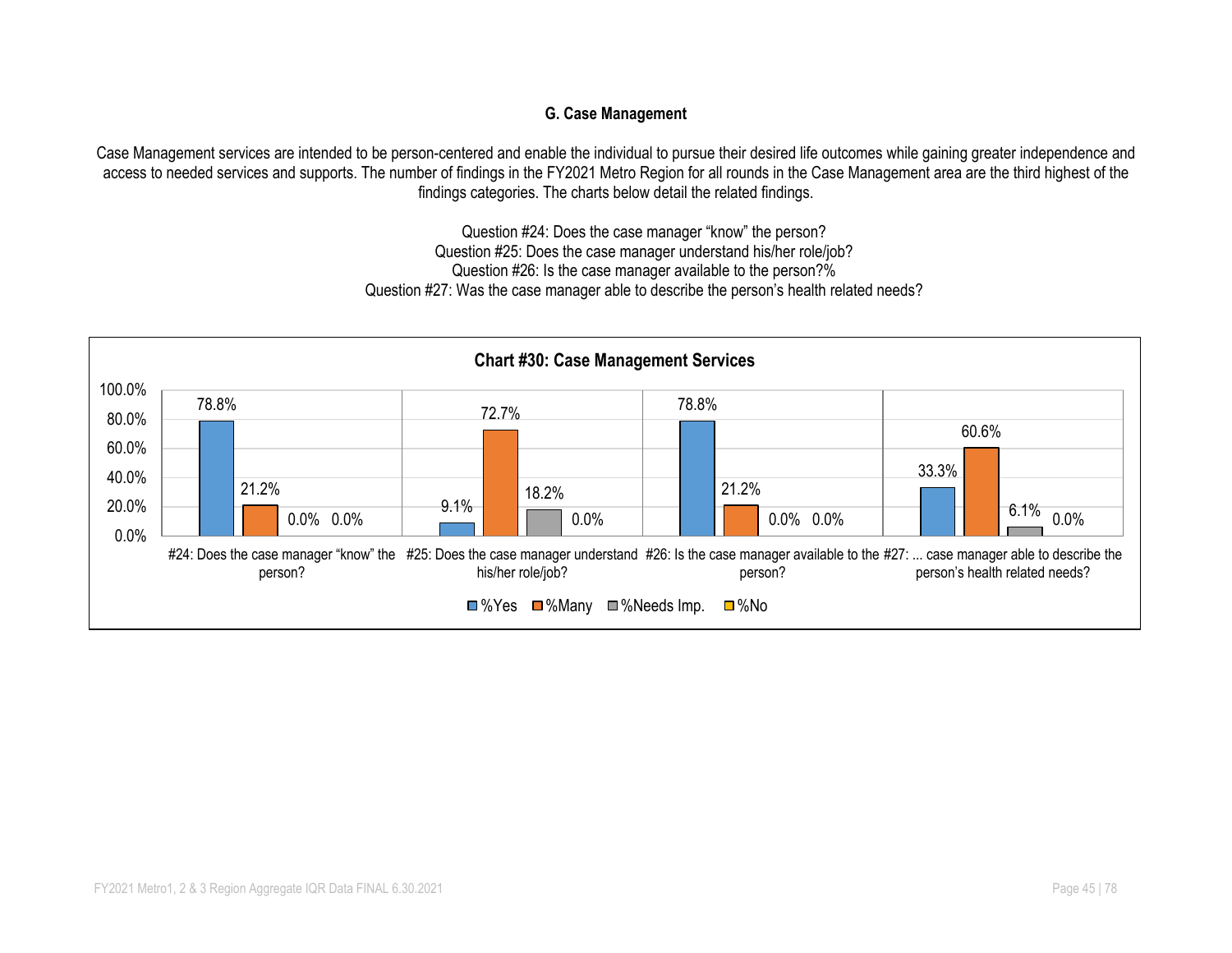|  |  |  |  |  |  | Chart #31: Case Management Scores, by Case Management Agency |  |
|--|--|--|--|--|--|--------------------------------------------------------------|--|
|--|--|--|--|--|--|--------------------------------------------------------------|--|

|                                    | Question                        |                                                          |                                 |                                                        |  |  |
|------------------------------------|---------------------------------|----------------------------------------------------------|---------------------------------|--------------------------------------------------------|--|--|
| <b>CM Agency</b><br>$#$ in sample) | #24                             | #25                                                      | #26                             | #27                                                    |  |  |
| A New Vision (2)                   | 100% Yes (2)                    | 0% Yes<br>100% Many (2)                                  | 100% Yes (2)                    | 0% Yes<br>100% Many (2)                                |  |  |
| A Step Above (6)                   | 66.7% Yes (4)<br>33.3% Many (2) | 0% Yes<br>83.3% Many (5)<br>16.7% Needs Imprv (1)        | 66.7% Yes (4)<br>33.3% Many (2) | 33.3% Yes (2)<br>66.7% Many (4)                        |  |  |
| Amigo (1)                          | 100% Yes (1)                    | 0% Yes<br>100% Needs Impv (1)                            | 100% Yes (1)                    | 0% Yes<br>100% Many (1)                                |  |  |
| Cariño (7)                         | 85.7% Yes (6)<br>14.3% Many (1) | 28.6% Yes (2)<br>57.1% Many (4)<br>14.3% Needs Imprv (1) | 85.7% Yes (6)<br>14.3% Many (1) | 57.1% Yes (4)<br>42.9% Many (3)                        |  |  |
| NMQCM (3)                          | 66.7% Yes (2)<br>33.3% Many (1) | 0% Yes<br>100% Many (3)                                  | 100% Yes (3)                    | 0% Yes<br>100% Many (3)                                |  |  |
| Peak $(2)$                         | 100% Yes (2)                    | 0% Yes<br>50% Many (1)<br>50% Needs Impv (1)             | 100% Yes (2)                    | 50% Yes (1)<br>50% Many (1)                            |  |  |
| Unidas (12)                        | 75% Yes (9)<br>25% Many (3)     | 8.3% Yes (1)<br>75% Many (9)<br>16.7% Needs Imprv (2)    | 66.7% Yes (8)<br>33.3% Many (4) | 33.3% Yes (4)<br>50% Many (6)<br>16.7% Needs Imprv (2) |  |  |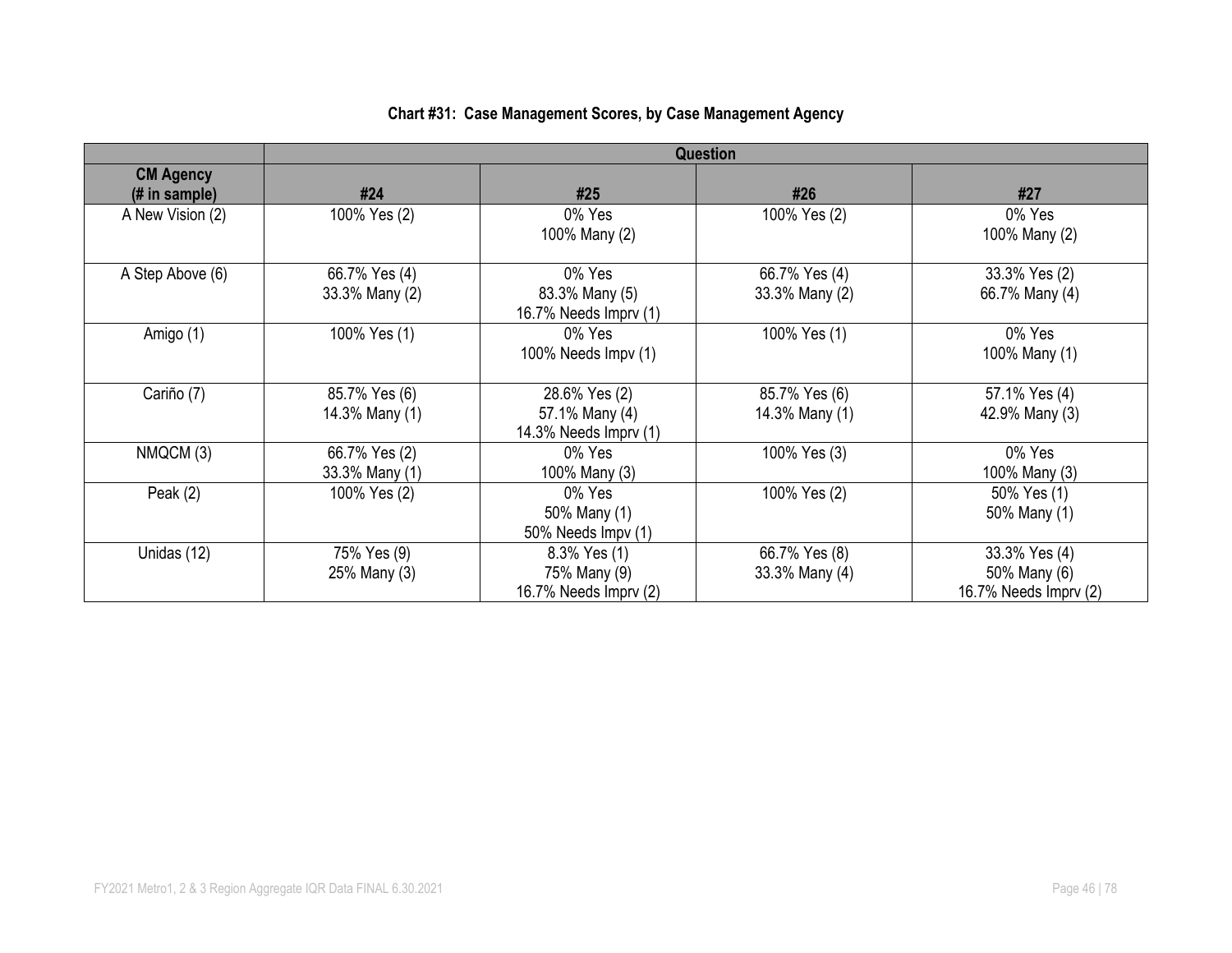Question #28: Does the case manager have an appropriate expectation of growth for this person?

Question #29: Does the case management record contain documentation that the case manager is monitoring and tracking the delivery of services as outlined in

the ISP?

Question #30: Does the case manager provide case management services at the level needed by this person?

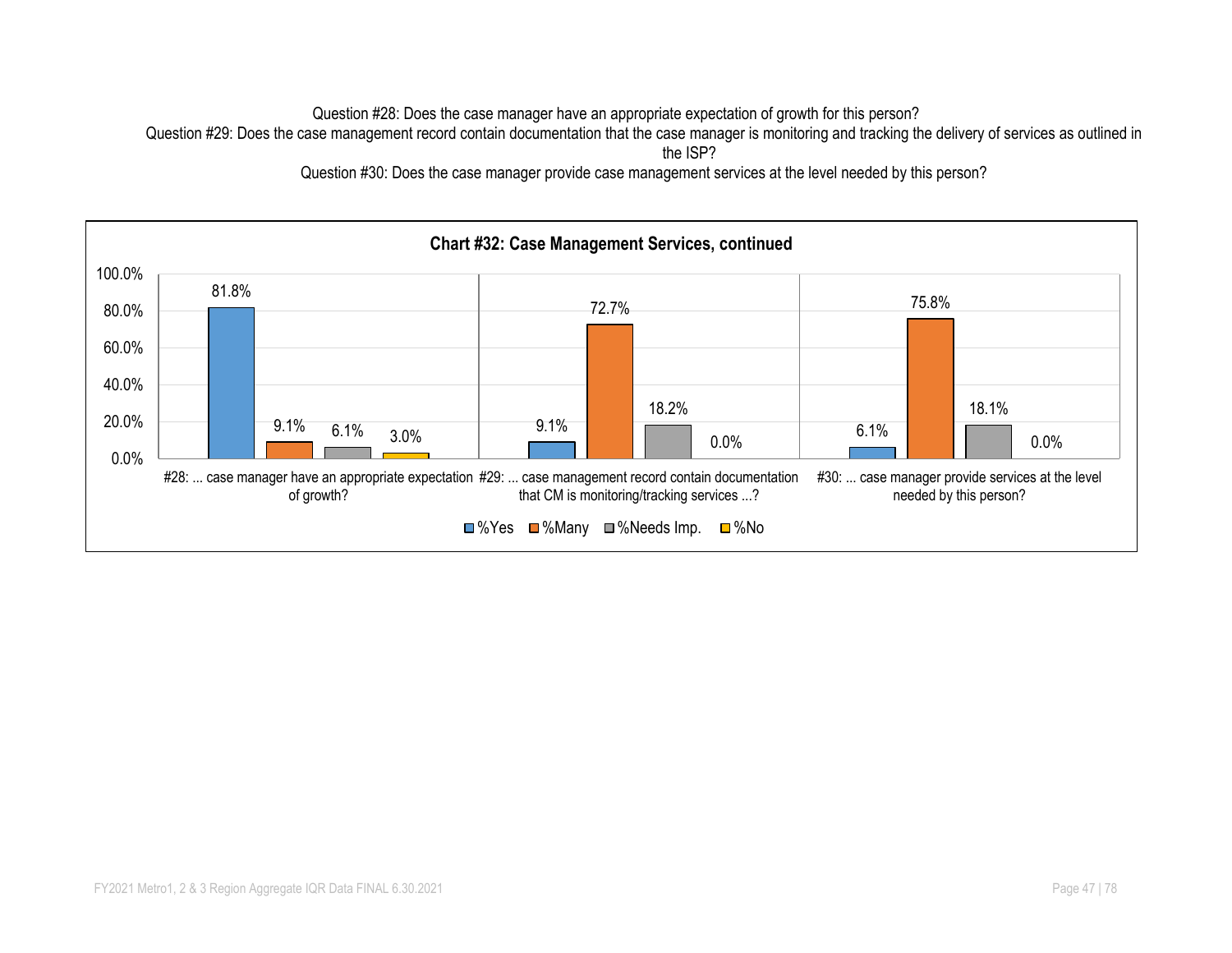# **Chart #33: Case Management Scores, by Case Management Agency**

|                                    | Question                                                              |                                                    |                                                          |  |  |  |  |
|------------------------------------|-----------------------------------------------------------------------|----------------------------------------------------|----------------------------------------------------------|--|--|--|--|
| <b>CM Agency</b><br>$#$ in sample) | #28                                                                   | #29                                                | #30                                                      |  |  |  |  |
| A New Vision (2)                   | 100% Yes (2)                                                          | 0% Yes<br>100% Many (2)                            | 0% Yes<br>100% Many (2)                                  |  |  |  |  |
| A Step Above (6)                   | 83.3% Yes (5)<br>16.7% Many (1)                                       | 0% Yes<br>83.3% Many (5)<br>16.7% Needs Imprv (1)  | 0% Yes<br>83.3% Many (5)<br>16.7% Needs Imprv (1)        |  |  |  |  |
| Amigo (1)                          | 0% Yes<br>100% Many (1)                                               | 0% Yes<br>100% Needs Impv (1)                      | 0% Yes<br>100% Needs Impv (1)                            |  |  |  |  |
| Cariño (7)                         | 85.7% Yes (6)<br>14.3% Needs Imprv (1)                                | 42.9% Yes (3)<br>57.1% Many (4)                    | 14.3% Yes (1)<br>71.4% Many (5)<br>14.3% Needs Imprv (1) |  |  |  |  |
| NMQCM (3)                          | 100% Yes (3)                                                          | 0% Yes<br>66.7% Many (2)<br>33.3% Needs Imprv (1)  | 0% Yes<br>66.7% Many (2)<br>33.3% Needs Imprv (1)        |  |  |  |  |
| Peak $(2)$                         | 100% Yes (2)                                                          | 0% Yes<br>50% Many (1)<br>50% Needs Impv (1)       | 0% Yes<br>100% Many (2)                                  |  |  |  |  |
| Unidas (12)                        | 75.1% Yes (9)<br>8.3% Many (1)<br>8.3% Needs Imprv (1)<br>8.3% No (1) | 0% Yes<br>83.3% Many (10)<br>16.7% Needs Imprv (2) | 8.3% Yes (1)<br>75% Many (9)<br>16.7% Needs Imprv (2)    |  |  |  |  |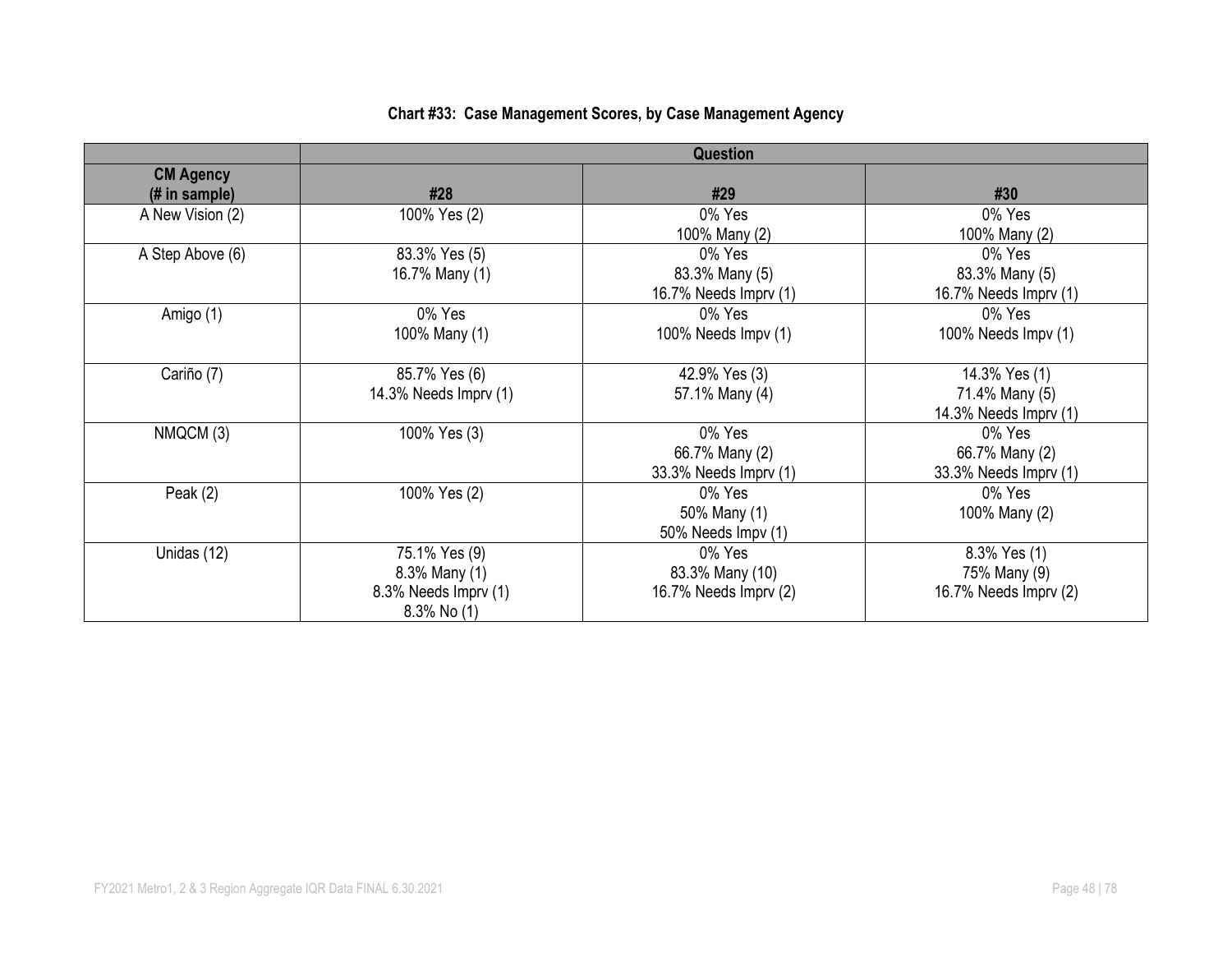#### **H. Supported Employment**

The DDSD adopted an Employment First Policy in 2016 to establish procedures for supporting working age adults to have access to valued employment opportunities as the preferred service in New Mexico. Access to competitive integrated employment enables the person to engage in community life, control personal resources, increase self-sufficiency and receive services in the community. When engaging in person-centered planning, team members must first look to community and natural supports to assist people to attain their employment goals and Desired Outcomes. As such, supported employment activities are a planning priority for all working age adults. Employment should be the first consideration. If someone does not choose employment, the decision should be based on informed choice.

Making an informed choice about employment is an individualized process. All people have unique histories and backgrounds, which means that some people may have limited experiences and will require more information to make an informed decision about employment while others may have a rich and varied employment history and can make an informed choice based on that history.

#### **A. Components of Informed Choice: Assessment**

The expectation is that the Team will work together to determine and provide opportunities for activities that support making an informed choice about employment and clearly document the person's decision-making process in the ISP.

Per the 2018 DD Wavier Standards, The Person-Centered Assessment (PCA) is the process teams are expected to use. Provider Agencies must adhere to the following requirements related to a PCA and Career Development Plan:

- a. A person-centered assessment should contain, at a minimum: information about the person's background and status;
	- b. the person's strengths and interests:
- c. Conditions for success to integrate into the community, including conditions for job success (for those who are working or wish to work); and
	- d. Support needs for the individual.

Considering vocational interests, abilities and skills is optional for those who are not working and have not expressed a wish to work. If you are working or wish to work then conditions for job success can and should be explored. As we consider the aging status of the class members and note many IQR questions scored as not applicable (NA) there may be further analysis needed regarding employment services for class members.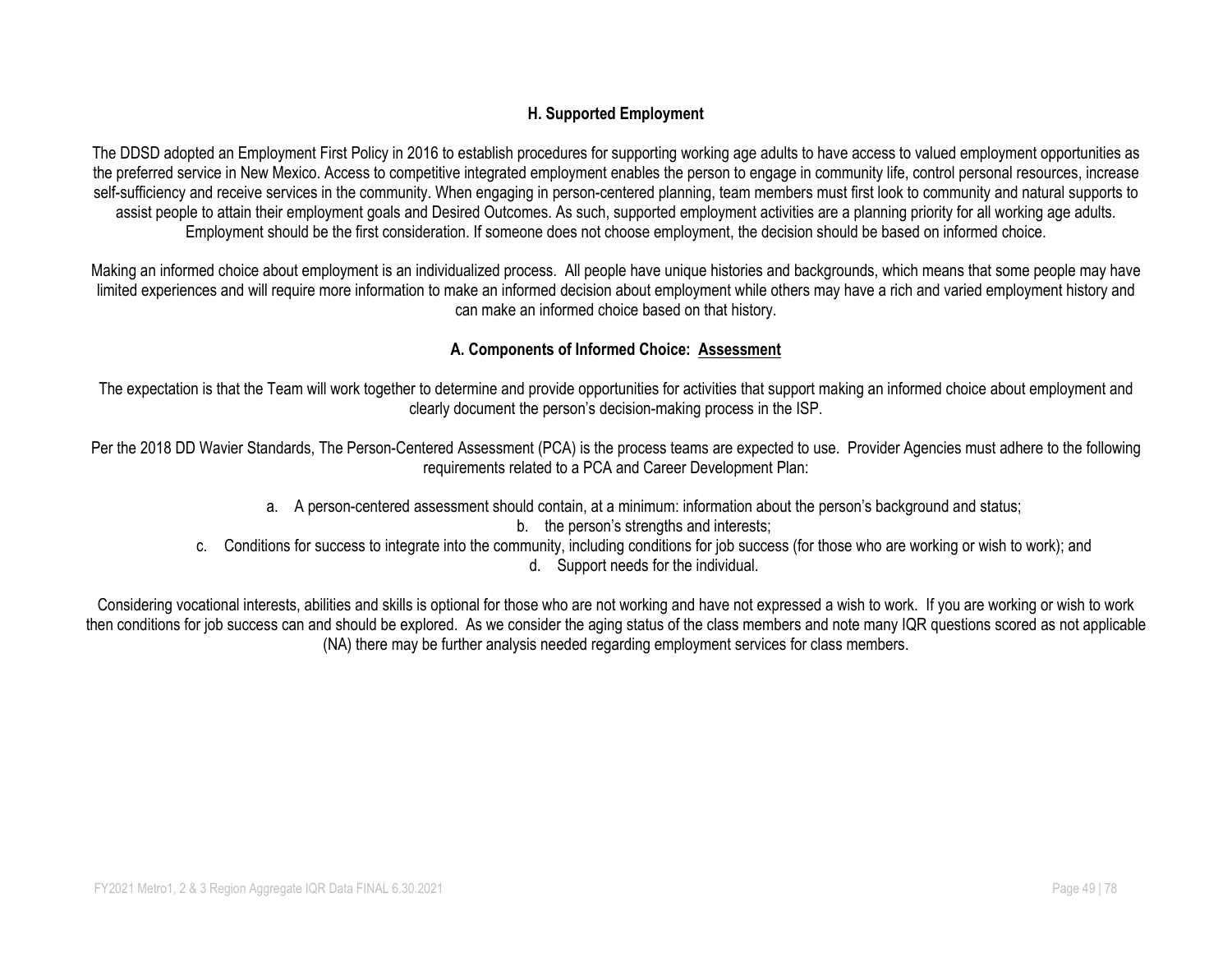The IQR asks the following questions regarding the support class members receive in assessing and determining their interests in work:

Question #125. Does (Name) have a current Person Centered Assessment? Question #126. Did this assessment address vocational interests, abilities and needs? Question #127. Did the individual participate personally in the Person Centered Assessment? Question #128. Did the Guardian participate in the Person Centered Assessment? Question #129. Is the individual engaged in the Informed Choice Project? This Project has been discontinued and the question is no longer asked.

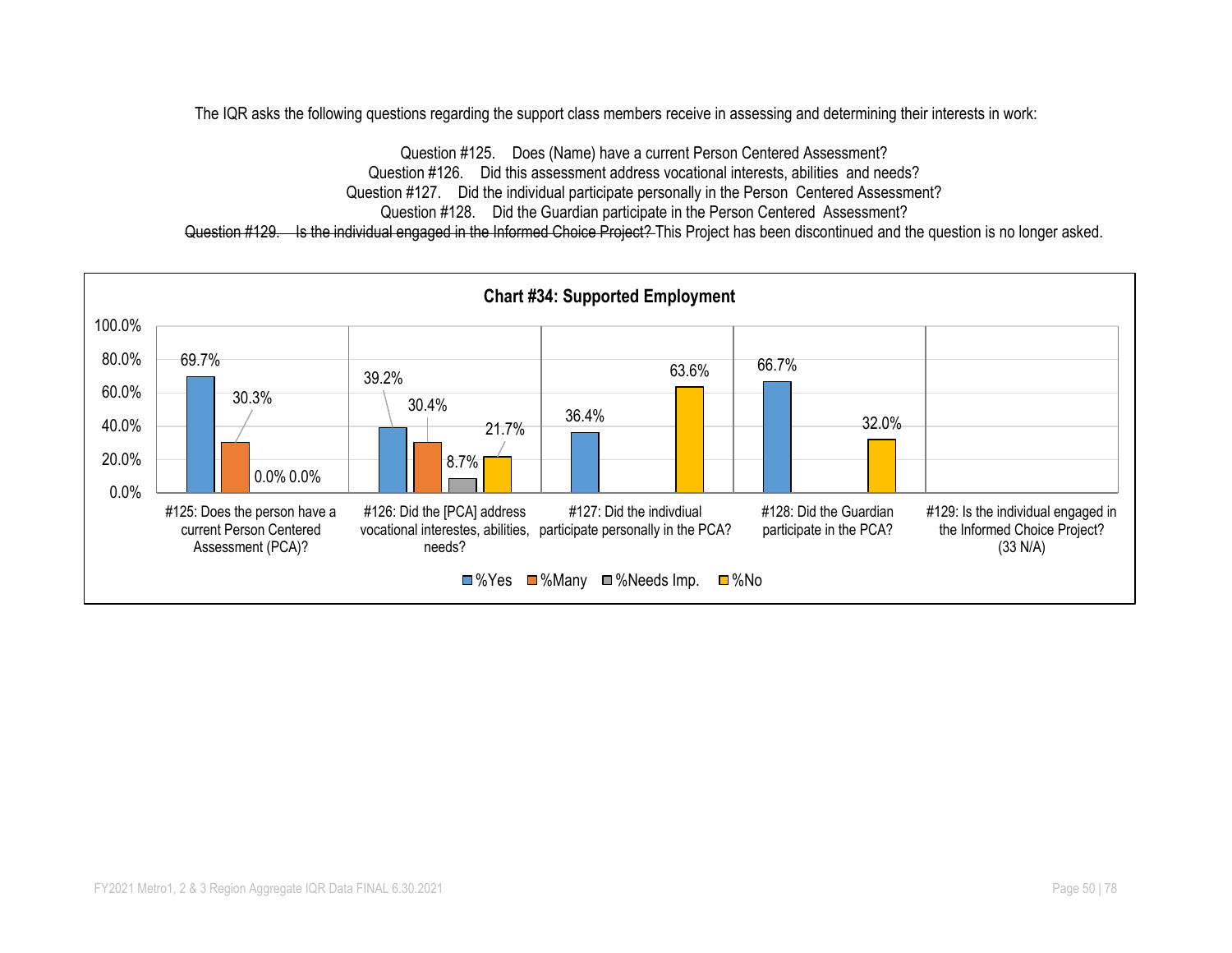|                     | Question       |                     |               |               |          |  |  |  |
|---------------------|----------------|---------------------|---------------|---------------|----------|--|--|--|
| <b>Res. Agency</b>  |                |                     |               |               |          |  |  |  |
| (# in sample)       | #125           | #126                | #127          | #128          | #129     |  |  |  |
| Adelante (7)        | 85.7% Yes (6)  | 50% Yes (2)         | 42.9% Yes (3) | 57.1% Yes (4) | (7 N/A)  |  |  |  |
|                     | 14.3% Many (1) | 25% Needs Impv (1)  | 57.1% No (4)  | 42.9% No (3)  |          |  |  |  |
|                     |                | 25% No (1)          |               |               |          |  |  |  |
|                     |                | (3 N/A)             |               |               |          |  |  |  |
| ARCA (2)            | 50% Yes (1)    | 0% Yes              | 0% Yes        | 100% Yes (2)  | (2 N/A)  |  |  |  |
|                     | 50% Many (1)   | 50% Many (1)        | 100% No (2)   |               |          |  |  |  |
|                     |                | 50% No (1)          |               |               |          |  |  |  |
| At Home Advocacy    | 0% Yes         | 0% Yes              | 100% Yes (1)  | 100% Yes (1)  | (1 N/A)  |  |  |  |
|                     | 100% Many (1)  | 100% Many (1)       |               |               |          |  |  |  |
| Bright Horizons (3) | 100% Yes (3)   | 50% Yes (1)         | 33.3 Yes (1)  | 100% Yes (3)  | (3 N/A)  |  |  |  |
|                     |                | 50% Many (1)        | 66.7% No (2)  |               |          |  |  |  |
|                     |                | (1 N/A)             |               |               |          |  |  |  |
| Cornucopia (1)      | 100% Yes (1)   | 0% Yes              | 100% Yes (1)  | 100% Yes (1)  | (1 N/A)  |  |  |  |
|                     |                | 100% No (1)         |               |               |          |  |  |  |
| Dungarvin (3)       | 66.7% Yes (2)  | 33.3% Yes (1)       | 0% Yes        | 33.3% Yes (1) | (3 N/A)  |  |  |  |
|                     | 33.3% Many (1) | 33.3% Many (1)      | 100% No (3)   | 66.7% No (2)  |          |  |  |  |
|                     |                | 33.3% No (1)        |               |               |          |  |  |  |
| Expressions         | 0% Yes         | 0% Yes              | 0% Yes        | 100% Yes (1)  | (1 N/A)  |  |  |  |
| Unlimited (1)       | 100% Many (1)  | 100% Many (1)       | 100% No (1)   |               |          |  |  |  |
| LLCP(10)            | 70% Yes (7)    | 60% Yes (3)         | 30% Yes (3)   | 50% Yes (5)   | (10 N/A) |  |  |  |
|                     | 30% Many (3)   | 40% Many (2)        | 70% No (7)    | 50% No (5)    |          |  |  |  |
|                     |                | (5 N/A)             |               |               |          |  |  |  |
| Onyx $(2)$          | 0% Yes         | 50% Yes (1)         | 0% Yes        | 50% Yes (1)   | (2 N/A)  |  |  |  |
|                     | 100% Many (2)  | 50% No (1)          | 100% No (2)   | 50% No (1)    |          |  |  |  |
| The New             | 100% Yes (3)   | 50% Yes (1)         | 100% Yes (3)  | 100% Yes (3)  | (3 N/A)  |  |  |  |
| Beginnings (3)      |                | 50% Needs Imprv (1) |               |               |          |  |  |  |
|                     |                | (1 N/A)             |               |               |          |  |  |  |

# **Chart #35: Supported Employment Scores by Provider Agency**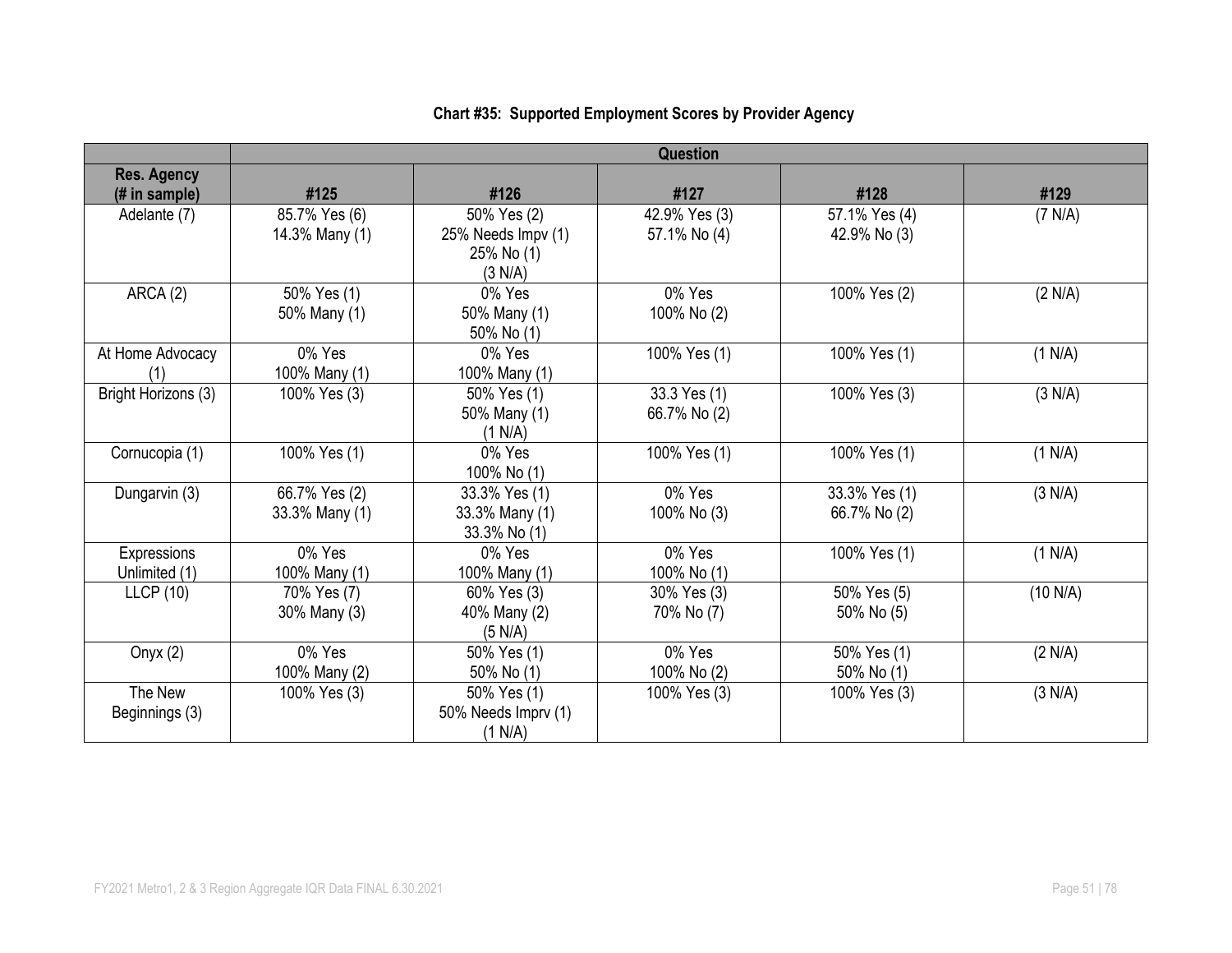|                                   | <b>Question</b>                 |                                                                             |                               |                               |                                   |  |  |  |
|-----------------------------------|---------------------------------|-----------------------------------------------------------------------------|-------------------------------|-------------------------------|-----------------------------------|--|--|--|
| <b>CM Agency</b><br>(# in sample) | #125                            | #126                                                                        | #127                          | #128                          | #129                              |  |  |  |
| A New Vision (2)                  | 100% Yes (2)                    | 50% Yes (1)<br>50% Many (1)                                                 | 0% Yes<br>100% No (2)         | 100% Yes (2)                  | (2 N/A)                           |  |  |  |
| A Step Above (6)                  | 50% Yes (3)<br>50% Many (3)     | 0% Yes<br>33.3% Many (1)<br>66.7% No (2)<br>(3 N/A)                         | 50% Yes (3)<br>50% No (3)     | 66.7% Yes (4)<br>33.3% No (2) | (6 N/A)                           |  |  |  |
| Amigo (1)                         | 0% Yes<br>100% Many (1)         | (1 N/A)                                                                     | 0% Yes<br>100% No (1)         | 0% Yes<br>100% No (1)         | (1 N/A)                           |  |  |  |
| Cariño (7)                        | 85.7% Yes (6)<br>14.3% Many (1) | 20% Yes (1)<br>20% Many (1)<br>40% Needs Imprv (2)<br>20% No (1)<br>(2 N/A) | 71.4% Yes (5)<br>28.6% No (2) | 85.7% Yes (6)<br>14.3% No (1) | 0% Yes<br>100% No (1)<br>(6 N/A)  |  |  |  |
| NMQCM (3)                         | 100% Yes (3)                    | 100% Yes (1)<br>(2 N/A)                                                     | 66.7% Yes (2)<br>33.3% No (1) | 100% Yes (3)                  | 0& Yes<br>100% No (1)<br>(2 N/A)  |  |  |  |
| Peak $(2)$                        | 100% Yes (2)                    | 50% Yes (1)<br>50% Many (1)                                                 | 50% Yes (1)<br>50% No (1)     | 100% Yes (2)                  | (2 N/A)                           |  |  |  |
| Unidas (12)                       | 58.3% Yes (7)<br>41.7% Many (5) | 50% Yes (5)<br>30% Many (3)<br>20% No (2)<br>(2 N/A)                        | 8.3% Yes (1)<br>91.7% No (11) | 41.7% Yes (5)<br>58.3% No (7) | 0% Yes<br>100% No (1)<br>(11 N/A) |  |  |  |

## **Chart #36: Supported Employment Scores by Case Management Agency**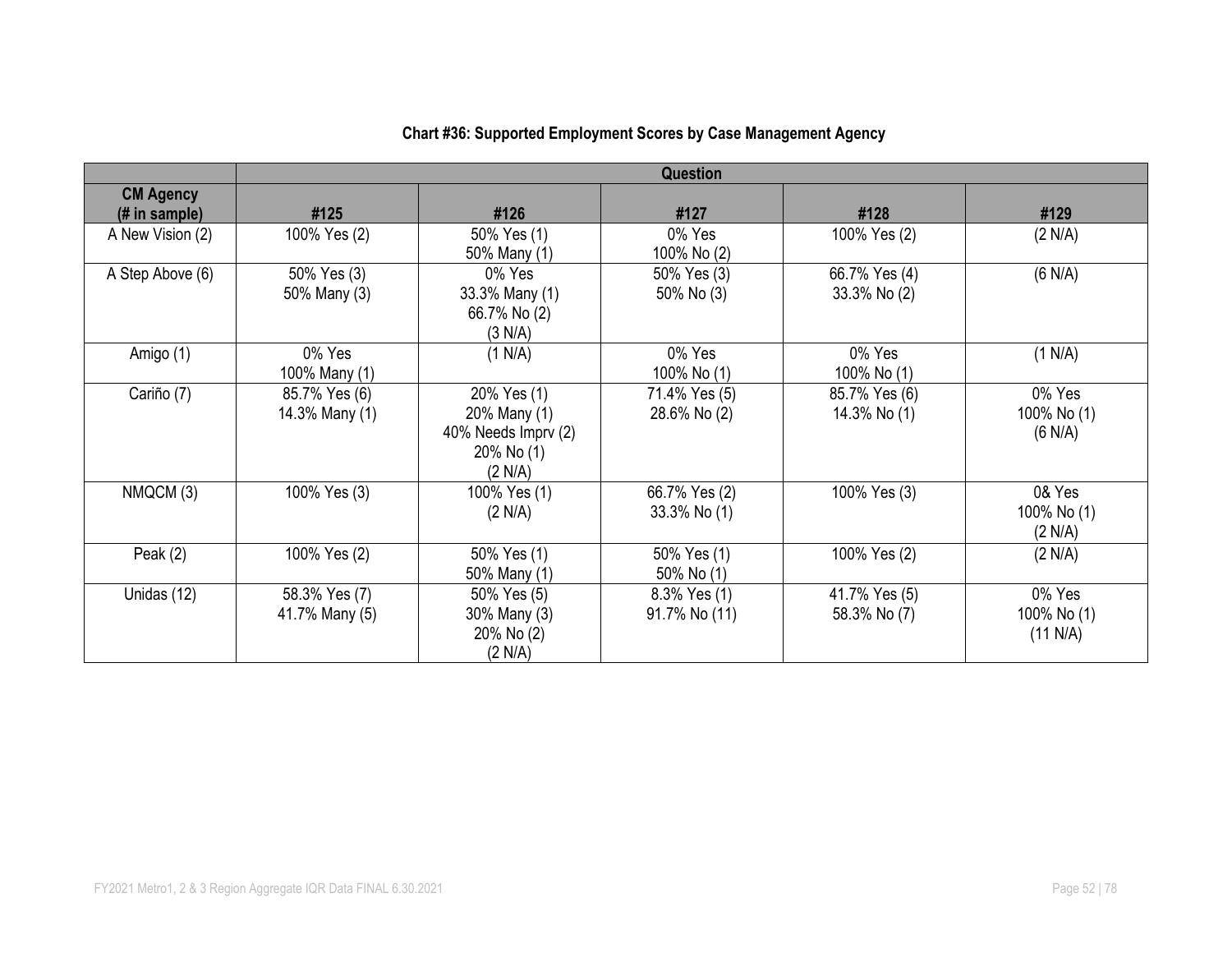#### **Components of Informed Choice: Information and Experience:**

Question #130. Has the individual been offered the opportunity to participate in work or job exploration including volunteer work and/or trial work opportunities? Question #131. If #130 is Yes, are these new experiences clearly documented in the ISP Work, Education and/or Volunteer History section? Question #132. If #130 is No, is the individual trying new discovery experiences in the community to determine interests, abilities, skills and needs? Question #133. Has the Guardian had the opportunity to gain information on how the individual responded during job exploration activities such as volunteering and/or trial work experiences?

57.1% 66.7% 62.5% 76.2% 81.0% 81.0% 16.7% | 25.0% 14.3%  $\frac{14.2\%}{8.3\%}$  14.2% 12.5% 14.3% 14.3% 14.2% 14.2% 14.2% 9.5%  $4.8\%$  0.0% 4.8% 42.9% 8.3% 0.0% 0.0% 0.0% 0.0% 0.0% 20.0% 40.0% 60.0% 80.0% 100.0% #130: Has individual been #131: If #139 is Yes, are the offered opportunity to participate in work or job exploration…. new experiences document in the ISP… #132: If #139 is No, is indivdiual trying new discovery experiences in indivdiual responded during the community… #133 Has guardian …gain information on how job exploration? #134: Has individual received info regarding the received info regarding the range of employment options…? #135: Has guardian range of employment options…? **Chart #37: Supported Employment, continued** ■%Yes ■%Many ■%Needs Imp. ■%No

Question #134. Has the individual received information regarding the range of employment options available to him/her? Question #135. Has the Guardian received information regarding the range of employment options available for the individual?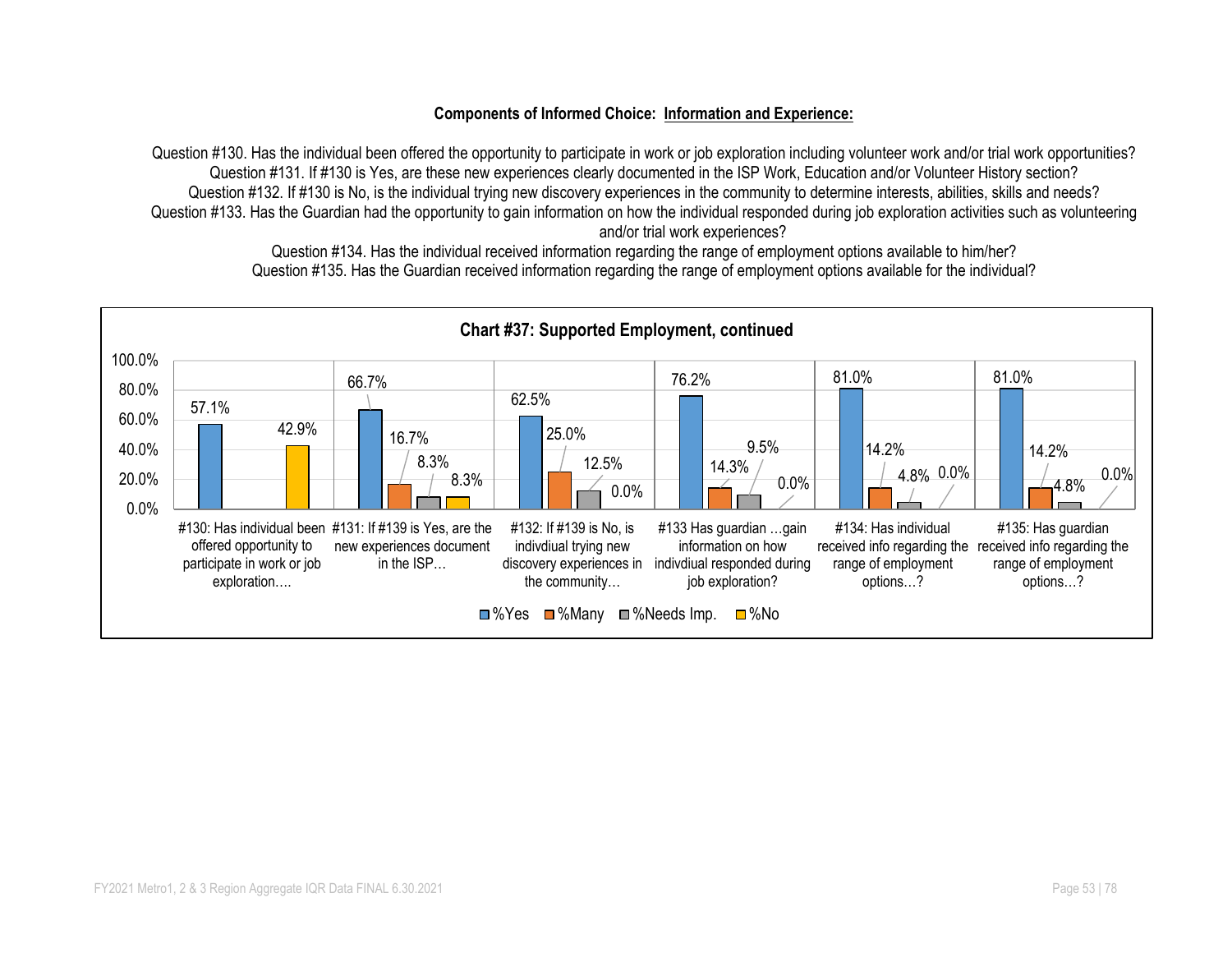|                        | <b>Question</b> |                   |                     |                      |               |                     |  |
|------------------------|-----------------|-------------------|---------------------|----------------------|---------------|---------------------|--|
| <b>Res. Agency</b>     |                 |                   |                     |                      |               |                     |  |
| (# in sample)          | #130            | #131              | #132                | #133                 | #134          | #135                |  |
| Adelante (7)           | 66.7% Yes (2)   | 50% Yes (1)       | 0% Yes              | 66.7% Yes (2)        | 100% Yes (3)  | 100% Yes (3)        |  |
|                        | 33.3% No (1)    | 50% No (1)        | 100% Many (1)       | 33.3% Needs Impv (1) | (4 N/A)       | (4 N/A)             |  |
|                        | (4 N/A)         | (5 N/A)           | (6 N/A)             | (4 N/A)              |               |                     |  |
| ARCA (2)               | 50% Yes (1)     | 0% Yes            | (2 N/A)             | 100% Yes (2)         | 100% Yes (2)  | 100% Yes (2)        |  |
|                        | 50% No (1)      | 100% Many (1)     |                     |                      |               |                     |  |
|                        |                 | (1 N/A)           |                     |                      |               |                     |  |
| At Home                | 0% Yes          | (1 N/A)           | 0% Yes              | 0% Yes               | 0% Yes        | 0% Yes              |  |
| Advocacy (1)           | 100% No (1)     |                   | 100% Needs Impv (1) | 100% Many (1)        | 100% Many (1) | 100% Many (1)       |  |
|                        |                 |                   |                     |                      |               |                     |  |
| <b>Bright Horizons</b> | 100% Yes (2)    | 100% Yes (2)      | (3 N/A)             | 50% Yes (1)          | 100% Yes (2)  | 100% Yes (2)        |  |
| (3)                    | (1 N/A)         | (1 N/A)           |                     | 50% Many (1)         | (1 N/A)       | (1 N/A)             |  |
|                        |                 |                   |                     | (1 N/A)              |               |                     |  |
| Cornucopia (1)         | 100% Yes (1)    | 100% Yes (1)      | (1 N/A)             | 100% Yes (1)         | 100% Yes (1)  | 100% Yes (1)        |  |
| Dungarvin (3)          | 33.3% Yes (1)   | 100% Yes (1)      | 100% Yes (2)        | 100% Yes (3)         | 100% Yes (3)  | 66.7% Yes (2)       |  |
|                        | 66.7% No (2)    | (2 N/A)           | (1 N/A)             |                      |               | 33.3% Many (1)      |  |
| Expressions            | 100% Yes (1)    | 0% Yes            | (1 N/A)             | 0% Yes               | 0% Yes        | 0% Yes              |  |
| Unlimited (1)          |                 | 100% Many (1)     |                     | 100% Needs Impv (1)  | 100% Many (1) | 100% Needs Impv (1) |  |
| LLCP(10)               | 60% Yes (3)     | 66.7% Yes (2)     | 100% Yes (2)        | 80% Yes (4)          | 100% Yes (5)  | 80% Yes (4)         |  |
|                        | 40% No (2)      | 33.3% Needs Imprv | (8 N/A)             | 20% Many (1)         | (5 N/A)       | 20% Many (1)        |  |
|                        | (5 N/A)         | (1)               |                     | (5 N/A)              |               | (5 N/A)             |  |
|                        |                 | (7 N/A)           |                     |                      |               |                     |  |
| Onyx $(2)$             | 100% No (2)     | (2 N/A)           | 50% Yes (1)         | 100% Yes (2)         | 50% Yes (1)   | 100% Yes (2)        |  |
|                        |                 |                   | 50% Many (1)        |                      | 50% No (1)    |                     |  |
| The New                | 100% Yes (1)    | 100% Yes (1)      | (3 N/A)             | 100% Yes (1)         | 0% Yes        | 100% Yes (1)        |  |
| Beginnings (3)         | (2 N/A)         | (2 N/A)           |                     | (2 N/A)              | 100% Many (1) | (2 N/A)             |  |
|                        |                 |                   |                     |                      | (2 N/A)       |                     |  |

# **Chart #38: Supported Employment Scores by Provider Agency**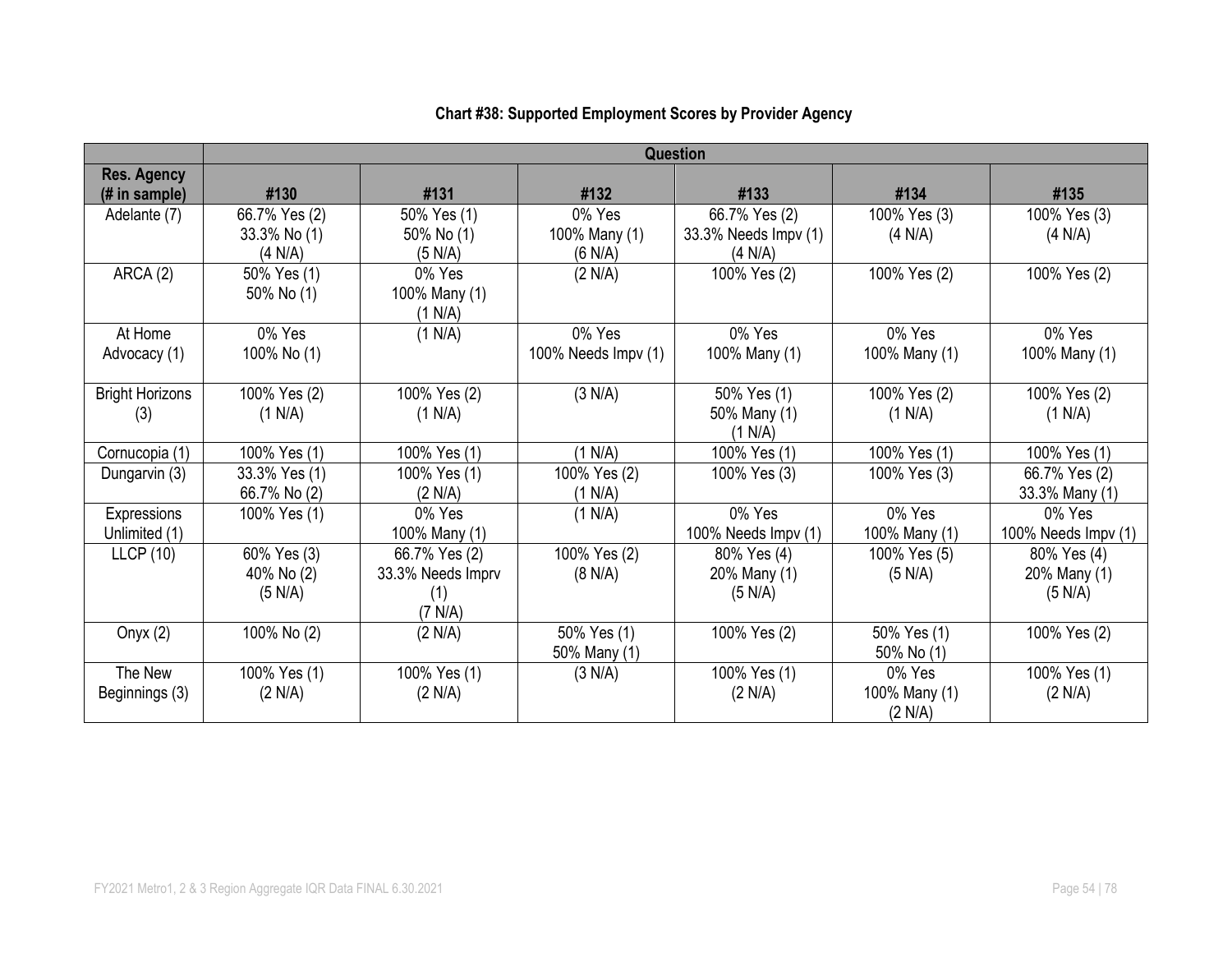|                                   | <b>Question</b>                          |                                                                 |                                            |                                                                        |                                                              |                                                                      |
|-----------------------------------|------------------------------------------|-----------------------------------------------------------------|--------------------------------------------|------------------------------------------------------------------------|--------------------------------------------------------------|----------------------------------------------------------------------|
| <b>CM Agency</b><br>(# in sample) | #130                                     | #131                                                            | #132                                       | #133                                                                   | #134                                                         | #135                                                                 |
| A New Vision<br>(2)               | 50% Yes (1)<br>50% No (1)                | 100% Yes (1)<br>(1 N/A)                                         | 100% Yes (1)<br>(1 N/A)                    | 100% Yes (2)                                                           | 100% Yes (2)                                                 | 100% Yes (2)                                                         |
| A Step Above<br>(6)               | 33.3% Yes (1)<br>66.7% No (2)<br>(3 N/A) | 100% Yes (1)<br>(5 N/A)                                         | 0% Yes<br>100% Needs Impv (1)<br>(5 N/A)   | 66.7% Yes (2)<br>33.3% Many (1)<br>(3 N/A)                             | 66.7% Yes (2)<br>33.3% Many (1)<br>(3 N/A)                   | 66.7% Yes (2)<br>33.3% Many (1)<br>(3 N/A)                           |
| Amigo (1)                         | (1 N/A)                                  | (1 N/A)                                                         | (1 N/A)                                    | (1 N/A)                                                                | (1 N/A)                                                      | (1 N/A)                                                              |
| Cariño (7)                        | 100% Yes (4)<br>(3 N/A)                  | 75% Yes (3)<br>25% No (1)<br>(3 N/A)                            | (7 N/A)                                    | 75% Yes (3)<br>25% Needs Impv (1)<br>(3 N/A)                           | 75% Yes (3)<br>25% Many (1)<br>(3 N/A)                       | 100% Yes (4)<br>(3 N/A)                                              |
| NMQCM (3)                         | 100% Yes (1)<br>(2 N/A)                  | 100% Yes (1)<br>(2 N/A)                                         | (3 N/A)                                    | 100% Yes (1)<br>(2 N/A)                                                | 100% Yes (1)<br>(2 N/A)                                      | 100% Yes (1)<br>(2 N/A)                                              |
| Peak $(2)$                        | 100% Yes (2)                             | 100% Yes (2)                                                    | (2 N/A)                                    | 50% Yes (1)<br>50% Many (1)                                            | 100% Yes (2)                                                 | 100% Yes (2)                                                         |
| Unidas (12)                       | 33.3% Yes (3)<br>66.7% No (6)<br>(3 N/A) | 0% Yes<br>66.7% Many (2)<br>33.3% Needs Imprv<br>(1)<br>(9 N/A) | 66.7% Yes (4)<br>33.3% Many (2)<br>(6 N/A) | 77.8% Yes (7)<br>11.1% Many (1)<br>11.1% Needs Imprv<br>(1)<br>(3 N/A) | 77.8% Yes (7)<br>11.1% Many (1)<br>11.1% No $(1)$<br>(3 N/A) | 66.7% Yes (6)<br>22.2% Many (2)<br>11.1% Needs $Imprv(1)$<br>(3 N/A) |

## **Chart #39: Supported Employment Scores by Case Management Agency**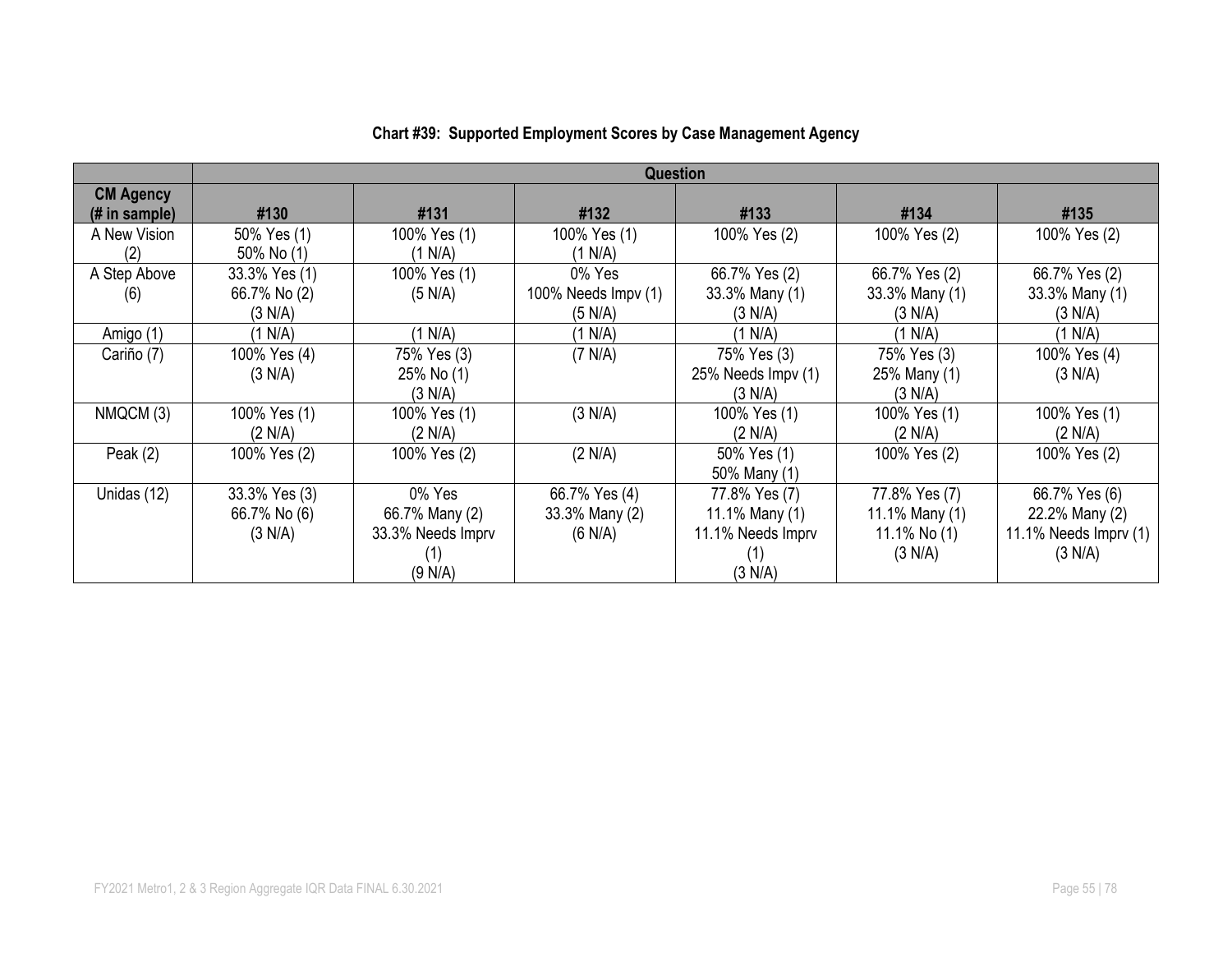#### **Components of Informed Choice**: **Identification of Employment Barriers/Issues.**

Question #136. If there are barriers to employment, has the Team, including the individual, addressed how to overcome those barriers to employment and integrating clinical info, AT, & therapies as necessary...?

Question #137. If there are barriers to employment, has the Team addressed with the Guardian how to overcome those barriers to employment and integrating clinical info, AT, & therapies as necessary...?

Question #138. Has the individual participated in work or volunteer activities during the past year?

Question #139. Has the individual identified what type of work or volunteer activities he/she would like to do?

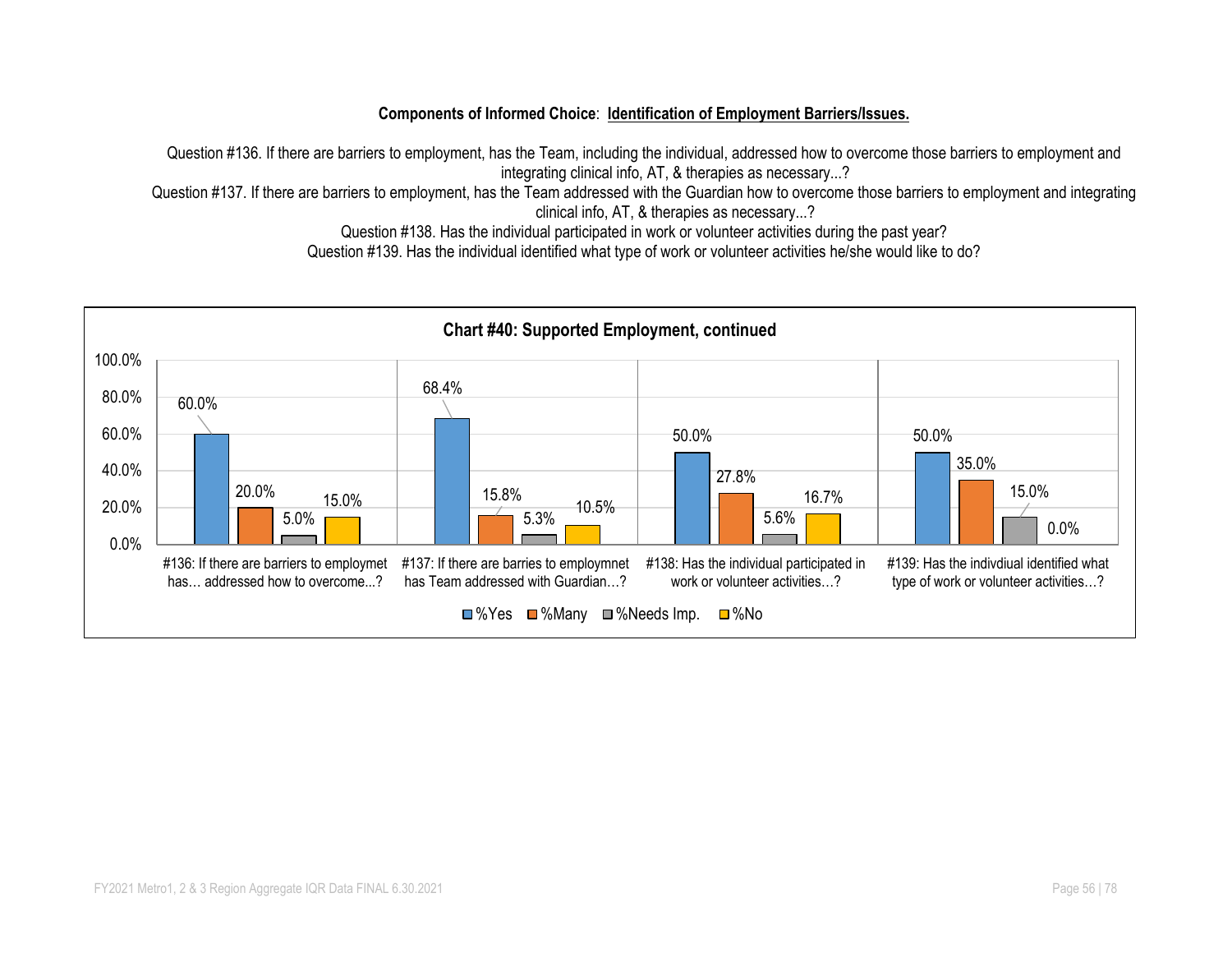|                                     | <b>Question</b>     |                     |                     |                     |  |
|-------------------------------------|---------------------|---------------------|---------------------|---------------------|--|
| <b>Res. Agency</b><br>(# in sample) | #136                | #137                | #138                | #139                |  |
| Adelante (7)                        | 33.3% Yes (1)       | 33.3% Yes (1)       | 66.7% Yes (2)       | 33.3% Yes (1)       |  |
|                                     | 33.3% Many (1)      | 33.3% Many (1)      | 33.3% Many (1)      | 66.7% Many (2)      |  |
|                                     | 33.3% No (1)        | 33.3% No (1)        | (4 N/A)             | (4 N/A)             |  |
|                                     | (4 N/A)             | (4 N/A)             |                     |                     |  |
| ARCA (2)                            | 50% Yes (1)         | 50% Yes (1)         | 0% Yes              | 0% Yes              |  |
|                                     | 50% No (1)          | 50% No (1)          | 100% No (1)         | 100% Needs Impv (1) |  |
|                                     |                     |                     | (1 N/A)             | (1 N/A)             |  |
| At Home Advocacy (1)                | 0% Yes              | 0% Yes              | 0% Yes              | 0% Yes              |  |
|                                     | 100% Many (1)       | 100% Many (1)       | 100% No (1)         | 100% Many (1)       |  |
| Bright Horizons (3)                 | 100% Yes (2)        | 100% Yes (2)        | 0% Yes              | 50% Yes (1)         |  |
|                                     | (1 N/A)             | (1 N/A)             | 100% Many (1)       | 50% Many (1)        |  |
|                                     |                     |                     | (2 N/A)             | (1 N/A)             |  |
| Cornucopia (1)                      | 100% Yes (1)        | 100% Yes (1)        | 100% Yes (1)        | 0%Yes               |  |
|                                     |                     |                     |                     | 100% Needs Impv (1) |  |
| Dungarvin (3)                       | 66.7% Yes (2)       | 100% Yes (3)        | 66.7% Yes (2)       | 100% Yes (3)        |  |
|                                     | 33.3% No (1)        |                     | 33.3% No (1)        |                     |  |
| <b>Expressions Unlimited</b>        | 0%Yes               | 0%Yes               | 0%Yes               | 0%Yes               |  |
| (1)                                 | 100% Needs Impv (1) | 100% Needs Impv (1) | 100% Needs Impv (1) | 100% Needs Impv (1) |  |
| <b>LLCP (10)</b>                    | 100% Yes (4)        | 100% Yes (4)        | 80% Yes (4)         | 80% Yes (4)         |  |
|                                     | (6 N/A)             | (6 N/A)             | 20% Many (1)        | 20% Many (1)        |  |
|                                     |                     |                     | (5 N/A)             | (5 N/A)             |  |
| Onyx $(2)$                          | 50% Yes (1)         | 100% Yes (1)        | 0% Yes              | 50% Yes (1)         |  |
|                                     | 50% Many (1)        | (1 N/A)             | 100% Many (1)       | 50% Many (1)        |  |
|                                     |                     |                     | (1 N/A)             |                     |  |
| The New Beginnings (3)              | 0% Yes              | 0% Yes              | 0% Yes              | 0% Yes              |  |
|                                     | 100% Many (1)       | 100% Many (1)       | 100% Many (1)       | 100% Many (1)       |  |
|                                     | (2 N/A)             | (2 N/A)             | (2 N/A)             | (2 N/A)             |  |

# **Chart #41: Supported Employment Scores by Provider Agency**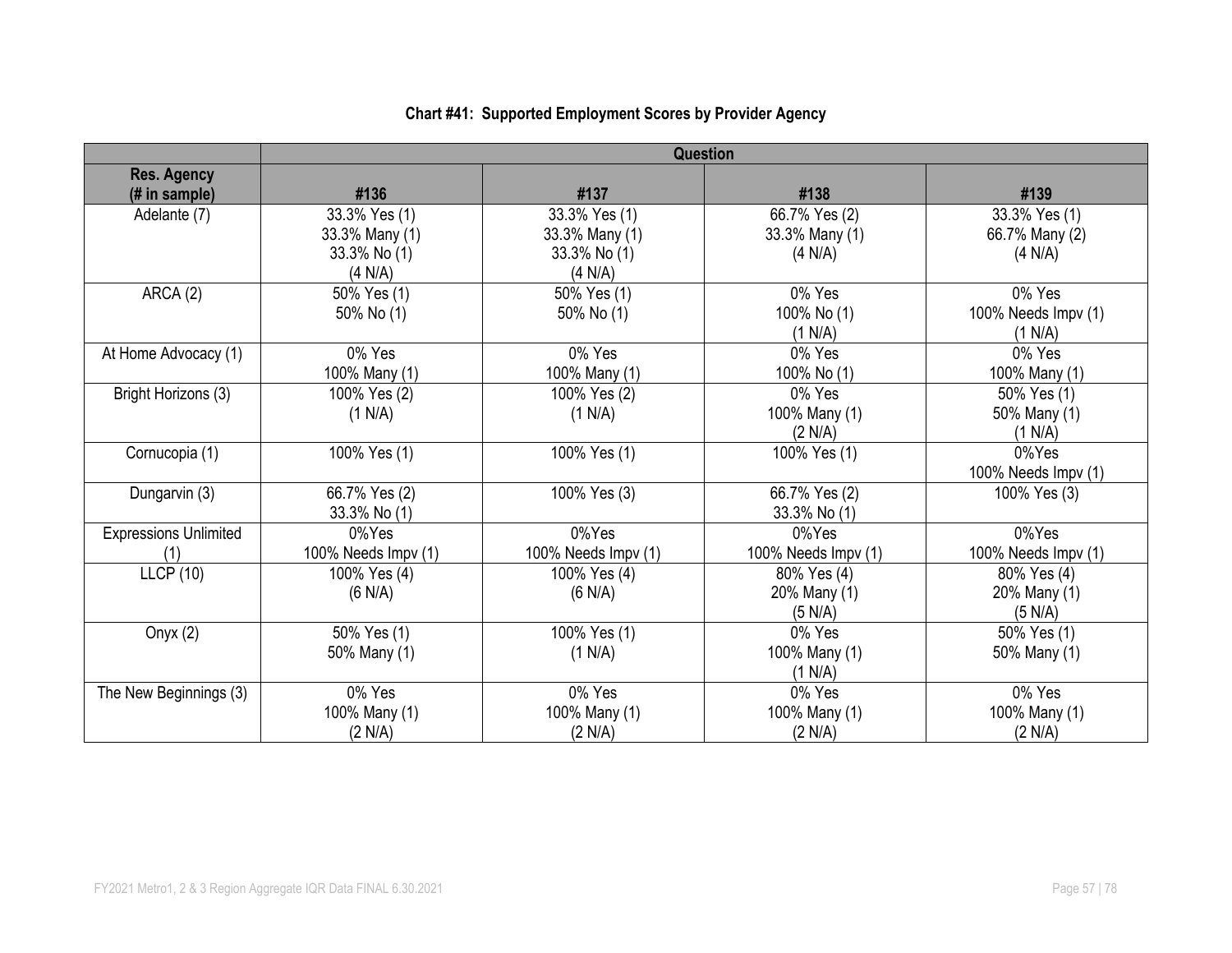|                                   | <b>Question</b>                                                                       |                                                                 |                                                                                 |                                                                          |  |
|-----------------------------------|---------------------------------------------------------------------------------------|-----------------------------------------------------------------|---------------------------------------------------------------------------------|--------------------------------------------------------------------------|--|
| <b>CM Agency</b><br>(# in sample) | #136                                                                                  | #137                                                            | #138                                                                            | #139                                                                     |  |
| A New Vision (2)                  | 100% Yes (2)                                                                          | 100% Yes (2)                                                    | 0% Yes<br>100% Many (2)                                                         | 0% Yes<br>100% Many (2)                                                  |  |
| A Step Above (6)                  | 33.3% Yes (1)<br>66.7% Many (2)<br>(3 N/A)                                            | 33.3% Yes (1)<br>66.7% Many (2)<br>(3 N/A)                      | 50% Yes (1)<br>50% No (1)<br>(4 N/A)                                            | 50% Yes (1)<br>50% Many (1)<br>(4 N/A)                                   |  |
| Amigo (1)                         | (1 N/A)                                                                               | (1 N/A)                                                         | (1 N/A)                                                                         | (1 N/A)                                                                  |  |
| Cariño (7)                        | 50% Yes (2)<br>25% Many (1)<br>25% No (1)<br>(3 N/A)                                  | 50% Yes (2)<br>25% Many (1)<br>25% No (1)<br>(3 N/A)            | 75% Yes (3)<br>25% Many (1)<br>(3 N/A)                                          | 25% Yes (1)<br>50% Many (2)<br>25% Needs Imprv (1)<br>(3 N/A)            |  |
| NMQCM (3)                         | (3 N/A)                                                                               | (3 N/A)                                                         | 100% Yes (1)<br>(2 N/A)                                                         | 100% Yes (1)<br>(2 N/A)                                                  |  |
| Peak $(2)$                        | 100% Yes (2)                                                                          | 100% Yes (2)                                                    | 100% Yes (1)<br>(1 N/A)                                                         | 100% Yes (2)                                                             |  |
| Unidas (12)                       | 55.6% Yes (5)<br>11.1% Many (1)<br>11.1% Needs Imprv $(1)$<br>22.2% No (2)<br>(3 N/A) | 75% Yes (6)<br>12.5% Needs Imprv (1)<br>12.5% No (1)<br>(4 N/A) | 37.5% Yes (3)<br>25% Many (2)<br>12.5% Needs Imprv (1)<br>25% No (2)<br>(4 N/A) | 55.6% Yes (5)<br>22.2% Many (2)<br>$22.2\%$ Needs Imprv $(2)$<br>(3 N/A) |  |

## **Chart #42: Supported Employment Scores by Case Management Agency**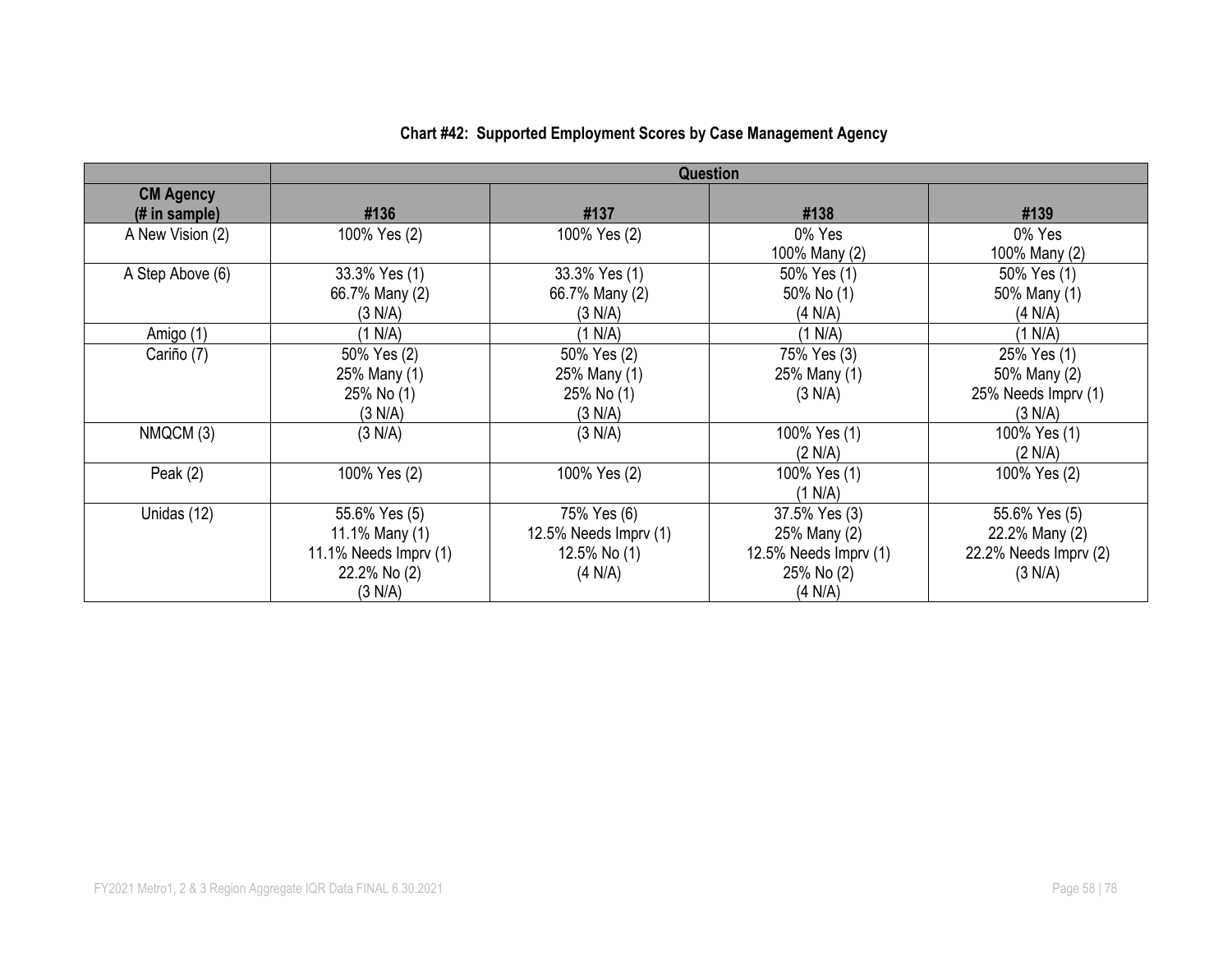#### **JCMs Involved in Supported Employment**

Question #140. Does the Guardian support him/her working? Question #142. Is the individual engaged in Supported Employment? Question #144. Does the person have a Career Development Plan?

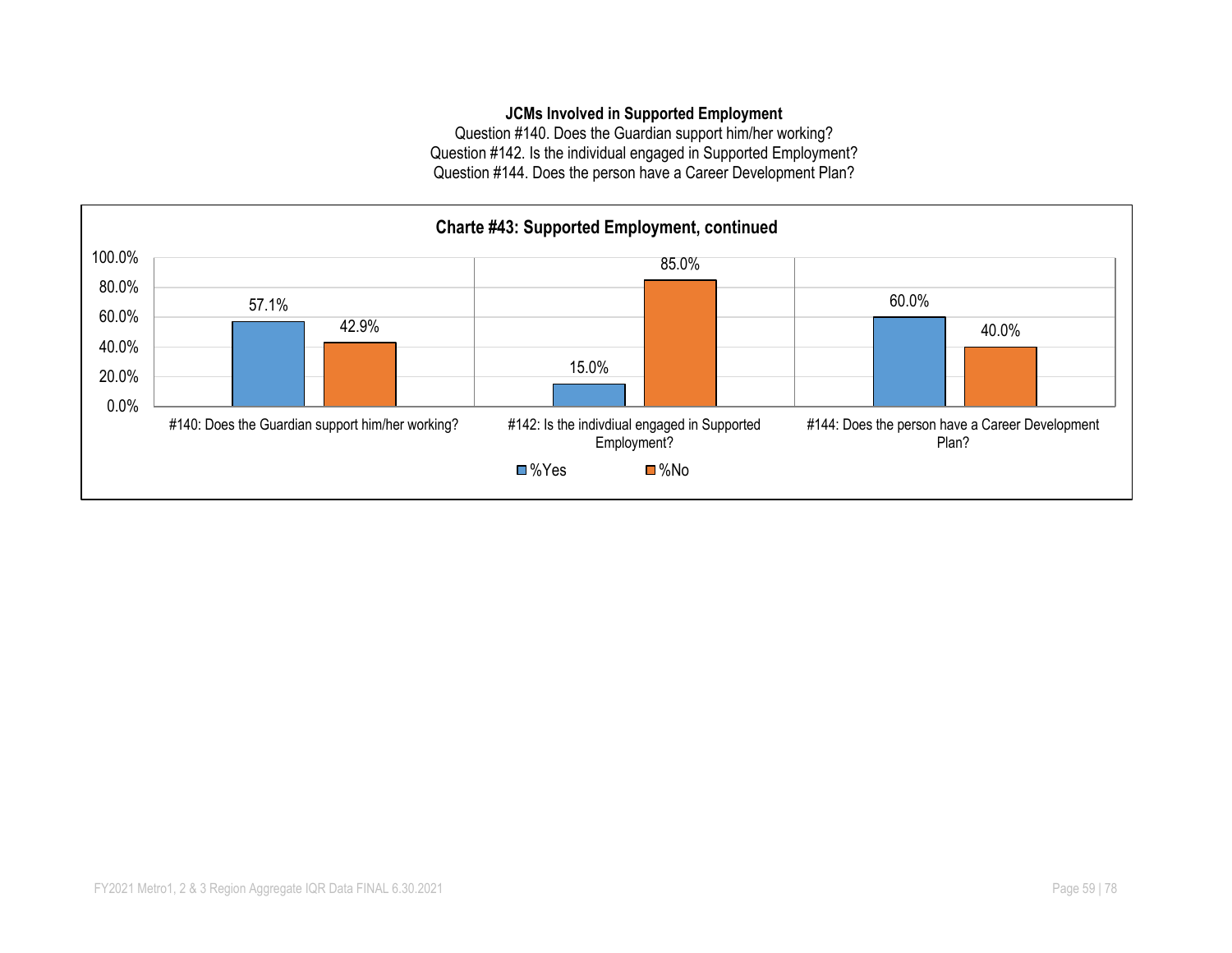# **Chart #44: Supported Employment Scores by Provider Agency**

|                           |               | Question    |              |
|---------------------------|---------------|-------------|--------------|
| <b>Res. Agency</b>        |               |             |              |
| (# in sample)             | #140          | #142        | #144         |
| Adelante (7)              | 66.7% Yes (2) | 0% Yes      | (7 N/A)      |
|                           | 33.3% No (1)  | 100% No (2) |              |
|                           | (4 N/A)       | (5 N/A)     |              |
| ARCA(2)                   | 0% Yes        | 0% Yes      | (2 N/A)      |
|                           | 100% No (2)   | 100% No (2) |              |
| At Home Advocacy (1)      | 100% Yes (1)  | 0% Yes      | 0% Yes       |
|                           |               | 100% No (1) | 100% No (1)  |
| Bright Horizons (3)       | 50% Yes (1)   | 0% Yes      | (3 N/A)      |
|                           | 50% No (1)    | 100% No (2) |              |
|                           | (1 N/A)       | (1 N/A)     |              |
| Cornucopia (1)            | 0% Yes        | 0% Yes      | (1 N/A)      |
|                           | 100% No (1)   | 100% No (1) |              |
| Dungarvin (3)             | 33.3% Yes (1) | 0% Yes      | (3 N/A)      |
|                           | 66.7% No (2)  | 100% No (3) |              |
| Expressions Unlimited (1) | 100% Yes (1)  | 0% Yes      | (1 N/A)      |
|                           |               | 100% No (1) |              |
| <b>LLCP</b> (10)          | 60% Yes (3)   | 40% Yes (2) | 100% Yes (2) |
|                           | 40% No (2)    | 60% No (3)  | (8 N/A)      |
|                           | (5 N/A)       | (5 N/A)     |              |
| Onyx $(2)$                | 100% Yes (2)  | 50% Yes (1) | 50% Yes (1)  |
|                           |               | 50% No (1)  | 50% No (1)   |
| The New Beginnings (3)    | 100% Yes (1)  | 0% Yes      | (3 N/A)      |
|                           | (2 N/A)       | 100% No (1) |              |
|                           |               | (2 N/A)     |              |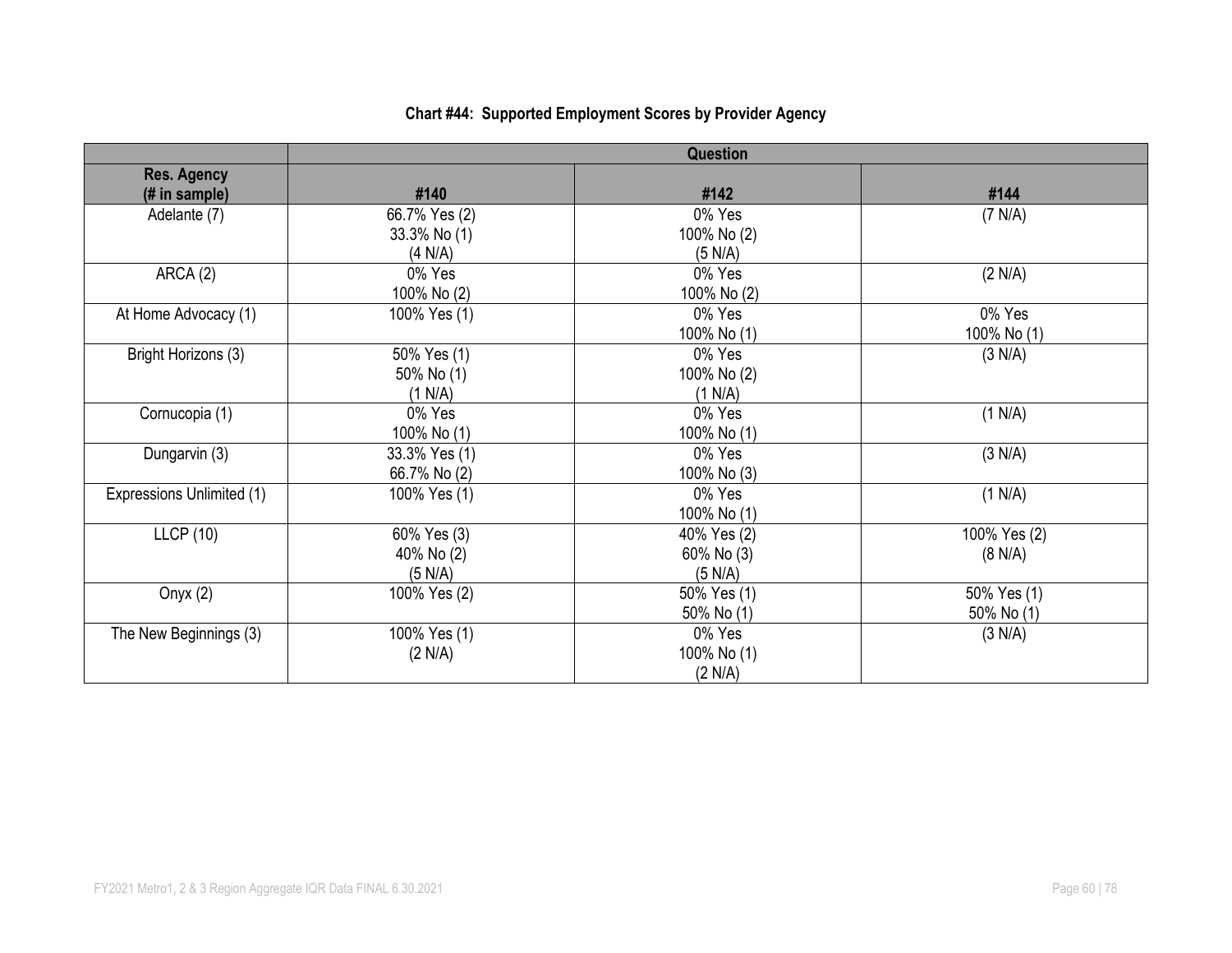|                                   | Question                                 |                                      |                                          |  |  |
|-----------------------------------|------------------------------------------|--------------------------------------|------------------------------------------|--|--|
| <b>CM Agency</b><br>(# in sample) | #140                                     | #142                                 | #144                                     |  |  |
| A New Vision (2)                  | 0% Yes<br>100% No (2)                    | 0% Yes<br>100% No (2)                | (2 N/A)                                  |  |  |
| A Step Above (6)                  | 66.7% Yes (2)<br>33.3% No (1)<br>(3 N/A) | 0% Yes<br>100% No (3)<br>(3 N/A)     | 0% Yes<br>100% No (1)<br>(5 N/A)         |  |  |
| Amigo (1)                         | (1 N/A)                                  | (1 N/A)                              | (1 N/A)                                  |  |  |
| Cariño (7)                        | 25% Yes (1)<br>75% No (3)<br>(3 N/A)     | 0% Yes<br>100% No (4)<br>(3 N/A)     | (7 N/A)                                  |  |  |
| NMQCM (3)                         | 100% Yes (1)<br>(2 N/A)                  | 100% Yes (1)<br>(2 N/A)              | 100% Yes (1)<br>(2 N/A)                  |  |  |
| Peak $(2)$                        | 50% Yes (1)<br>50% No (1)                | 0% Yes<br>100% No (2)                | (2 N/A)                                  |  |  |
| Unidas (12)                       | 77.8% Yes (7)<br>22.2% No (2)<br>(3 N/A) | 25% Yes (2)<br>75% No (6)<br>(4 N/A) | 66.7% Yes (2)<br>33.3% No (1)<br>(9 N/A) |  |  |

## **Chart #45: Supported Employment Scores by Case Management Agency**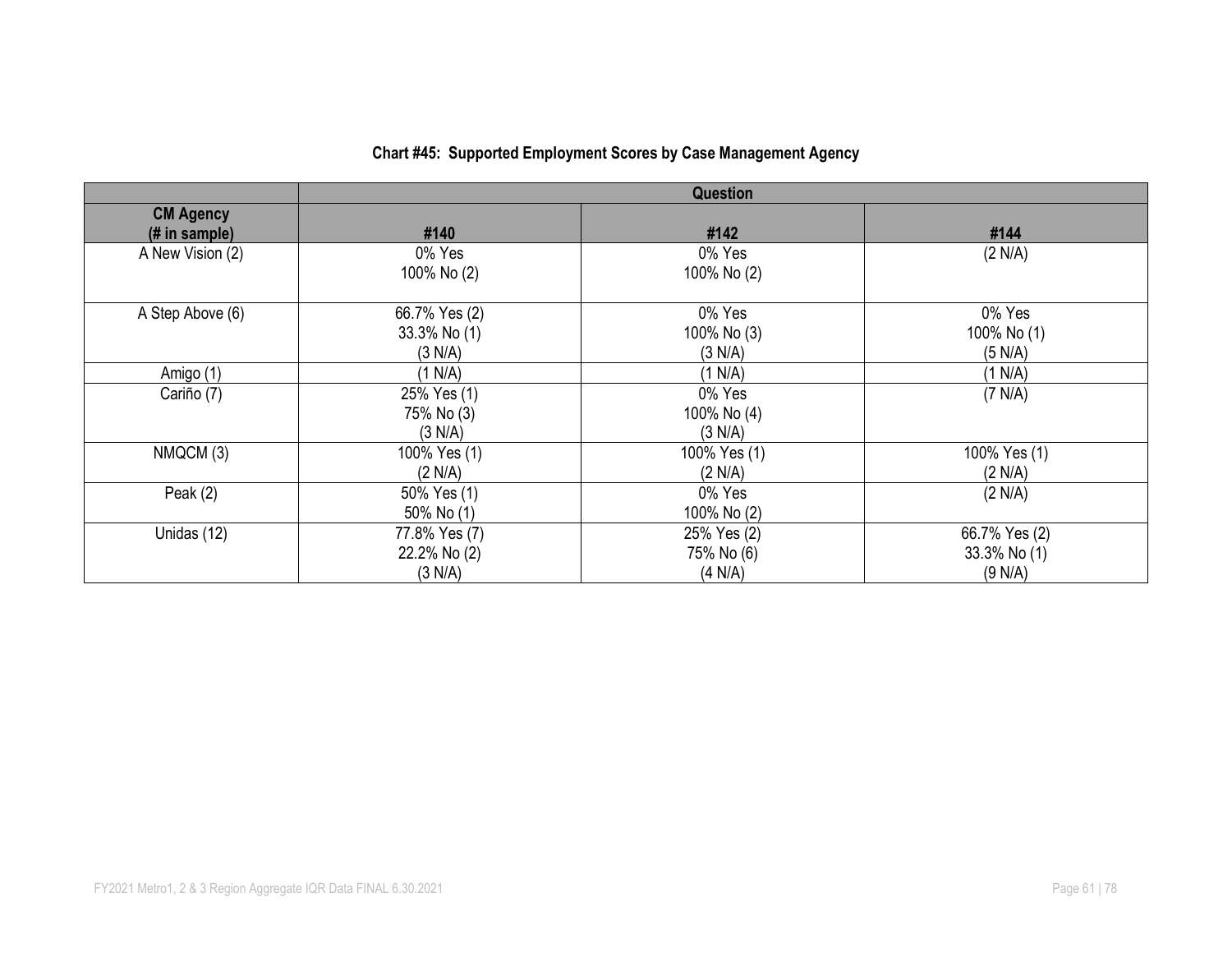#### **I. IQR Scored Protocol Questions**

| Below are all of the questions in the protocol and the scores of the Metro Region Round 1 & 2 Reviews. The questions highlighted are included in the data tables above. |  |  |  |  |  |
|-------------------------------------------------------------------------------------------------------------------------------------------------------------------------|--|--|--|--|--|

| Question                                                                                                                                                                                    | FY2021 Metro 1, 2, and 3<br>(sample=33)                             |  |  |
|---------------------------------------------------------------------------------------------------------------------------------------------------------------------------------------------|---------------------------------------------------------------------|--|--|
| <b>CASE MANAGEMENT</b>                                                                                                                                                                      |                                                                     |  |  |
| 24. Does the case manager "know" the person?<br>CPRQ26; '17IQR#8c, '18IQR24                                                                                                                 | 78.8% Yes (26)<br>21.2% Many (7)                                    |  |  |
| 25. Does the case manager understand his/her role/job?<br>CPRQ27 '17IQR#16, '18IQR25                                                                                                        | 9.1% Yes (3)<br>72.7% Many (24)<br>18.2% Needs Impv (6)             |  |  |
| 26. Is the case manager available to the person? CPRQ29; '17IQR#16a, '18IQR27                                                                                                               | 78.8% Yes (26)<br>21.2% Many (7)                                    |  |  |
| 27. Was the case manager able to describe the person's health related needs? CPRQ30, '18IQR28                                                                                               | 33.3% Yes (11)<br>60.6% Many (20)<br>6.1% Needs Impv (2)            |  |  |
| 28. Does the case manager have an appropriate expectation of growth for this person? CPRQ31, '18IQR29                                                                                       | 81.8% Yes (27)<br>9.1% Many (3)<br>6.1% Needs Impv (2)<br>3% No (1) |  |  |
| 29. Does the case management record contain documentation that the case manager is monitoring and tracking the delivery of<br>services as outlined in the ISP? CPRQ32; '17IQR#16b, '18IQR30 | 9.1% Yes (3)<br>72.7% Many (24)<br>18.2% Needs Impv (6)             |  |  |
| 30. Does the case manager provide case management services at the level needed by this person? CPRQ33; '17IQR#16c,<br>'18IQR31                                                              | 6.1% Yes (2)<br>75.8% Many (25)<br>18.1% Needs Impv (6)             |  |  |
| <b>EMPLOYMENT AND DAY</b>                                                                                                                                                                   |                                                                     |  |  |
| 31. Does the direct services staff "know" the person?<br>CPRQ35; '17IQR#8a, '18IQR33                                                                                                        | 87.1% Yes (27)<br>12.9% Many (4)<br>(2 N/A)                         |  |  |
| 32. Does the direct service staff have input into the person's ISP? CPRQ36, '18IQR34                                                                                                        | 83.9% Yes (26)<br>12.9% Many (4)                                    |  |  |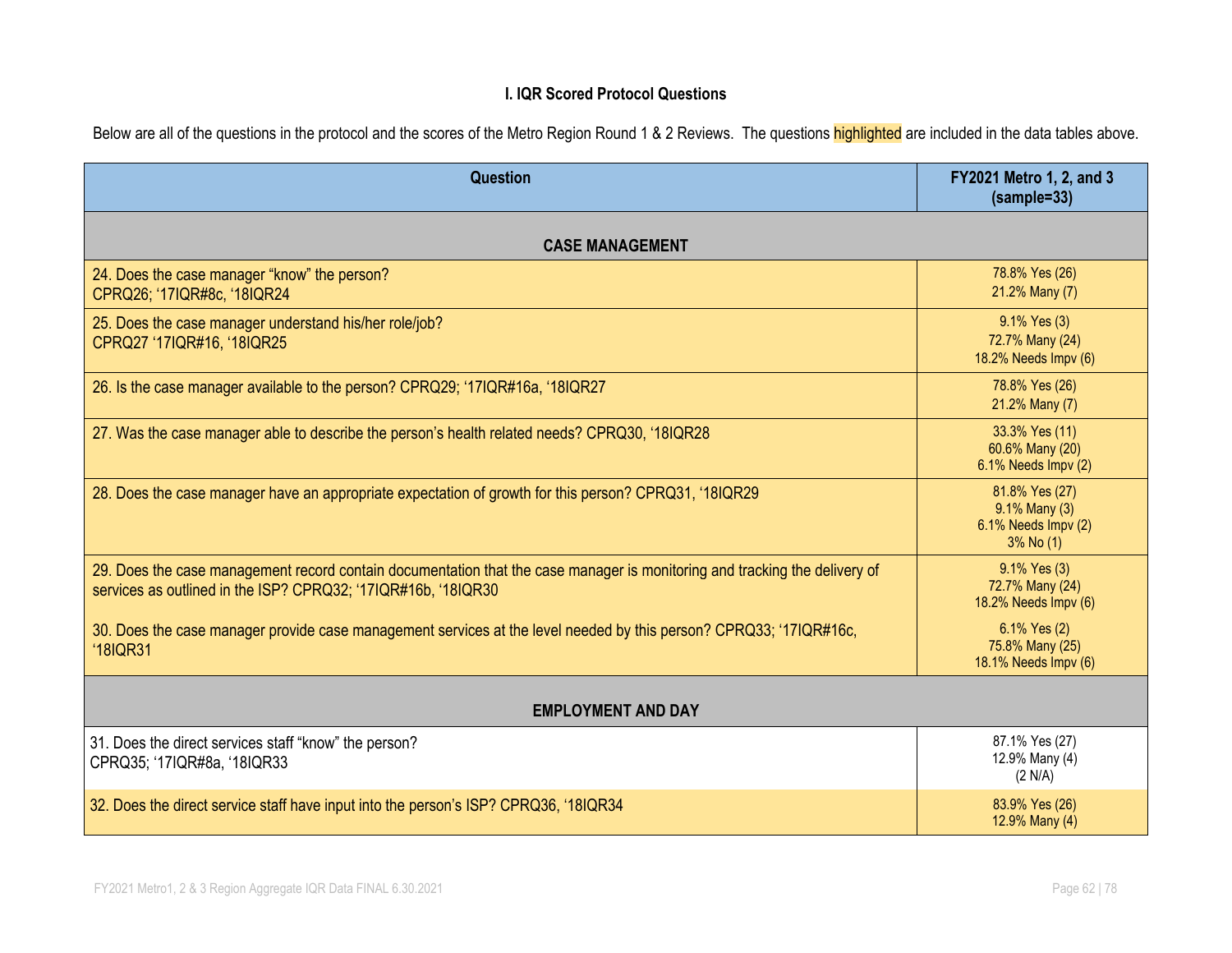| <b>Question</b>                                                                                                                                                           | FY2021 Metro 1, 2, and 3<br>$(sample=33)$                                            |  |  |  |
|---------------------------------------------------------------------------------------------------------------------------------------------------------------------------|--------------------------------------------------------------------------------------|--|--|--|
|                                                                                                                                                                           | 3.2% Needs Impv (1)<br>(2 N/A)                                                       |  |  |  |
| 33. Did the direct service staff receive training on implementing this person's ISP? CPRQ37, '18IQR35                                                                     | 28.1% Yes (9)<br>59.4% Many (19)<br>9.4% Needs Impv (3)<br>3.1% No (1)<br>(1 N/A)    |  |  |  |
| 34. Was the direct service staff able to describe this person's health-related needs? CPRQ38, '18IQR36                                                                    | 15.6% Yes (5)<br>75% Many (24)<br>9.4% Needs Impv (3)<br>(1 N/A)                     |  |  |  |
| 35. Was the direct service staff able to describe his/her responsibilities in providing daily care/supports to the person? CPRQ39,<br>'18IQR37                            | 28.2% Yes (9)<br>65.6% Many (21)<br>3.1% Needs Impv (1)<br>$3.1\%$ No (1)<br>(1 N/A) |  |  |  |
| 35a. Was the direct service staff able to provide specific information regarding the person's daily activities? CPRQ39a, '18IQR37a                                        | 83.9% Yes (26)<br>16.1% Many (5)<br>(2 N/A)                                          |  |  |  |
| 35b. Can the direct service staff describe his/her responsibilities in implementing this person's ISP, including outcomes, action<br>plans, and WDSIs? CPRQ39b, '18IQR37b | 38.7% Yes (12)<br>54.8% Many (17)<br>6.5% Needs Impv (2)<br>(2 N/A)                  |  |  |  |
| 36. Did the direct service staff have training on the provider's complaint process and how to report abuse, neglect and exploitation?<br>CPRQ41, '18IQR39                 | 100% Yes (31)<br>(2 N/A)                                                             |  |  |  |
| 37. Does the direct service staff have an appropriate expectation of growth for this person? CPRQ42, '18IQR40                                                             | 93.6% Yes (29)<br>3.2% Many (1)<br>3.2% No (1)<br>(2 N/A)                            |  |  |  |
| 38. Does the person's day/work environment generally clean, free of safety hazards and conducive to the work/activity intended?<br>CPRQ43, '18IQR41                       | 100% Yes (6)<br>(27 CND)                                                             |  |  |  |
| <b>RESIDENTIAL</b>                                                                                                                                                        |                                                                                      |  |  |  |
| 39. Does the residential direct services staff "know" the person? CPRQ44; '17IQR#8b, '18IQR42                                                                             | 93.9% Yes (31)<br>6.1% Many (2)                                                      |  |  |  |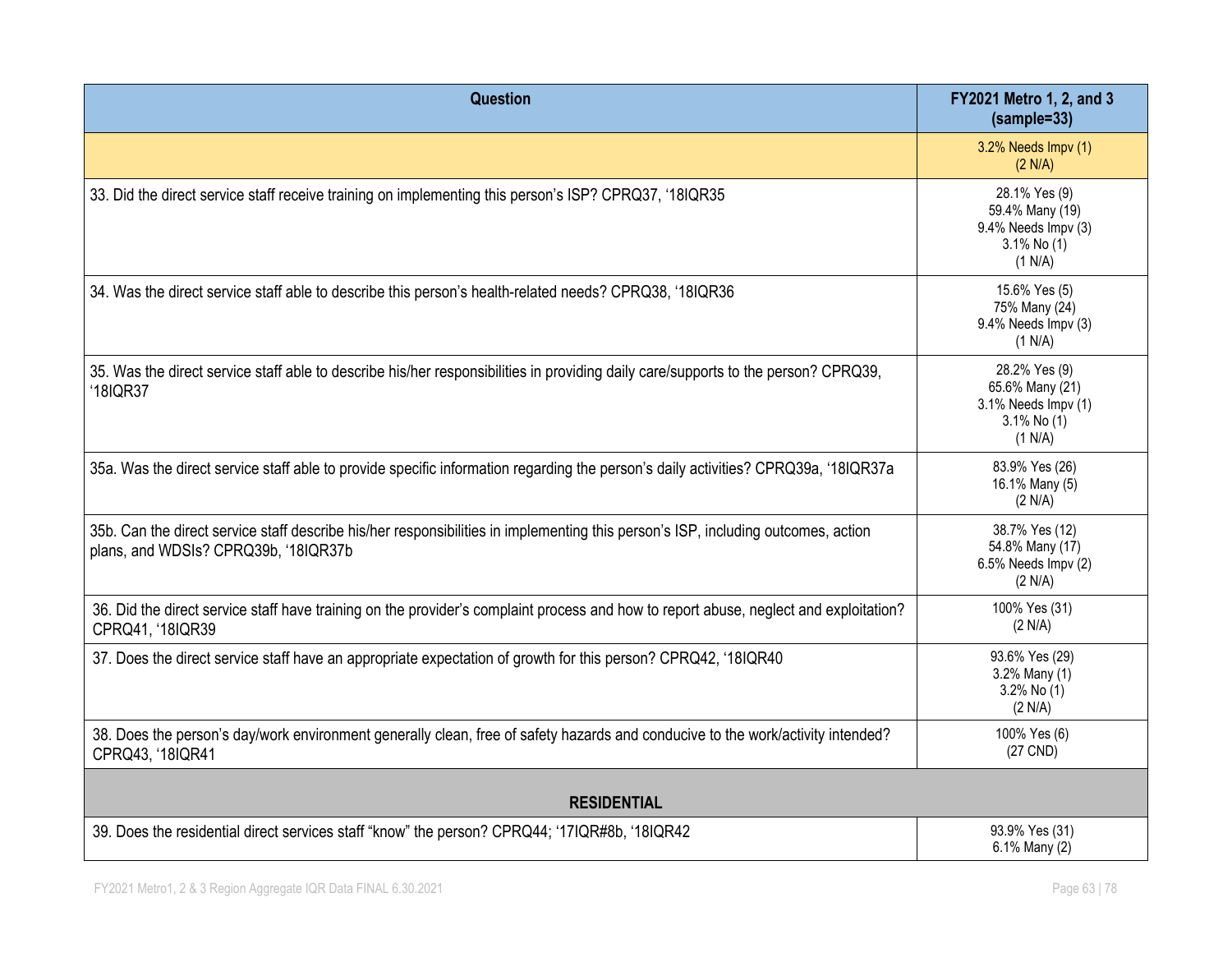| <b>Question</b>                                                                                                                                                           | FY2021 Metro 1, 2, and 3<br>$(sample=33)$                           |
|---------------------------------------------------------------------------------------------------------------------------------------------------------------------------|---------------------------------------------------------------------|
| 40. Does the direct service staff have input into the person's ISP? CPRQ45, '18IQR43                                                                                      | 78.8% Yes (26)<br>18.2% Many (6)<br>3% No (1)                       |
| 41. Did the direct service staff receive training on implementing this person's ISP? CPRQ46, '18IQR44                                                                     | 33.3% Yes (11)<br>63.6% Many (21)<br>3.1% Needs Impv (1)            |
| 42. Is the residence safe for individuals (void of hazards)? CPRQ45, '18IQR45                                                                                             | 90.9% Yes (30)<br>6.1% Many (2)<br>3% No (1)                        |
| 43. Was the residential direct service staff able to describe this person's health-related needs? CPRQ48, '18IQR46                                                        | 24.2% Yes (8)<br>63.6% Many (21)<br>12.2% Needs Impv (4)            |
| 44. Was the direct service staff able to describe his/her responsibilities in providing daily care/supports to the person? CPRQ49,<br>'18IQR47                            | 27.3% Yes (9)<br>72.7% Many (24)                                    |
| 44a. Was the direct service staff able to provide specific information regarding the person's daily activities? CPRQ49a, '18IQR47a                                        | 93.9% Yes (31)<br>6.1% Many (2)                                     |
| 44b. Can the direct service staff describe his/her responsibilities in implementing this person's ISP, including outcomes, action<br>plans, and WDSIs? CPRQ49b, '18IQR47b | 27.3% Yes (9)<br>69.7% Many (23)<br>3% Needs Impv (1)               |
| 45. Did the direct service staff have training on the provider's complaint process and how to report abuse, neglect and exploitation?<br>CPRQ51, '18IQR49                 | 90.9% Yes (30)<br>6.1% Many (2)<br>3% Needs Impv (1)                |
| 46. Does the residential direct service staff have an appropriate expectation of growth for this person? CPRQ52, '18IQR50                                                 | 84.8% Yes (28)<br>3% Many (1)<br>6.1% Needs Impv (2)<br>6.1% No (2) |
| 47. Does the person's residential environment offer a minimal level of quality of life? CPRQ53, '18IQR51                                                                  | 81.8% Yes (27)<br>15.2% Many (5)<br>3% Needs Impv (1)               |
| <b>HEALTH</b>                                                                                                                                                             |                                                                     |
| 48. Overall, were the team members interviewed able to describe the person's health-related needs? CPRQ54; '17IQR#21b,<br>'18IQR52                                        | 9.1% Yes (3)<br>84.8% Many (28)<br>6.1% Needs Impv (2)              |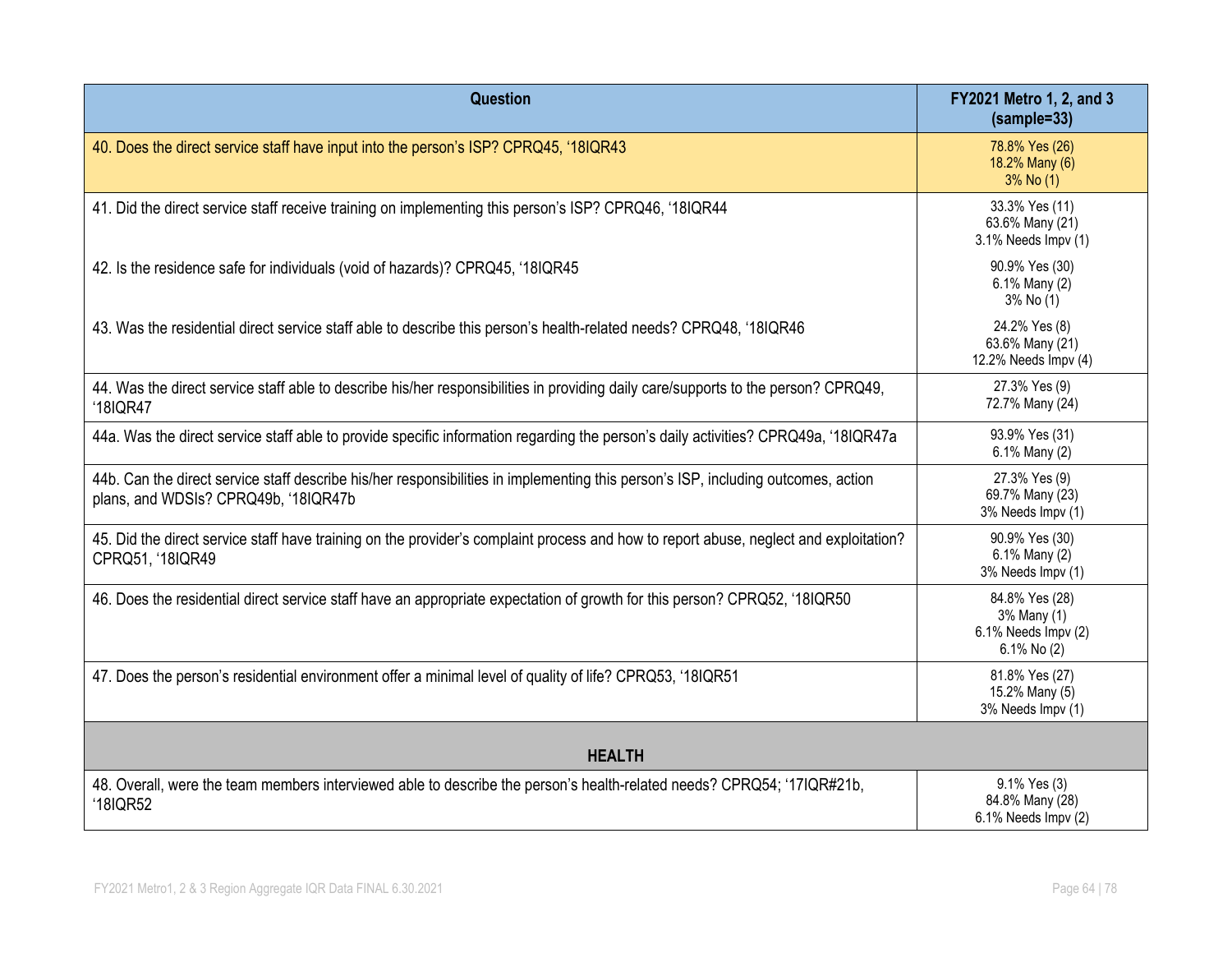| Question                                                                                                                                                                                                                                                | FY2021 Metro 1, 2, and 3<br>(sample=33)                            |
|---------------------------------------------------------------------------------------------------------------------------------------------------------------------------------------------------------------------------------------------------------|--------------------------------------------------------------------|
| 49. Is there evidence that the IDT discussed the person's health related issues? CPRQ55; '17IQR#21, '18IQR53                                                                                                                                            | 9.1% Yes (3)<br>72.7% Many (24)<br>18.2% Needs Impv (6)            |
| 50. Was the eCHAT updated timely? '17IQR#18g, '18IQR54                                                                                                                                                                                                  | 9.1% Yes (3)<br>87.9% Many (29)<br>3% Needs Impv (1)               |
| 50a. Is the eCHAT updated timely with the ISP and after changes in condition?                                                                                                                                                                           | 78.8% Yes (26)<br>15.2% Many (5)<br>3% Needs Impv (1)<br>3% No (1) |
| 50b. Is the eCHAT complete?                                                                                                                                                                                                                             | 36.4% Yes (12)<br>57.5% Many (19)<br>6.1% Needs Impv (2)           |
| 50c. Is the eCHAT accurate?                                                                                                                                                                                                                             | 21.2% Yes (7)<br>45.5% Many (15)<br>33.3% Needs Impv (11)          |
| 51. Are all of the individual's needed medical treatments, including routine, scheduled and chronic needs, timely received?<br>17IQR#19, '18IQR55                                                                                                       | 27.2% Yes (9)<br>66.7% Many (22)<br>6.1% Needs Impv (2)            |
| 52. Has the individual received all age and gender appropriate health screening/immunizations in accordance with national best<br>practice and/or as recommended (Does the individual receive routine/scheduled medical treatment? 17IQR#19a, '18IQR56) | 27.2% Yes (9)<br>66.7% Many (22)<br>6.1% Needs Impv (2)            |
| 53. Does the individual receive medication as prescribed? 17IQR#19e, '18IQR57                                                                                                                                                                           | 27.2% Yes (9)<br>66.7% Many (22)<br>6.1% Needs Impv (2)            |
| 54. Are nursing services provided as needed by the individual? 17IQR#20, '18IQR59                                                                                                                                                                       | 27.2% Yes (9)<br>66.7% Many (22)<br>6.1% Needs Impv (2)            |
| 55. Is the CARMP consistent with recommendation in other healthcare documents? (Is the CARMP is accurate? '17IQR#21f,<br>'18IQR60                                                                                                                       | 27.2% Yes (9)<br>66.7% Many (22)<br>6.1% Needs Impv (2)            |
| 56. Is the CARMP consistently implemented as intended?, '18IQR61                                                                                                                                                                                        | 27.2% Yes (9)<br>66.7% Many (22)<br>6.1% Needs Impv (2)            |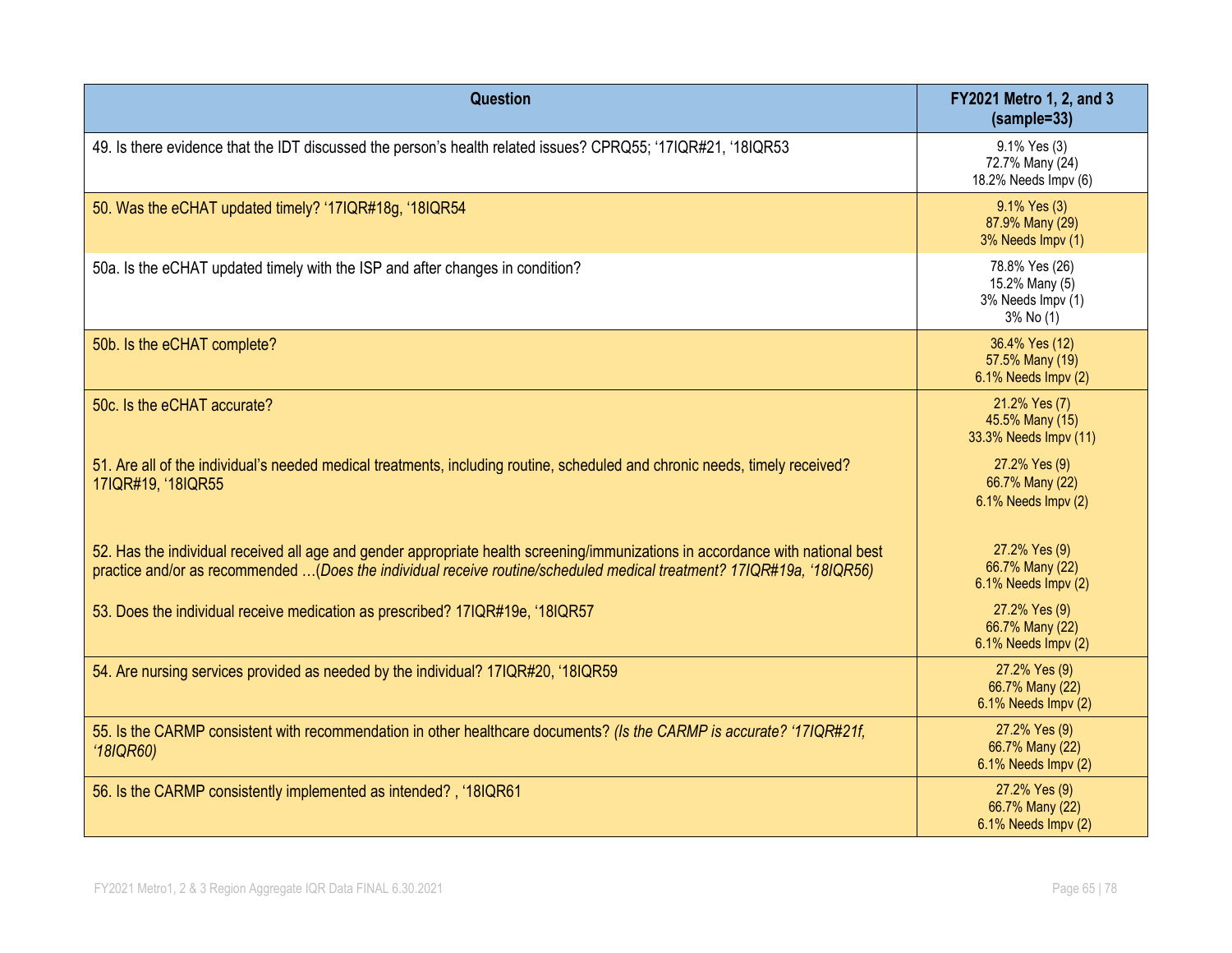| Question                                                                                              | FY2021 Metro 1, 2, and 3<br>$(sample=33)$                          |
|-------------------------------------------------------------------------------------------------------|--------------------------------------------------------------------|
| 57. Are the person's health supports/needs being adequately addressed? CPRQ56; '17IQR#19, '18IQR62    | 12.2% Yes (4)<br>84.8% Many (28)<br>3% Needs Impv (1               |
| 57a. Are assessment recommendations followed up on in a timely way?                                   | 24.2% Yes (8)<br>63.7% Many (21)<br>12.1% Needs Impv (4)           |
| 57b. Were needed equipment/communication devices delivered timely?                                    | 65.4% Yes (17)<br>26.9% Many (7)<br>7.7% Needs Impv (2)<br>(7 N/A) |
| 57c. Were medical specialist appointments attended timely?                                            | 39.4% Yes (13)<br>51.5% Many (17)<br>9.1% Needs Impv (3)           |
| 57d. Were changes in personal condition, if any, responded to timely?                                 | 74.2% Yes (23)<br>22.6% Many (7)<br>3.2% Needs Impv (1)<br>(2 N/A) |
| 57e. Were Health Care Plans available, accurate and consistently implemented?                         | 15.2% Yes (5)<br>72.7% Many (24)<br>12.1% Needs Impv (4)           |
| <b>ASSESSMENTS</b>                                                                                    |                                                                    |
| 58. Did the team arrange for and obtain the needed, relevant assessments? CPRQ58; '17IQR#18, '18IQR65 | 27.3% Yes (9)<br>69.7% Many (23)<br>3% Needs Impv (1)              |
| 59. Are the assessments adequate for planning? CPRQ59; '17IQR#4f, '18IQR66                            | 3% Yes (1)<br>84.8% Many (28)<br>12.2% Needs Impv (4)              |
| 59a. Were assessments provided timely?                                                                | 15.2% Yes (5)<br>75.8% Many (25)<br>9% Needs Impv (3)              |
| 59b. Did assessments contain accurate information?                                                    | 21.2% Yes (7)<br>75.8% Many (25)<br>3% Needs Impv (1)              |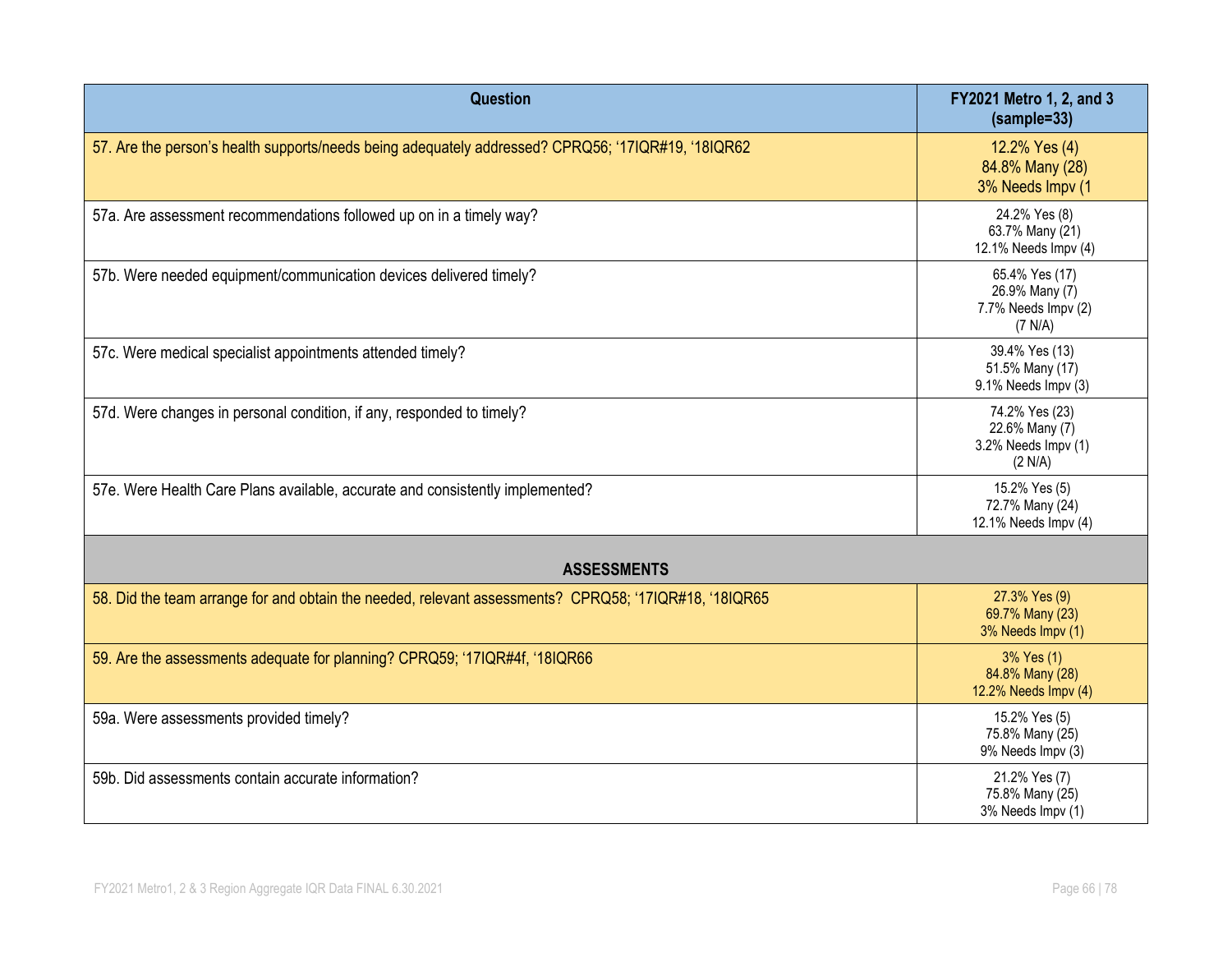| Question                                                                                                                                                                                                                                      | FY2021 Metro 1, 2, and 3<br>$(sample=33)$                                                 |  |  |
|-----------------------------------------------------------------------------------------------------------------------------------------------------------------------------------------------------------------------------------------------|-------------------------------------------------------------------------------------------|--|--|
| 59c. Did assessments contain information accurate to guide planning?                                                                                                                                                                          | 3% Yes (1)<br>78.8% Many (26)<br>18.2% Needs Impv (6)                                     |  |  |
| 59d. Did assessments contain recommendations?                                                                                                                                                                                                 | 33.3% Yes (11)<br>57.6% Many (19)<br>9.1% Needs Impv (3)                                  |  |  |
| 60. Were the recommendations from assessments used in planning? CPRQ60; '17IQR#5, '18IQR67                                                                                                                                                    | 36.4% Yes (12)<br>54.5% Many (18)<br>9.1% Needs Impv (3)                                  |  |  |
| 61. For medical, clinical or health related rec's, has a DCF been completed if the individual and/or their guardian/health care<br>decision maker have decided not to follow all or part of an order, rec, or suggestion? '17IQR#5c, '18IQR68 | 42.9% Yes (9)<br>14.3% Many (3)<br>9.5% Needs Improvement (2)<br>33.3% No (7)<br>(12 N/A) |  |  |
| ADEQUACY OF PLANNING AND ADEQUACY OF SERVICES                                                                                                                                                                                                 |                                                                                           |  |  |
| 62. Is there a document called an Individual Service Plan (ISP) that was developed within the past year? CPRQ61; '17IQR#9,<br>'18IQR69                                                                                                        | 97% Yes (32)<br>3% No (1)                                                                 |  |  |
| 63. Was the ISP developed by an appropriately constituted IDT? CPRQ62; '17IQR#3, '18IQR70                                                                                                                                                     | 39.4% Yes (13)<br>51.5% Many (17)<br>6.1% Needs Impv (2)<br>3% No (1)                     |  |  |
| 64. For any team members not physically present at the IDT meeting, is there evidence of their participation in the development of<br>the ISP? CPRQ63; '17IQR#3d, '18IQR71                                                                    | 45.4% Yes (10)<br>27.3% Many (6)<br>9.1% Needs Impv (2)<br>18.2% No (4)<br>(11 N/A)       |  |  |
| 65. Does my ISP contain current and accurate information? '17IQR#6, '18IQR72                                                                                                                                                                  | 15.2% Yes (5)<br>51.5% Many (17)<br>30.3% Needs Impv (10)<br>3% No (1)                    |  |  |
| 66. Does the long term vision show expectations for growth and skill building? CPRQ64; '17IQR#7b, '18IQR73                                                                                                                                    | 42.4% Yes (14)<br>27.3% Many (9)<br>24.2% Needs Impv (8)<br>$6.1\%$ No (2)                |  |  |
| 67. Does the ISP give adequate guidance to achieving the person's long-term vision? CPRQ65; '17IQR#7c, '18IQR74                                                                                                                               | 42.4% Yes (14)<br>21.2% Many (7)                                                          |  |  |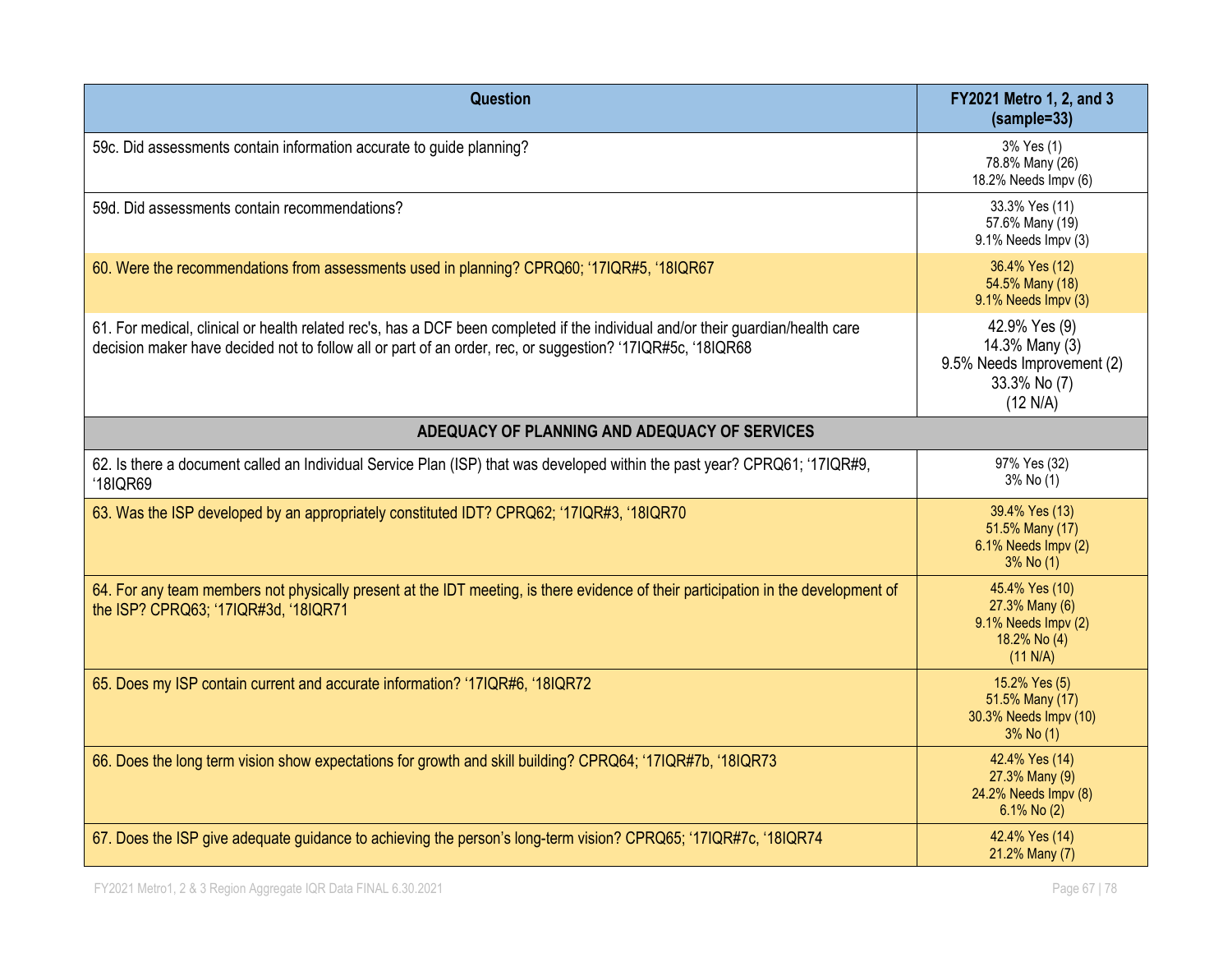| <b>Question</b>                                                                                                                                        | FY2021 Metro 1, 2, and 3<br>$(sample=33)$                                            |
|--------------------------------------------------------------------------------------------------------------------------------------------------------|--------------------------------------------------------------------------------------|
|                                                                                                                                                        | 15.2% Needs Impv (5)<br>21.2% No (7)                                                 |
| 68. Is measurable data kept which verifies the consistent implementation of each of the action steps? '17IQR#12a, '18IQR75                             | 21.2% Yes (7)<br>27% Many (9)<br>45.5% Needs Impv (15)<br>6.1% No (2)                |
| 69. Does the data kept identify what the person does so a determination regarding progress/lack of progress can be made?<br>'17IQR#12b, '18IQR76       | 9.1% Yes (3)<br>21.2% Many (7)<br>45.5% Needs Impv (15)<br>24.2% No (8)              |
| 70. Is each action step in the ISP implemented at a frequency that enables the person to learn new skills? '17IQR#12c, '18IQR77                        | 6.1% Yes (2)<br>30.3% Many (10)<br>54.5% Needs Impv (18)<br>$9.1\%$ No (3)           |
| 71. If the person is not successful in achieving actions steps, has the team tried to determine why, and change their approach if<br>needed? '18IQR78  | 12.9% Yes (4)<br>22.5% Many (7)<br>32.3% Needs Impv (10)<br>32.2% No (10)<br>(2 N/A) |
| 72. If the person achieves action steps, does the team move to the next in the progression of steps or develops a new one?<br>'17IQR#12c, '18IQR79     | 23.8% Yes (5)<br>42.9% Many (9)<br>19% Needs Impv (4)<br>14.3% No (3)<br>(12 N/A)    |
| 73. Has the person made measurable progress on actions steps during this past year?'17IQR#13b, '18IQR80                                                | 0% Yes<br>30.3% Many (10)<br>45.5% Needs Impv (15)<br>24.2% No (8)                   |
| 74. Do the outcomes in the ISP include criteria by which the team can determine when the outcome(s) have been achieved?<br>CPRQ67; '17IQR#7e, '18IQR81 | 21.2% Yes (7)<br>45.5% Many (15)<br>21.2% Needs Impv (7)<br>12.1% No (4)             |
| 75. Are the ISP outcomes related to achieving the person's long-term vision? CPRQ68; '17IQR#7d, '18IQR82                                               | 57.6% Yes (19)<br>33.3% Many (11)<br>6.1% Needs Impv (2)<br>$3%$ No $(1)$            |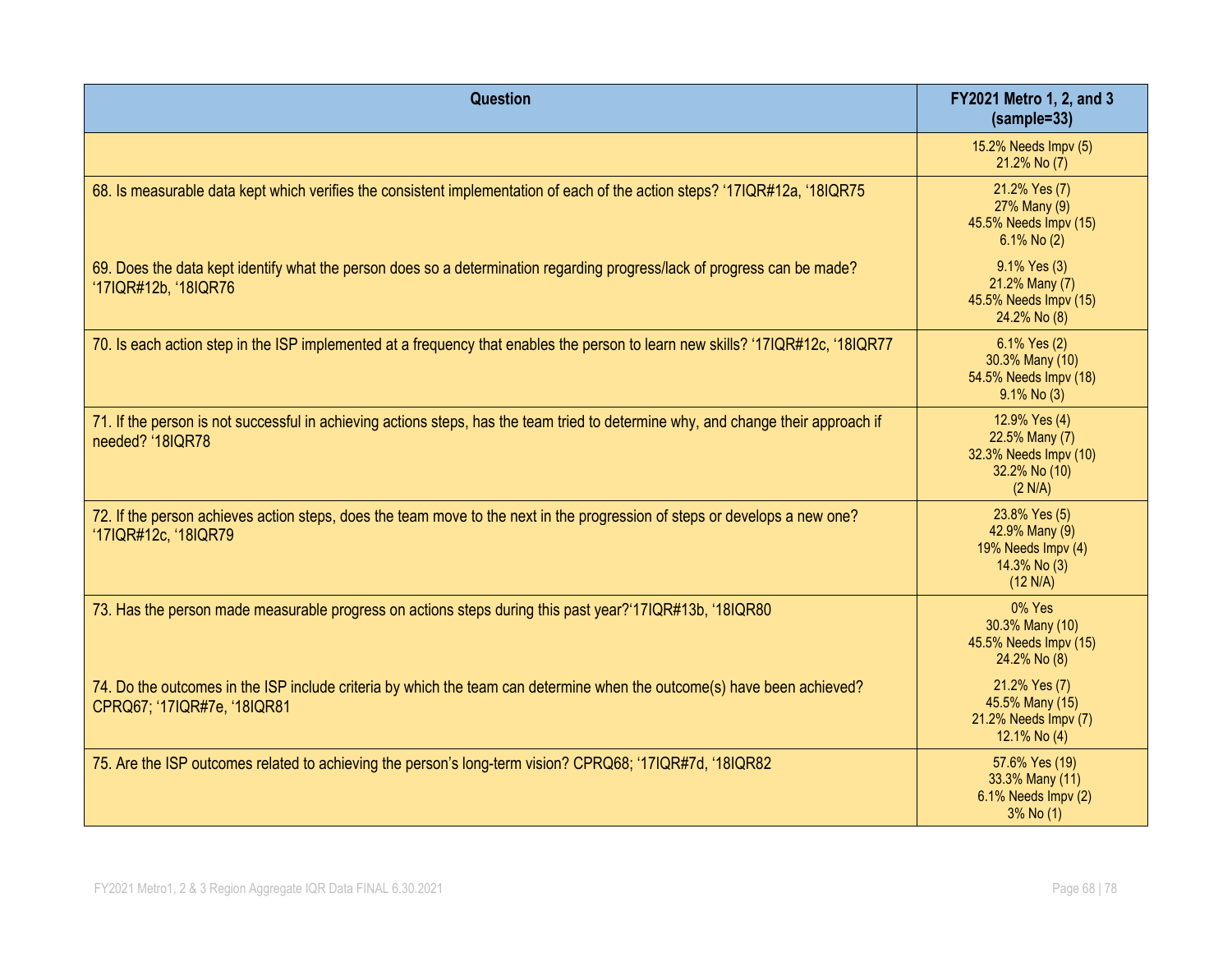| Question                                                                                                                                                                                                                                                                                                | FY2021 Metro 1, 2, and 3<br>$(sample=33)$                                  |
|---------------------------------------------------------------------------------------------------------------------------------------------------------------------------------------------------------------------------------------------------------------------------------------------------------|----------------------------------------------------------------------------|
| 76. Do the ISP outcomes and related action plans and teaching strategies address the person's major needs as identified in the<br>Personal Challenges and Obstacles That Need to be Addressed In Order to Achieve the Desired Outcomes section of the<br>ISP/Action plans?" CPRQ69; '17IQR#7g, '18IQR83 | 39.4% Yes (13)<br>33.3% Many (11)<br>15.2% Needs Impv (5)<br>12.1% No (4)  |
| 77. Are the Teaching and Support Strategies sufficient to ensure consistent implementation of the services planned? CPRQ71;<br>'17IQR#7i, '18IQR84                                                                                                                                                      | 27.3% Yes (9)<br>48.5% Many (16)<br>18.1% Needs Impv (6)<br>$6.1\%$ No (2) |
| 78. Are the recommendations and/or objectives/strategies of ancillary providers integrated into the ISP? CPRQ72; '17IQR#7m,<br>'18IQR85                                                                                                                                                                 | 27.3% Yes (9)<br>54.5% Many (18)<br>15.2% Needs Impv (5)<br>3% No (1)      |
| 79. Has the person made measurable progress in therapy this year? '17IQR#13a, '18IQR86                                                                                                                                                                                                                  | 6% Yes (2)<br>75.8% Many (25)<br>15.2% Needs Impv (5)<br>3% No (1)         |
| 80. If needed, does the ISP contain a specific Medical Emergency Response Plan (MERP)? CPRQ73b '17IQR#20c, '18IQR87                                                                                                                                                                                     | 27.3% Yes (9)<br>60.6% Many (20)<br>9.1% Needs Impv (3)<br>3% No (1)       |
| 81. Does the ISP contain information regarding primary health (medical) care? CPRQ74, '18IQR88                                                                                                                                                                                                          | 81.8% Yes (27)<br>15.2% Many (5)<br>3% No (1)                              |
| 81a. Does the ISP face sheet contain contact information for the PCP? CPRQ74a, '18IQR88a                                                                                                                                                                                                                | 84.8% Yes (28)<br>6.1% Many (2)<br>$9.1\%$ No (3)                          |
| 81b. Is the Healthcare coordinator's name and contact information listed in the ISP? CPRQ74b, '18IQR88b                                                                                                                                                                                                 | 90.9% Yes (30)<br>3% Many (1)<br>6.1% No (2)                               |
| 82. Does the ISP reflect how the person will obtain prescribed medications? CPRQ76, '18IQR89                                                                                                                                                                                                            | 75.8% Yes (25)<br>18.2% Many (6)<br>3% Needs Impv (1)<br>3% No (1)         |
| 83. Based on the evidence, is adequate transportation available for the person? (Does the ISP reflect how the person will get to<br>work/day activities, shopping, and social activities? CPRQ75, '18IQR90)                                                                                             | 100% Yes (33)                                                              |
| 84. Does the ISP contain a list of adaptive equipment needed and who will provide it? CPRQ77; '17IQR#25a, '18IQR91                                                                                                                                                                                      | 31.2% Yes (10)<br>37.5% Many (12)                                          |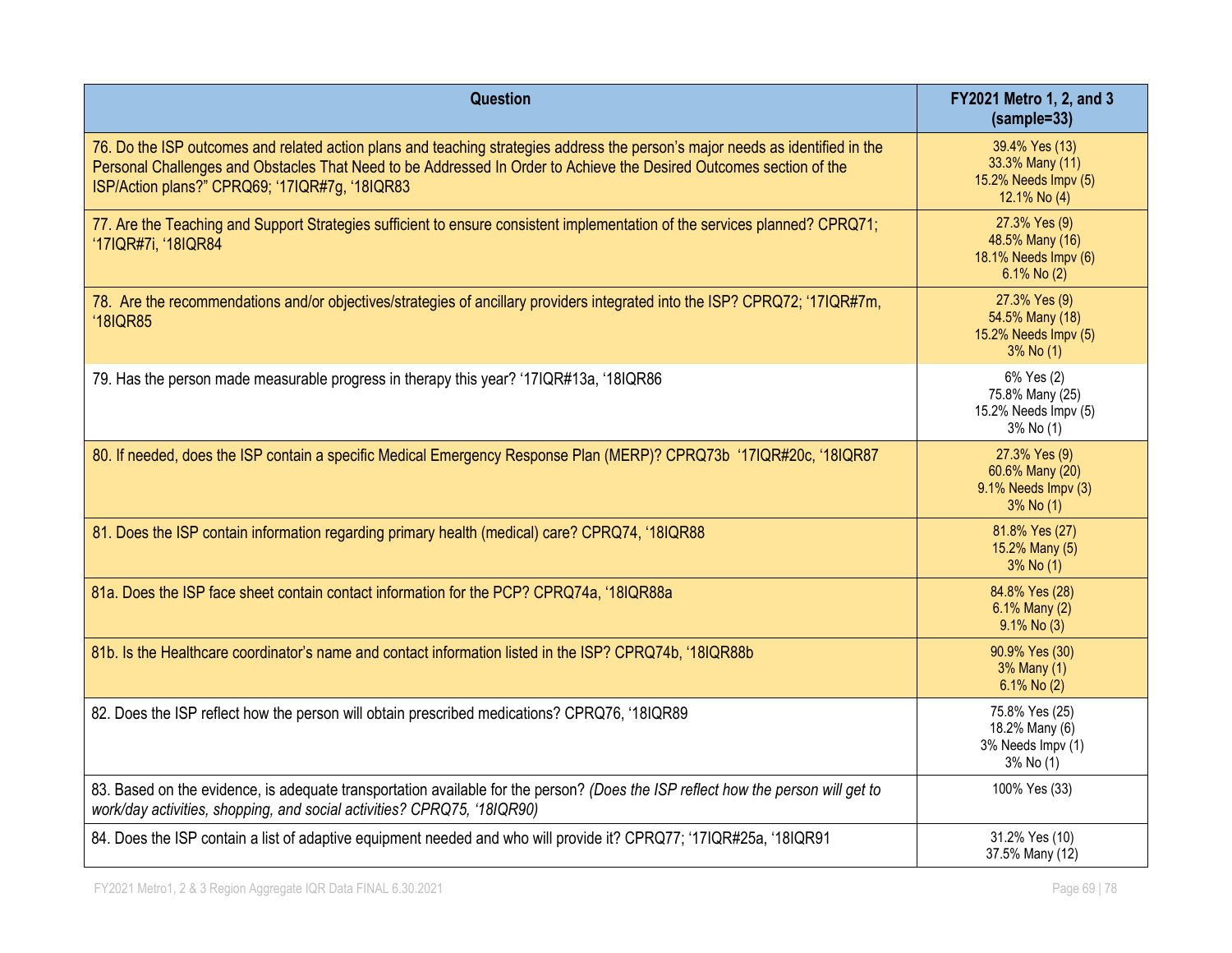| Question                                                                                                                                             | FY2021 Metro 1, 2, and 3<br>$(sample=33)$                            |  |
|------------------------------------------------------------------------------------------------------------------------------------------------------|----------------------------------------------------------------------|--|
|                                                                                                                                                      | 21.9% Needs Impv (7)<br>$9.4\%$ No (3)<br>(1 N/A)                    |  |
| 85. Overall, is the ISP adequate to meet the person's needs? CPRQ78; '17IQR#7, '18IQR92                                                              | $0\%$ Yes<br>75.8% Many (25)<br>21.2% Needs Impv (7)<br>3% No (1)    |  |
| 86. Is the ISP being implemented? (If 85 is "3")<br>CPRQ79 '17IQR#12, '18IQR93                                                                       | 0% Yes<br>100% Many (2)<br>(31 N/A)                                  |  |
| 87a. Is the ISP being implemented? (If 85 is "0", "1", or "2") CPRQ80a '17IQR#12, '18IQR94a                                                          | 0% Yes<br>51.5% Many (17)<br>48.5% Needs Impv (16)                   |  |
| 87b. Are current services adequate to meet the person's needs? CPRQ80b '17IQR#11, '18IQR94b                                                          | 0% Yes<br>60.6% Many (20)<br>39.4% Needs Impv (13)                   |  |
| 88. Was the direct service staff trained on the implementation of this person's ISP? CPRQ81, '18IQR95                                                | 15.2% Yes (5)<br>72.7% Many (24)<br>9.1% Needs Impv (3)<br>3% No (1) |  |
| 89. Were the direct service staff able to describe their responsibilities in providing daily care/supports to the person? CPRQ82,<br><b>'18IQR96</b> | 18.2% Yes (6)<br>78.8% Many (26)<br>3% Needs Impv (1)                |  |
| <b>EXPECTATIONS FOR GROWTH, QUALITY OF LIFE, SATISFACTION</b>                                                                                        |                                                                      |  |
| 90. Based on all of the evidence, has the person achieved progress in the past year? CPRQ84; '17IQR#13, '18IQR98                                     | 0% Yes<br>63.6% Many (21)<br>36.4% Needs Impv (12)                   |  |
| 91. Overall, does the IDT have an appropriate expectation of growth for this person? CPRQ85; '17IQR#8d, '18IQR99                                     | 69.7% Yes (23)<br>24.2% Many (8)<br>6.1% Needs Impv (2)              |  |
| 92. Was the person provided the assistance and support needed to participate meaningfully in the planning process? CPRQ86;<br>'17IQR#1b, '18IQR100   | 42.4% Yes (14)<br>51.5% Many (17)<br>6.1% Needs Impv (2)             |  |
| 93. Is the person offered a range of opportunities for participation in each life area? CPRQ87, '18IQR101                                            | 78.8% Yes (26)<br>21.2% Many (7)                                     |  |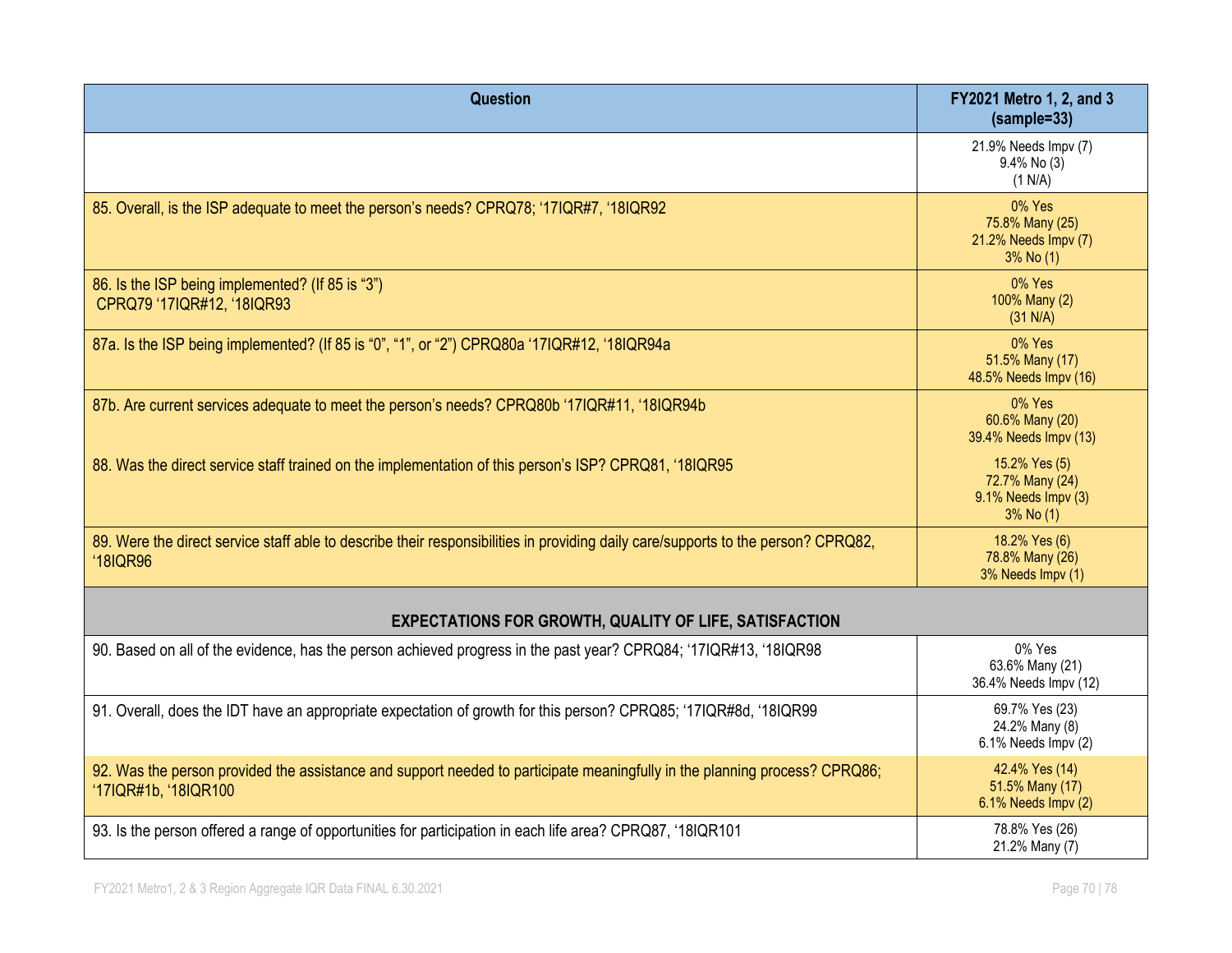| Question                                                                                                                                                                                         | FY2021 Metro 1, 2, and 3<br>(sample=33)                                             |
|--------------------------------------------------------------------------------------------------------------------------------------------------------------------------------------------------|-------------------------------------------------------------------------------------|
| 94. Does the person have the opportunity to make informed choices? CPRQ88; '17IQR#30, '18IQR102                                                                                                  | 82.8% Yes (24)<br>13.8% Many (4)<br>3.4% Needs Impv (1)<br>(4 N/A)                  |
| 94a. About where and with whom to live? CPRQ89; '17IQR#23c, '18IQR102a                                                                                                                           | 85.7% Yes (24)<br>10.7% Many (3)<br>3.6% Needs Impv (1)<br>(5 N/A)                  |
| 94b. About where and with whom to work/spend his/her day? CPRQ90; '17IQR#23d, '18IQR102b                                                                                                         | 92% Yes (23)<br>4% Many (1)<br>4% Needs Impv (1)<br>$(8$ CND $)$                    |
| 94c. About where and with whom to socialize/spend leisure time? CPRQ91, '18IQR102c                                                                                                               | 92.6% Yes (25)<br>3.7% Many (1)<br>3.7% Needs Impv (1)<br>$(6$ CND)                 |
| 95. Does the evidence support that providers do not prevent the person from pursuing relationships? CPRQ92; '17IQR#31f,<br>18IQR103 (and are respecting the rights of this person)               | 93.9% Yes (31)<br>6.1% Many (2)                                                     |
| 96. Overall, were all team members interviewed trained or knowledgeable on how to report abuse, neglect and exploitation? CPR 93*;<br>'17IQR#35a, '18IQR105                                      | 48.5% Yes (16)<br>51.5% Many (17)                                                   |
| 97. Does this person and/or guardian have access to the complaint processes/procedures? CPRQ94, '18IQR106                                                                                        | 81.8% Yes (27)<br>15.2% Many (5)<br>3% No (1)                                       |
| 98. Does the individual have restrictions that should be reviewed by a Human Rights Committee? '17IQR#34h, '18IQR107                                                                             | 78.8% Yes (26)<br>21.2% No (7)                                                      |
| [99. If there are restrictions that should be reviewed by HRC, have the restrictions been reviewed (quarterly) and approved (annually)<br>by the HRC? If no, describe why. '17IQR#34i, '18IQR108 | 42.3% Yes (11)<br>30.8% Many (8)<br>15.4% Needs Impv (4)<br>11.5% No (3)<br>(7 N/A) |
| 100. If there are restrictions that should be reviewed by HRC, is a plan to enable the individual to regain his/her rights and reduce<br>or eliminate these restrictions? '17IQR#34j, '18IQR109  | 28.6% Yes (6)<br>38.1% Many (8)<br>9.5% Needs Impv (2)<br>23.8% No (5)<br>(12 N/A)  |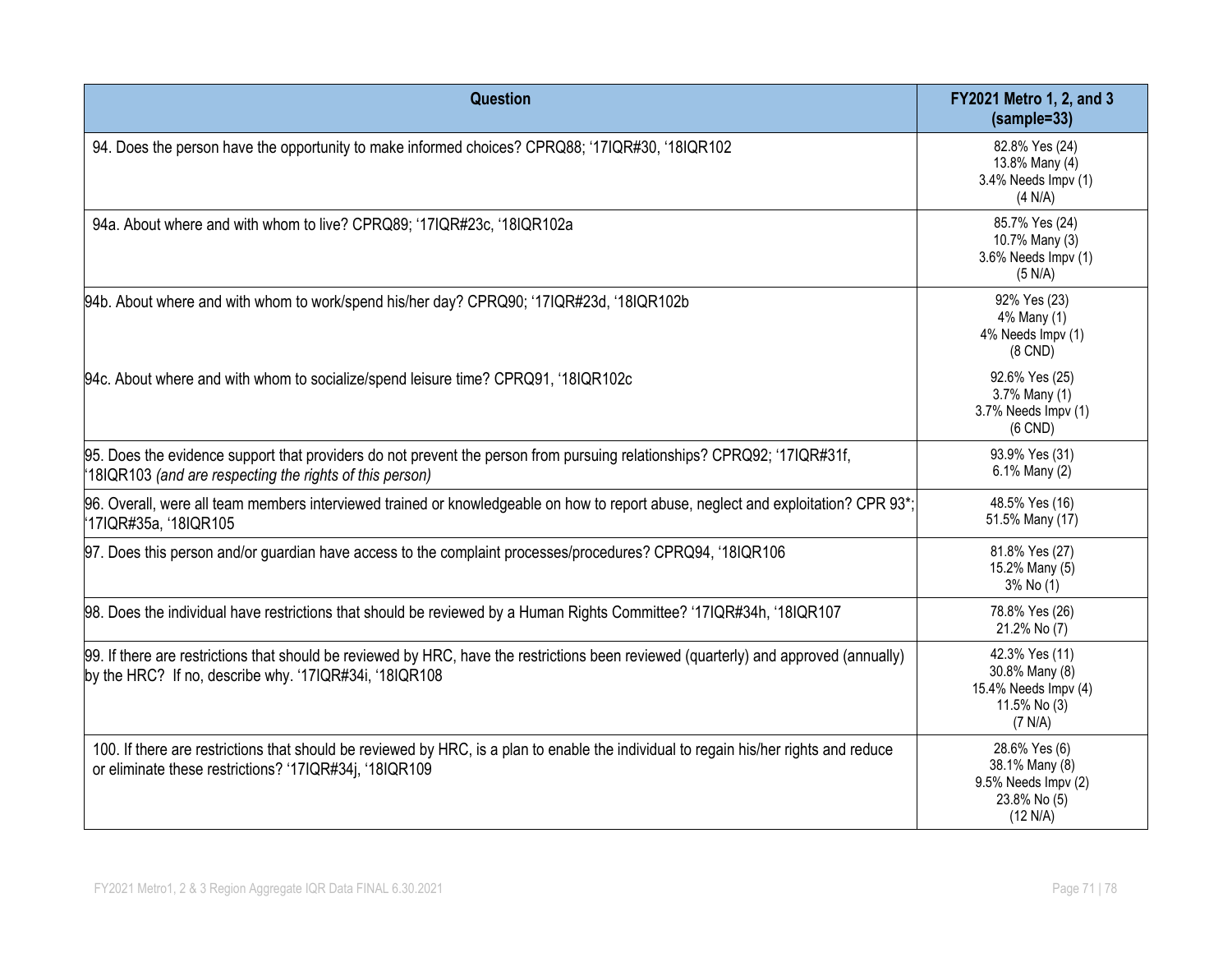| Question                                                                                                                                               | FY2021 Metro 1, 2, and 3<br>$(sample=33)$                    |
|--------------------------------------------------------------------------------------------------------------------------------------------------------|--------------------------------------------------------------|
| 101. Is the person protected from abuse, neglect and exploitation? '17IQR#35, '18IQR110                                                                | 57.6% Yes (19)<br>39.4% Many (13)<br>3% Needs Impv (1)       |
| 102. Have all incidents of suspected abuse, neglect and exploitation been reported and investigated? '17IQR#35b, '18IQR111                             | 80% Yes (16)<br>15% Many (3)<br>5% No (1)<br>(13 N/A)        |
| 103. Is the individual safe? '17IQR#24, '18IQR112                                                                                                      | 69.7% Yes (23)<br>24.2% Many (8)<br>6.1% Needs Impv (2)      |
| 104. What is the level of participation of the legal guardian in this person's life and service planning? CPRQ 97; '17IQR#15a,<br>'18IQR113            | 36.4% Active (12)<br>54.5% Moderate (18)<br>9.1% Limited (3) |
| 105. If the person is retired, does he/she have opportunities to engage in activities of interest during the day? CPRQ 100;<br>'17IQR#29b, '18IQR114   | 78.6% Yes (11)<br>21.4% Many (3)<br>(19 N/A)                 |
| 106. Does the person have daily choices/appropriate autonomy over his/her life? CPRQ101 '17IQR#30, '18IQR115                                           | 81.8% Yes (27)<br>15.2% Many (5)<br>3% Needs Impv (1)        |
| 107. Have the person's cultural preferences been accommodated? CPRQ102; '17IQR#31e, '18IQR116                                                          | 90.9% Yes (30)<br>9.1% Many (3)                              |
| 108. Is the person treated with dignity and respect? CPRQ103; '17IQR#34c, '18IQR117                                                                    | 15.2% Yes (5)<br>69.6% Many (23)<br>15.2% Needs Impv (5)     |
| 109. Does the person have food and drink available according to their specific nutritional needs and recommendations? CPRQ108;<br>17IQR#23e, '18IQR118 | 93.9% Yes (31)<br>3.1% Many (1)<br>3% Needs Impv (1)         |
| 110. Does the person have sufficient personal money? CPRQ110 '17IQR#34f, '18IQR119                                                                     | 90.9% Yes (30)<br>9.1% Many (3)                              |
| 111. Does the person get along with their day program/employment provider staff? CPRQ111, '18IQR120                                                    | 100% Yes (27)<br>(1 N/A)<br>$(5$ CND)                        |
| 112. Does the person get along with their residential provider staff? CPRQ112, '18IQR121                                                               | 100% Yes (28)<br>$(5$ CND)                                   |
|                                                                                                                                                        |                                                              |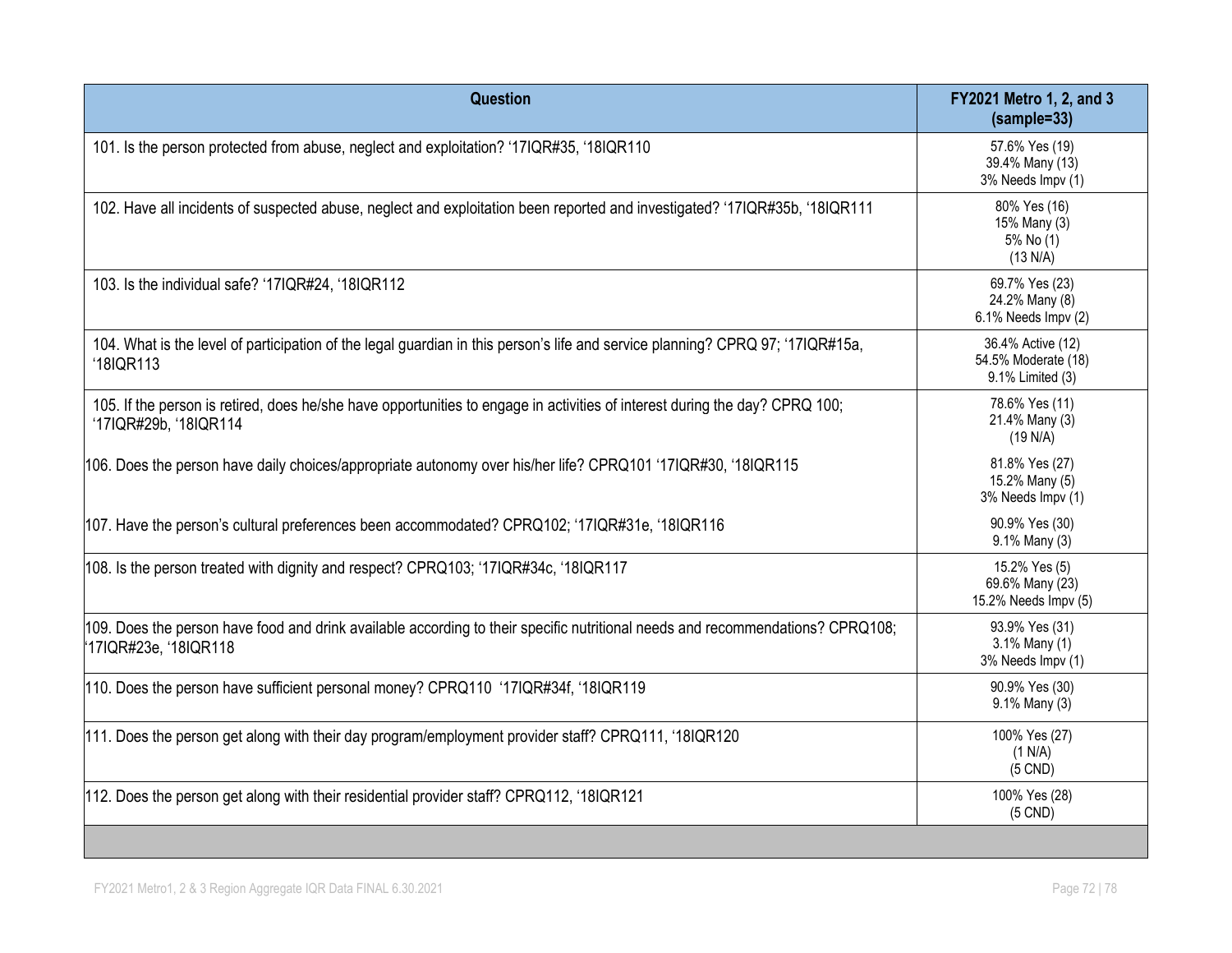| Question                                                                                                                                                                                                          | FY2021 Metro 1, 2, and 3<br>$(sample=33)$                              |
|-------------------------------------------------------------------------------------------------------------------------------------------------------------------------------------------------------------------|------------------------------------------------------------------------|
| <b>TEAM PROCESS</b>                                                                                                                                                                                               |                                                                        |
| 113. Are the individual members of the IDT following up on their responsibilities? CPRQ 114; '17IQR#10, '18IQR122                                                                                                 | 0% Yes<br>69.7% Many (23)<br>30.3% Needs Impv (10)                     |
| 114. If there is evidence of situations in which the team failed to reach a consensus on the person's service and support needs, has<br>the team made efforts to build consensus? CPRQ 115; '17IQR#17c, '18IQR123 | 33.3% Yes (1)<br>33.3% Many (1)<br>33.4% Needs Impv (1)<br>(30 N/A)    |
| 115. Do records or facts exist to indicate that the team convened meetings as needed due to changed circumstances and/or<br>needs? CPRQ 116; '17IQR#17d, '18IQR124                                                | 21.2% Yes (7)<br>63.6% Many (21)<br>9.1% Needs Impv (3)<br>6.1% No (2) |
| 116. Is there adequate communication among team members between meetings to ensure the person's program can be/is being<br>implemented? CPRQ117, '18IQR125                                                        | 30.3% Yes (10)<br>42.5% Many (14)<br>24.2% Needs Impv (8)<br>3% No (1) |
| 117. Do you recommend Dispute Resolution for this IDT? CPRQ118, '18IQR126                                                                                                                                         | 3% Yes (1)<br>97% No (32)                                              |
| 118. Is there evidence or documentation of physical regression in the last year? CPRQ119 '17IQR#17d, '18IQR127                                                                                                    | 30.3% Yes (10)<br>69.7% No (23)                                        |
| 119. Is there evidence or documentation of behavioral or functional regression in the last year? CPRQ120; '17IQR14c, '18IQR128                                                                                    | 9.1% Yes (3)<br>90.9% No (30)                                          |
| 120. If #118 OR #119 is scored "Yes", is the IDT adequately addressing the regression? CPRQ121; '18IQR129                                                                                                         | 90.9% Yes (10)<br>$9.1\%$ No (1)<br>(22 N/A)                           |
| 121. Has the person changed residential/day services in the last year? CPRQ122, '18IQR130                                                                                                                         | 18.2% Yes (6)<br>81.8% No (27)                                         |
| 122. If #121 is Yes, was the change Planned by the IDT? CPRQ122a, '18IQR131                                                                                                                                       | 71.4% Yes (5)<br>28.6% No (2)<br>(26 N/A)                              |
| 123. If #121 is Yes, did the change meet the person's needs and/or preferences? CPRQ122b, '18IQR132                                                                                                               | 85.7% Yes (6)<br>14.3% No (1)<br>(26 N/A)                              |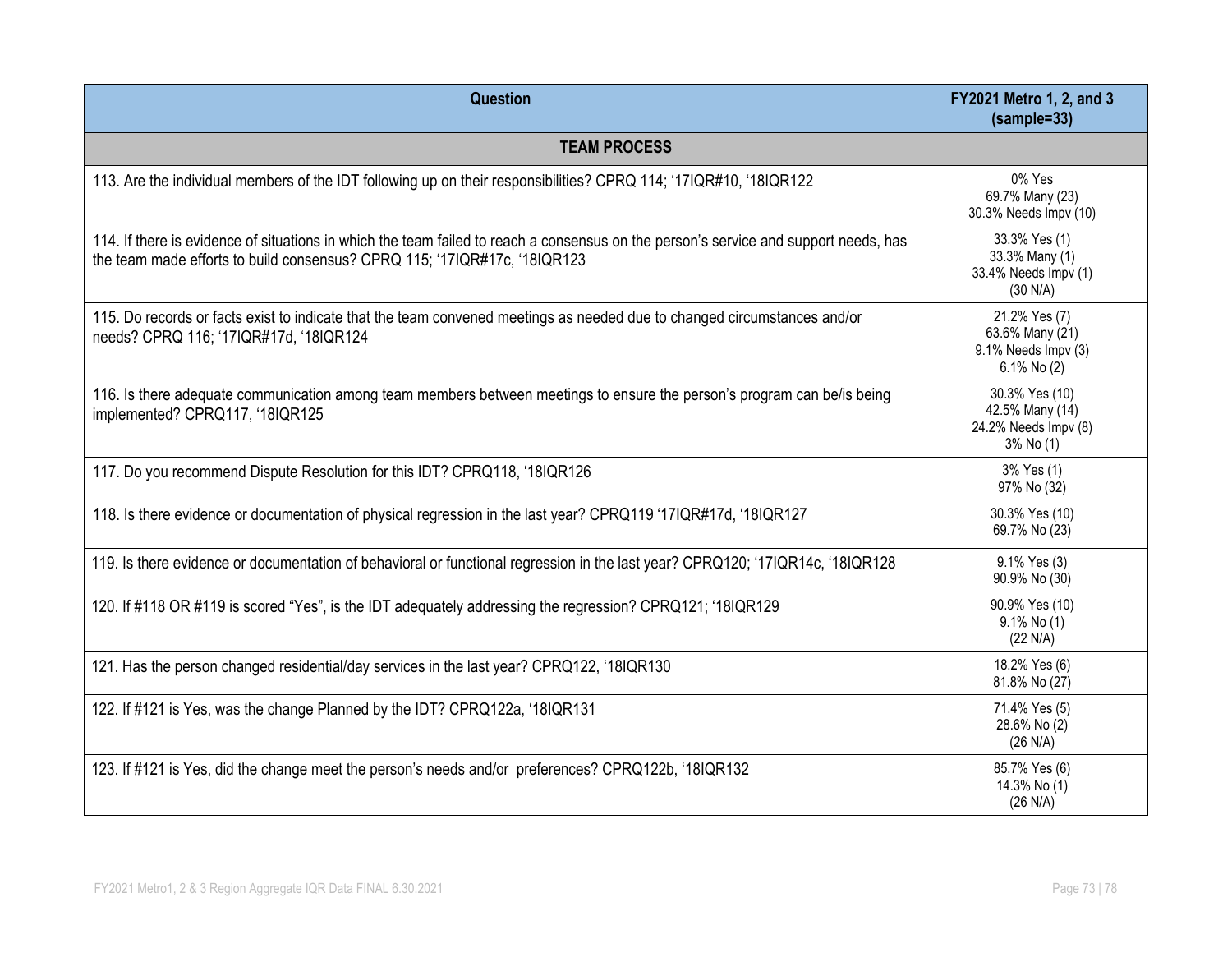| Question                                                                                                                                                                                         | FY2021 Metro 1, 2, and 3<br>$(sample=33)$                                          |  |
|--------------------------------------------------------------------------------------------------------------------------------------------------------------------------------------------------|------------------------------------------------------------------------------------|--|
| 124. Overall, has the IDT process been adequate for assessing, planning, implementing and monitoring of services for this person?<br>CPRQ123; '17IQR#7n, '18IQR133                               | 0% Yes<br>78.8% Many (26)<br>21.2% Needs Impv (7)                                  |  |
| <b>SUPPORTED EMPLOYMENT</b>                                                                                                                                                                      |                                                                                    |  |
| 125. Does (Name) have a current Person-Centered Assessment? '18IQR134                                                                                                                            | 69.7% Yes (23)<br>30.3% Many (10)                                                  |  |
| 126. Did this assessment address vocational interests, abilities and needs? CPRQ126; '17IQR#26a, '18IQR135                                                                                       | 39.2% Yes (9)<br>30.4% Many (7)<br>8.7% Needs Impv (2)<br>21.7% No (5)<br>(10 N/A) |  |
| 127. Did the individual participate personally in the Person Centered Assessment? '18IQR136                                                                                                      | 36.4% Yes (12)<br>63.6% No (21)                                                    |  |
| 128. Did the Guardian participate in the Person Centered Assessment? '18IQR137                                                                                                                   | 66.7% Yes (22)<br>33.3% No (11)                                                    |  |
| 129. Is the individual engaged in the Informed Choice Project? '18IQR138                                                                                                                         | 100% N/A                                                                           |  |
| 130. Has the individual been offered the opportunity to participate in work or job exploration including volunteer work and/or trial work<br>opportunities? '17IQR#26e, '18IQR139                | 57.1% Yes (12)<br>42.9% No (9)<br>(12 N/A)                                         |  |
| 131. If #130 is Yes, are these new experiences clearly documented in the ISP Work, Education and/or Volunteer History section?<br>18IQR140                                                       | 66.7% Yes (8)<br>16.7% Many (2)<br>8.3% Needs Impv (1)<br>8.3% No (1)<br>(21 N/A)  |  |
| 132. If #131 is No, is the individual trying new discovery experiences in the community to determine interests, abilities, skills and<br>needs? '18IQR141                                        | 62.5% Yes (5)<br>25% Many (2)<br>12.5% Needs Impv (1)<br>(25 N/A)                  |  |
| 133. Has the Guardian had the opportunity to gain information on how the individual responded during job exploration activities<br>such as volunteering and/or trial work experiences? '18IQR142 | 76.2% Yes (16)<br>14.3% Many (3)<br>9.5% Needs Impv (2)<br>(12 N/A)                |  |
| 134. Has the individual received information regarding the range of employment options available to him/her? '17IQR#26c,<br>'18IQR143                                                            | 81% Yes (17)<br>14.2% Many (3)                                                     |  |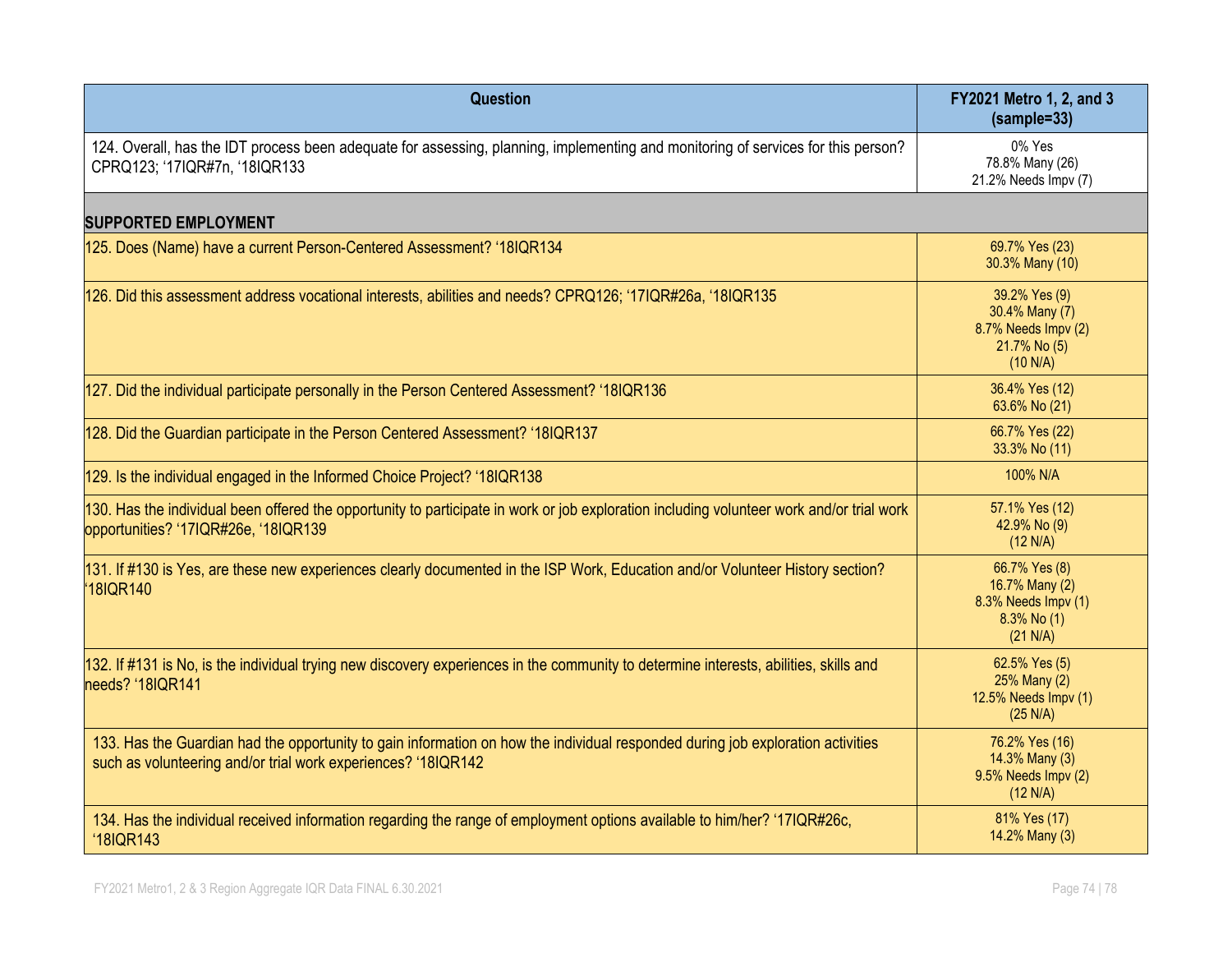| Question                                                                                                                                                                                                                        | FY2021 Metro 1, 2, and 3<br>$(sample=33)$                                           |
|---------------------------------------------------------------------------------------------------------------------------------------------------------------------------------------------------------------------------------|-------------------------------------------------------------------------------------|
|                                                                                                                                                                                                                                 | 4.8% No (1)<br>(12 N/A)                                                             |
| 135. Has the Guardian received information regarding the range of employment options available for the individual? '18IQR144                                                                                                    | 81% Yes (17)<br>14.3% Many (3)<br>4.7% Needs Impv (1)<br>(12 N/A)                   |
| 136. If there are barriers to employment, has the Team, including the individual, addressed how to overcome those barriers to<br>employment and integrating clinical info., AT, & therapies as necessary  '17IQR#27b, '18IQR145 | 60% Yes (12)<br>20% Many (4)<br>5% Needs Impv (1)<br>15% No (3)<br>(13 N/A)         |
| 137. If there are barriers to employment, has the Team addressed with the Guardian how to overcome those barriers to<br>employment and integrating clinical info, AT, & therapies as necessary? '18IQR146                       | 68.4% Yes (13)<br>15.8% Many (3)<br>5.3% Needs Impv (1)<br>10.5% No (2)<br>(14 N/A) |
| 138. Has the individual participated in work or volunteer activities during the past year? '18IQR147                                                                                                                            | 50% Yes (9)<br>27.8% Many (5)<br>5.5% Needs Impv (1)<br>16.7% No (3)<br>(15 N/A)    |
| 139. Has the individual identified what type of work or volunteer activities he/she would like to do? '18IQR148                                                                                                                 | 50% Yes (10)<br>35% Many (7)<br>15% Needs Impv (3)<br>(13 N/A)                      |
| 140. Does the Guardian support him/her working? '18IQR149                                                                                                                                                                       | 57.1% Yes (12)<br>42.9% No (9)<br>(12 N/A)                                          |
| 142. Is the individual engaged in Supported Employment? CPRQ129, '18IQR151                                                                                                                                                      | 15% Yes (3)<br>85% No (17)<br>(13 N/A)                                              |
| 144. Does the person have a Career Development Plan? CPRQ128 17IQR#26e, '18IQR153                                                                                                                                               | 60% Yes (3)<br>40% No (2)<br>(28 N/A)                                               |
| <b>BEHAVIOR</b>                                                                                                                                                                                                                 |                                                                                     |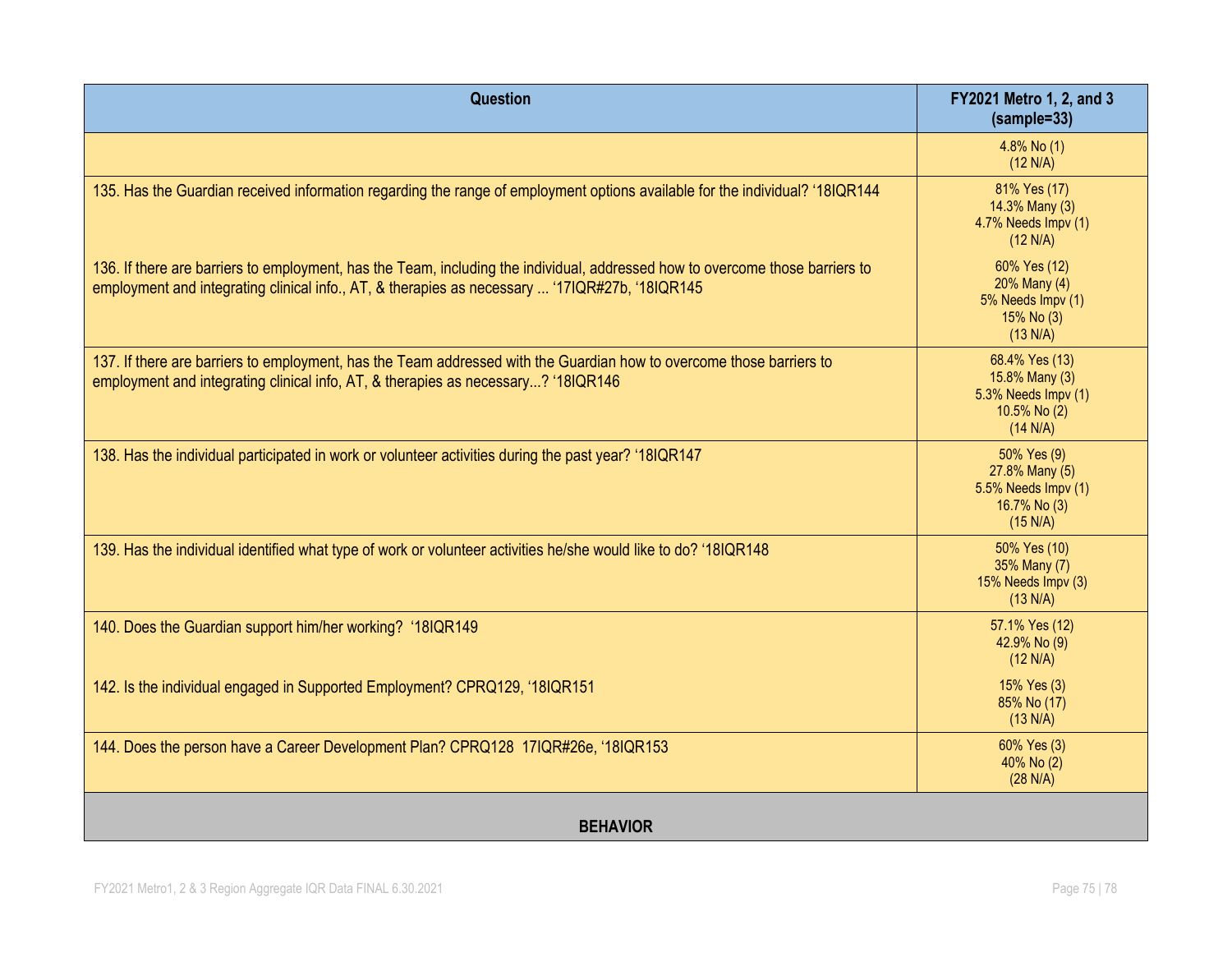| Question                                                                                                                                                            | FY2021 Metro 1, 2, and 3<br>(sample=33)                                     |  |
|---------------------------------------------------------------------------------------------------------------------------------------------------------------------|-----------------------------------------------------------------------------|--|
| 145. Is the person considered by the IDT to need behavior services now? CPRQ131; '17IQR#5d, '18IQR154                                                               | 57.6% Yes (19)<br>42.4% No (14)                                             |  |
| 146. Does the person need behavior services now? CPRQ132<br>'17IQR#11e, '18IQR155                                                                                   | 57.6% Yes (19)<br>42.4% No (14)                                             |  |
| 147. Have behavioral assessments been completed? CPRQ133, '18IQR156                                                                                                 | 35% Yes (7)<br>50% Many (10)<br>10% Needs Impv (2)<br>5% No (1)<br>(13 N/A) |  |
| 148. Does the person have a positive behavior support plan developed out of the behavior assessments that meets the person's<br>needs? CPRQ134 '17IQR#5g, '18IQR157 | 50% Yes (10)<br>35% Many (7)<br>10% Needs Impv (2)<br>5% No (1)<br>(13 N/A) |  |
| 149. Has the staff been trained on the Positive Behavior Support Plan? CPRQ135; '17IQR#10d, '18IQR158                                                               | 75% Yes (15)<br>10% Many (2)<br>10% Needs Impv (2)<br>5% No (1)<br>(13 N/A) |  |
| 150. If needed, does the person have a Behavior Crisis Intervention Plan that meets the person's needs? CPRQ 73a; '17IQR#5h,<br>'18IQR159                           | 40% Yes (4)<br>60% Many (6)<br>(23 N/A)                                     |  |
| 151. Does the person receive behavioral services consistent with his/her needs? CPRQ 136 '17IQR#5i, '18IQR160                                                       | 30% Yes (6)<br>60% Many (12)<br>5% Needs Impv (1)<br>5% No (1)<br>(13 N/A)  |  |
| 152. Are behavior support services integrated into the ISP? CPRQ 137; '17IQR#11d, '18IQR161                                                                         | 55% Yes (11)<br>30% Many (6)<br>10% Needs Impv (2)<br>5% No (1)<br>(13 N/A) |  |
| <b>ADAPTIVE EQUIPMENT / AUGMENTATIVE COMMUNICATION</b>                                                                                                              |                                                                             |  |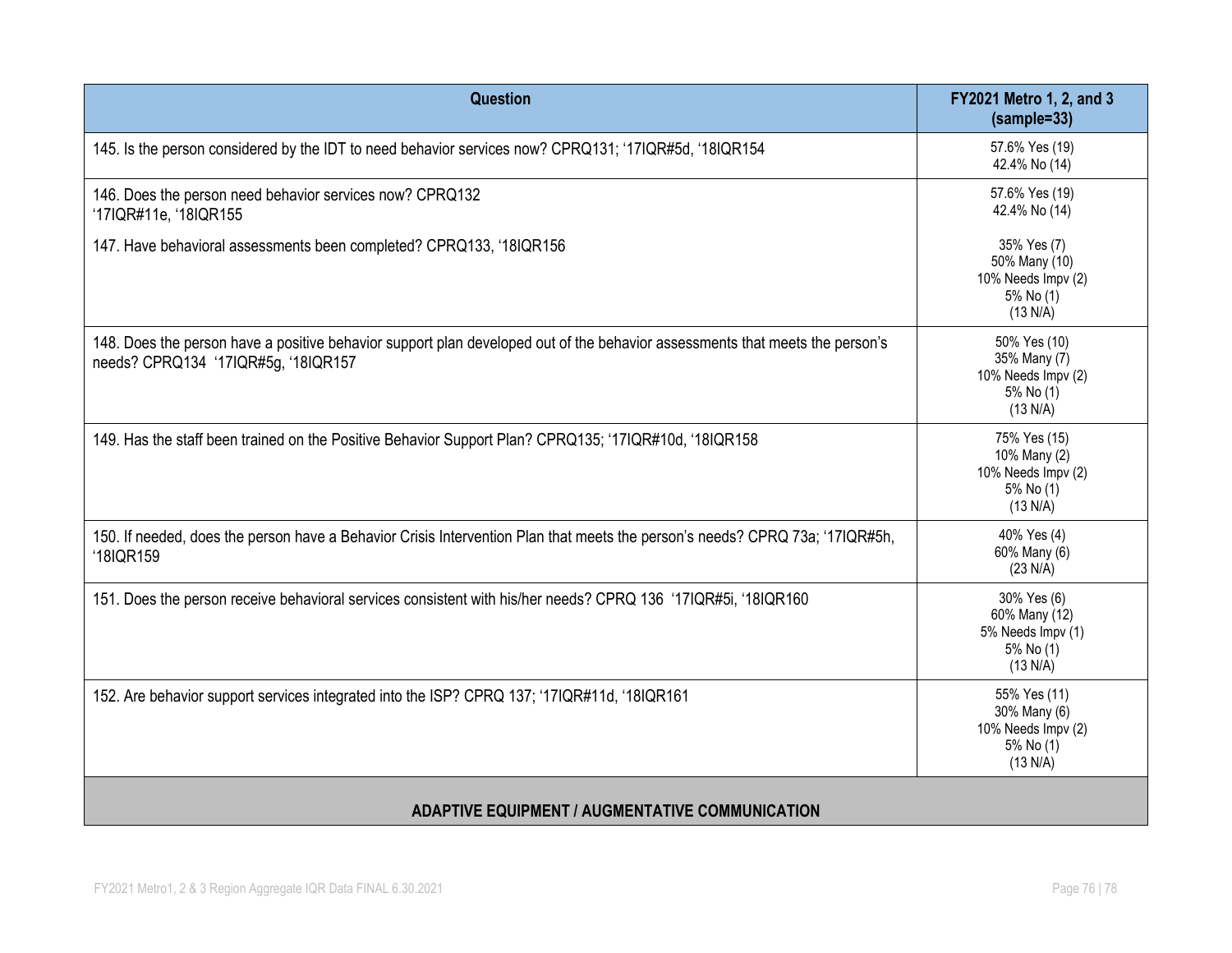| Question                                                                                                                                                                                                                             | FY2021 Metro 1, 2, and 3<br>$(sample=33)$                                 |
|--------------------------------------------------------------------------------------------------------------------------------------------------------------------------------------------------------------------------------------|---------------------------------------------------------------------------|
| 153. Has the person received all adaptive equipment needed? CPRQ138; '17IQR#25b, '18IQR162                                                                                                                                           | 58.1% Yes (18)<br>25.8% Many (8)<br>16.1% Needs Impv (5)<br>(2 N/A)       |
| 154. Has the person received all assistive technology needed? CPRQ139; '17IQR#25c, '18IQR163                                                                                                                                         | 60.7% Yes (17)<br>35.7% Many (10)<br>3.6% Needs Impv (1)<br>(5 N/A)       |
| 155. Do direct care staff know how to appropriately help the person use his/her equipment? '17IQR#25f, '18IQR164                                                                                                                     | 62.5% Yes (20)<br>31.3% Many (10)<br>6.2% Needs Impv (2)<br>(1 N/A)       |
| 156. Is the person's equipment and technology in good repair?'17IQR#25d, '18IQR165                                                                                                                                                   | 71.9% Yes (23)<br>25% Many (8)<br>3.1% Needs Impv (1)<br>(1 N/A)          |
| 157. Is the person's equipment/technology available in all appropriate environments? '17IQR#25e, '18IQR166                                                                                                                           | 65.7% Yes (21)<br>28.1% Many (9)<br>6.2% Needs Impv (2)<br>(1 N/A)        |
| 158. Has the person received all communication assessments and services? CPRQ140; '17IQR#10b, '18IQR167                                                                                                                              | 43.3% Yes (13)<br>56.7% Many (17)<br>(3 N/A)                              |
| <b>INDIVIDUAL SERVICE PLANNING</b>                                                                                                                                                                                                   |                                                                           |
| 159. Does the person have an ISP that addresses live, work/learn, fun/relationships and health/other that correlates with the<br>person's desires and capabilities, in accordance with DOH Regulations? CPRQ141 '17IQR#7o, '18IQR168 | 81.8% Yes (27)<br>15.2% Many (5)<br>3% No (1)                             |
| 160. Does the person have an ISP that contains a complete Vision Section that is based on a long-term view? CPRQ142<br>'17IQR#7a, '18IQR169                                                                                          | 39.4% Yes (13)<br>36.4% Many (12)<br>12.1% Needs Impv (4)<br>12.1% No (4) |
| 161. Does the person receive services and supports recommended in the ISP? CPRQ143; '17IQR#11a, '18IQR170                                                                                                                            | 78.8% Yes (26)<br>15.2% Many (5)<br>3% Needs Impv (1)<br>$3%$ No $(1)$    |